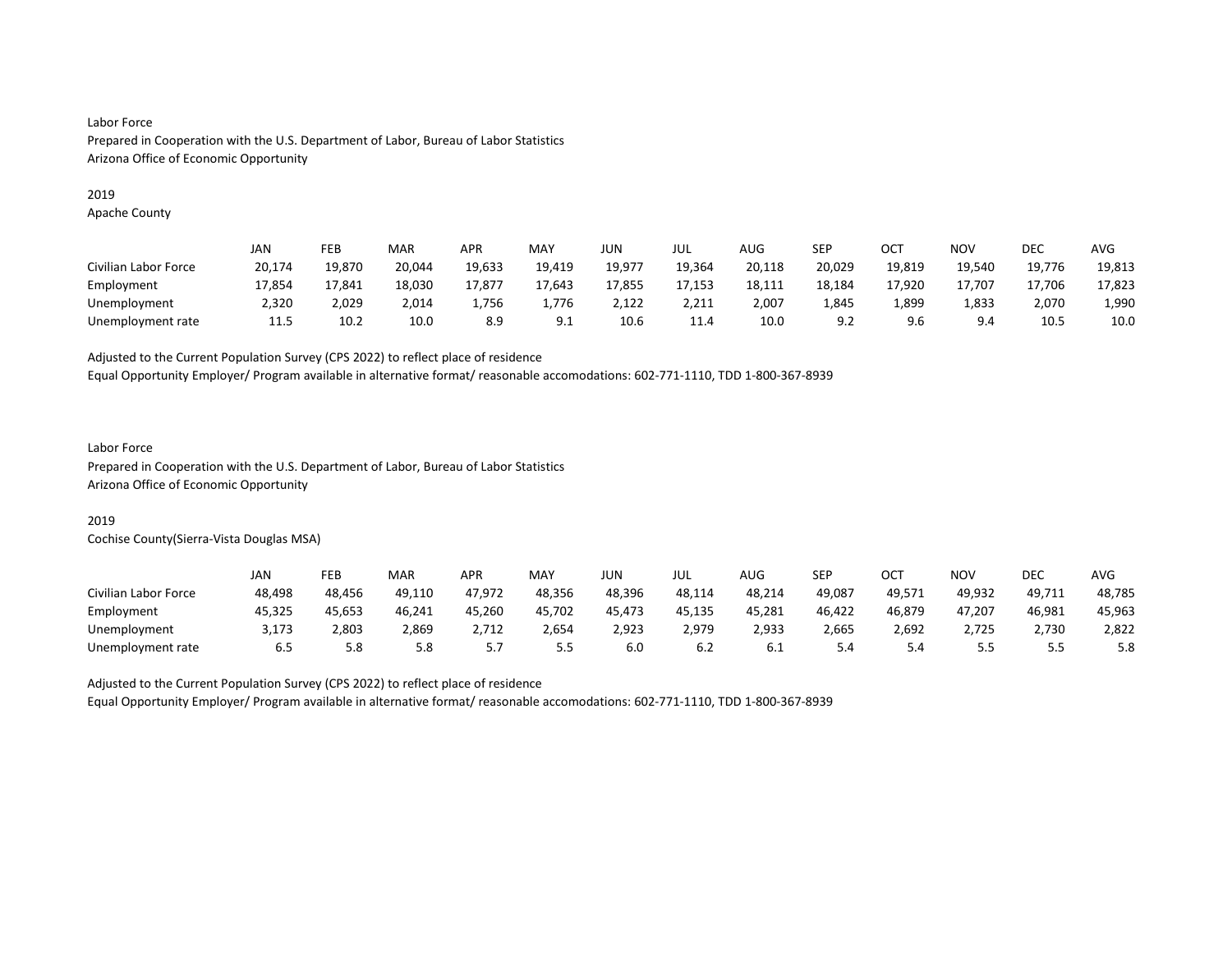#### 2019

Coconino County(Flagstaff MSA)

|                      | JAN    | FEB    | MAR    | <b>APR</b> | MAY    | JUN    | JUL    | AUG        | <b>SEP</b> | OC1    | <b>NOV</b> | DEC    | AVG    |
|----------------------|--------|--------|--------|------------|--------|--------|--------|------------|------------|--------|------------|--------|--------|
| Civilian Labor Force | 73,793 | 73,591 | 74.277 | 74,324     | 74,354 | 75,308 | 74,954 | 74,640     | 76,343     | 76.244 | 74,836     | 74,722 | 74,782 |
| Employment           | 68,497 | 68.947 | 69.777 | 70.552     | 70.501 | 70.757 | 70,281 | 70,364     | 72.507     | 72.296 | 71,050     | 70.342 | 70,489 |
| Unemployment         | 5,296  | 4.644  | 4,500  | 3,772      | 3,853  | 4,551  | 4,673  | 4.276      | 3,836      | 3,948  | 3,786      | 4,380  | 4,293  |
| Unemployment rate    | 7.2    | 6.3    | 6.1    | ـ . ـ      | 5.2    | 6.0    | 6.2    | <u>. .</u> | 5.0        | 5.2    | ـ . ـ      | 59<br> | ، . ب  |

Adjusted to the Current Population Survey (CPS 2022) to reflect place of residence

Equal Opportunity Employer/ Program available in alternative format/ reasonable accomodations: 602-771-1110, TDD 1-800-367-8939

### Labor Force Prepared in Cooperation with the U.S. Department of Labor, Bureau of Labor Statistics Arizona Office of Economic Opportunity

# 2019

Gila County

|                      | JAN    | FEB    | <b>MAR</b> | APR    | MAY    | JUN    | JUL    | AUG    | SEP       | OC1    | <b>NOV</b> | DEC    | AVG    |
|----------------------|--------|--------|------------|--------|--------|--------|--------|--------|-----------|--------|------------|--------|--------|
| Civilian Labor Force | 20,897 | 20.694 | 20,965     | 20,672 | 20,923 | 21,238 | 20,704 | 20,825 | 21,009    | 20,755 | 20,421     | 20,075 | 20,765 |
| Employment           | 19,534 | 19,518 | 19,776     | 19,560 | 19,812 | 20,032 | 19,486 | 19,619 | 19,911    | 19,627 | 19,209     | 18,952 | 19,586 |
| Unemployment         | 1.363  | 1.176  | 1,189      | 1.112  | 1.111  | L.206  | 1,218  | 1.206  | 1,098     | 1.128  | 1.212      | 1.123  | 1,179  |
| Unemployment rate    | 6.5    |        | ر . د      | ں. ب   | 5.3    | .      | 5.9    | 5.8    | 55<br>ے.د | ⊸.     | 5.9        | 5.6    | 5.7    |

Adjusted to the Current Population Survey (CPS 2022) to reflect place of residence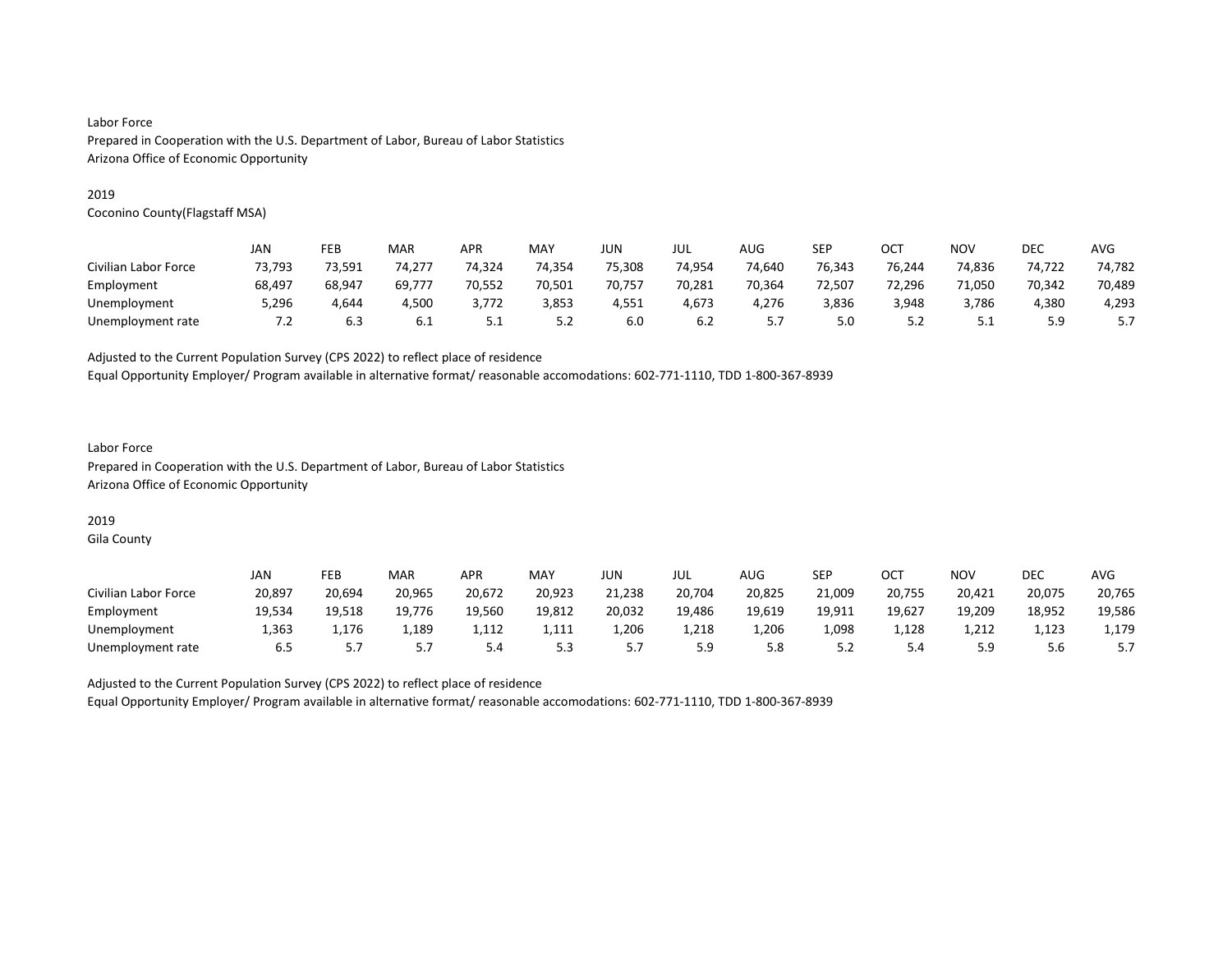#### 2019

Graham County

|                      | JAN    | FEB    | MAR    | <b>APR</b> | MAY    | JUN    | jul    | <b>AUG</b> | SEP    | ОСТ    | <b>NOV</b> | DEC    | <b>AVG</b> |
|----------------------|--------|--------|--------|------------|--------|--------|--------|------------|--------|--------|------------|--------|------------|
| Civilian Labor Force | 14,708 | 15,024 | 15,075 | 15,034     | 15,018 | 14,684 | 13,792 | 14,686     | 15,244 | 15,410 | 15,393     | 15,471 | 14,962     |
| Employment           | 13,846 | 14,273 | 14,311 | 14,352     | 14,310 | 13,897 | 12,985 | 13,950     | 14,584 | 14,727 | 14,711     | 14,762 | 14,226     |
| Unemployment         | 862    | 751    | 764    | 682        | 708    | 787    | 807    | 736        | 660    | 683    | 682        | 709    | 736        |
| Unemployment rate    | 5.9    | 5.0    | ـ      | 4.5        | 4.7    | 5.4    | 5.9    | 5.0        | 4.3    | 4.4    | 4.4        | 4.6    | 4.9        |

Adjusted to the Current Population Survey (CPS 2022) to reflect place of residence

Equal Opportunity Employer/ Program available in alternative format/ reasonable accomodations: 602-771-1110, TDD 1-800-367-8939

### Labor Force Prepared in Cooperation with the U.S. Department of Labor, Bureau of Labor Statistics Arizona Office of Economic Opportunity

### 2019

Greenlee County

|                      | JAN   | FEB   | <b>MAR</b> | <b>APR</b> | MAY   | JUN   | JUL   | <b>AUG</b> | <b>SEP</b> | ⌒⌒⊤<br>◡◡ | <b>NOV</b> | DEC   | <b>AVG</b> |
|----------------------|-------|-------|------------|------------|-------|-------|-------|------------|------------|-----------|------------|-------|------------|
| Civilian Labor Force | 4,320 | 4,280 | 4,305      | 4,304      | 4,283 | 4,403 | 4,427 | 4,421      | 4,405      | 4,383     | 4,350      | 4,279 | 4,346      |
| Employment           | 4,120 | .109  | 4,127      | 4,143      | 4,112 | 4,215 | 4,232 | 4,235      | 4,250      | 4,221     | 4,189      | 4,126 | 4,173      |
| Unemployment         | 200   | 171   | 178        | 161        | 171   | 188   | 195   | 186        | 155        | 162       | 161        | 153   | 173        |
| Unemployment rate    | 4.6   | 4.0   | 4.1        | .          | 4.0   | 4.3   | 4.4   | 4.2        | 3.5        | .         | J.,        | 3.b   | 4.0        |

Adjusted to the Current Population Survey (CPS 2022) to reflect place of residence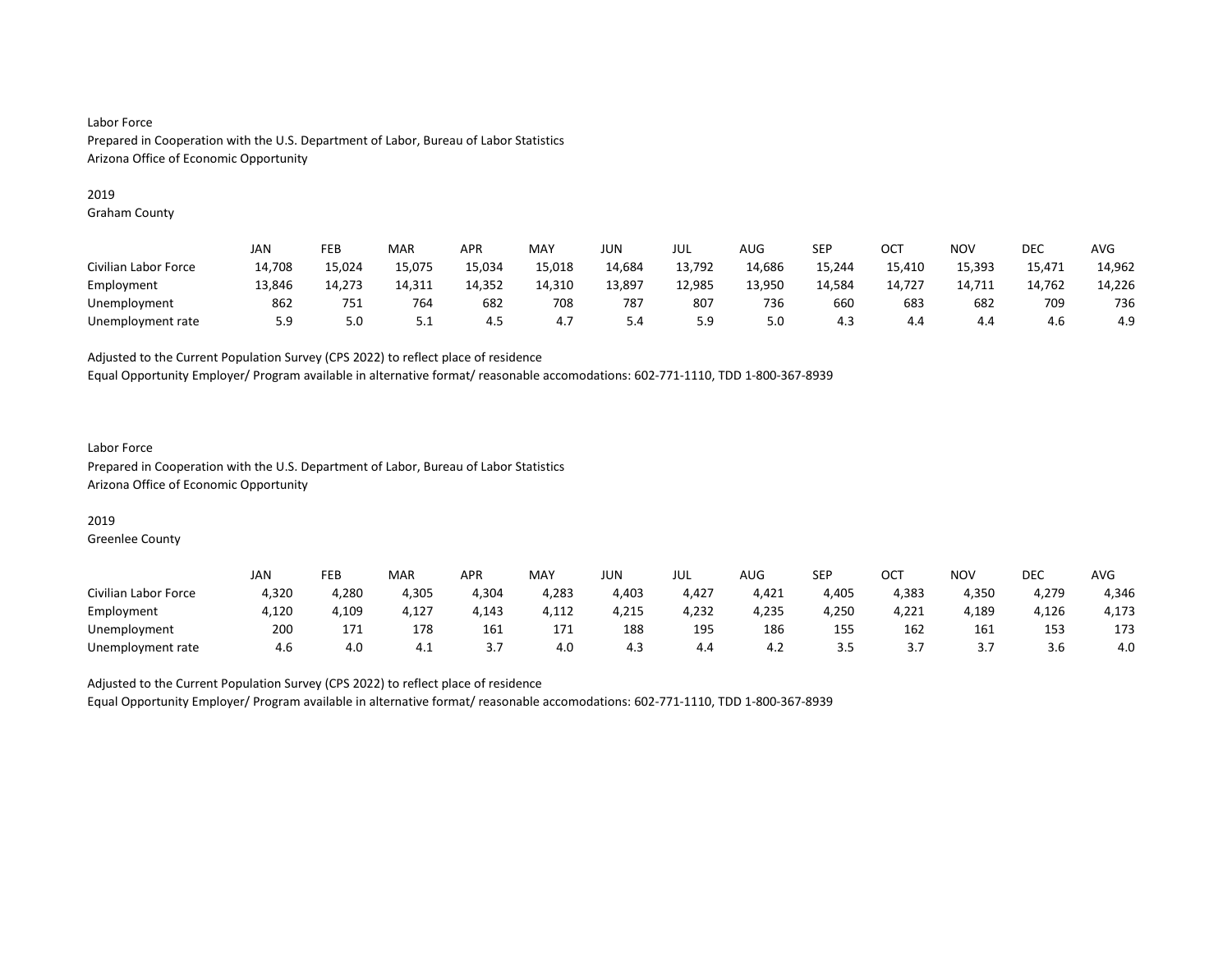#### 2019

La Paz County

|                      | <b>JAN</b> | FEB   | MAR   | <b>APR</b> | MAY   | JUN   | JUL   | AUG   | SEP   | ост   | NO <sub>V</sub> | <b>DEC</b> | AVG   |
|----------------------|------------|-------|-------|------------|-------|-------|-------|-------|-------|-------|-----------------|------------|-------|
| Civilian Labor Force | 9,339      | 9,062 | 9,362 | 8,707      | 8,590 | 8,556 | 8,591 | 8,781 | 9,127 | 9,443 | 9,322           | 9,163      | 9,004 |
| Employment           | 8,718      | 8,500 | 8,781 | 8,172      | 8,083 | 8,015 | 8,048 | 8,237 | 8,632 | 8,942 | 8,825           | 8,638      | 8,466 |
| Unemployment         | 621        | 562   | 581   | ---<br>535 | 507   | 541   | 543   | 544   | 495   | 501   | 497             | 525        | 538   |
| Unemployment rate    | 6.6        | 6.2   | 6.2   | 6.1        | 5.9   | 6.3   | 6.3   | 6.2   | 5.4   |       | ر.ر             | ،          | 6.0   |

Adjusted to the Current Population Survey (CPS 2022) to reflect place of residence

Equal Opportunity Employer/ Program available in alternative format/ reasonable accomodations: 602-771-1110, TDD 1-800-367-8939

#### Labor Force Prepared in Cooperation with the U.S. Department of Labor, Bureau of Labor Statistics Arizona Office of Economic Opportunity

### 2019

Maricopa County

|                      | JAN       | FEB       | MAR       | APR       | MAY       | JUN       | JUL       | AUG       | <b>SEP</b> | OC <sup>T</sup> | ΝΟν       | <b>DEC</b> | AVG       |
|----------------------|-----------|-----------|-----------|-----------|-----------|-----------|-----------|-----------|------------|-----------------|-----------|------------|-----------|
| Civilian Labor Force | 2.201.944 | 2.207.180 | 2.210.408 | 2.204.972 | 2,212,891 | 2.229.868 | 2,238,501 | 2,233,036 | 2,244,375  | 2,251,403       | 2.263.693 | 2.260.527  | 2.229.900 |
| Employment           | 2.098.674 | 2.113.616 | 2.116.002 | 2.118.207 | 2.122.867 | 2.130.840 | 2,137,915 | 2,135,860 | 2,157,368  | 2,161,520       | 2,175,824 | 2.173.022  | 2.136.810 |
| Unemployment         | 103.270   | 93.564    | 94.406    | 86.765    | 90.024    | 99.028    | 100.586   | 97.176    | 87.007     | 89,883          | 87.869    | 87.505     | 93,090    |
| Unemployment rate    | 4.7       | 4.z       | 4.3       |           | 4.1       | 4.4       | 4.5       | 4.4       | 3.9        | 4.0             | 3.9       |            | 4.2       |

Adjusted to the Current Population Survey (CPS 2022) to reflect place of residence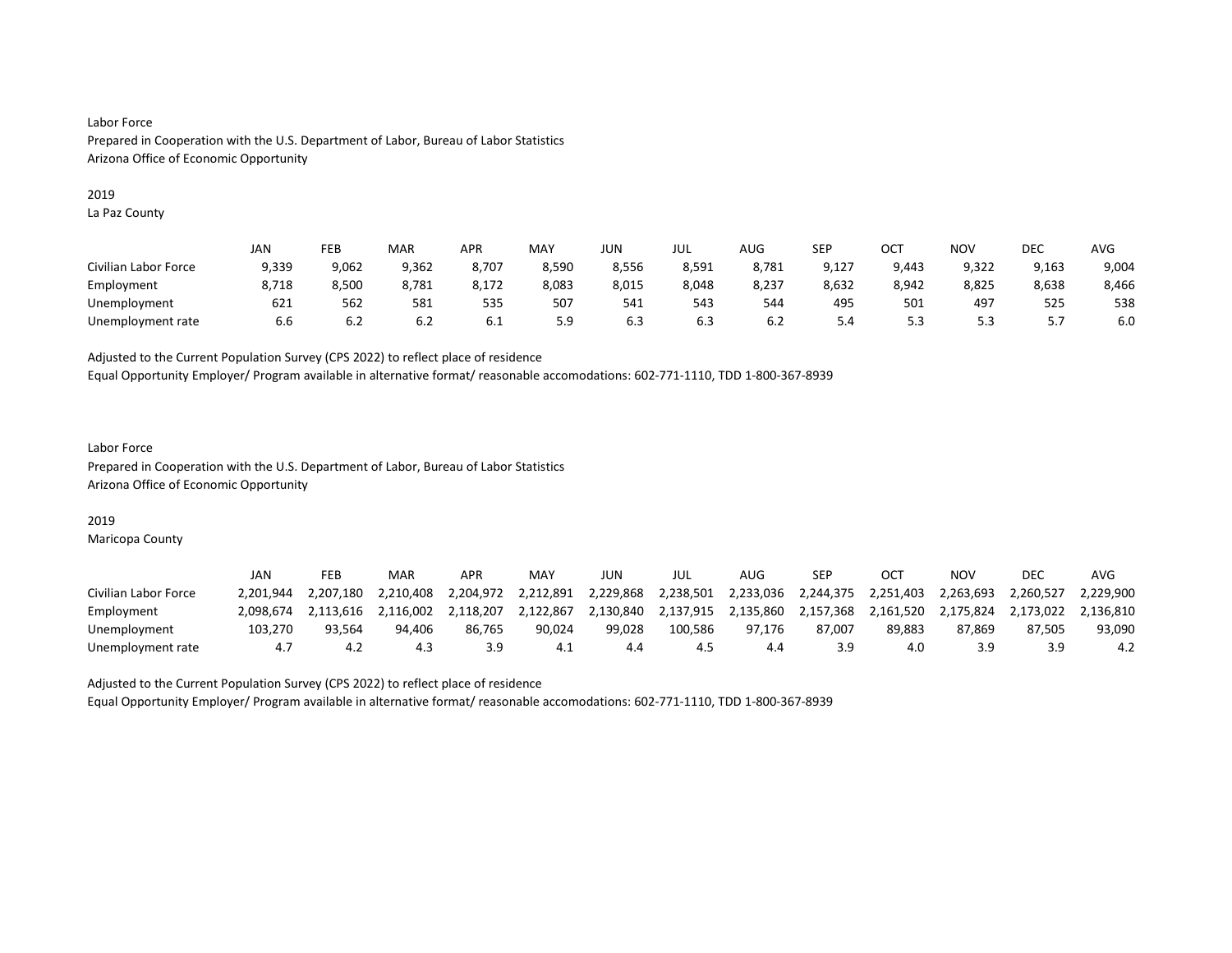#### 2019

Mohave County(Lake Havasu City-Kingman MSA)

|                      | JAN    | FEB    | MAR    | APR    | MAY    | JUN    | JUL    | AUG    | SEP    | OCT    | NOV    | DEC    | <b>AVG</b> |
|----------------------|--------|--------|--------|--------|--------|--------|--------|--------|--------|--------|--------|--------|------------|
| Civilian Labor Force | 83,619 | 83.578 | 84.076 | 84,173 | 84,853 | 85,742 | 85,828 | 84,938 | 84,855 | 84,621 | 84.756 | 83,950 | 84,582     |
| Employment           | 78.073 | 78.745 | 79.161 | 79.520 | 80,118 | 80.589 | 80,603 | 79,835 | 80,146 | 79.808 | 79.965 | 79.070 | 79,636     |
| Unemployment         | 5,546  | 4,833  | 4,915  | 4,653  | 4,735  | 5,153  | 5,225  | 5,103  | 4,709  | 4,813  | 4,791  | 4,880  | 4,946      |
| Unemployment rate    | 6.6    | 5.8    | 5.8    | 5.5    | 5.6    | 6.0    | 6.1    | 6.0    | 5.5    |        | J.,    | 5.8    | 5.8        |

Adjusted to the Current Population Survey (CPS 2022) to reflect place of residence

Equal Opportunity Employer/ Program available in alternative format/ reasonable accomodations: 602-771-1110, TDD 1-800-367-8939

### Labor Force Prepared in Cooperation with the U.S. Department of Labor, Bureau of Labor Statistics Arizona Office of Economic Opportunity

## 2019

Navajo County

|                      | JAN    | FEB    | <b>MAR</b> | APR       | MAY    | JUN    | JUL    | <b>AUG</b> | <b>SEP</b> | ост    | NO٧    | DEC    | AVG    |
|----------------------|--------|--------|------------|-----------|--------|--------|--------|------------|------------|--------|--------|--------|--------|
| Civilian Labor Force | 39,596 | 39.030 | 39,451     | 38.993    | 39,628 | 40,372 | 38.357 | 40,159     | 40.374     | 39,716 | 39,166 | 39,035 | 39,489 |
| Employment           | 35,942 | 35.846 | 36,301     | 36,231    | 36,918 | 37,260 | 35,213 | 37,228     | 37.673     | 36,992 | 36,463 | 36,106 | 36,514 |
| Unemployment         | 3.654  | 184,د  | 3.150      | 2.762     | 2,710  | 3.112  | 3,144  | 2.931      | 2.701      | 2.724  | 2,703  | 2,929  | 2.975  |
| Unemployment rate    | 9.2    | o.z    | 8.0        | $\cdot$ . | 6.8    |        | 8.2    | ړ.         | 6.7        | 6.9    | 6.9    |        | . ت    |

Adjusted to the Current Population Survey (CPS 2022) to reflect place of residence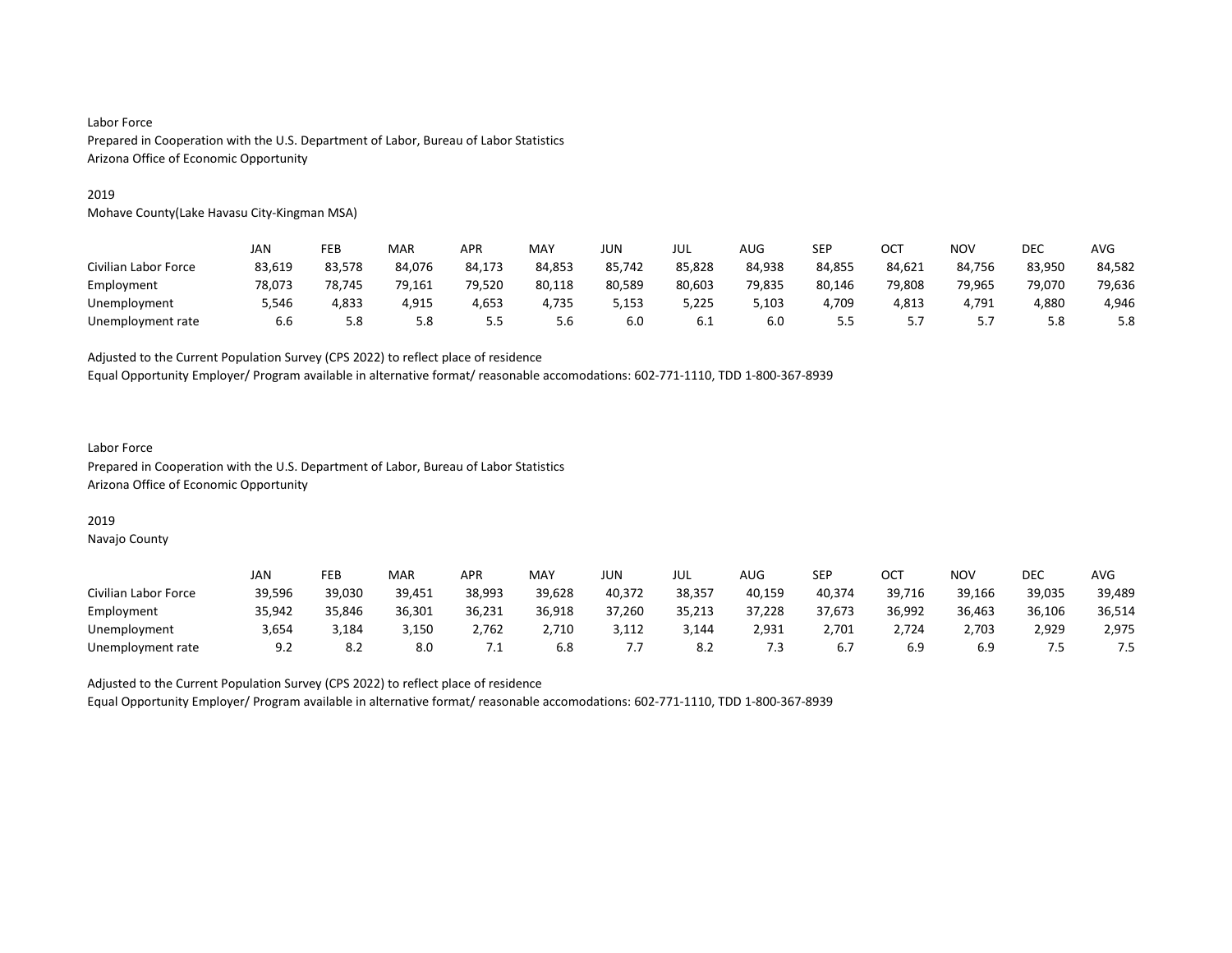#### 2019

Pima County(Tucson MSA)

|                      | <b>JAN</b> | FEB     | MAR     | <b>APR</b> | MAY     | JUN     | jul     | AUG     | SEP     | OCT     | NOV     | DEC     | AVG     |
|----------------------|------------|---------|---------|------------|---------|---------|---------|---------|---------|---------|---------|---------|---------|
| Civilian Labor Force | 479.164    | 479.616 | 481.277 | 478.567    | 481,636 | 481.543 | 483,067 | 480,710 | 486,077 | 484.783 | 487,421 | 485.630 | 482,457 |
| Employment           | 455.058    | 457.930 | 459.452 | 458.323    | 460,514 | 458,279 | 459,314 | 457.776 | 465,469 | 463,466 | 466,558 | 464.728 | 460,572 |
| Unemployment         | 24.106     | 21.686  | 21.825  | 20.244     | 21.122  | 23.264  | 23.753  | 22.934  | 20.608  | 21.317  | 20.863  | 20.902  | 21,885  |
| Unemployment rate    | 5.0        | 4.5     | 4.5     | 4.2        | 4.4     | 4.8     | 4.9     | 4.8     | 4.2     | 4.4     | 4.3     | 4.3     | 4.5     |

Adjusted to the Current Population Survey (CPS 2022) to reflect place of residence

Equal Opportunity Employer/ Program available in alternative format/ reasonable accomodations: 602-771-1110, TDD 1-800-367-8939

### Labor Force Prepared in Cooperation with the U.S. Department of Labor, Bureau of Labor Statistics Arizona Office of Economic Opportunity

# 2019

Pinal County

|                      | JAN     | FEB     | MAR     | APR     | <b>MAY</b> | JUN     | JUL     | AUG     | <b>SEP</b> | <b>OCT</b> | NO٧     | <b>DEC</b> | AVG     |
|----------------------|---------|---------|---------|---------|------------|---------|---------|---------|------------|------------|---------|------------|---------|
| Civilian Labor Force | 183,317 | 182.773 | 183.861 | 181.480 | 181,331    | 181,851 | 183,008 | 183,470 | 185,495    | 187.213    | 188,256 | 187.538    | 184,133 |
| Employment           | 173.179 | 173,531 | 174.576 | 172,862 | 172,499    | 172,150 | 173,186 | 173,824 | 176.777    | 178,212    | 179,162 | 178.635    | 174,883 |
| Unemployment         | 10.138  | 9.242   | 9.285   | 8,618   | 8,832      | 9.701   | 9,822   | 9,646   | 8.718      | 9,001      | 9.094   | 8,903      | 9,250   |
| Unemployment rate    | 5.5     | ـ . ـ   | ـ . ـ   | 4.7     | 4.9        | ر.ر     | 5.4     | ر.ر     | 4.7        | 4.8        | 4.8     | 4.,        | 5.0     |

Adjusted to the Current Population Survey (CPS 2022) to reflect place of residence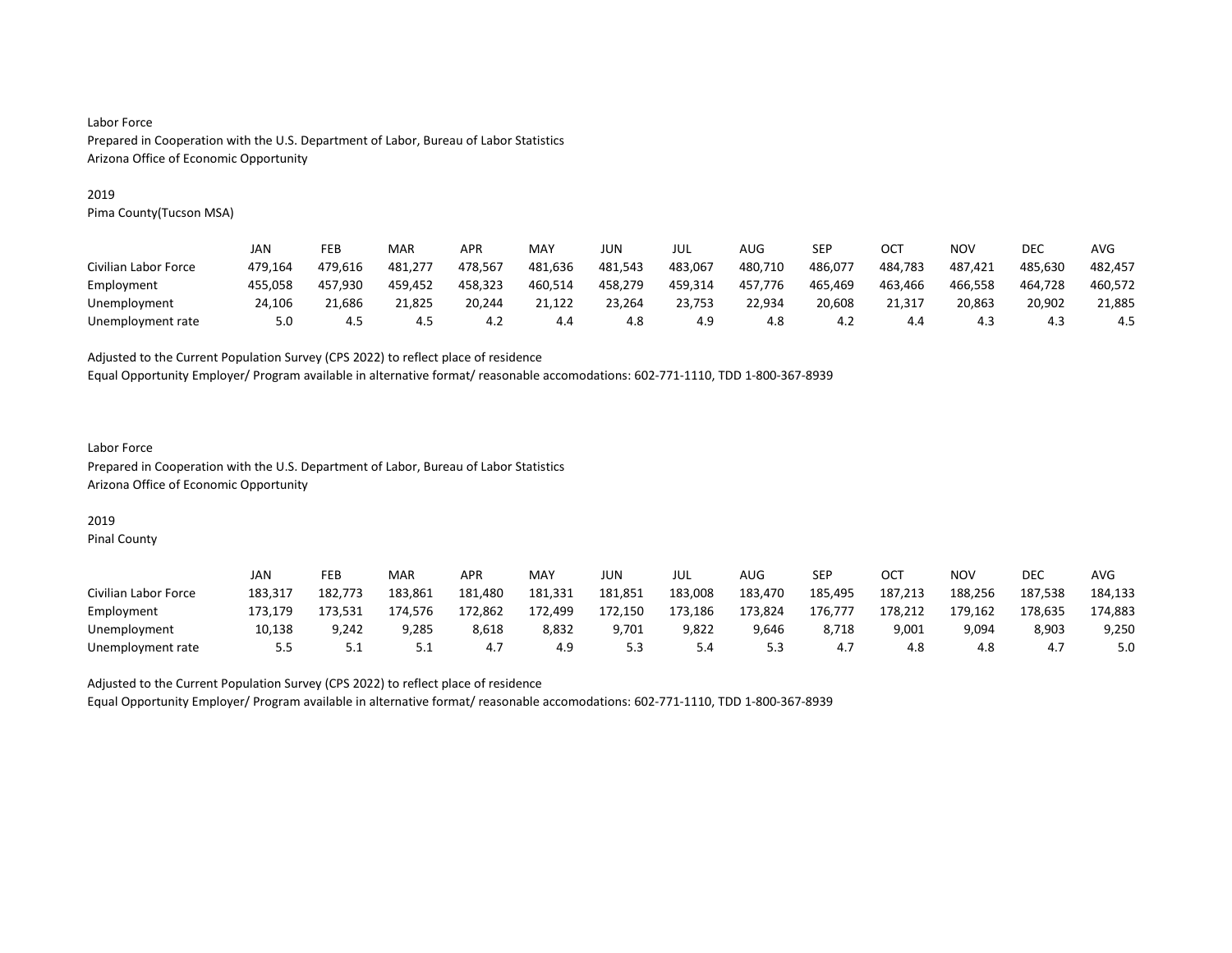#### 2019

Santa Cruz County

|                      | JAN    | FEB    | MAR    | APR    | MAY    | JUN    | JUL    | AUG    | SEP    | OC1    | NOV    | DEC    | AVG    |
|----------------------|--------|--------|--------|--------|--------|--------|--------|--------|--------|--------|--------|--------|--------|
| Civilian Labor Force | 19,471 | 19.176 | 19,325 | 18,594 | 18,815 | 19,173 | 18,067 | 18,679 | 18,671 | 19,154 | 19.502 | 19,475 | 19,009 |
| Employment           | 17.832 | 17.749 | 17.843 | 17.327 | 17.567 | 17,665 | 16,237 | 16.531 | 16,570 | 17.182 | 17.871 | 17.894 | 17,356 |
| Unemployment         | 1,639  | 1,427  | 1,482  | 1,267  | 1,248  | 1,508  | 1,830  | 2,148  | 2,101  | 1,972  | 1,631  | 1,581  | 1,653  |
| Unemployment rate    | 8.4    | 7.4    | .      | 6.8    | 6.6    | 7.9    | 10.1   | 11.5   | 11.3   | 10.3   | 8.4    | 8.1    | 8.7    |

Adjusted to the Current Population Survey (CPS 2022) to reflect place of residence

Equal Opportunity Employer/ Program available in alternative format/ reasonable accomodations: 602-771-1110, TDD 1-800-367-8939

#### Labor Force

Prepared in Cooperation with the U.S. Department of Labor, Bureau of Labor Statistics Arizona Office of Economic Opportunity

### 2019

Yavapai County(Prescott MSA)

|                      | JAN     | FEB     | MAR     | <b>APR</b> | MAY     | JUN     | JUL     | AUG     | SEP     | ост     | NO٧     | <b>DEC</b> | AVG     |
|----------------------|---------|---------|---------|------------|---------|---------|---------|---------|---------|---------|---------|------------|---------|
| Civilian Labor Force | 101,735 | 101.291 | 102,628 | 102,257    | 103,281 | 104,584 | 104,511 | 103,881 | 104,342 | 104,038 | 104,214 | 102,963    | 103,311 |
| Employment           | 96.495  | 96,660  | 97.940  | 97,803     | 98,768  | 99.568  | 99.460  | 98.946  | 99.922  | 99,481  | 99.644  | 98,524     | 98,601  |
| Unemployment         | 5,240   | 4,631   | 4,688   | 4.454      | 4,513   | 5,016   | 5,051   | 4.935   | 4,420   | 4,557   | 4.570   | 4.439      | 4,710   |
| Unemployment rate    | 5.2     | 4.6     | 4.6     | 4.4        | 4.4     | 4.8     | 4.8     | 4.8     | 4.2     | 4.4     | 4.4     | 4.3        | 4.6     |

Adjusted to the Current Population Survey (CPS 2022) to reflect place of residence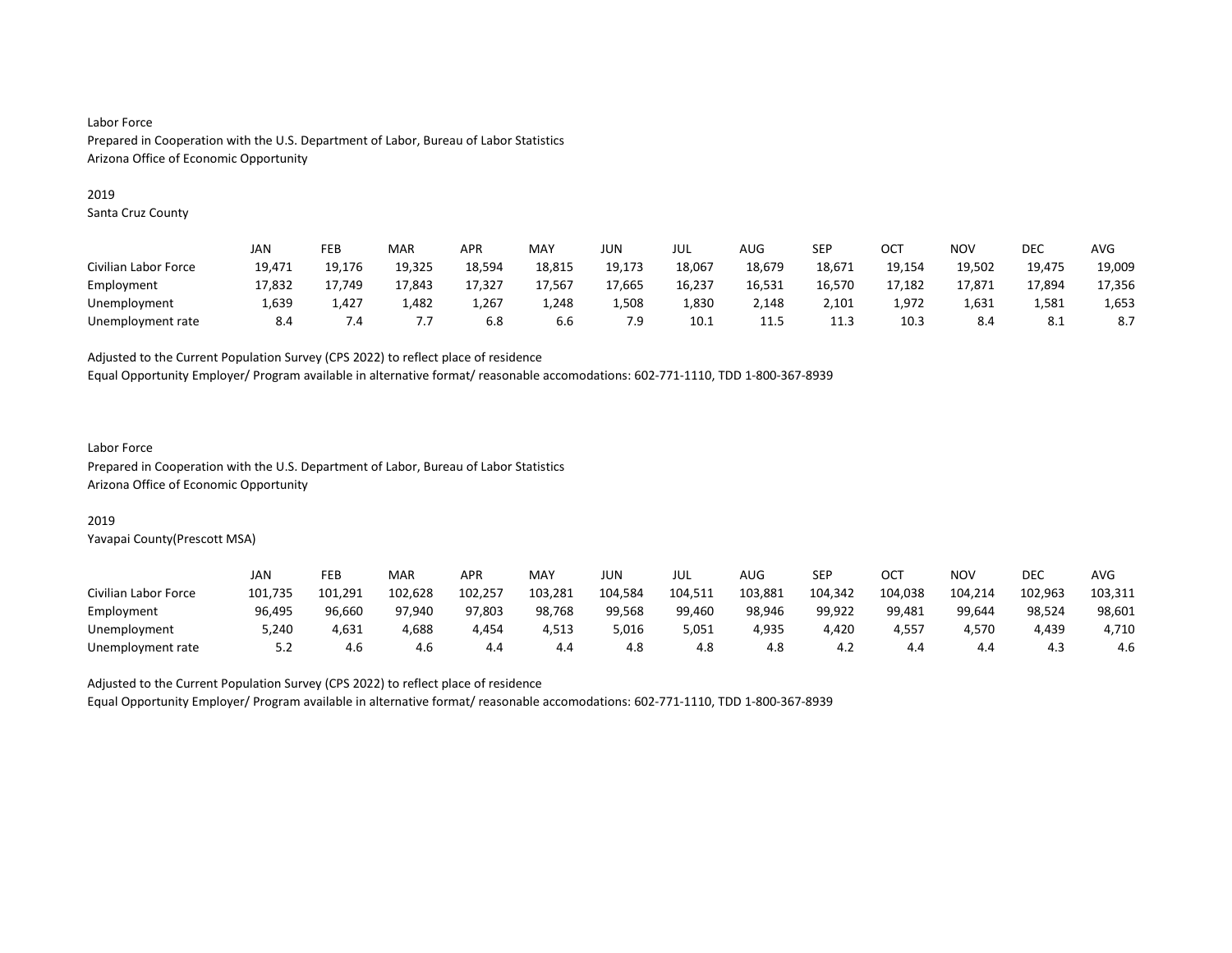### 2019

Yuma County(Yuma MSA)

|                      | JAN    | FEB    | MAR    | APR    | MAY    | JUN    | JUL    | AUG    | SEP    | OC1     | NOV     | DEC    | AVG    |
|----------------------|--------|--------|--------|--------|--------|--------|--------|--------|--------|---------|---------|--------|--------|
| Civilian Labor Force | 98,579 | 94.674 | 96.970 | 93,511 | 94.144 | 93,513 | 96,107 | 98,874 | 99,418 | 100,043 | 100,273 | 99.556 | 97,138 |
| Employment           | 84.487 | 82.908 | 84.727 | 79.450 | 77.673 | 75.616 | 75.918 | 77.173 | 80,310 | 82.859  | 84.340  | 84.456 | 80,826 |
| Unemployment         | 14,092 | .766   | 12.243 | 14,061 | 16,471 | 17,897 | 20,189 | 21,701 | 19,108 | 17,184  | 15,933  | 15,100 | 16,312 |
| Unemployment rate    | 14.3   | 12.4   | 12.6   | 15.0   | 17.5   | 19.1   | 21.0   | 21.9   | 19.2   | 17.2    | 15.9    | 15.2   | 16.8   |

Adjusted to the Current Population Survey (CPS 2022) to reflect place of residence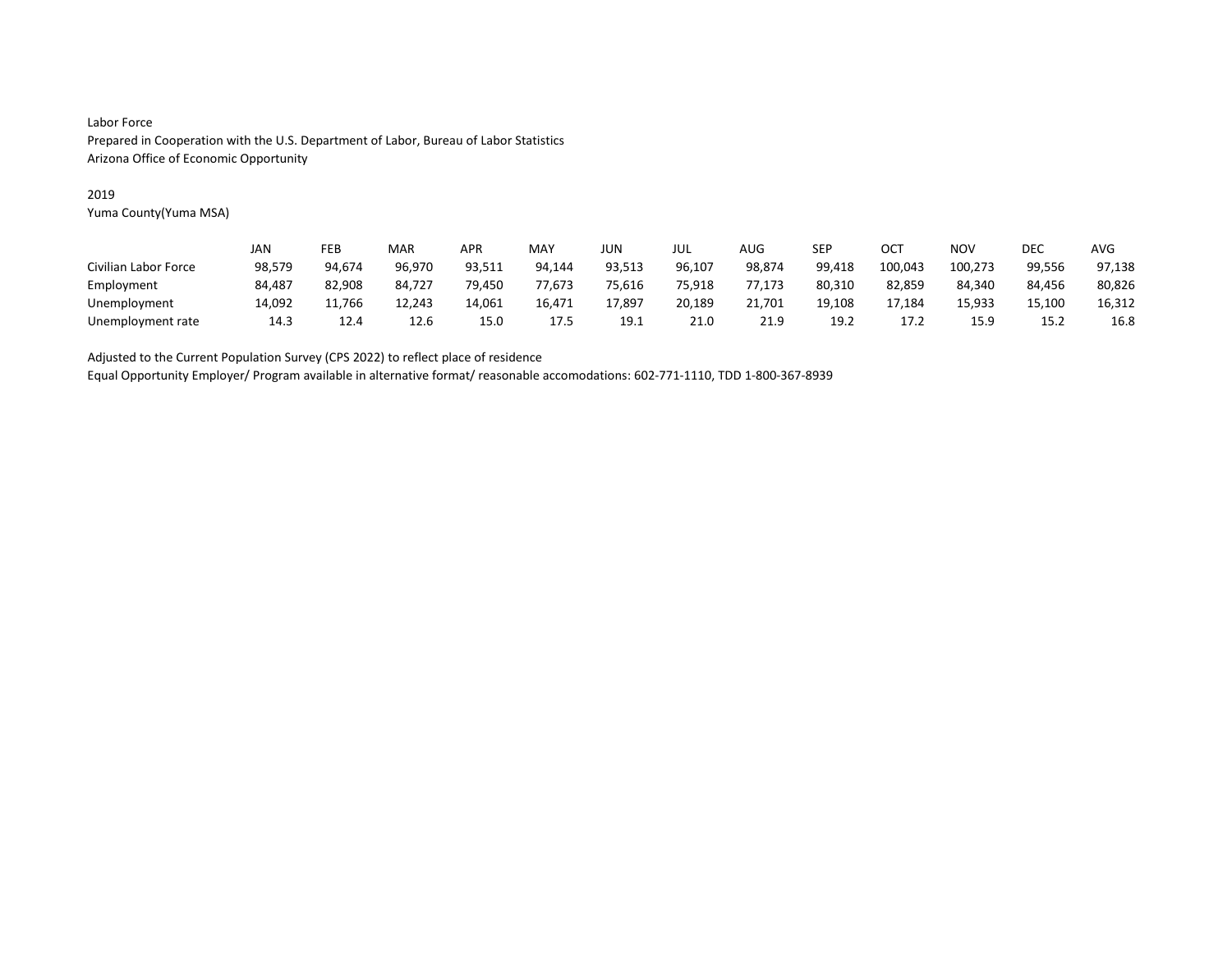#### 2018

Apache County

|                      | JAN    | FEB    | MAR    | <b>APR</b> | MAY    | JUN    | JUL    | <b>AUG</b> | SEP    | OCT    | <b>NOV</b> | DEC    | <b>AVG</b> |
|----------------------|--------|--------|--------|------------|--------|--------|--------|------------|--------|--------|------------|--------|------------|
| Civilian Labor Force | 20,004 | 19.874 | 20,006 | 19,667     | 19.547 | 20,299 | 19,636 | 20,245     | 20,163 | 20,096 | 19,828     | 19,857 | 19,935     |
| Employment           | 17,855 | 17.840 | 17.999 | 17,865     | 17.874 | 18,144 | 17,462 | 18,256     | 18,324 | 18,191 | 17.991     | 17,755 | 17,963     |
| Unemployment         | 2,149  | 2,034  | 2,007  | L,802      | 1,673  | 2,155  | 2,174  | 1,989      | 1,839  | 1,905  | 1,837      | 2,102  | 1,972      |
| Unemployment rate    | 10.7   | 10.2   | 10.0   | 9.2        | 8.6    | 10.6   | 11.1   | 9.8        | 9.1    | 9.5    | 9.3        | 10.6   | 9.9        |

Adjusted to the Current Population Survey (CPS 2022) to reflect place of residence

Equal Opportunity Employer/ Program available in alternative format/ reasonable accomodations: 602-771-1110, TDD 1-800-367-8939

#### Labor Force

Prepared in Cooperation with the U.S. Department of Labor, Bureau of Labor Statistics Arizona Office of Economic Opportunity

## 2018

Cochise County(Sierra-Vista Douglas MSA)

|                      | JAN    | FEB    | <b>MAR</b> | APR    | <b>MAY</b> | JUN    | JUL    | AUG        | SEP    | OCT    | NO۱    | DEC    | AVG    |
|----------------------|--------|--------|------------|--------|------------|--------|--------|------------|--------|--------|--------|--------|--------|
| Civilian Labor Force | 47.165 | 47.325 | 47,811     | 47,628 | 48.038     | 48.393 | 48.040 | 47,816     | 48.594 | 48.952 | 49.096 | 48,527 | 48,115 |
| Employment           | 44,316 | 44,600 | 45.152     | 45,080 | 45,627     | 45.593 | 45,310 | 45,074     | 45.950 | 46,318 | 46,457 | 45,700 | 45,431 |
| Unemployment         | 2.849  | 2.725  | 2,659      | 2.548  | 2.411      | 2,800  | 2.730  | 2.742      | 2.644  | 2,634  | 2,639  | 2,827  | 2,684  |
| Unemployment rate    | 6.0    | 5.8    | 5.6        | 5.3    | 5.0        | 5.8    | .      | <u>. .</u> | 5.4    | 5.4    | 5.4    | 5.8    | 5.6    |

Adjusted to the Current Population Survey (CPS 2022) to reflect place of residence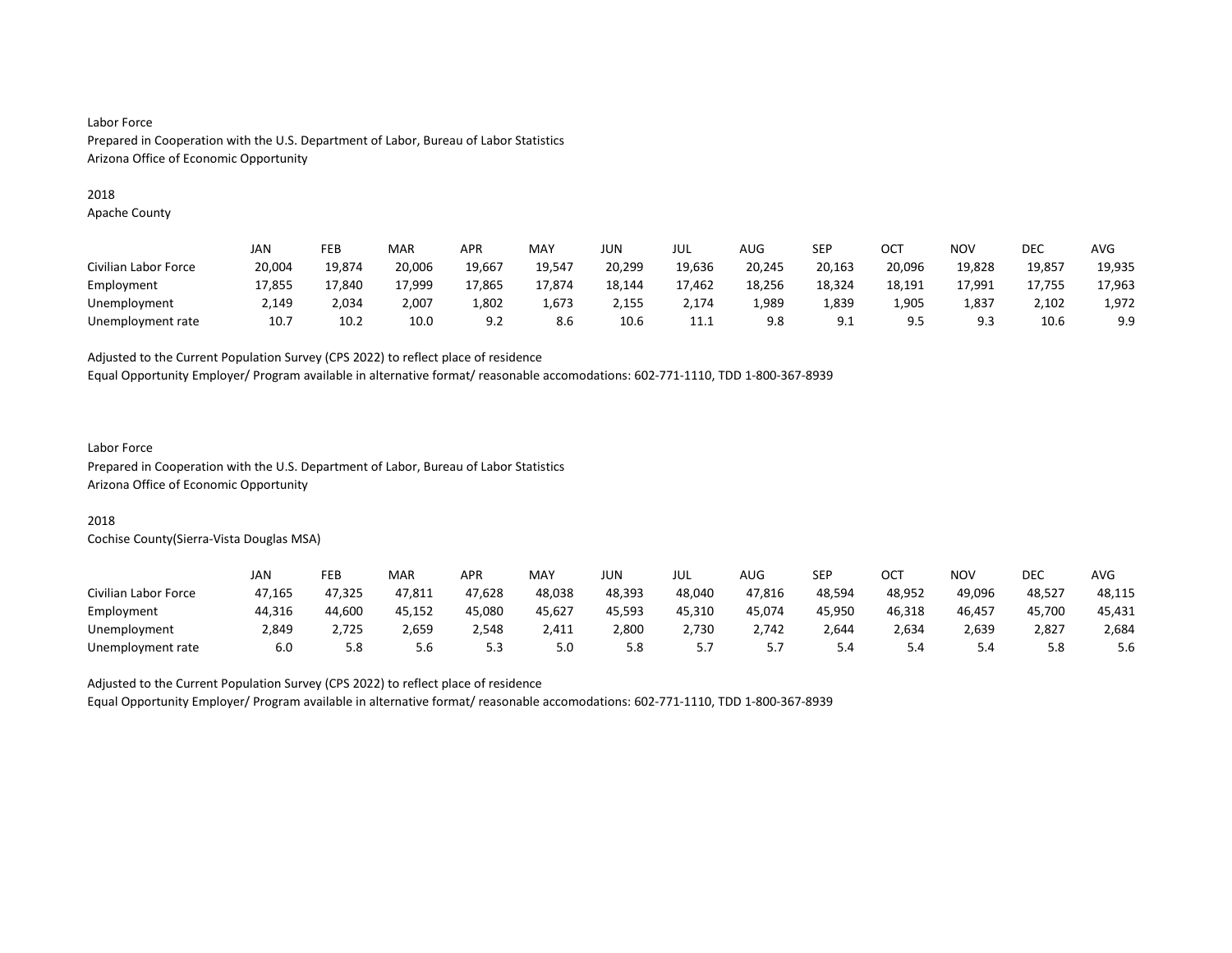#### 2018

Coconino County(Flagstaff MSA)

|                      | JAN    | FEB       | MAR    | <b>APR</b> | MAY    | JUN    | jul    | AUG    | <b>SEP</b> | OC1    | <b>NOV</b> | DEC    | AVG    |
|----------------------|--------|-----------|--------|------------|--------|--------|--------|--------|------------|--------|------------|--------|--------|
| Civilian Labor Force | 71.277 | 71,838    | 72,756 | 73,112     | 73,657 | 74,641 | 74.276 | 75,536 | 76.175     | 75,633 | 74,982     | 74.487 | 74,030 |
| Employment           | 66.775 | 67.617    | 68,748 | 69.462     | 70.246 | 70.381 | 69,844 | 71.382 | 72.376     | 71.739 | 71.165     | 69,886 | 69,968 |
| Unemployment         | 4,502  | 4,221     | 4,008  | 3,650      | 3,411  | 4,260  | 4,432  | 4,154  | 3,799      | 3,894  | 3,817      | 4,601  | 4,062  |
| Unemployment rate    | 6.3    | 59<br>ت.ر | 5.5    | 5.0        | 4.6    | .      | 6.0    | 5.5    | 5.0        | ـ . ـ  | ـ . ـ      | 6.2    | ۔ ۔ ۔  |

Adjusted to the Current Population Survey (CPS 2022) to reflect place of residence

Equal Opportunity Employer/ Program available in alternative format/ reasonable accomodations: 602-771-1110, TDD 1-800-367-8939

### Labor Force Prepared in Cooperation with the U.S. Department of Labor, Bureau of Labor Statistics Arizona Office of Economic Opportunity

# 2018

Gila County

|                      | JAN    | FEB    | <b>MAR</b> | APR    | MAY    | JUN    | JUL    | AUG    | SEP    | ОСТ    | <b>NOV</b> | DEC    | AVG    |
|----------------------|--------|--------|------------|--------|--------|--------|--------|--------|--------|--------|------------|--------|--------|
| Civilian Labor Force | 20,484 | 20,463 | 20,733     | 20,530 | 20,782 | 20,765 | 20,651 | 20,843 | 21,199 | 21,039 | 20,919     | 20,810 | 20,768 |
| Employment           | 19,189 | 19,216 | 19,539     | 19,388 | 19,698 | 19,515 | 19,429 | 19,615 | 20,012 | 19,858 | 19,754     | 19,569 | 19,565 |
| Unemployment         | 1.295  | 1,247  | 1,194      | 1.142  | 084ء   | 1,250  | 1.222  | 1.228  | 1,187  | 1.181  | 1,165      | 1.241  | 1,203  |
| Unemployment rate    | 6.3    | 6.1    | 5.8        | 5.6    | 5.2    | 6.0    | 5.9    | 5.9    | 5.6    | 5.6    | 5.6        | 6.0    | 5.8    |

Adjusted to the Current Population Survey (CPS 2022) to reflect place of residence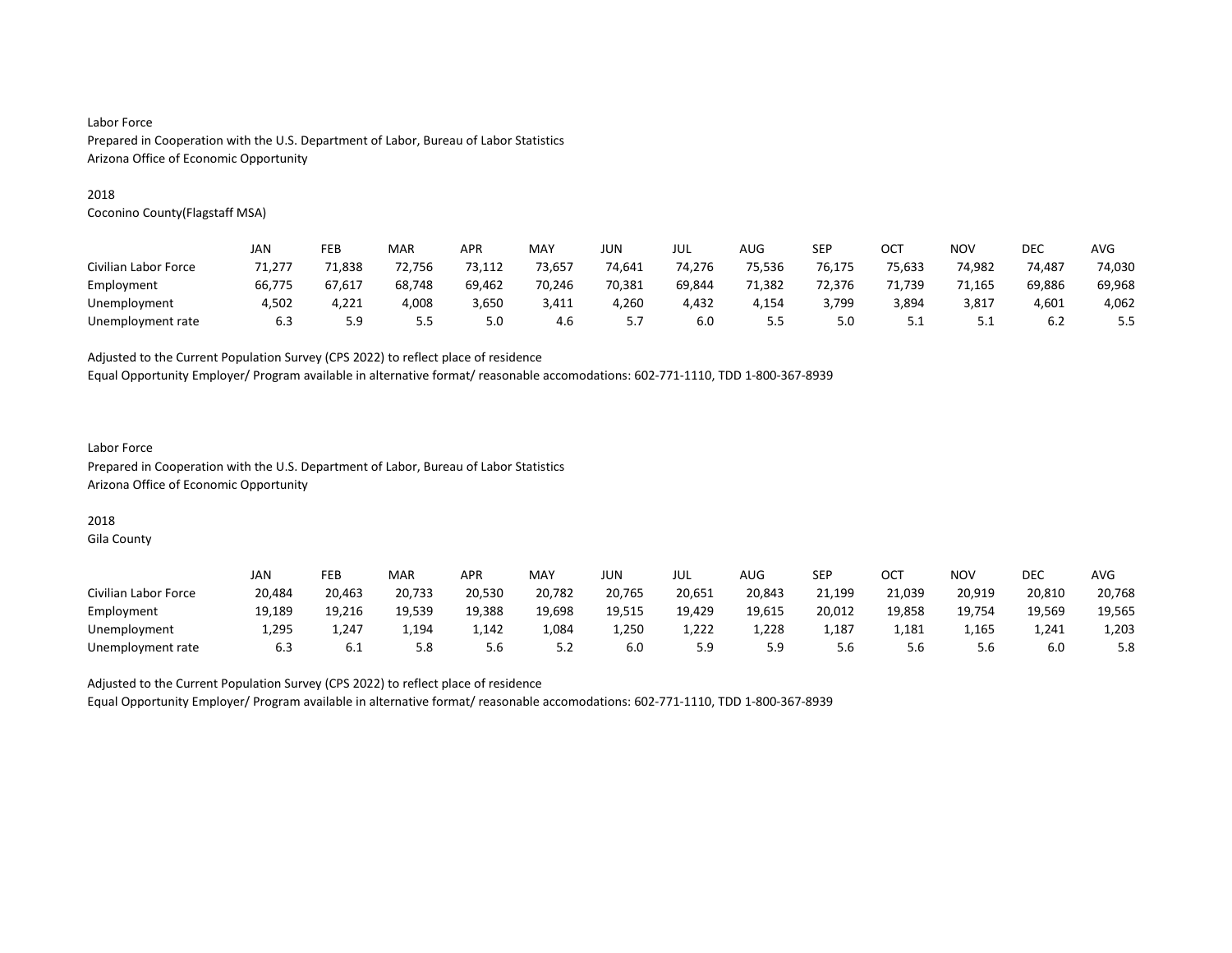#### 2018

Graham County

|                      | JAN    | FEB    | MAR    | <b>APR</b> | MAY    | <b>JUN</b> | JUL    | AUG    | SEP    | ост    | <b>NOV</b> | <b>DEC</b> | <b>AVG</b> |
|----------------------|--------|--------|--------|------------|--------|------------|--------|--------|--------|--------|------------|------------|------------|
| Civilian Labor Force | 13,780 | 14,337 | 14,556 | 14,522     | 14,528 | 14,171     | 13,436 | 14,130 | 14,818 | 14,840 | 14,873     | 14,847     | 14,404     |
| Employment           | 13,005 | 13,601 | 13.845 | 13,845     | 13,889 | 13,392     | 12,652 | 13,371 | 14,120 | 14,115 | 14,169     | 14,079     | 13,674     |
| Unemployment         | 775    | 736    | 711    | 677        | 639    | 779        | 784    | 759    | 698    | 725    | 704        | 768        | 730        |
| Unemployment rate    | 5.6    | ـ . ـ  | 4.9    | 4.,        | 4.4    | ر.ر        | 5.8    | 5.4    | 4.7    | 4.9    | 4.1        | ے . ۔      | ـ          |

Adjusted to the Current Population Survey (CPS 2022) to reflect place of residence

Equal Opportunity Employer/ Program available in alternative format/ reasonable accomodations: 602-771-1110, TDD 1-800-367-8939

### Labor Force Prepared in Cooperation with the U.S. Department of Labor, Bureau of Labor Statistics Arizona Office of Economic Opportunity

### 2018

Greenlee County

|                      | JAN   | FEB   | <b>MAR</b> | <b>APR</b> | MAY   | JUN   | JUL   | AUG   | <b>SEP</b> | OCT   | NO۱   | DEC   | AVG   |
|----------------------|-------|-------|------------|------------|-------|-------|-------|-------|------------|-------|-------|-------|-------|
| Civilian Labor Force | 3.940 | 3,918 | 3,968      | 4,069      | 4,110 | 4,294 | 4,238 | 4,215 | 4,241      | 4,246 | 4,238 | 4,258 | 4,144 |
| Employment           | 3,746 | 3,739 | 3,797      | 3,901      | 3,958 | 4,113 | 4,060 | 4,046 | 4,078      | 4,085 | 4,074 | 4,083 | 3,973 |
| Unemployment         | 194   | 179   | 171        | 168        | 152   | 181   | 178   | 169   | 163        | 161   | 164   | 1/5   | 171   |
| Unemployment rate    | 4.9   | 4.6   | 4.3        | 4.⊥        |       | 4.Z   | 4.2   | 4.0   | 3.8        | 3.8   | 3.9   | 4.1   | 4.1   |

Adjusted to the Current Population Survey (CPS 2022) to reflect place of residence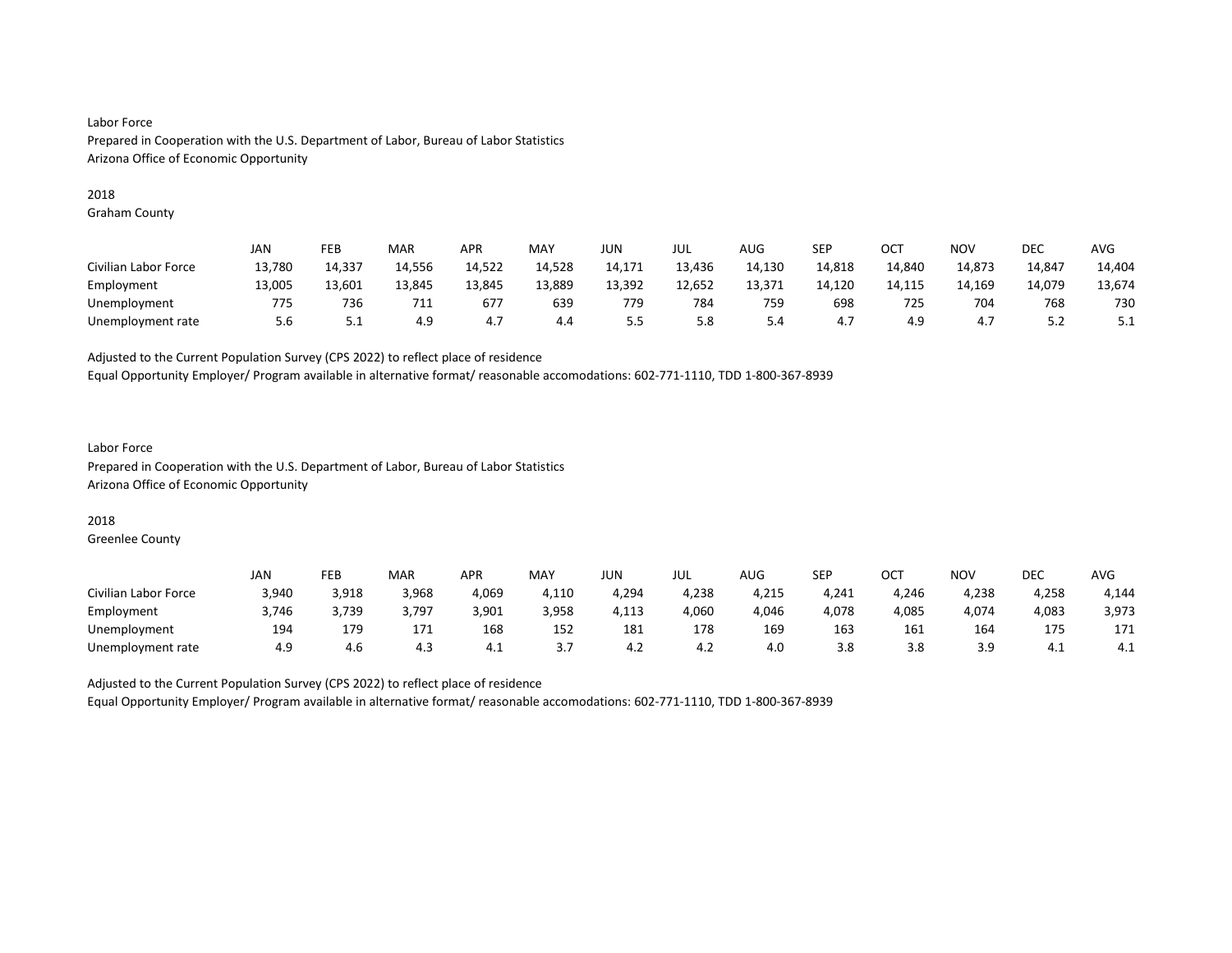#### 2018

La Paz County

|                      | JAN   | FEB   | MAR   | APR   | MAY   | JUN   | JUL   | <b>AUG</b> | <b>SEP</b> | OCT   | NO <sub>V</sub> | DEC   | <b>AVG</b> |
|----------------------|-------|-------|-------|-------|-------|-------|-------|------------|------------|-------|-----------------|-------|------------|
| Civilian Labor Force | 8.440 | 8,334 | 8.737 | 8,259 | 8,419 | 8,389 | 8,354 | 8.470      | 8.791      | 9.212 | 9.205           | 9.207 | 8,651      |
| Employment           | 7,899 | .797  | 8,183 | 7,726 | 7,915 | 7,837 | 7,825 | 7,925      | 8,262      | 8,690 | 8,680           | 8,633 | 8,114      |
| Unemployment         | 541   | 537   | 554   | 533   | 504   | 552   | 529   | 545        | 529        | 522   | 525             | 574   | 537        |
| Unemployment rate    | 6.4   | 6.4   | 6.3   | 6.5   | 6.0   | b.b   | 6.3   | 6.4        | 6.0        |       |                 | 6.2   | 6.2        |

Adjusted to the Current Population Survey (CPS 2022) to reflect place of residence

Equal Opportunity Employer/ Program available in alternative format/ reasonable accomodations: 602-771-1110, TDD 1-800-367-8939

#### Labor Force Prepared in Cooperation with the U.S. Department of Labor, Bureau of Labor Statistics Arizona Office of Economic Opportunity

## 2018

Maricopa County

|                      | JAN       | FEB       | MAR       | APR       | MAY       | JUN       | JUL       | AUG       | SEP       |           | ΝΟν       | <b>DEC</b> | AVG       |
|----------------------|-----------|-----------|-----------|-----------|-----------|-----------|-----------|-----------|-----------|-----------|-----------|------------|-----------|
| Civilian Labor Force | 2.118.678 | 2.137.241 | 2.141.174 | 2.136.107 | 2,137,837 | 2,151,026 | 2.165.541 | 2.153.255 | 2.172.540 | 2.175.130 | 2.193.490 | 2.189.746  | 2.155.981 |
| Employment           | 2.025.992 | 2.047.399 | 2.055.002 | 2.053.276 | 2,058,463 | 2,056,823 | 2,072,643 | 2,059,935 | 2,083,837 | 2,087,309 | 2,106,556 | 2.096.440  | 2.066.973 |
| Unemployment         | 92,686    | 89.842    | 86.172    | 82,831    | 79.374    | 94.203    | 92.898    | 93.320    | 88,703    | 87.821    | 86.934    | 93.306     | 89,008    |
| Unemployment rate    | 4.4       | 4.z       | 4.0       | 3.9       |           | 4.4       | 4.3       | 4.3       | -4.1      | 4.0       | 4.0       | 4.3        | 4.1       |

Adjusted to the Current Population Survey (CPS 2022) to reflect place of residence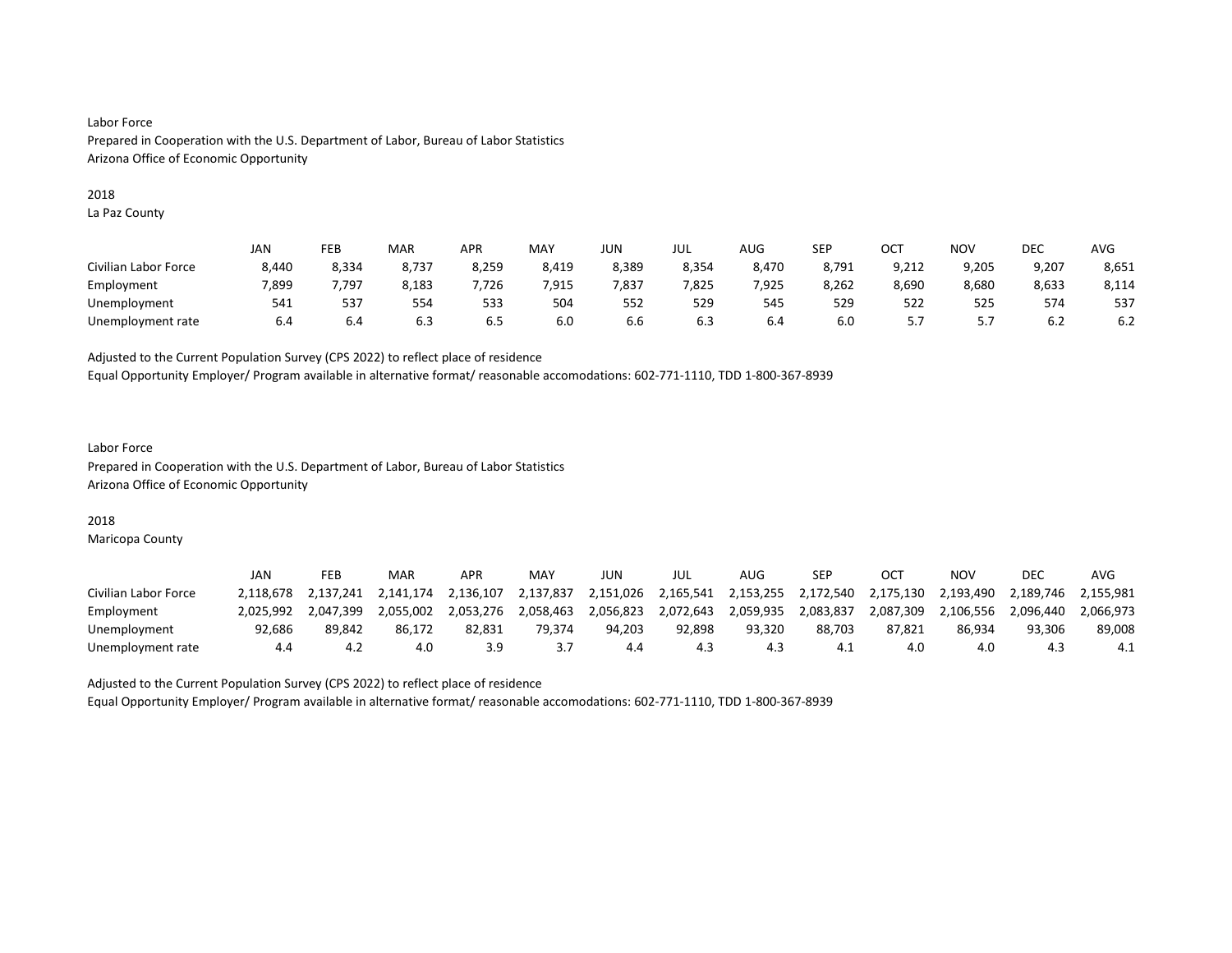#### 2018

Mohave County(Lake Havasu City-Kingman MSA)

|                      | JAN    | FEB    | MAR    | APR    | MAY    | JUN    | jul    | AUG    | SEP    | OCT    | <b>NOV</b> | <b>DEC</b> | <b>AVG</b> |
|----------------------|--------|--------|--------|--------|--------|--------|--------|--------|--------|--------|------------|------------|------------|
| Civilian Labor Force | 80,817 | 81,265 | 81,567 | 81,923 | 82,453 | 83,596 | 84,014 | 83,012 | 83,363 | 83,167 | 83,182     | 82,756     | 82,593     |
| Employment           | 75,741 | 76.554 | 77.019 | 77.544 | 78.285 | 78.609 | 79.253 | 78.228 | 78.713 | 78.605 | 78.589     | 77.777     | 77,910     |
| Unemployment         | 5,076  | 4,711  | 4,548  | 4,379  | 4,168  | 4,987  | 4,761  | 4,784  | 4,650  | 4,562  | 4,593      | 4,979      | 4,683      |
| Unemployment rate    | 6.3    | 5.8    | 5.6    | 5.3    | ـ      | 6.0    | ,      | 5.8    | 5.6    |        |            | 6.0        |            |

Adjusted to the Current Population Survey (CPS 2022) to reflect place of residence

Equal Opportunity Employer/ Program available in alternative format/ reasonable accomodations: 602-771-1110, TDD 1-800-367-8939

### Labor Force Prepared in Cooperation with the U.S. Department of Labor, Bureau of Labor Statistics Arizona Office of Economic Opportunity

#### 2018

Navajo County

|                      | JAN    | FEB    | <b>MAR</b> | <b>APR</b> | MAY    | JUN    | JUL    | AUG    | SEP    | OCT    | NOV    | DEC    | <b>AVG</b> |
|----------------------|--------|--------|------------|------------|--------|--------|--------|--------|--------|--------|--------|--------|------------|
| Civilian Labor Force | 38,354 | 38,282 | 38,745     | 38.576     | 39,424 | 40,112 | 38,415 | 39,888 | 39,717 | 39,640 | 39,152 | 39,169 | 39,123     |
| Employment           | 34.970 | 35.145 | 35,700     | 35,777     | 36,847 | 36,882 | 35,199 | 36,879 | 36,908 | 36,846 | 36,370 | 35,962 | 36,124     |
| Unemployment         | 3.384  | 3,137  | 3.045      | 2.799      | 2,577  | 3,230  | 3,216  | 3,009  | 2,809  | 2.794  | 2,782  | 3,207  | 2,999      |
| Unemployment rate    | 8.8    | o.Z    | 7.9        | د.'        | 6.5    | ŏ.⊥    | 8.4    | כ. י   | ــ.    | 7.0    |        | 8.2    | .          |

Adjusted to the Current Population Survey (CPS 2022) to reflect place of residence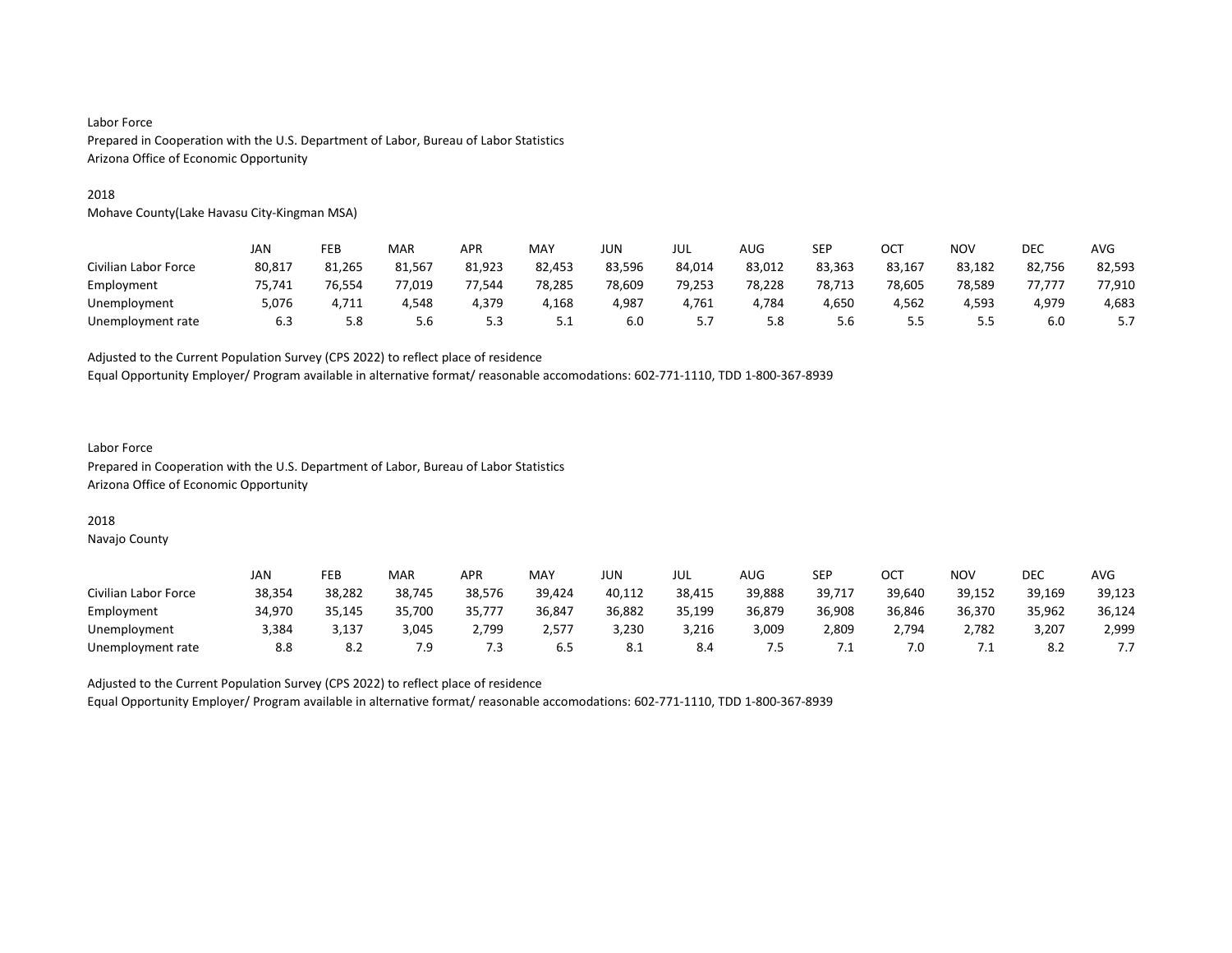#### 2018

Pima County(Tucson MSA)

|                      | JAN     | FEB     | MAR     | <b>APR</b> | MAY     | JUN     | jul     | AUG     | SEP     | OC1     | NOV     | DEC     | AVG     |
|----------------------|---------|---------|---------|------------|---------|---------|---------|---------|---------|---------|---------|---------|---------|
| Civilian Labor Force | 465.389 | 469.856 | 469.235 | 468.650    | 469,799 | 467.873 | 470.549 | 464.549 | 475.457 | 473.869 | 476.706 | 477.503 | 470.786 |
| Employment           | 443.667 | 448.722 | 449.145 | 449,218    | 451.160 | 445.827 | 448.817 | 443.033 | 454,879 | 453.411 | 456.298 | 455.629 | 449,984 |
| Unemployment         | 21.722  | 21.134  | 20.090  | 19.432     | 18.639  | 22.046  | 21.732  | 21.516  | 20.578  | 20.458  | 20.408  | 21.874  | 20.802  |
| Unemployment rate    | 4.7     | 4.5     | 4.3     | 4.1        | 4.0     | 4.7     | 4.6     | 4.6     | 4.3     | 4.3     | 4.3     | 4.6     | 4.4     |

Adjusted to the Current Population Survey (CPS 2022) to reflect place of residence

Equal Opportunity Employer/ Program available in alternative format/ reasonable accomodations: 602-771-1110, TDD 1-800-367-8939

### Labor Force Prepared in Cooperation with the U.S. Department of Labor, Bureau of Labor Statistics Arizona Office of Economic Opportunity

# 2018

Pinal County

|                      | JAN     | FEB     | MAR     | APR     | <b>MAY</b> | JUN     | JUL     | AUG     | <b>SEP</b> | <b>OCT</b> | NO٧     | <b>DEC</b> | AVG     |
|----------------------|---------|---------|---------|---------|------------|---------|---------|---------|------------|------------|---------|------------|---------|
| Civilian Labor Force | 171.691 | 172.281 | 173.942 | 172.023 | 172.394    | 173.311 | 174.609 | 174.021 | 176.605    | 178.184    | 179.656 | 179.285    | 174.833 |
| Employment           | 162,627 | 163.552 | 165,479 | 163,903 | 164,628    | 164,193 | 165,570 | 164,903 | 167,896    | 169,483    | 171.091 | 170,165    | 166,124 |
| Unemployment         | 9.064   | 8.729   | 8.463   | 8.120   | .766       | 9.118   | 9,039   | 9.118   | 8.709      | 8.701      | 8,565   | 9.120      | 8,709   |
| Unemployment rate    | 5.3     | ـ . ـ   | 4.9     | 4.,     | 4.5        | ر.ر     | 5.2     | ے . ۔   | 4.9        | 4.9        | 4.8     | ــــ       | 5.0     |

Adjusted to the Current Population Survey (CPS 2022) to reflect place of residence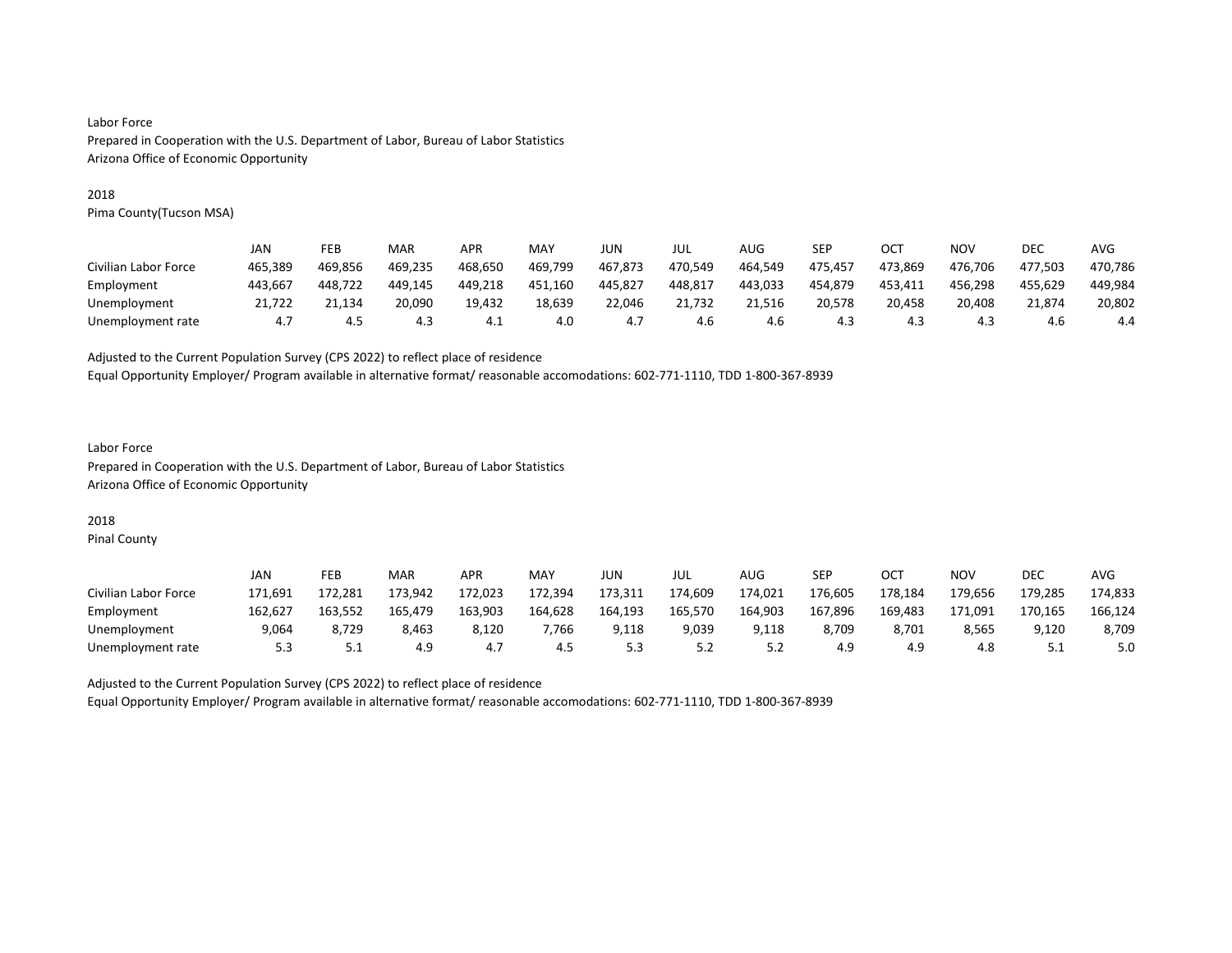#### 2018

Santa Cruz County

|                      | JAN    | FEB    | MAR    | <b>APR</b> | MAY    | JUN    | jul    | AUG    | SEP    | OCT    | <b>NOV</b> | DEC    | <b>AVG</b> |
|----------------------|--------|--------|--------|------------|--------|--------|--------|--------|--------|--------|------------|--------|------------|
| Civilian Labor Force | 18,811 | 18,722 | 18.877 | 18,539     | 18,589 | 18,750 | 17.970 | 18,428 | 18,512 | 18,988 | 19,183     | 19,363 | 18,728     |
| Employment           | 17,089 | 17.168 | 17.305 | 17.172     | 17.350 | 17,110 | 15,974 | 16,335 | 16,441 | 16,883 | 17.599     | 17.703 | 17,011     |
| Unemployment         | 1,722  | 554ء ت | 1,572  | 1,367      | 1,239  | 1,640  | 1,996  | 2,093  | 2,071  | 2,105  | 1,584      | 1,660  | 1,717      |
| Unemployment rate    | 9.2    | 8.3    | 8.3    | 7.4        | 6.7    | 8.7    | 11.1   | 11.4   | 11.2   | 11.1   | 8.3        | 8.6    | 9.2        |

Adjusted to the Current Population Survey (CPS 2022) to reflect place of residence

Equal Opportunity Employer/ Program available in alternative format/ reasonable accomodations: 602-771-1110, TDD 1-800-367-8939

#### Labor Force

Prepared in Cooperation with the U.S. Department of Labor, Bureau of Labor Statistics Arizona Office of Economic Opportunity

### 2018

Yavapai County(Prescott MSA)

|                      | JAN    | FEB     | MAR     | <b>APR</b> | MAY     | JUN     | JUL     | AUG     | SEP     | ост     | NO٧     | <b>DEC</b> | AVG     |
|----------------------|--------|---------|---------|------------|---------|---------|---------|---------|---------|---------|---------|------------|---------|
| Civilian Labor Force | 99,060 | 100.490 | 101,230 | 101,609    | 102,178 | 103,145 | 103,570 | 101,819 | 102,757 | 101,679 | 101,574 | 101,285    | 101,700 |
| Employment           | 94.314 | 95.922  | 96.895  | 97.430     | 98,188  | 98,379  | 98.974  | 97.159  | 98,193  | 97.247  | 97.075  | 96,633     | 97,201  |
| Unemployment         | 1.746  | 4.568   | 4.335   | 4.179      | 3.990   | 1.766   | 4,596   | 4.660   | 4.564   | 4.432   | 4,499   | 4,652      | 4,499   |
| Unemployment rate    | 4.8    | 4.5     | 4.3     | 4.1        | 3.9     | 4.6     | 4.4     | 4.6     | 4.4     | 4.4     | 4.4     | 4.6        | 4.4     |

Adjusted to the Current Population Survey (CPS 2022) to reflect place of residence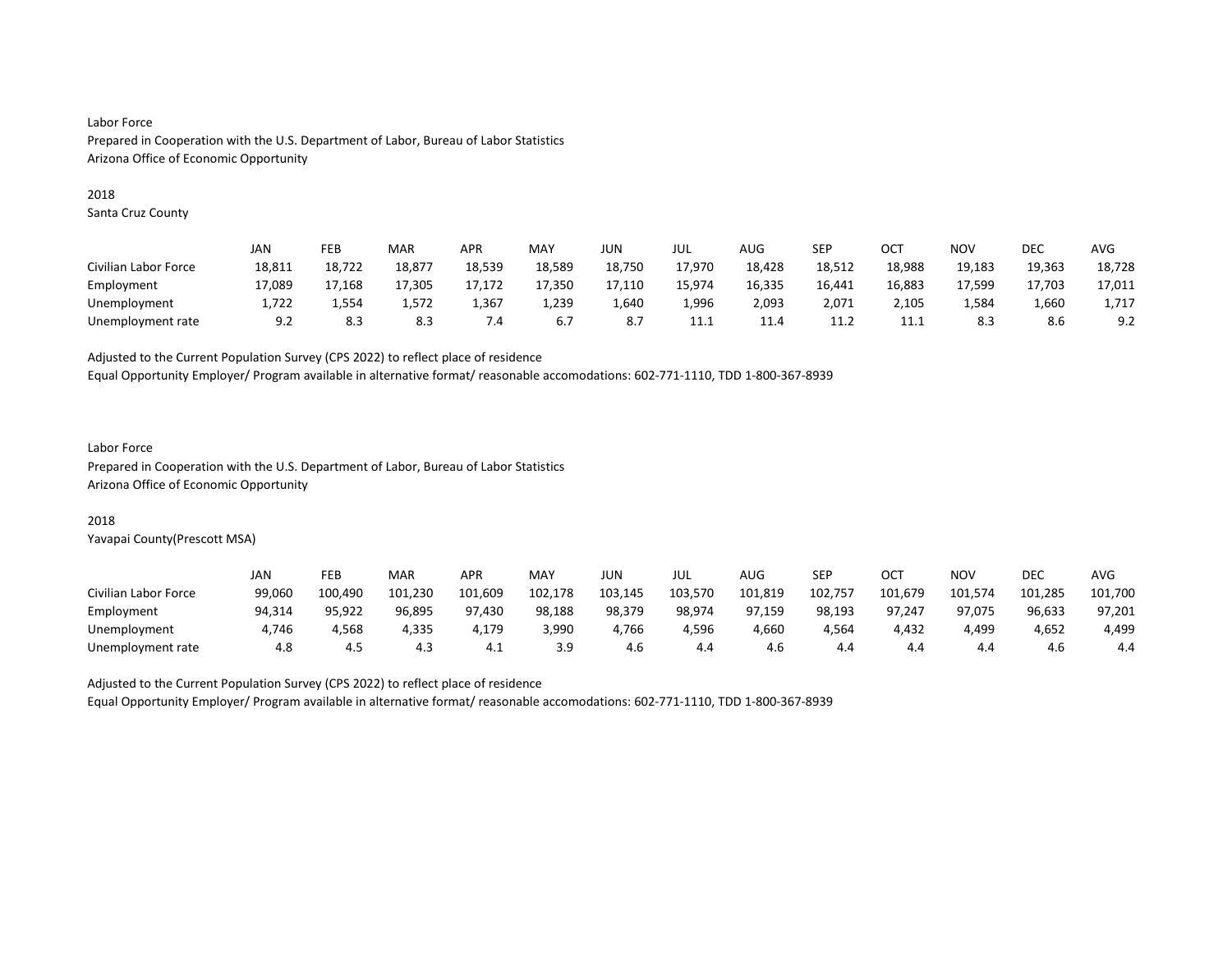### 2018

Yuma County(Yuma MSA)

|                      | JAN    | FEB    | MAR    | APR    | MAY    | JUN    | JUL    | AUG    | SEP    | OCT     | <b>NOV</b> | DEC    | <b>AVG</b> |
|----------------------|--------|--------|--------|--------|--------|--------|--------|--------|--------|---------|------------|--------|------------|
| Civilian Labor Force | 91,145 | 88.324 | 92,035 | 90,004 | 91,685 | 93,243 | 95.641 | 96,567 | 96,600 | 100,393 | 98,903     | 98,232 | 94,398     |
| Employment           | 78.076 | 76.923 | 79.626 | 75,587 | 75.934 | 74,693 | 75,536 | 76,115 | 78.990 | 82,191  | 83,960     | 83,817 | 78,454     |
| Unemployment         | 13,069 | 11,401 | 12,409 | 14,417 | 15,751 | 18,550 | 20,105 | 20,452 | 17,610 | 18,202  | 14.943     | 14,415 | 15,944     |
| Unemployment rate    | 14.3   | 12.9   | 13.5   | 16.0   | 17.2   | 19.9   | 21.0   | 21.2   | 18.2   | 18.1    | 15.1       | 14.7   | 16.9       |

Adjusted to the Current Population Survey (CPS 2022) to reflect place of residence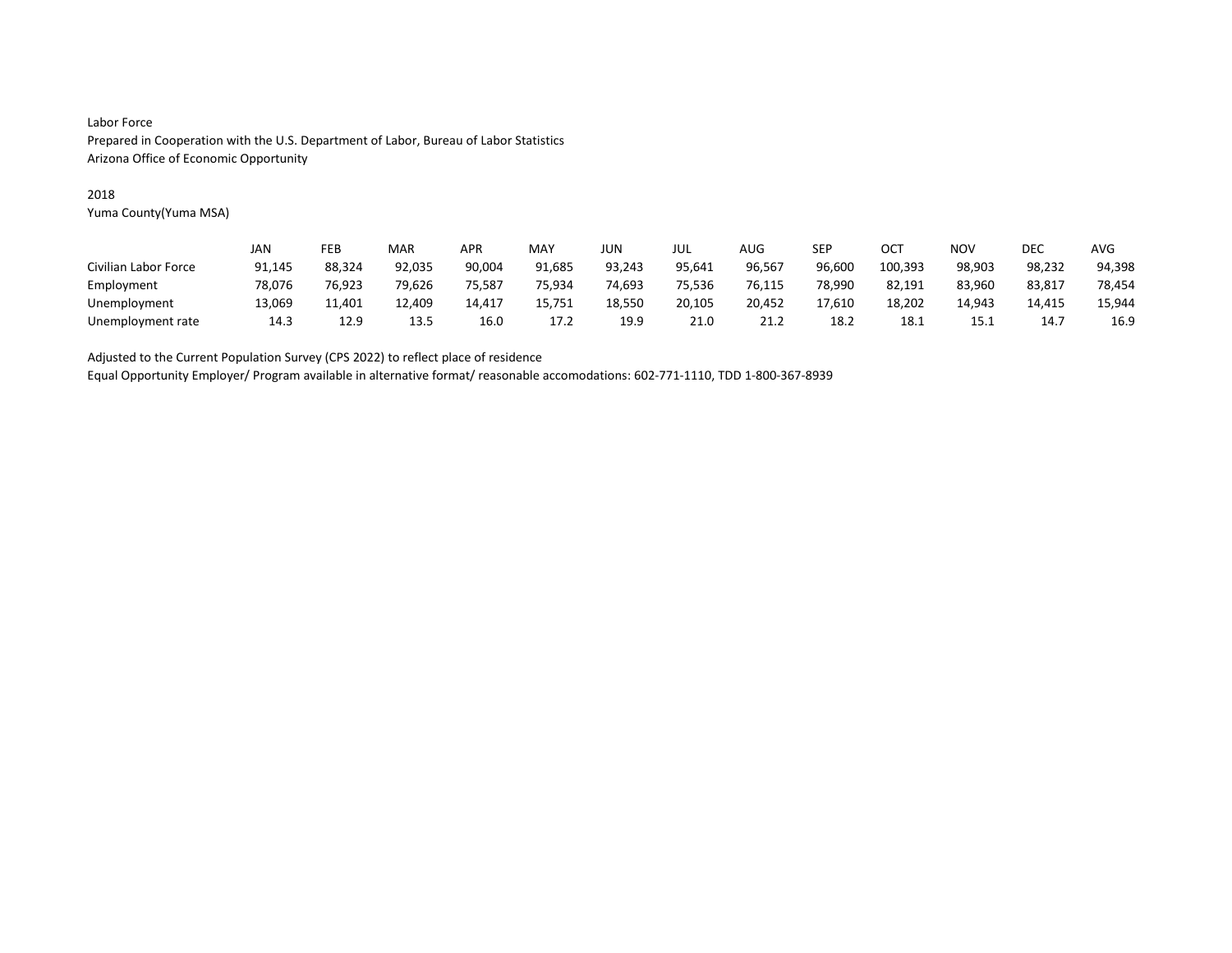#### 2017

Apache County

|                      | JAN    | FEB    | MAR    | <b>APR</b> | MAY    | JUN    | JUL    | AUG    | SEP    | ост    | <b>NOV</b> | DEC    | AVG    |
|----------------------|--------|--------|--------|------------|--------|--------|--------|--------|--------|--------|------------|--------|--------|
| Civilian Labor Force | 20,191 | 20,005 | 20,392 | 19,775     | 19,706 | 19,892 | 19,357 | 20,028 | 19,970 | 19,862 | 19,660     | 19,765 | 19,884 |
| Employment           | 17.778 | 17,730 | 18,229 | 17,832     | 17,810 | 17,696 | 17,086 | 17,927 | 18,074 | 17,966 | 17,796     | 17.772 | 17,808 |
| Unemployment         | 2,413  | 2,275  | 2,163  | 1,943      | 1,896  | 2,196  | 2,271  | 2,101  | 1,896  | 1.896  | 1,864      | 1,993  | 2,076  |
| Unemployment rate    | 12.0   | 11.4   | 10.6   | 9.8        | 9.6    | 11.0   | 11.7   | 10.5   | 9.5    | 9.5    | 9.5        | 10.1   | 10.4   |

Adjusted to the Current Population Survey (CPS 2022) to reflect place of residence

Equal Opportunity Employer/ Program available in alternative format/ reasonable accomodations: 602-771-1110, TDD 1-800-367-8939

## Labor Force

Prepared in Cooperation with the U.S. Department of Labor, Bureau of Labor Statistics Arizona Office of Economic Opportunity

## 2017

Cochise County(Sierra-Vista Douglas MSA)

|                      | JAN    | FEB    | MAR    | APR    | MAY    | JUN    | JUL    | AUG    | <b>SEP</b> | ост    | NOV    | DEC     | <b>AVG</b> |
|----------------------|--------|--------|--------|--------|--------|--------|--------|--------|------------|--------|--------|---------|------------|
| Civilian Labor Force | 48.656 | 48.367 | 49.211 | 48.472 | 48.567 | 48.525 | 47.170 | 47.597 | 48.150     | 47.699 | 47.611 | 47.478  | 48,125     |
| Employment           | 45,662 | 45,514 | 46,469 | 45,836 | 45.999 | 45,785 | 44,395 | 44,771 | 45,433     | 45,122 | 45,013 | 44,871  | 45,406     |
| Unemployment         | 2.994  | 2,853  | 2.742  | 2.636  | 2.568  | 2.740  | 2.775  | 2,826  |            | 2,577  | 2,598  | 2,607   | 2,719      |
| Unemployment rate    | 6.2    | 5.9    | 5.6    | 5.4    | 5.3    | 5.6    | 5.9    | 5.9    | 5.6        | 4.د    | ں ، ب  | <b></b> | 5.6        |

Adjusted to the Current Population Survey (CPS 2022) to reflect place of residence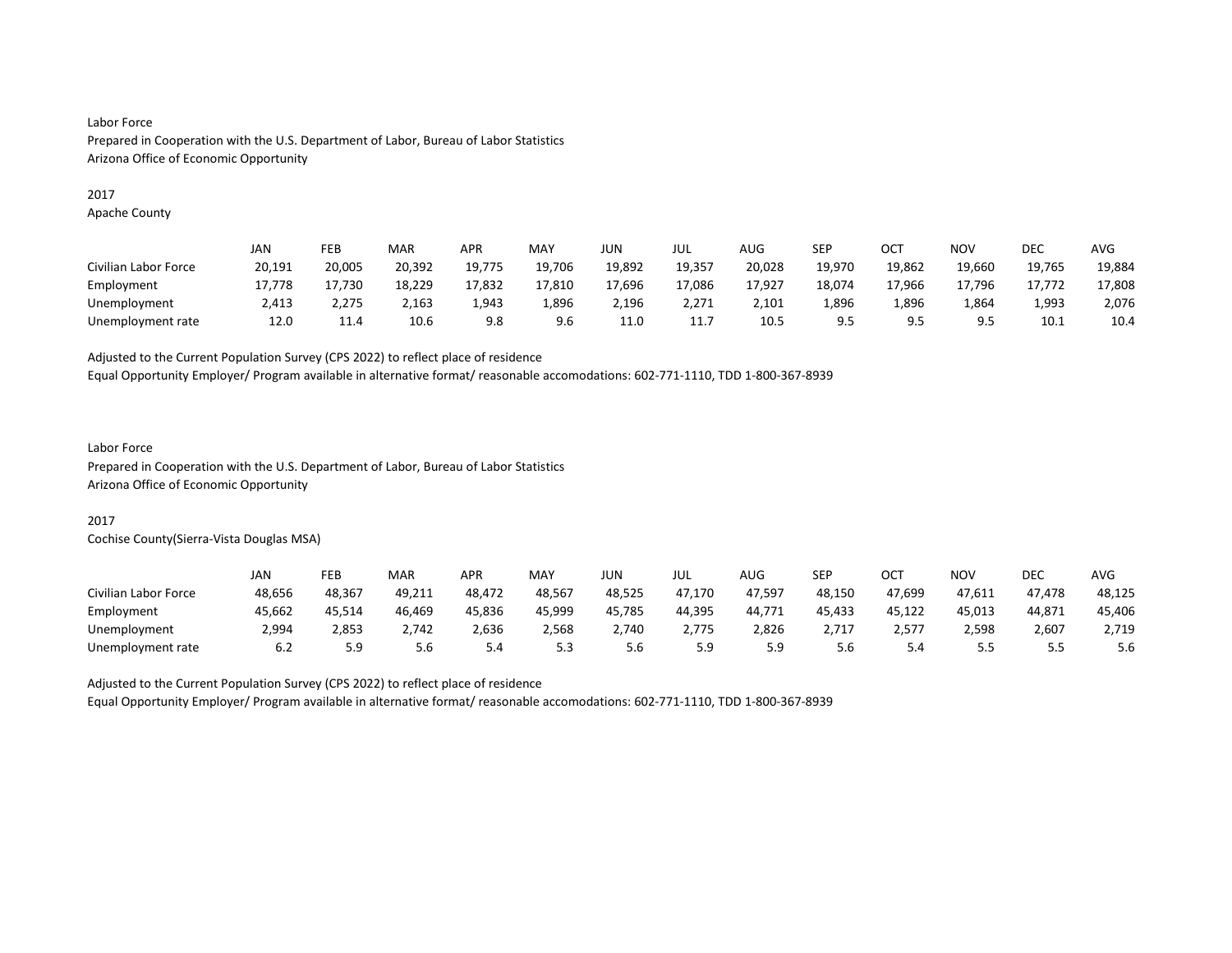#### 2017

Coconino County(Flagstaff MSA)

|                      | JAN    | FEB    | MAR    | <b>APR</b> | MAY    | JUN    | jul    | AUG    | <b>SEP</b> | OC1    | <b>NOV</b> | DEC    | AVG    |
|----------------------|--------|--------|--------|------------|--------|--------|--------|--------|------------|--------|------------|--------|--------|
| Civilian Labor Force | 71,689 | 71,903 | 72,863 | 73,372     | 73,613 | 74,846 | 74,498 | 73,908 | 75,492     | 74,425 | 73.376     | 72.774 | 73,563 |
| Employment           | 66.796 | 67.298 | 68.469 | 69.511     | 69,832 | 70.488 | 70,057 | 69,763 | 71.749     | 70.775 | 69,727     | 68,756 | 69,435 |
| Unemployment         | 4,893  | 4.605  | 4,394  | 3,861      | 3,781  | 4,358  | 4,441  | 4.145  | 3,743      | 3,650  | 3,649      | 4,018  | 4,128  |
| Unemployment rate    | 6.8    | 6.4    | 6.0    | ر.ر        | ے . ۔  | 5.8    | 6.0    | 5.6    | 5.0        | 4.9    | 5.0        | 55<br> | 5.6    |

Adjusted to the Current Population Survey (CPS 2022) to reflect place of residence

Equal Opportunity Employer/ Program available in alternative format/ reasonable accomodations: 602-771-1110, TDD 1-800-367-8939

### Labor Force Prepared in Cooperation with the U.S. Department of Labor, Bureau of Labor Statistics Arizona Office of Economic Opportunity

# 2017

Gila County

|                      | JAN            | FEB    | <b>MAR</b> | APR    | MAY    | JUN    | JUL    | AUG    | SEP    | ОСТ    | <b>NOV</b>      | DEC       | AVG    |
|----------------------|----------------|--------|------------|--------|--------|--------|--------|--------|--------|--------|-----------------|-----------|--------|
| Civilian Labor Force | 20,675         | 20.437 | 20,558     | 20,839 | 21,085 | 21,232 | 20,903 | 21,099 | 20,989 | 20,714 | 20,459          | 20,474    | 20,789 |
| Employment           | 19,178         | 19,036 | 19,241     | 19,581 | 19,870 | 19,960 | 19,608 | 19,813 | 19,763 | 19,559 | 19,298          | 19,271    | 19,515 |
| Unemployment         | 1.497          | 1,401  | 1,317      | 1,258  | 1,215  | 1.272  | 1,295  | 1.286  | 1.226  | 1.155  | 1.161           | 1,203     | 1,274  |
| Unemployment rate    | $^{\prime}$ .2 | 6.9    | 6.4        | 6.0    | 5.8    | 6.0    | 6.2    | b.l    | 5.8    | 5.6    | 57<br><u>.,</u> | 59<br>ت.ر | 6.1    |

Adjusted to the Current Population Survey (CPS 2022) to reflect place of residence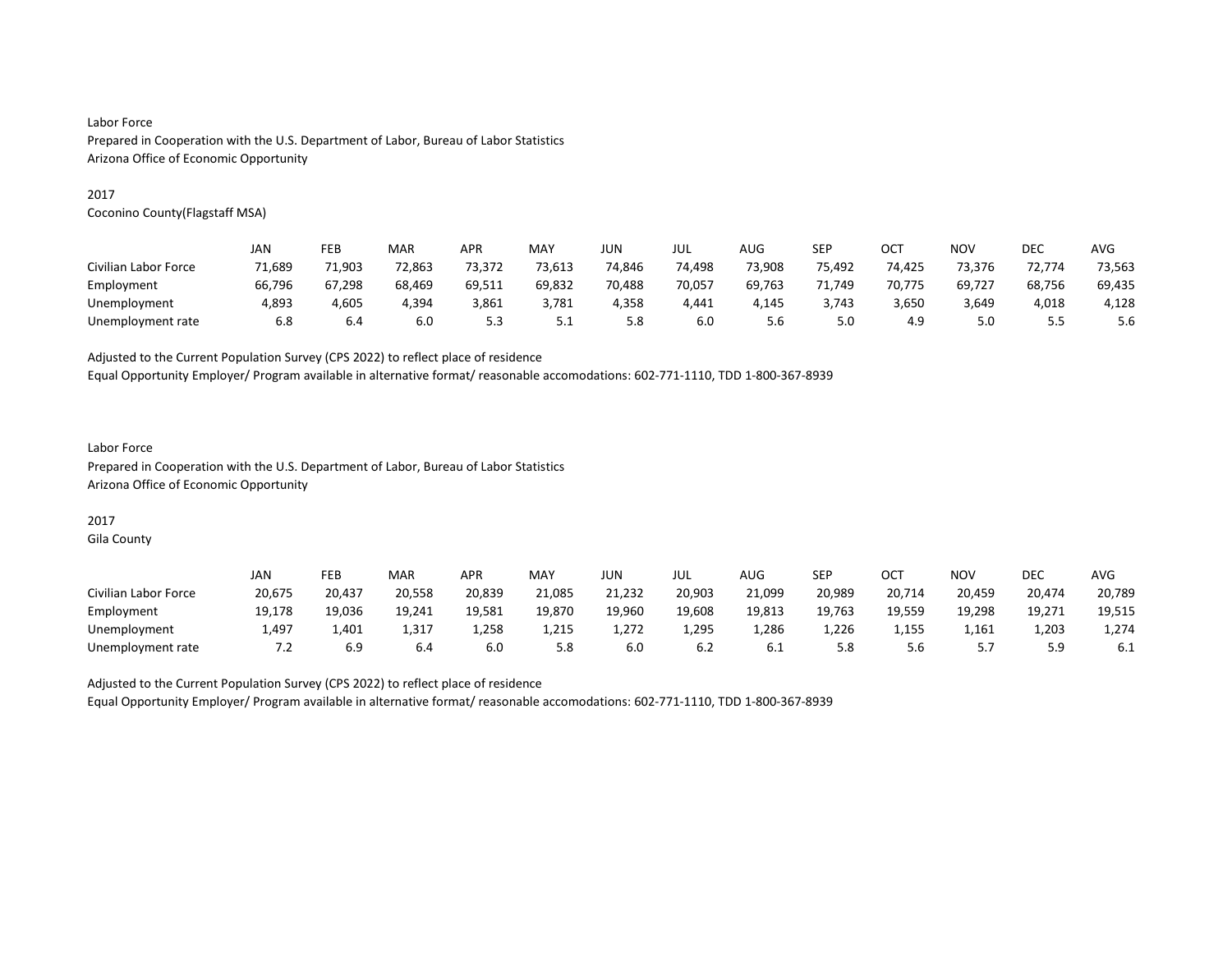#### 2017

Graham County

|                      | JAN    | FEB    | MAR    | <b>APR</b> | MAY    | <b>JUN</b> | JUL    | AUG    | SEP    | ост    | NO <sub>V</sub> | <b>DEC</b> | <b>AVG</b> |
|----------------------|--------|--------|--------|------------|--------|------------|--------|--------|--------|--------|-----------------|------------|------------|
| Civilian Labor Force | 13,852 | 14,401 | 14,465 | 14,244     | 14,077 | 13,562     | 12,887 | 13,446 | 14,634 | 14,246 | 14,209          | 14,067     | 14,008     |
| Employment           | 12,919 | 13.544 | 13,646 | 13,490     | 13,322 | 12,775     | 12,094 | 12,701 | 13,920 | 13,538 | 13,516          | 13,351     | 13,235     |
| Unemployment         | 933    | 857    | 819    | 754        | 755    | 787        | 793    | 745    | 714    | 708    | 693             | 716        | 773        |
| Unemployment rate    | 6.7    | 6.0    | 57<br> | 5.3        | 5.4    | 5.8        | 6.2    |        | 4.9    | 5.0    | 4.9             | ـ . ـ      | ر.ر        |

Adjusted to the Current Population Survey (CPS 2022) to reflect place of residence

Equal Opportunity Employer/ Program available in alternative format/ reasonable accomodations: 602-771-1110, TDD 1-800-367-8939

### Labor Force Prepared in Cooperation with the U.S. Department of Labor, Bureau of Labor Statistics Arizona Office of Economic Opportunity

### 2017

Greenlee County

|                      | JAN   | FEB   | <b>MAR</b> | <b>APR</b> | MAY   | JUN   | JUL   | AUG   | SEP   | ОСТ   | NOV   | DEC   | <b>AVG</b> |
|----------------------|-------|-------|------------|------------|-------|-------|-------|-------|-------|-------|-------|-------|------------|
| Civilian Labor Force | 3,820 | 3,791 | 3,845      | 3,841      | 3,852 | 3,998 | 3,950 | 3,963 | 3,907 | 3,873 | 3,880 | 3,900 | 3,885      |
| Employment           | 3,577 | 3,567 | 3,629      | 3,645      | 3,659 | 3,794 | 3.747 | 3,767 | 3,735 | 3,696 | 3,706 | 3,724 | 3,687      |
| Unemployment         | 243   | 224   | 216        | 196        | 193   | 204   | 203   | 196   | 172   | 177   | 174   | 176   | 198        |
| Unemployment rate    | 6.4   | ر.ر   | 5.6        | <u>.</u>   | 5.0   | ـ . ـ |       | 4.9   | 4.4   | 4.6   | 4.5   | 4.5   | 5.1        |

Adjusted to the Current Population Survey (CPS 2022) to reflect place of residence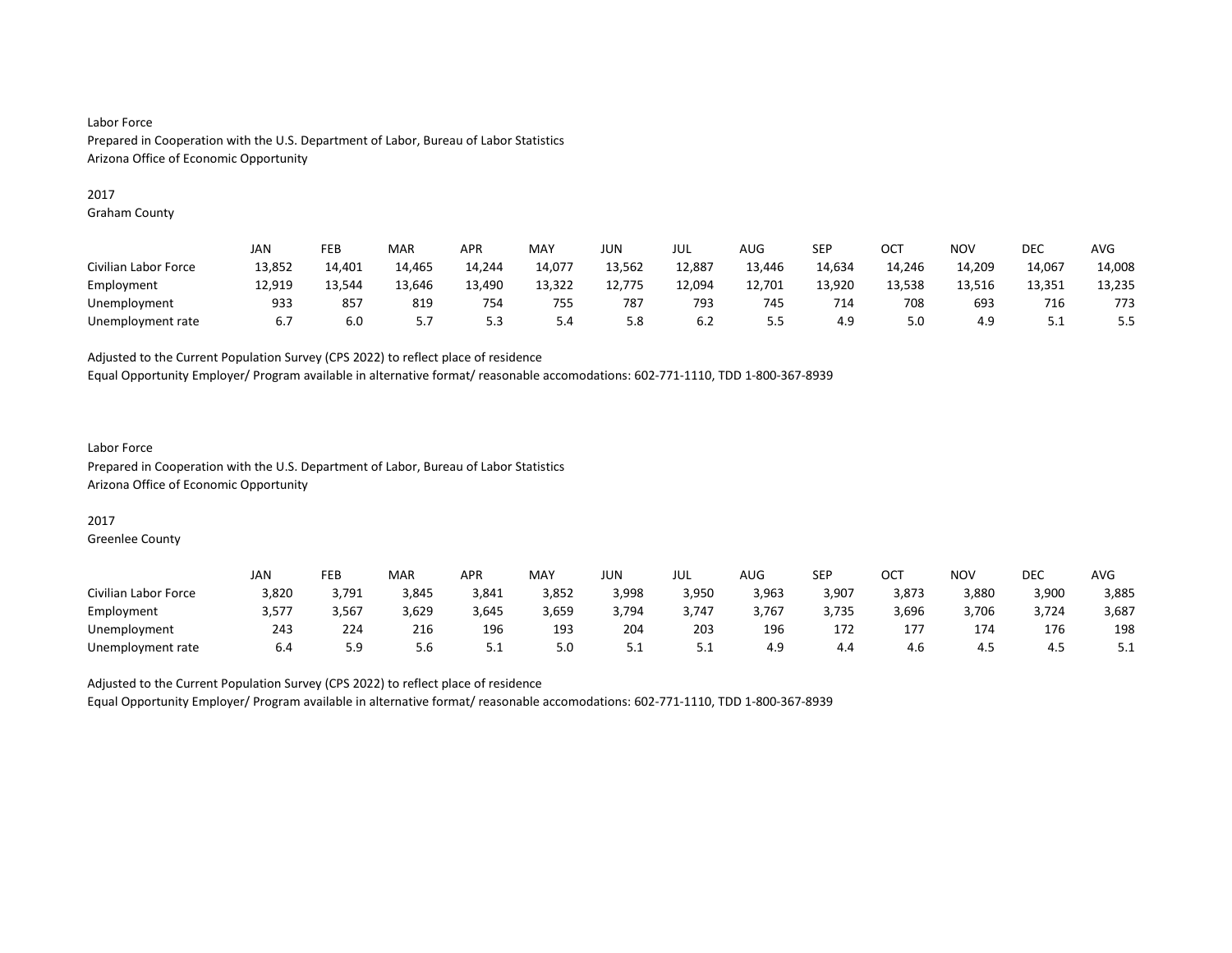#### 2017

La Paz County

|                      | <b>JAN</b> | FEB       | MAR   | <b>APR</b> | MAY   | JUN   | JUL   | AUG   | <b>SEP</b> | OC <sup>T</sup> | NO <sub>V</sub> | <b>DEC</b> | AVG   |
|----------------------|------------|-----------|-------|------------|-------|-------|-------|-------|------------|-----------------|-----------------|------------|-------|
| Civilian Labor Force | 8,519      | 8,216     | 8,803 | 8,491      | 8,519 | 8,404 | 8,155 | 8,150 | 8,478      | 8,757           | 8,478           | 8,666      | 8,469 |
| Employment           | 7.998      | .731      | 8,339 | 8,046      | 8,080 | 7.953 | ,705  | 7,673 | 8,017      | 8,327           | 8.030           | 8.178      | 8,006 |
| Unemployment         | 521        | 485       | 464   | 445        | 439   | 451   | 450   | 477   | 461        | 430             | 448             | 488        | 463   |
| Unemployment rate    | 6.1        | ۲a<br>ر.ر | 5.3   | ے.د        | 5.2   | 5.4   | כ.כ   |       | 5.4        | 4.9             | 52<br>ر.ر       | 5.6        |       |

Adjusted to the Current Population Survey (CPS 2022) to reflect place of residence

Equal Opportunity Employer/ Program available in alternative format/ reasonable accomodations: 602-771-1110, TDD 1-800-367-8939

### Labor Force Prepared in Cooperation with the U.S. Department of Labor, Bureau of Labor Statistics Arizona Office of Economic Opportunity

### 2017

Maricopa County

|                      | JAN       | FEB       | MAR       | APR       | MAY       | JUN       | JUL       | AUG       | SEP       |           | ΝΟν       | <b>DEC</b> | AVG       |
|----------------------|-----------|-----------|-----------|-----------|-----------|-----------|-----------|-----------|-----------|-----------|-----------|------------|-----------|
| Civilian Labor Force | 2.062.476 | 2.072.238 | 2.077.821 | 2.074.896 | 2,073,880 | 2.089.014 | 2,094,532 | 2,091,830 | 2,106,668 | 2,095,710 | 2.116.187 | 2.107.316  | 2.088.547 |
| Employment           | 965.827   | 1.979.648 | 1.988.515 | 1.990.144 | 1,988,424 | 1,996,834 | 2,002,021 | 1,999,271 | 2,019,310 | 2.012.325 | 2.032.146 | 2.022.935  | 1.999.783 |
| Unemployment         | 96.649    | 92,590    | 89.306    | 84.752    | 85.456    | 92.180    | 92.511    | 92.559    | 87.358    | 83.385    | 84.041    | 84.381     | 88,764    |
| Unemployment rate    |           | 4.5       | 4.3       | 4.1       | 4.1       | 4.4       | 4.4       | 4.4       | -4.1      | 4.0       | 4.0       | 4.0        | 4.3       |

Adjusted to the Current Population Survey (CPS 2022) to reflect place of residence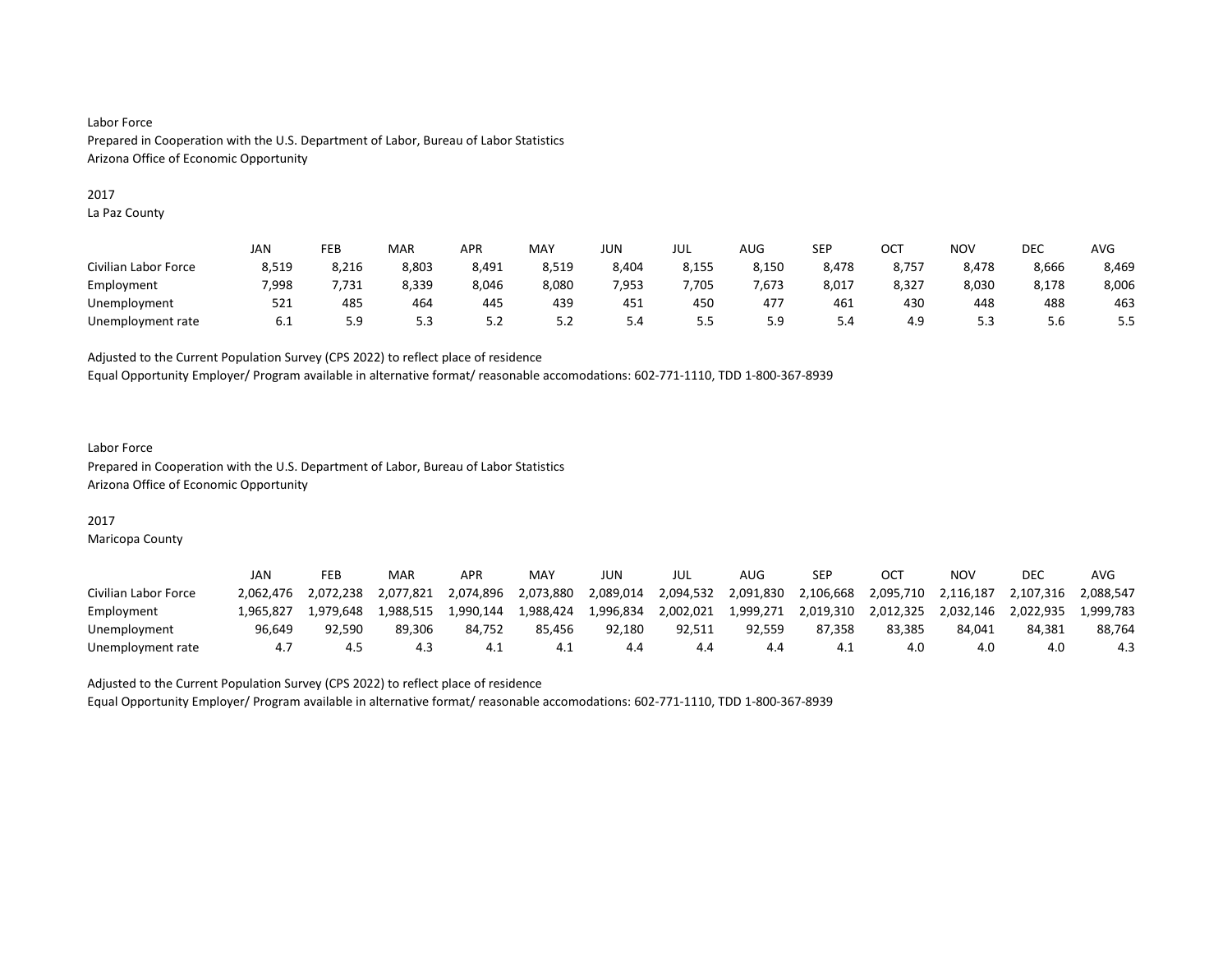#### 2017

Mohave County(Lake Havasu City-Kingman MSA)

|                      | JAN    | FEB    | MAR    | APR    | <b>MAY</b> | JUN    | jul    | AUG    | SEP    | OCT    | <b>NOV</b> | <b>DEC</b> | <b>AVG</b> |
|----------------------|--------|--------|--------|--------|------------|--------|--------|--------|--------|--------|------------|------------|------------|
| Civilian Labor Force | 79,137 | 79,514 | 79,634 | 80,095 | 80,480     | 81,138 | 81,623 | 81,257 | 81,025 | 79,987 | 80,346     | 79,919     | 80,346     |
| Employment           | 73.702 | 74.441 | 74.840 | 75.444 | 75.932     | 76.273 | 76.743 | 76,327 | 76.374 | 75.628 | 75.889     | 75.189     | 75,565     |
| Unemployment         | 5,435  | 5,073  | 4,794  | 4,651  | 4,548      | 4,865  | 4,880  | 4,930  | 4,651  | 4,359  | 4,457      | 1,730      | 4,781      |
| Unemployment rate    | 6.9    | 6.4    | 6.0    | 5.8    |            | 6.0    | 6.0    | 6.1    | ,      |        |            |            | 6.0        |

Adjusted to the Current Population Survey (CPS 2022) to reflect place of residence

Equal Opportunity Employer/ Program available in alternative format/ reasonable accomodations: 602-771-1110, TDD 1-800-367-8939

### Labor Force Prepared in Cooperation with the U.S. Department of Labor, Bureau of Labor Statistics Arizona Office of Economic Opportunity

## 2017

Navajo County

|                      | JAN    | FEB    | MAR    | APR    | MAY    | JUN    | JUL    | <b>AUG</b> | <b>SEP</b> | ост    | NO٧    | DEC    | AVG    |
|----------------------|--------|--------|--------|--------|--------|--------|--------|------------|------------|--------|--------|--------|--------|
| Civilian Labor Force | 39,652 | 39,314 | 40.071 | 39.673 | 39.977 | 40,751 | 38,741 | 40,328     | 40.391     | 39.609 | 39.070 | 38,928 | 39,709 |
| Employment           | 36,044 | 35.954 | 36.876 | 36,734 | 37,128 | 37,577 | 35,515 | 37,276     | 37.546     | 36,809 | 36.267 | 35,865 | 36,633 |
| Unemployment         | 3.608  | 3.360  | 3.195  | 2.939  | 2.849  | 3.174  | 3,226  | 3,052      | 2.845      | 2,800  | 2.803  | 3,063  | 3,076  |
| Unemployment rate    | 9.1    | 8.5    | 8.0    | .4     | ـــ    | 7.8    | 8.3    | .b         | 7.0        | . .    | . .    | 7.9    |        |

Adjusted to the Current Population Survey (CPS 2022) to reflect place of residence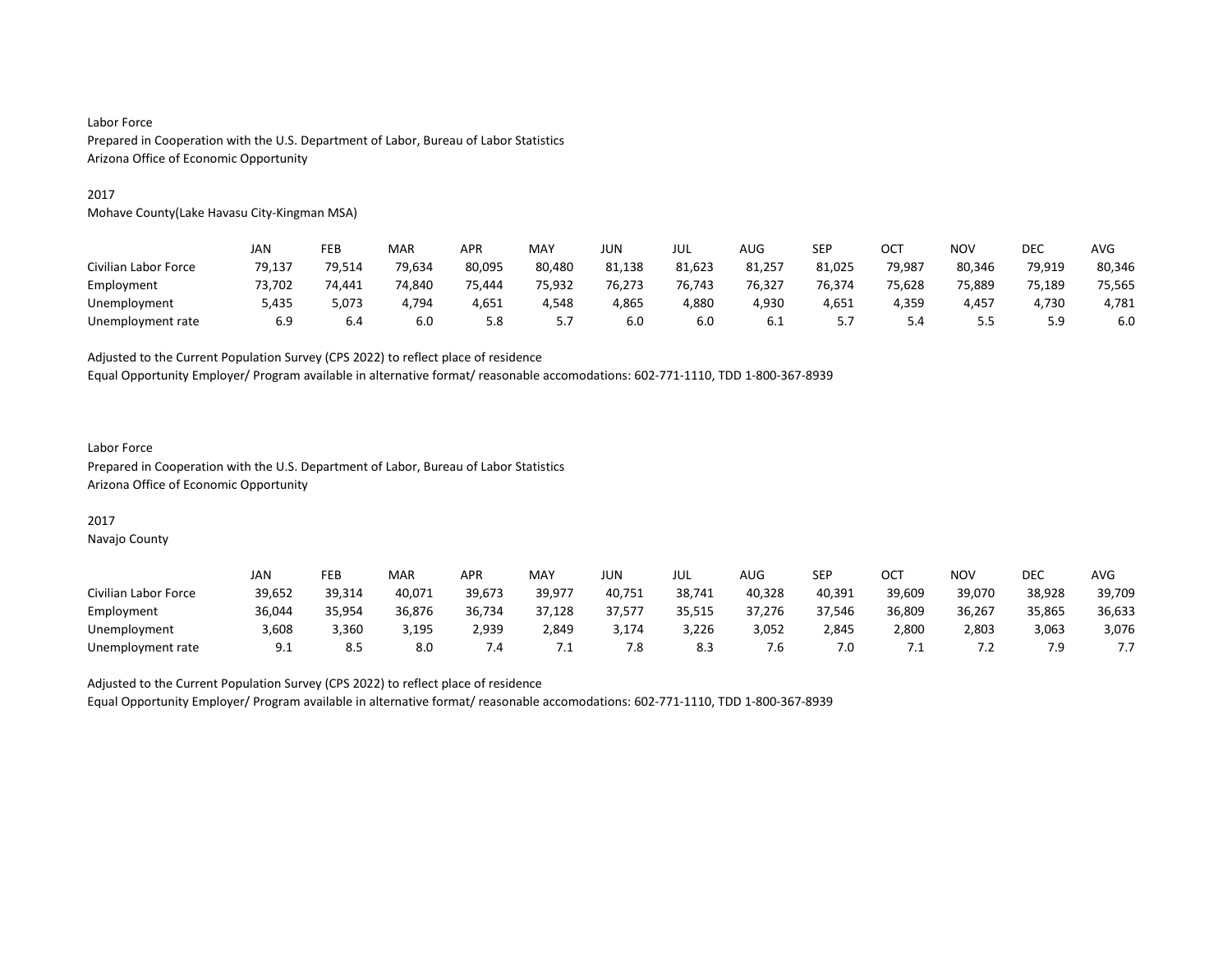#### 2017

Pima County(Tucson MSA)

|                      | JAN     | FEB     | MAR     | <b>APR</b> | MAY     | JUN     | jul     | AUG     | SEP     | OC1     | <b>NOV</b> | DEC     | AVG     |
|----------------------|---------|---------|---------|------------|---------|---------|---------|---------|---------|---------|------------|---------|---------|
| Civilian Labor Force | 465.459 | 468.135 | 467.540 | 463.107    | 464,345 | 461,224 | 462,395 | 458,694 | 467,754 | 462,769 | 465,177    | 464.155 | 464,230 |
| Employment           | 442.153 | 445.923 | 446.069 | 442.783    | 443.783 | 439.210 | 440,370 | 436.861 | 447.090 | 443.009 | 445.184    | 444.114 | 443,046 |
| Unemployment         | 23.306  | 22.212  | 21.471  | 20.324     | 20.562  | 22.014  | 22.025  | 21.833  | 20.664  | 19.760  | 19.993     | 20.041  | 21.184  |
| Unemployment rate    | 5.0     | 4.7     | 4.6     | 4.4        | 4.4     | 4.8     | 4.8     | 4.8     | 4.4     | 4.3     | 4.3        | 4.3     | 4.6     |

Adjusted to the Current Population Survey (CPS 2022) to reflect place of residence

Equal Opportunity Employer/ Program available in alternative format/ reasonable accomodations: 602-771-1110, TDD 1-800-367-8939

### Labor Force Prepared in Cooperation with the U.S. Department of Labor, Bureau of Labor Statistics Arizona Office of Economic Opportunity

# 2017

Pinal County

|                      | JAN     | FEB     | MAR     | APR     | <b>MAY</b> | JUN     | JUL     | AUG     | <b>SEP</b> | OCT     | NO٧     | <b>DEC</b> | AVG     |
|----------------------|---------|---------|---------|---------|------------|---------|---------|---------|------------|---------|---------|------------|---------|
| Civilian Labor Force | 165,418 | 164.883 | 167.285 | 166.219 | 166,121    | 166,842 | 167,100 | 166,648 | 168,546    | 168,727 | 169,824 | 169,756    | 167,281 |
| Employment           | 156,010 | 155,925 | 158,663 | 158,039 | 157,864    | 157,968 | 158,233 | 157,769 | 160,189    | 160,814 | 161,745 | 161,543    | 158,730 |
| Unemployment         | 9,408   | 8.958   | 8,622   | 8.180   | 8.257      | 8,874   | 8,867   | 8,879   | 8,357      | 7,913   | 8,079   | 8.213      | 8,551   |
| Unemployment rate    |         | 5.4     | ے . د   | 4.9     | 5.0        | ر.ر     | 5.3     |         | 5.0        | 4.,     | 4.8     | 4.8        | ـ . ـ   |

Adjusted to the Current Population Survey (CPS 2022) to reflect place of residence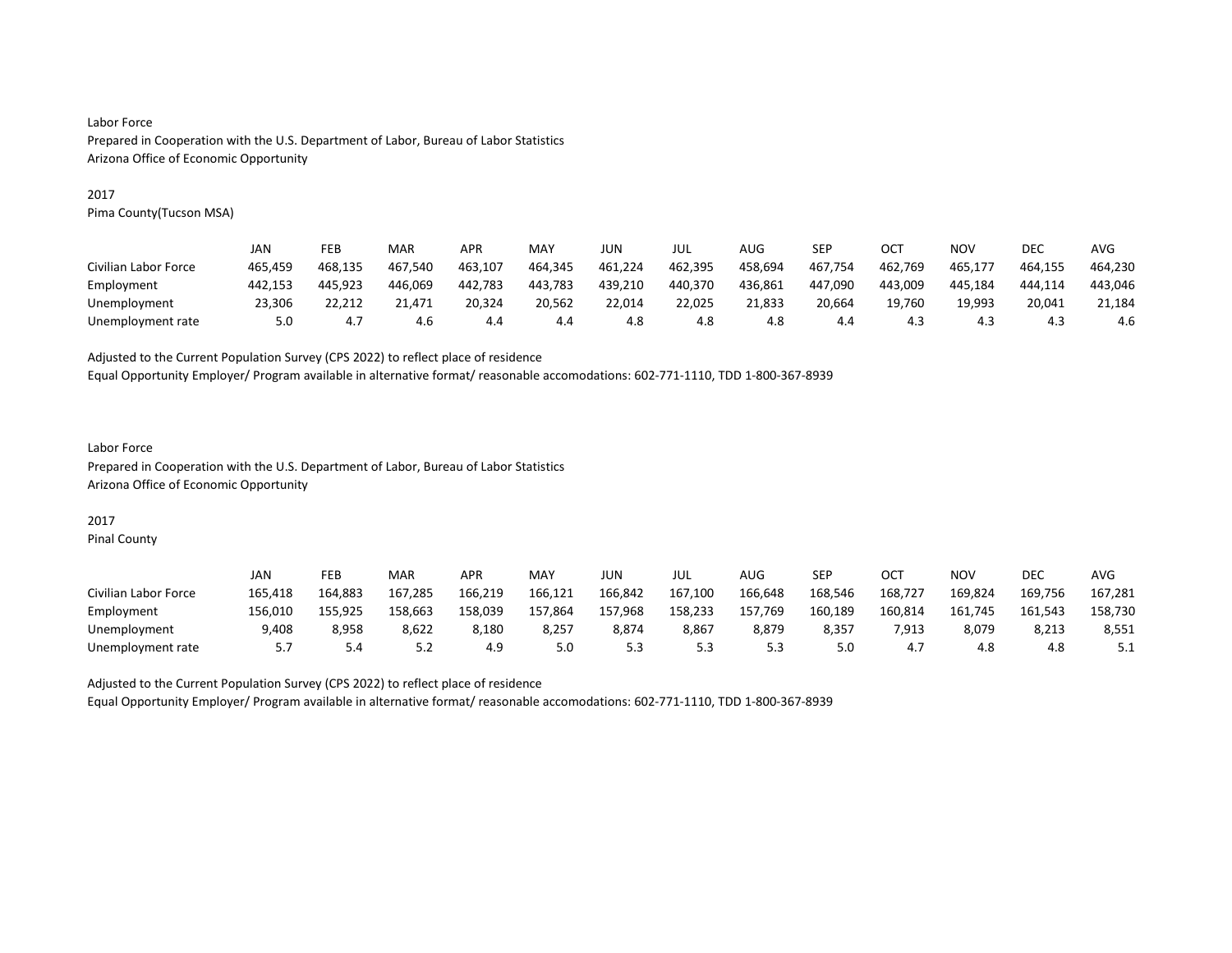#### 2017

Santa Cruz County

|                      | JAN    | FEB    | MAR    | APR    | MAY    | JUN    | JUL    | AUG    | SEP    | OC1    | NOV    | DEC    | AVG    |
|----------------------|--------|--------|--------|--------|--------|--------|--------|--------|--------|--------|--------|--------|--------|
| Civilian Labor Force | 18,799 | 18,673 | 18,837 | 18,632 | 18,759 | 19,007 | 17,796 | 18,396 | 18,430 | 18,488 | 18,596 | 18,791 | 18,601 |
| Employment           | 17.108 | 17.133 | 17.329 | 17.278 | 17.431 | 17.334 | 15.627 | 16.062 | 16,189 | 16.398 | 16.878 | 17.023 | 16,816 |
| Unemployment         | 1,691  | 1,540  | 1,508  | 354ء   | 1,328  | 1,673  | 2,169  | 2,334  | 2,241  | 2,090  | 1,718  | 1,768  | 1,785  |
| Unemployment rate    | 9.0    | 8.2    | 8.0    | د.'    | ـ      | 8.8    | 12.2   | 12.7   | 12.2   | 11.3   | 9.2    | 9.4    | 9.6    |

Adjusted to the Current Population Survey (CPS 2022) to reflect place of residence

Equal Opportunity Employer/ Program available in alternative format/ reasonable accomodations: 602-771-1110, TDD 1-800-367-8939

# Labor Force

Prepared in Cooperation with the U.S. Department of Labor, Bureau of Labor Statistics Arizona Office of Economic Opportunity

### 2017

Yavapai County(Prescott MSA)

|                      | JAN    | FEB    | MAR    | <b>APR</b> | MAY    | JUN     | JUL     | AUG    | SEP     | OCT    | NO۱    | DEC    | <b>AVG</b> |
|----------------------|--------|--------|--------|------------|--------|---------|---------|--------|---------|--------|--------|--------|------------|
| Civilian Labor Force | 96,877 | 98.245 | 98.643 | 98,962     | 99.891 | 100,948 | 100,840 | 99,995 | 100,848 | 99,381 | 99,255 | 98,287 | 99,348     |
| Employment           | 91,700 | 93,293 | 94,003 | 94,539     | 95,471 | 96,327  | 96,258  | 95,333 | 96,420  | 95,206 | 94.946 | 93,982 | 94,790     |
| Unemployment         | 5.177  | 4.952  | 4.640  | 4.423      | 4.420  | 4,621   | 4,582   | 4.662  | 4.428   | 4.175  | 4,309  | 4.305  | 4,558      |
| Unemployment rate    | 5.3    | 5.0    | 4.7    | 4.5        | 4.4    | 4.6     | 4.5     | 4.,    | 4.4     | 4.Z    | 4.3    | 4.4    | 4.6        |

Adjusted to the Current Population Survey (CPS 2022) to reflect place of residence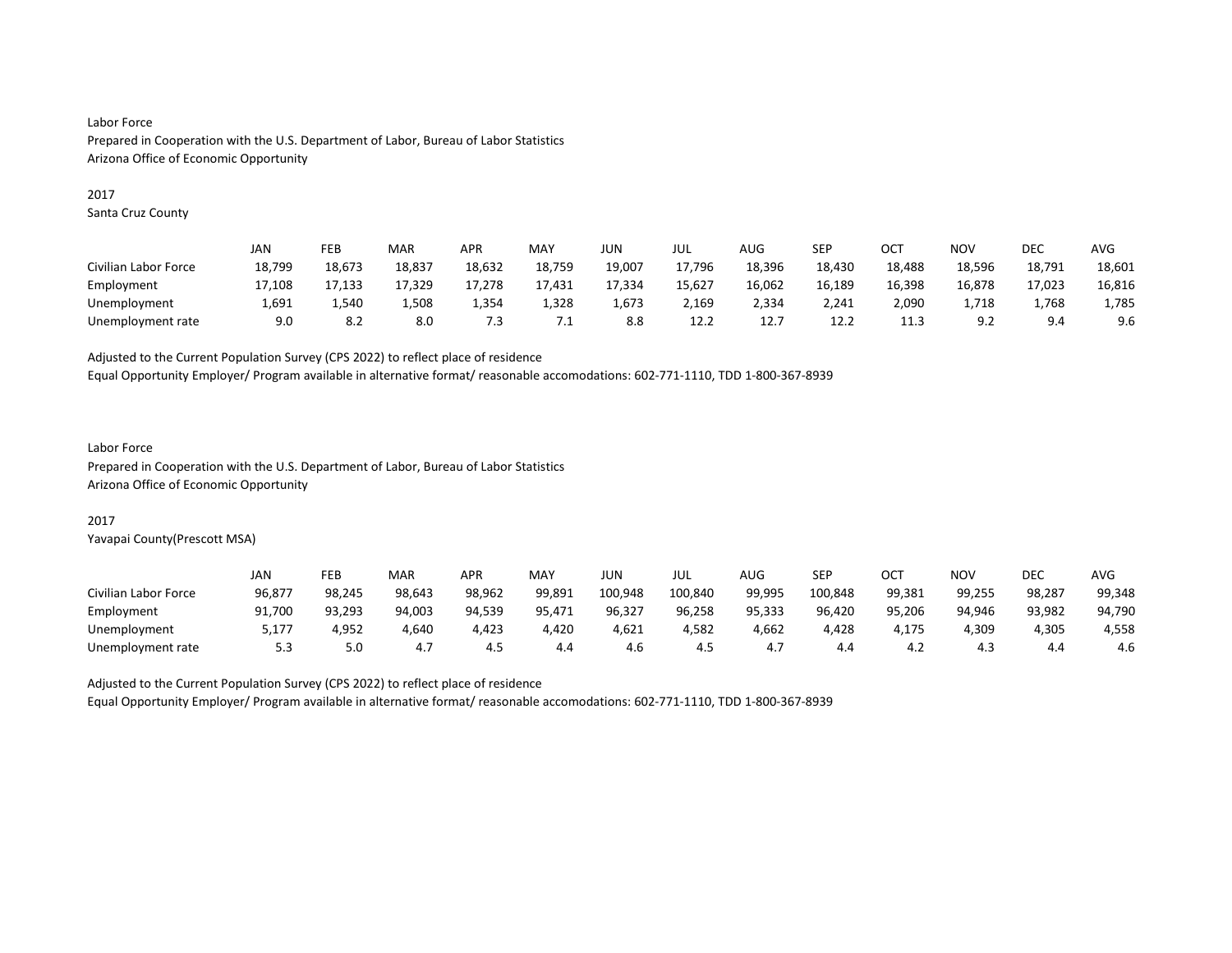### 2017

Yuma County(Yuma MSA)

|                      | JAN    | FEB    | MAR    | <b>APR</b> | MAY    | <b>JUN</b> | JUL    | AUG    | SEP    | ост    | <b>NOV</b> | <b>DEC</b> | <b>AVG</b> |
|----------------------|--------|--------|--------|------------|--------|------------|--------|--------|--------|--------|------------|------------|------------|
| Civilian Labor Force | 92,245 | 88,569 | 92,616 | 92,129     | 92,868 | 93,277     | 95.041 | 95,820 | 94.367 | 95,387 | 93,353     | 94.234     | 93,326     |
| Employment           | 78.354 | 76.275 | 80,330 | 77,011     | 76.540 | 75.100     | 74.167 | 74.082 | 76.522 | 78,820 | 79.184     | 80,554     | 77,245     |
| Unemployment         | 13,891 | 12.294 | 12,286 | 15,118     | 16,328 | 18,177     | 20,874 | 21,738 | 17.845 | 16,567 | 14,169     | 13,680     | 16,081     |
| Unemployment rate    | 15.1   | 13.9   | 13.3   | 16.4       | 17.6   | 19.5       | 22.0   | 22.1   | 18.9   | 17.4   | 15.2       | 14.5       | 17.2       |

Adjusted to the Current Population Survey (CPS 2022) to reflect place of residence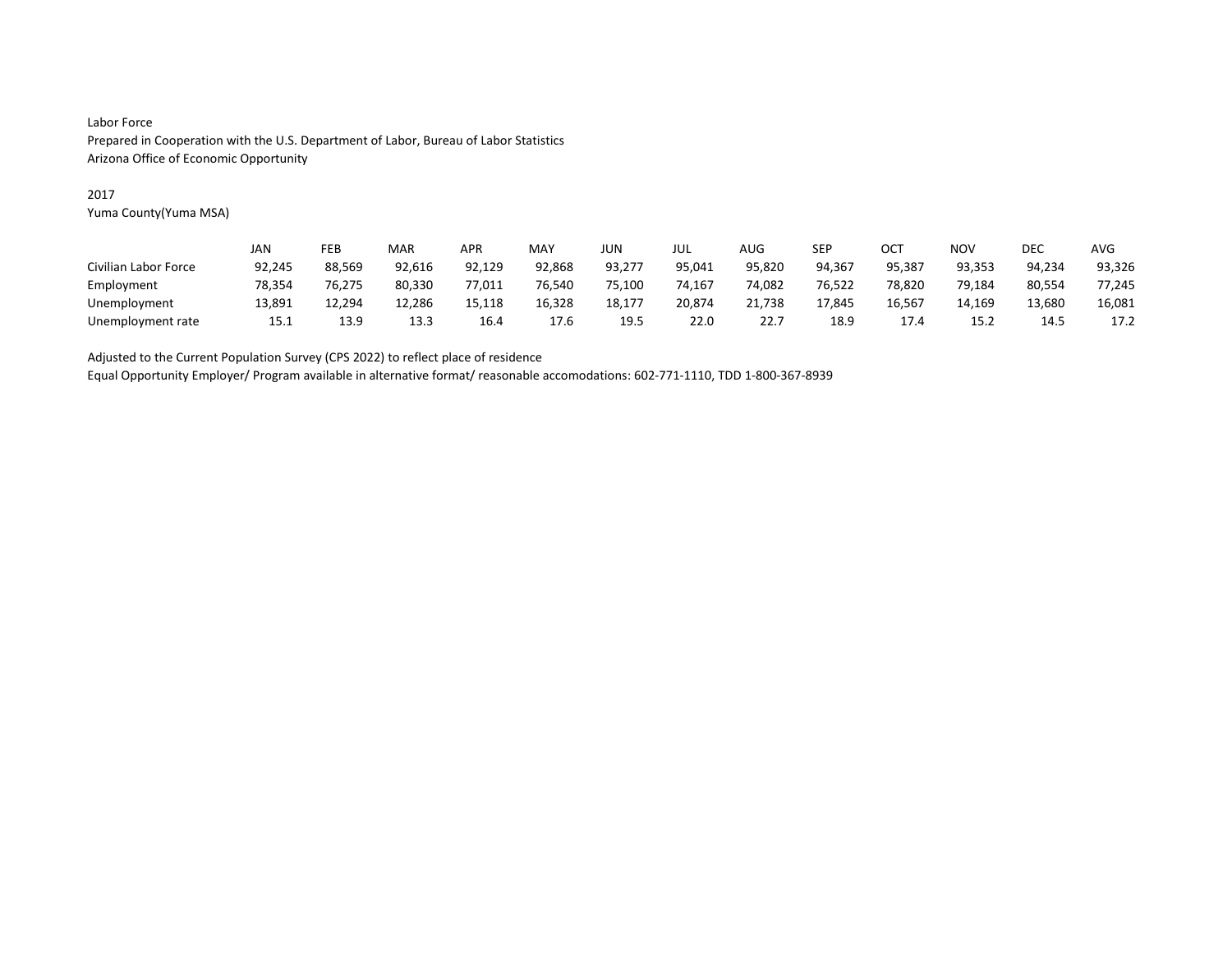#### 2016

Apache County

|                      | JAN    | FEB    | MAR    | <b>APR</b> | MAY    | JUN    | JUL    | AUG    | SEP    | ост    | <b>NOV</b> | DEC    | AVG    |
|----------------------|--------|--------|--------|------------|--------|--------|--------|--------|--------|--------|------------|--------|--------|
| Civilian Labor Force | 20,725 | 20.364 | 20,291 | 20,076     | 20,316 | 20,626 | 20,083 | 20,797 | 20,610 | 20,441 | 20,207     | 20,480 | 20,418 |
| Employment           | 18,096 | 17,916 | 17,916 | 17,838     | 18,160 | 18,117 | 17,534 | 18,335 | 18,250 | 18,107 | 18,023     | 18,208 | 18,042 |
| Unemployment         | 2.629  | 2.448  | 2.375  | 2.238      | 2,156  | 2,509  | 2,549  | 2.462  | 2,360  | 2,334  | 2,184      | 2.272  | 2,376  |
| Unemployment rate    | 12.7   | 12.0   | 11.7   | 11.1       | 10.6   | 12.2   | 12.7   | 11.8   | 11.5   | 11.4   | 10.8       | 11.1   | 11.6   |

Adjusted to the Current Population Survey (CPS 2021) to reflect place of residence

Equal Opportunity Employer/ Program available in alternative format/ reasonable accomodations: 602-771-1110, TDD 1-800-367-8939

#### Labor Force

Prepared in Cooperation with the U.S. Department of Labor, Bureau of Labor Statistics Arizona Office of Economic Opportunity

# 2016

Cochise County(Sierra-Vista Douglas MSA)

|                      | JAN    | FEB    | <b>MAR</b> | <b>APR</b> | MAY    | <b>JUN</b> | JUL    | AUG    | SEP    | OCT    | NO۱    | DEC    | <b>AVG</b> |
|----------------------|--------|--------|------------|------------|--------|------------|--------|--------|--------|--------|--------|--------|------------|
| Civilian Labor Force | 49,497 | 49.549 | 50.007     | 49.642     | 49.962 | 50,201     | 50,024 | 49.730 | 49,823 | 49.764 | 49.575 | 49.820 | 49,799     |
| Employment           | 46,102 | 46,277 | 46,679     | 46,427     | 46,920 | 46,840     | 46,766 | 46,581 | 46,664 | 46,756 | 46,758 | 46,995 | 46,647     |
| Unemployment         | 3,395  | 3.272  | 3,328      | 3,215      | 3,042  | 3,361      | 3.258  | 3,149  | 3,159  | 3,008  | 2,817  | 2,825  | 3,152      |
| Unemployment rate    | 6.9    | b.b    |            | 6.5        | 6.I    | b. /       | 6.5    | 6.3    | 6.3    | 6.0    |        | ، ، ب  | 6.3        |

Adjusted to the Current Population Survey (CPS 2021) to reflect place of residence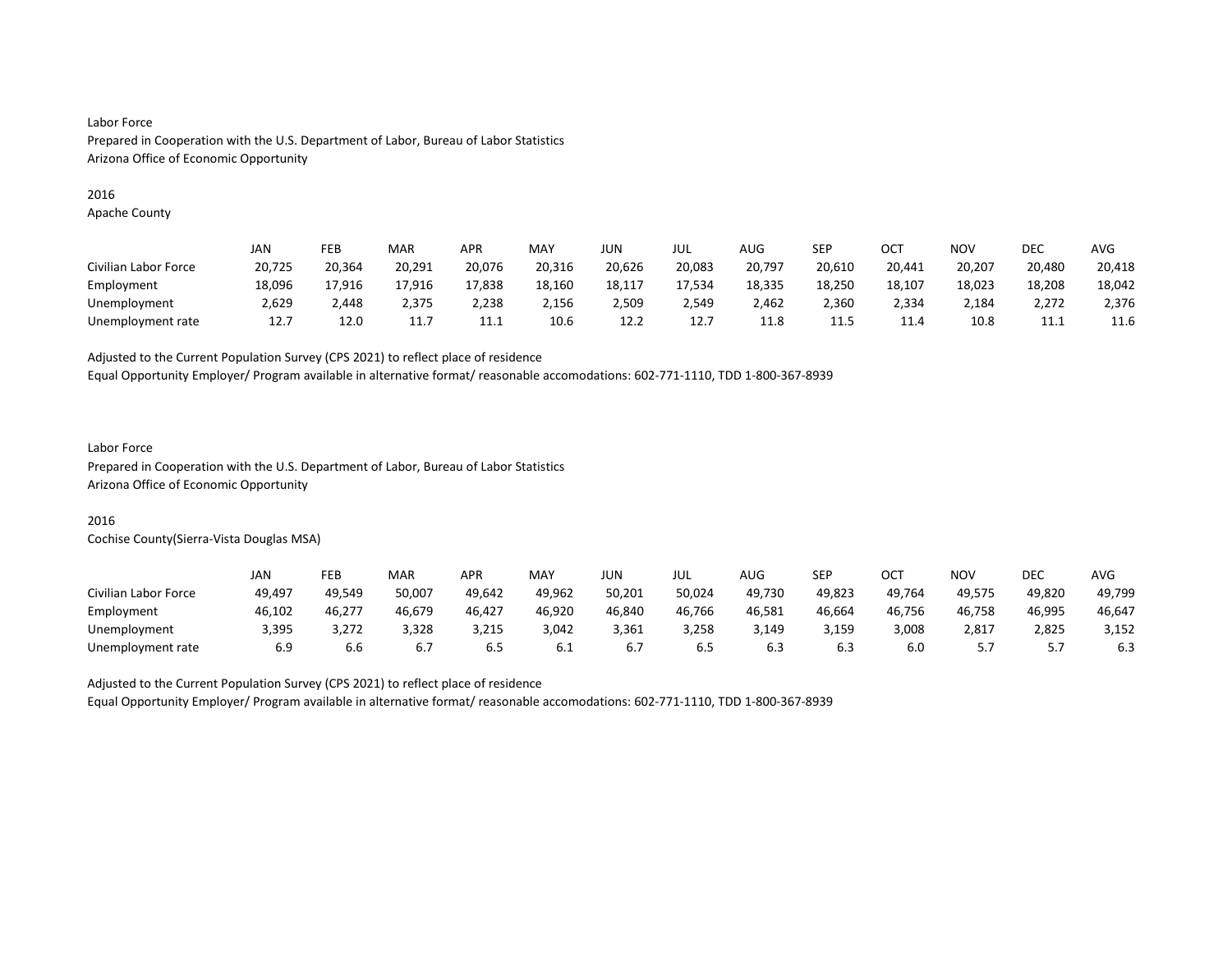#### 2016

Coconino County(Flagstaff MSA)

|                      | JAN    | FEB    | MAR    | APR    | <b>MAY</b> | JUN    | jul    | <b>AUG</b> | SEP    | OCT    | <b>NOV</b> | <b>DEC</b> | <b>AVG</b> |
|----------------------|--------|--------|--------|--------|------------|--------|--------|------------|--------|--------|------------|------------|------------|
| Civilian Labor Force | 71,951 | 72,658 | 73,262 | 73,958 | 74,213     | 75,524 | 75,555 | 75,082     | 76,667 | 76.112 | 74.954     | 73,869     | 74,484     |
| Employment           | 66,938 | 68.111 | 68,869 | 69,772 | 70.208     | 70,661 | 70,609 | 70,373     | 72.172 | 71.642 | 70.659     | 69,148     | 69,930     |
| Unemployment         | 5,013  | 4,547  | 4,393  | 4,186  | 4,005      | 4,863  | 4,946  | 1,709      | 4,495  | 4,470  | 4,295      | 4,721      | 4,554      |
| Unemployment rate    | 7.0    | 6.3    | 6.0    | .      | 5.4        | 6.4    | 6.5    | 6.3        | 5.9    |        |            | 6.4        | 6.1        |

Adjusted to the Current Population Survey (CPS 2021) to reflect place of residence

Equal Opportunity Employer/ Program available in alternative format/ reasonable accomodations: 602-771-1110, TDD 1-800-367-8939

### Labor Force Prepared in Cooperation with the U.S. Department of Labor, Bureau of Labor Statistics Arizona Office of Economic Opportunity

# 2016

Gila County

|                      | JAN    | FEB    | MAR    | <b>APR</b> | MAY    | JUN    | JUL    | AUG    | SEP    | ост    | NOV    | DEC    | <b>AVG</b> |
|----------------------|--------|--------|--------|------------|--------|--------|--------|--------|--------|--------|--------|--------|------------|
| Civilian Labor Force | 20,791 | 20,868 | 21,039 | 20,992     | 21,199 | 21,542 | 21,127 | 21,295 | 21,185 | 21,091 | 20,938 | 20,945 | 21,084     |
| Employment           | 19,094 | 19,249 | 19,440 | 19,443     | 19,760 | 19,905 | 19,514 | 19,726 | 19,651 | 19,589 | 19,530 | 19,534 | 19,536     |
| Unemployment         | 1,697  | 1,619  | 1,599  | 1,549      | 1,439  | 1,637  | 1,613  | 1,569  | 1,534  | 1,502  | 1,408  | 1.411  | 1,548      |
| Unemployment rate    | 8.2    | 7.8    | ′.б    | 4. /       | 6.8    | o.'    | 7.b    | - .4   | 7.2    | .      | 6.7    | 6.7    | 7.3        |

Adjusted to the Current Population Survey (CPS 2021) to reflect place of residence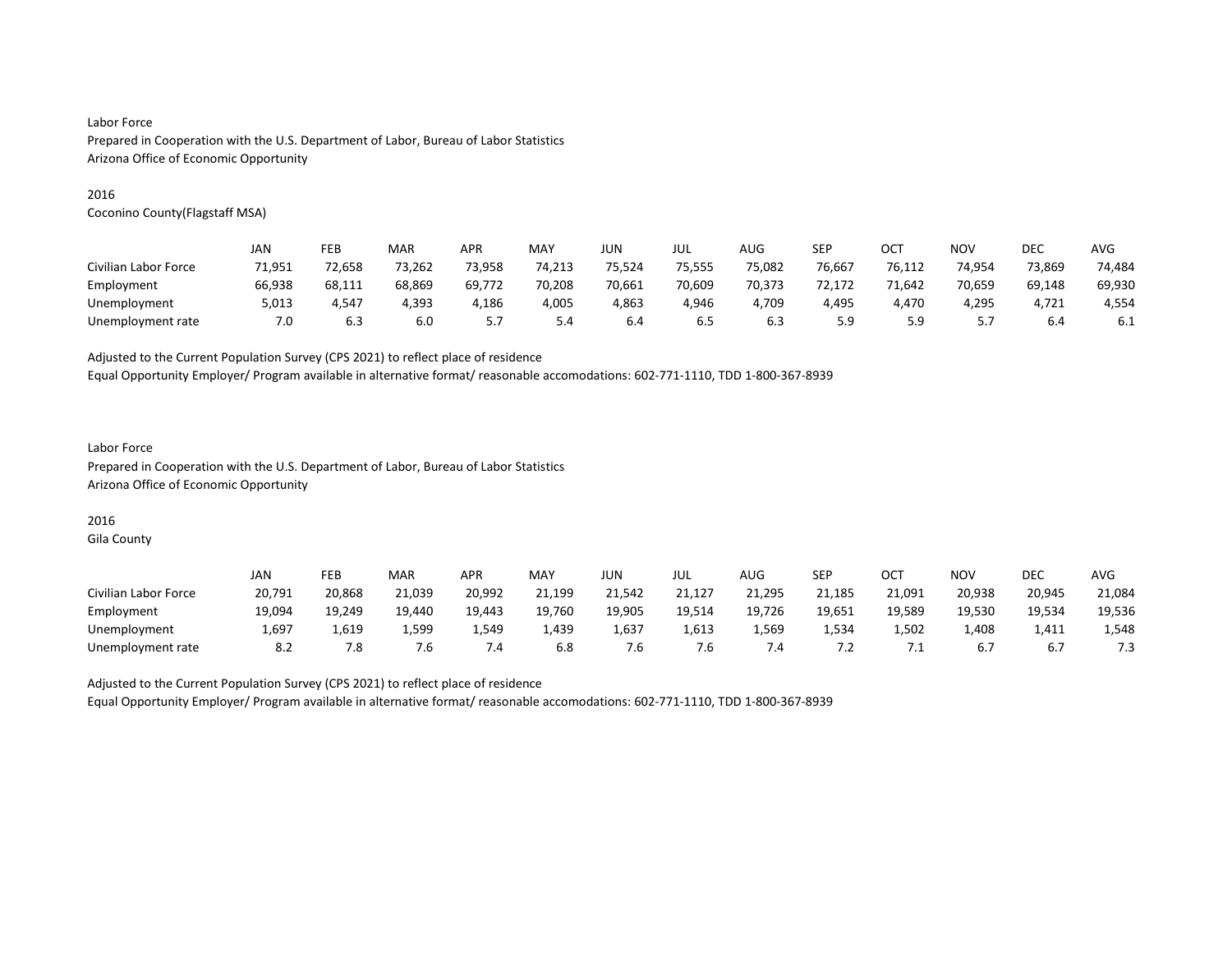#### 2016

Graham County

|                      | JAN    | FEB    | MAR    | APR    | <b>MAY</b> | JUN    | JUL    | AUG    | SEP    | OC1    | <b>NOV</b> | DEC    | <b>AVG</b> |
|----------------------|--------|--------|--------|--------|------------|--------|--------|--------|--------|--------|------------|--------|------------|
| Civilian Labor Force | 14,478 | 14.704 | 14,787 | 14,762 | 14,456     | 14,083 | 13,247 | 13,878 | 14,689 | 14,734 | 14,657     | 14,713 | 14,433     |
| Employment           | 13,449 | 13,697 | 13,774 | 13,738 | 13,486     | 13,015 | 12,195 | 12,850 | 13,719 | 13,779 | 13,795     | 13,837 | 13,445     |
| Unemployment         | 1,029  | 1,007  | 1,013  | 1,024  | 970        | L,068  | 1,052  | 1,028  | 970    | 955    | 862        | 876    | 988        |
| Unemployment rate    | ٠.     | 6.8    | 6.9    | 6.9    | 6.7        | ′.б    | 7.9    | 7.4    | 6.6    | 6.5    | 5.9        | 6.0    | 6.8        |

Adjusted to the Current Population Survey (CPS 2021) to reflect place of residence

Equal Opportunity Employer/ Program available in alternative format/ reasonable accomodations: 602-771-1110, TDD 1-800-367-8939

### Labor Force Prepared in Cooperation with the U.S. Department of Labor, Bureau of Labor Statistics Arizona Office of Economic Opportunity

### 2016

Greenlee County

|                      | JAN                         | FEB   | <b>MAR</b> | <b>APR</b> | MAY   | JUN   | JUL   | AUG   | SEP   | ОСТ   | NOV   | DEC   | <b>AVG</b> |
|----------------------|-----------------------------|-------|------------|------------|-------|-------|-------|-------|-------|-------|-------|-------|------------|
| Civilian Labor Force | 3,962                       | 4,033 | 3,953      | 3,881      | 3,896 | 4,088 | 3,984 | 3,939 | 3,856 | 3,819 | 3,794 | 3,794 | 3,916      |
| Employment           | 3,610                       | 3,697 | 3,615      | 3,558      | 3,593 | 3,761 | 3,668 | 3,642 | 3,568 | 3,556 | 3,557 | 3,558 | 3,615      |
| Unemployment         | $\sim$ $\sim$ $\sim$<br>352 | 336   | 338        | 323        | 303   | 327   | 316   | 297   | 288   | 263   | 237   | 236   | 301        |
| Unemployment rate    | 8.9                         | د.ه   | 8.6        | د.ه        | 7.8   | 8.0   | 7.9   | כ. י  | ט.י   | 6.9   | 6.2   | 6.2   | .          |

Adjusted to the Current Population Survey (CPS 2021) to reflect place of residence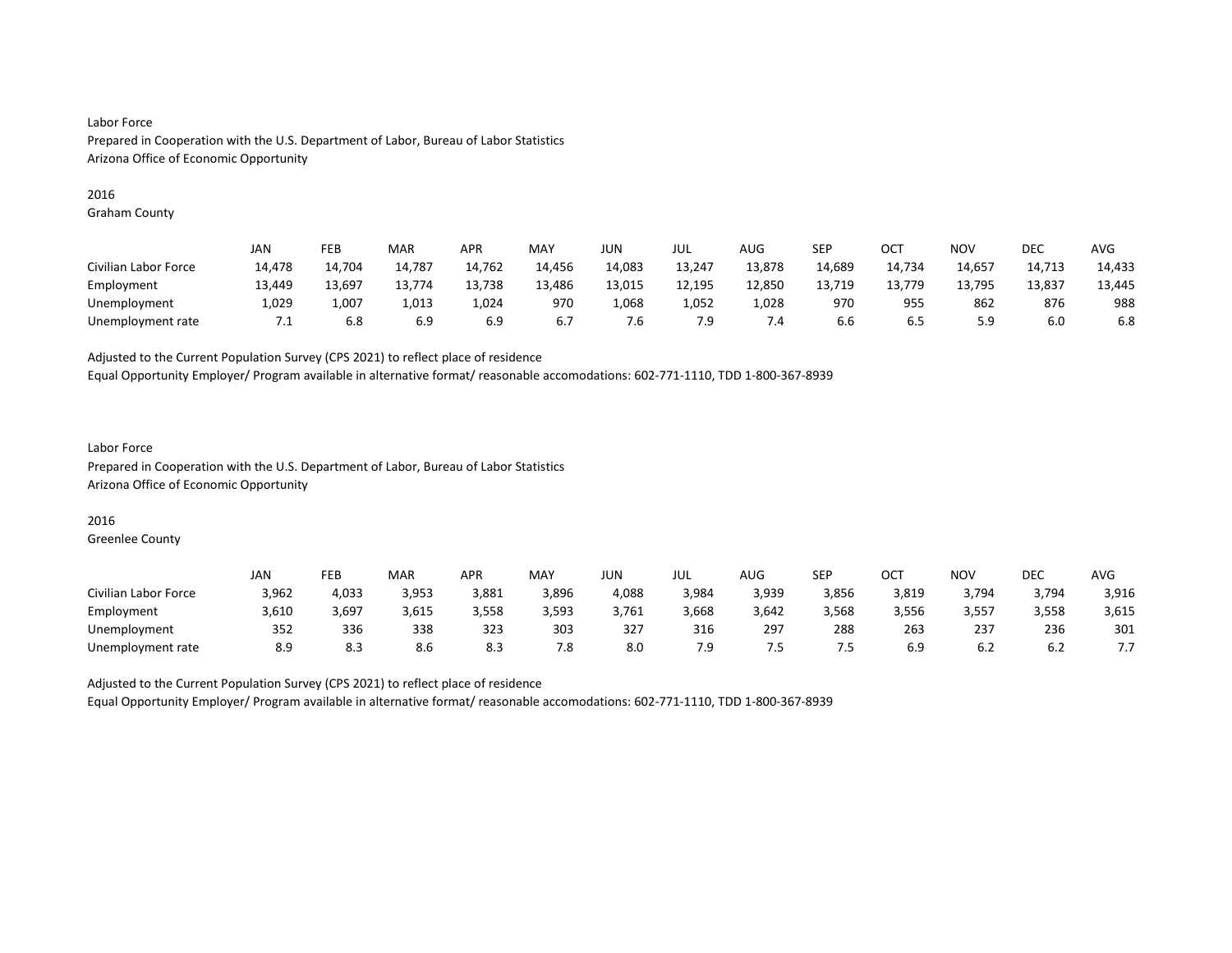#### 2016

La Paz County

|                      | <b>JAN</b> | FEB   | MAR   | <b>APR</b> | MAY   | JUN   | JUL   | AUG   | <b>SEP</b> | OC <sup>T</sup> | NO <sub>V</sub> | <b>DEC</b> | AVG   |
|----------------------|------------|-------|-------|------------|-------|-------|-------|-------|------------|-----------------|-----------------|------------|-------|
| Civilian Labor Force | 8,518      | 8,495 | 8,967 | 8,617      | 8,803 | 8,959 | 8,669 | 8,274 | 8,140      | 8,218           | 8,029           | 8,373      | 8,506 |
| Employment           | 7.918      | 7.932 | 8,402 | 8,088      | 8,320 | 8,403 | 8.138 | .752  | 529.       | .748            | 7.561           | 7.900      | 7,983 |
| Unemployment         | 600        | 563   | 565   | 529        | 483   | 556   | 531   | 522   | 511        | 470             | 468             | 473        | 523   |
| Unemployment rate    | 7.0        | b.b   | 6.3   | 6.1        | כ.כ   | b.2   | 6.1   | 6.3   | 6.3        |                 | 5.8             | 5.6        | 6.1   |

Adjusted to the Current Population Survey (CPS 2021) to reflect place of residence

Equal Opportunity Employer/ Program available in alternative format/ reasonable accomodations: 602-771-1110, TDD 1-800-367-8939

#### Labor Force Prepared in Cooperation with the U.S. Department of Labor, Bureau of Labor Statistics Arizona Office of Economic Opportunity

## 2016

Maricopa County

|                      | JAN       | FEB       | MAR       | APR       | MAY       | JUN       | JUL       | AUG       | SEP       | OC        | NOV       | DEC       | AVG       |
|----------------------|-----------|-----------|-----------|-----------|-----------|-----------|-----------|-----------|-----------|-----------|-----------|-----------|-----------|
| Civilian Labor Force | 2.065.061 | 2.072.648 | 2.082.468 | 2.072.388 | 2,070,370 | 2,082,508 | 2.093.444 | 2,090,233 | 2,107,613 | 2.105.138 | 2.115.795 | 2.104.943 | 2.088.551 |
| Employment           | L.965.194 | 1.976.242 | 1.983.854 | 1.976.594 | 1.979.195 | 1,979,130 | 1.990.149 | 1.989.471 | 2,006,699 | 2.008.991 | 2.025.693 | 2.015.234 | L.991.371 |
| Unemployment         | 99.867    | 96.406    | 98.614    | 95.794    | 91.175    | 103.378   | 103.295   | 100.762   | 100.914   | 96.147    | 90.102    | 89.709    | 97.180    |
| Unemployment rate    | 4.8       |           |           | 4.6       | 4.4       |           | 4.9       | 4.8       | 4.8       | 4.6       | 4.3       |           | 4.7       |

Adjusted to the Current Population Survey (CPS 2021) to reflect place of residence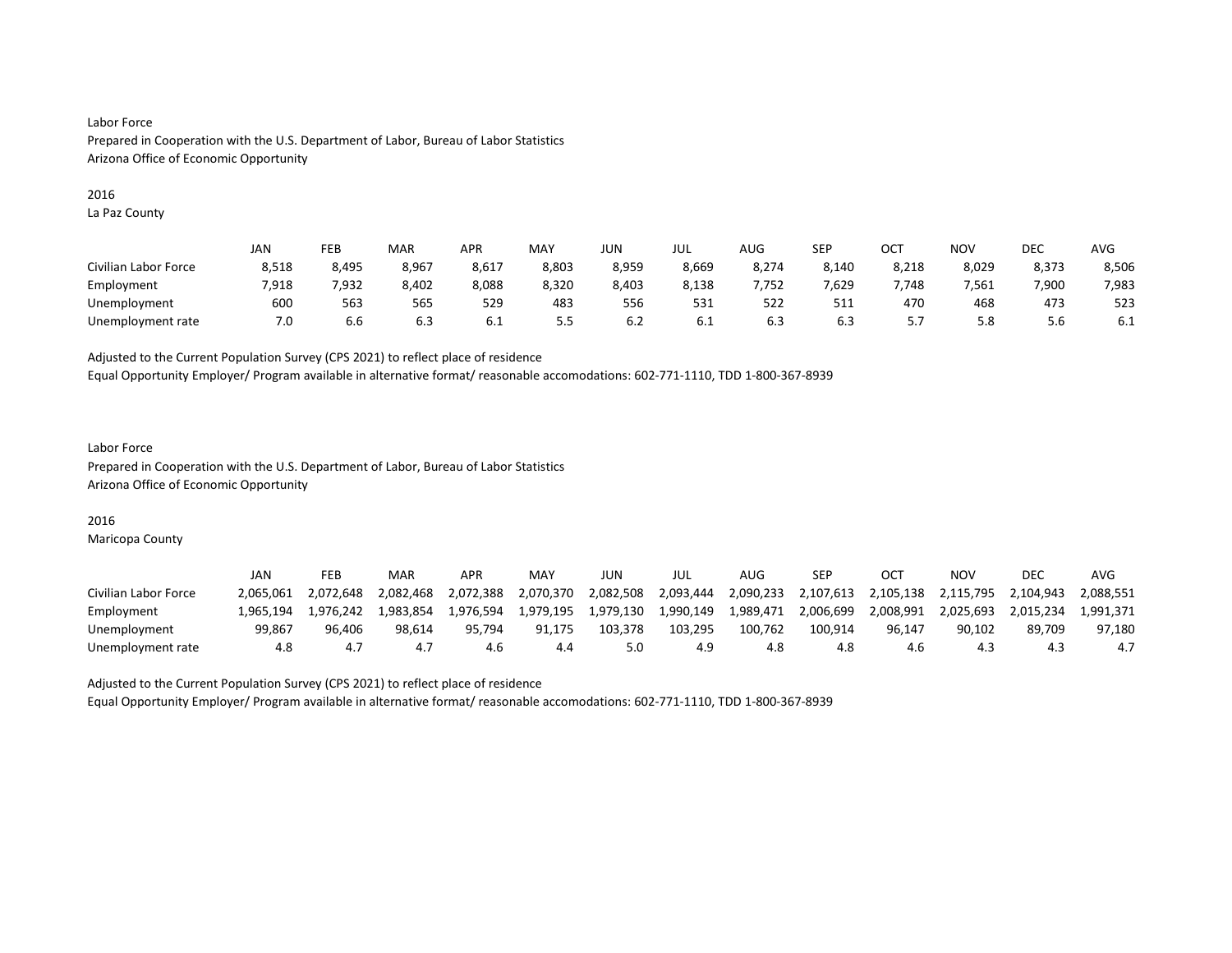#### 2016

Mohave County(Lake Havasu City-Kingman MSA)

|                      | JAN    | FEB    | MAR    | APR    | <b>MAY</b> | JUN    | jul    | <b>AUG</b> | SEP    | OCT    | <b>NOV</b> | <b>DEC</b> | <b>AVG</b> |
|----------------------|--------|--------|--------|--------|------------|--------|--------|------------|--------|--------|------------|------------|------------|
| Civilian Labor Force | 79,885 | 79,843 | 80,233 | 80,521 | 80,732     | 81,482 | 81,978 | 81,531     | 81,130 | 81,121 | 81,165     | 80,496     | 80,843     |
| Employment           | 73.800 | 74.043 | 74,450 | 75,104 | 75,706     | 75,842 | 76,464 | 76,055     | 75,669 | 75,974 | 76.275     | 75.536     | 75,410     |
| Unemployment         | 6,085  | 5,800  | 5,783  | 5,417  | 5,026      | 5,640  | 5,514  | 5.476      | 5,461  | 147,د  | 4,890      | 4,960      | 5,433      |
| Unemployment rate    | 7.6    | 7.3    | 7.2    | 6.7    | 6.2        | 6.9    | 6.7    | 6.7        | 6.7    | 6.3    | 6.0        | 6.2        | 6.7        |

Adjusted to the Current Population Survey (CPS 2021) to reflect place of residence

Equal Opportunity Employer/ Program available in alternative format/ reasonable accomodations: 602-771-1110, TDD 1-800-367-8939

### Labor Force Prepared in Cooperation with the U.S. Department of Labor, Bureau of Labor Statistics Arizona Office of Economic Opportunity

#### 2016

Navajo County

|                      | <b>JAN</b> | FEB             | MAR    | APR    | MAY    | JUN.   | JUL    | <b>AUG</b> | <b>SEP</b> | ост    | NO٧    | DEC    | AVG    |
|----------------------|------------|-----------------|--------|--------|--------|--------|--------|------------|------------|--------|--------|--------|--------|
| Civilian Labor Force | 40,445     | 40.640          | 41.381 | 41.705 | 42.437 | 43,413 | 41,062 | 42,512     | 42.007     | 41,614 | 40.595 | 40,319 | 41,511 |
| Employment           | 36,476     | 36.947          | 37.835 | 38,305 | 39.232 | 39,690 | 37.349 | 39,016     | 38,706     | 38,335 | 37,484 | 36,984 | 38,030 |
| Unemployment         | 3.969      | 3.693           | 3.546  | 3.400  | 3.205  | 3.723  | 3.713  | 3.496      | 3.301      | 3,279  | 3,111  | 3,335  | 3,481  |
| Unemployment rate    | 9.8        | Q 1<br><u>.</u> | 8.6    | o.∠    | .6     | 8.6    | 9.0    | o.z        | 7.9        |        | .      | 8.3    | 8.4    |

Adjusted to the Current Population Survey (CPS 2021) to reflect place of residence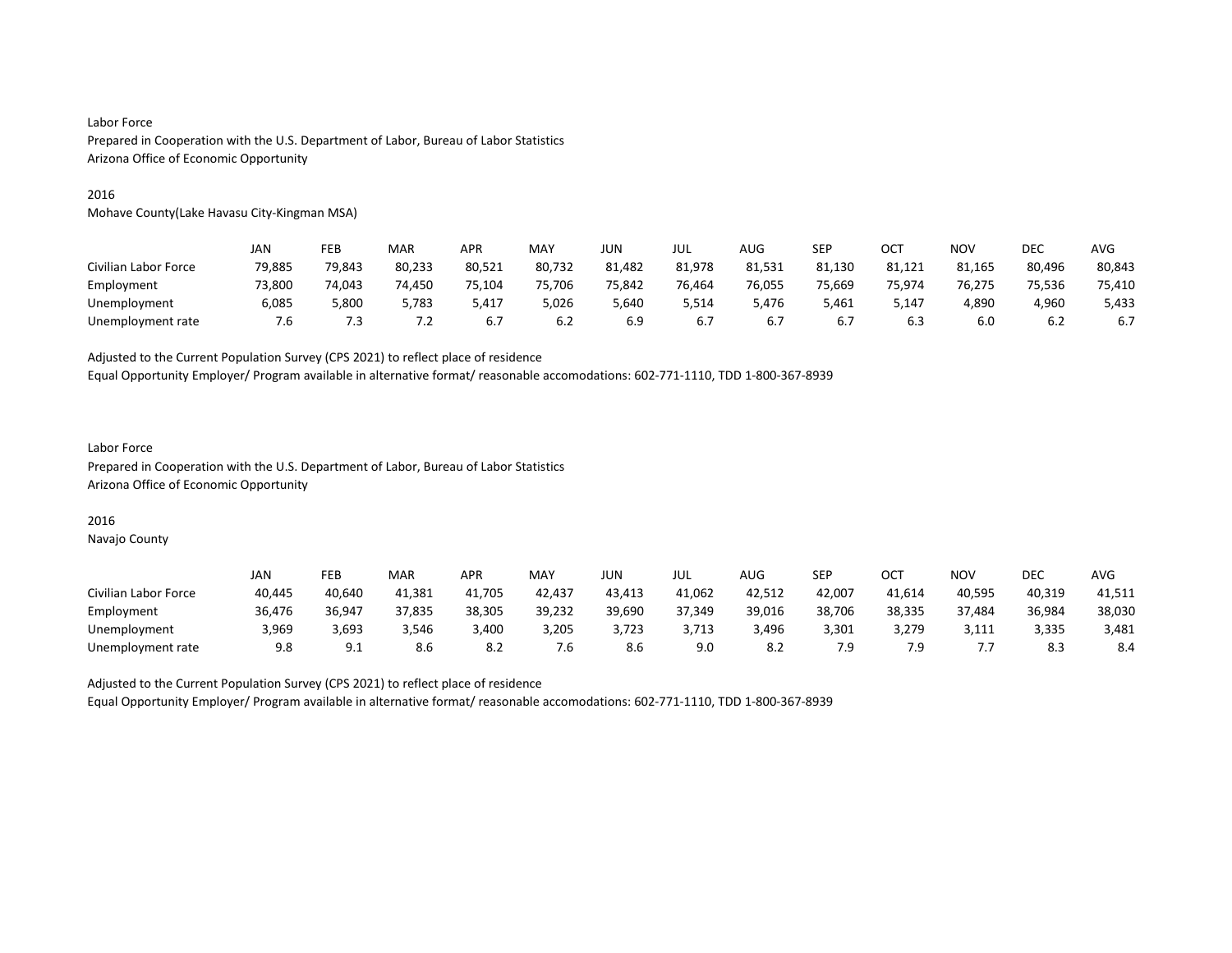#### 2016

Pima County(Tucson MSA)

|                      | JAN     | FEB     | MAR     | <b>APR</b> | MAY     | JUN     | JUL     | AUG     | SEP     | OCT     | NOV     | DEC     | AVG     |
|----------------------|---------|---------|---------|------------|---------|---------|---------|---------|---------|---------|---------|---------|---------|
| Civilian Labor Force | 470.129 | 471.553 | 473.326 | 471.623    | 470.946 | 467.544 | 466.652 | 465.287 | 475.731 | 474.517 | 475.819 | 474.293 | 471.452 |
| Employment           | 445.707 | 447.985 | 449.331 | 448.103    | 448,610 | 442.107 | 441,349 | 440,733 | 450,907 | 451,154 | 453,914 | 452.436 | 447,695 |
| Unemployment         | 24.422  | 23.568  | 23.995  | 23.520     | 22,336  | 25.437  | 25.303  | 24.554  | 24,824  | 23.363  | 21.905  | 21.857  | 23.757  |
| Unemployment rate    | 5.2     | 5.0     | ے . ۔   | 5.0        | 4.7     | 5.4     | 5.4     | 5.3     | 5.2     | 4.9     | 4.6     | 4.6     | 5.0     |

Adjusted to the Current Population Survey (CPS 2021) to reflect place of residence

Equal Opportunity Employer/ Program available in alternative format/ reasonable accomodations: 602-771-1110, TDD 1-800-367-8939

### Labor Force Prepared in Cooperation with the U.S. Department of Labor, Bureau of Labor Statistics Arizona Office of Economic Opportunity

# 2016

Pinal County

|                      | JAN     | FEB     | MAR     | APR     | <b>MAY</b> | JUN     | JUL     | AUG     | <b>SEP</b> | OCT     | NO٧     | <b>DEC</b> | AVG     |
|----------------------|---------|---------|---------|---------|------------|---------|---------|---------|------------|---------|---------|------------|---------|
| Civilian Labor Force | 162.591 | 162.632 | 164.785 | 163.180 | 163,589    | 165,139 | 165,737 | 164.451 | 165,550    | 165,652 | 165,902 | 166.040    | 164,605 |
| Employment           | 152,963 | 153.330 | 155,323 | 154.044 | 154,955    | 155,315 | 155,967 | 154,862 | 155,923    | 156,526 | 157,292 | 157,454    | 155,330 |
| Unemployment         | 9,628   | 9.302   | 9,462   | 9.136   | 8,634      | 9,824   | 9.770   | 9.589   | 9,627      | 9.126   | 8,610   | 8,586      | 9,275   |
| Unemployment rate    | 5.9     |         |         | 5.6     | 5.3        | 5.9     | 5.9     | 5.8     | 5.8        |         | ے . ۔   | ے . د      | 5.6     |

Adjusted to the Current Population Survey (CPS 2021) to reflect place of residence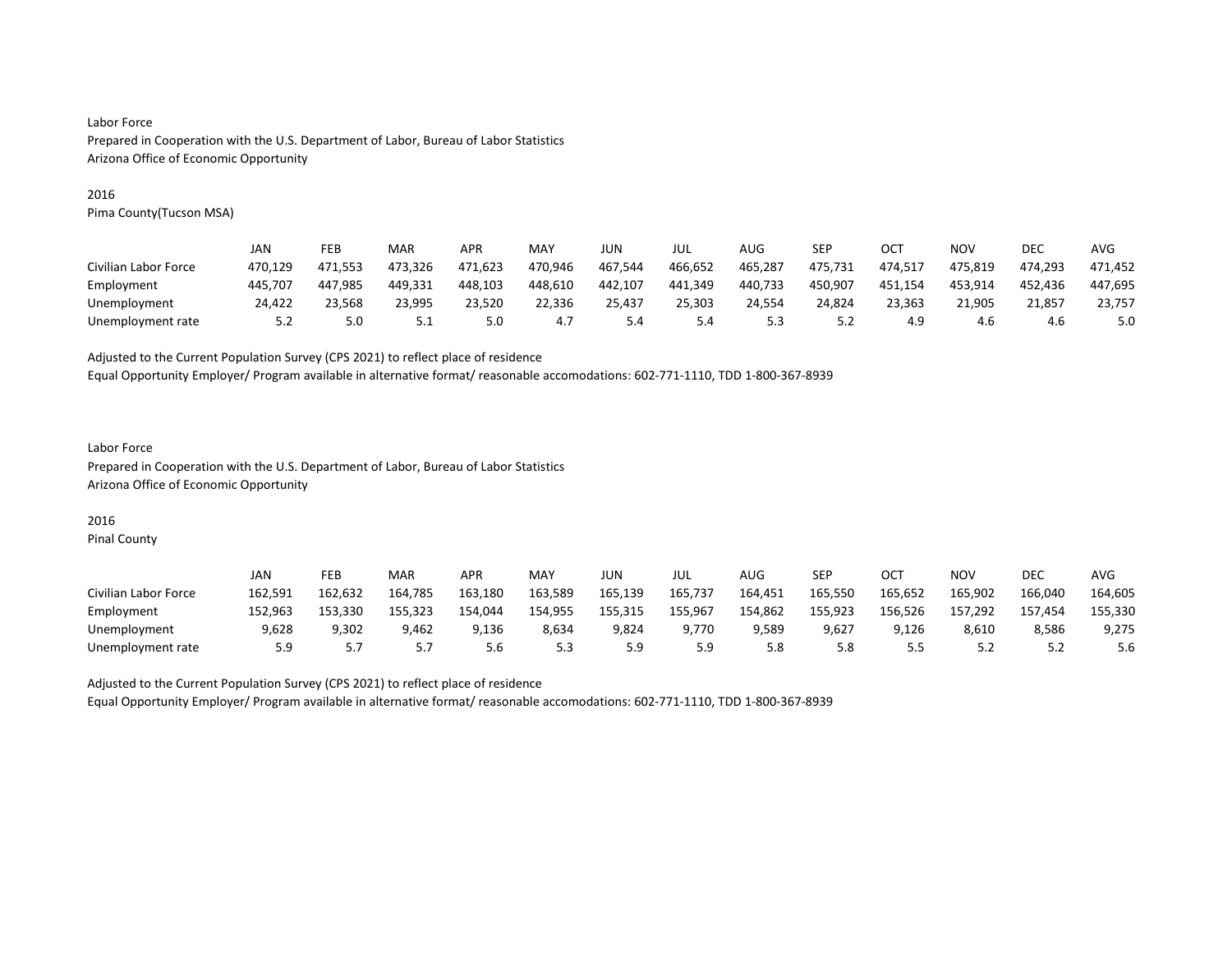#### 2016

Santa Cruz County

|                      | JAN    | FEB    | MAR    | APR    | MAY    | JUN            | JUL    | AUG    | SEP    | OC1    | NOV    | DEC          | AVG    |
|----------------------|--------|--------|--------|--------|--------|----------------|--------|--------|--------|--------|--------|--------------|--------|
| Civilian Labor Force | 19,673 | 19,609 | 19,739 | 19,384 | 19,502 | 19,654         | 18,504 | 19,123 | 18,919 | 19,041 | 19,032 | 19,198       | 19,282 |
| Employment           | 17.773 | 17.837 | 17.983 | 17.749 | 17,953 | 17.778         | 16,159 | 16,679 | 16,519 | 16.722 | 17.201 | 17.446       | 17,317 |
| Unemployment         | 1,900  | 1,772  | 1,756  | 1,635  | 1,549  | 1,876          | 2,345  | 2,444  | 2,400  | 2,319  | 1,831  | 1,752        | 1,965  |
| Unemployment rate    | 9.7    | 9.0    | 8.9    | 8.4    | 7.9    | $Q$ $F$<br>ر ر | 12.7   | 12.8   | 12.7   | 12.2   | 9.6    | a 1<br>ـ . ـ | 10.2   |

Adjusted to the Current Population Survey (CPS 2021) to reflect place of residence

Equal Opportunity Employer/ Program available in alternative format/ reasonable accomodations: 602-771-1110, TDD 1-800-367-8939

#### Labor Force

Prepared in Cooperation with the U.S. Department of Labor, Bureau of Labor Statistics Arizona Office of Economic Opportunity

### 2016

Yavapai County(Prescott MSA)

|                      | JAN    | FEB    | MAR    | <b>APR</b> | <b>MAY</b> | JUN     | JUL     | <b>AUG</b> | <b>SEP</b> | ∩∩⊤<br>UC. | <b>NOV</b> | DEC    | <b>AVG</b> |
|----------------------|--------|--------|--------|------------|------------|---------|---------|------------|------------|------------|------------|--------|------------|
| Civilian Labor Force | 97.427 | 98.680 | 99.918 | 99.349     | 100,211    | 101.222 | 100,694 | 100,336    | 101,005    | 100,402    | 100.335    | 99,411 | 99,916     |
| Employment           | 92,098 | 93,520 | 94,697 | 94,373     | 95,608     | 95,994  | 95,495  | 95,285     | 95,787     | 95,597     | 95,695     | 94,808 | 94,913     |
| Unemployment         | 5,329  | 5.160  | 5.221  | 4.976      | 4.603      | 5.228   | 199,د   | 5.051      | 5.218      | 4,805      | 4.640      | 4.603  | 5,003      |
| Unemployment rate    | 5.5    | ے . ۔  | ے . د  | 5.0        | 4.6        | ے . د   | 5.2     | 5.0        | 5.2        | 4.8        | 4.6        | 4.6    | 5.0        |

Adjusted to the Current Population Survey (CPS 2021) to reflect place of residence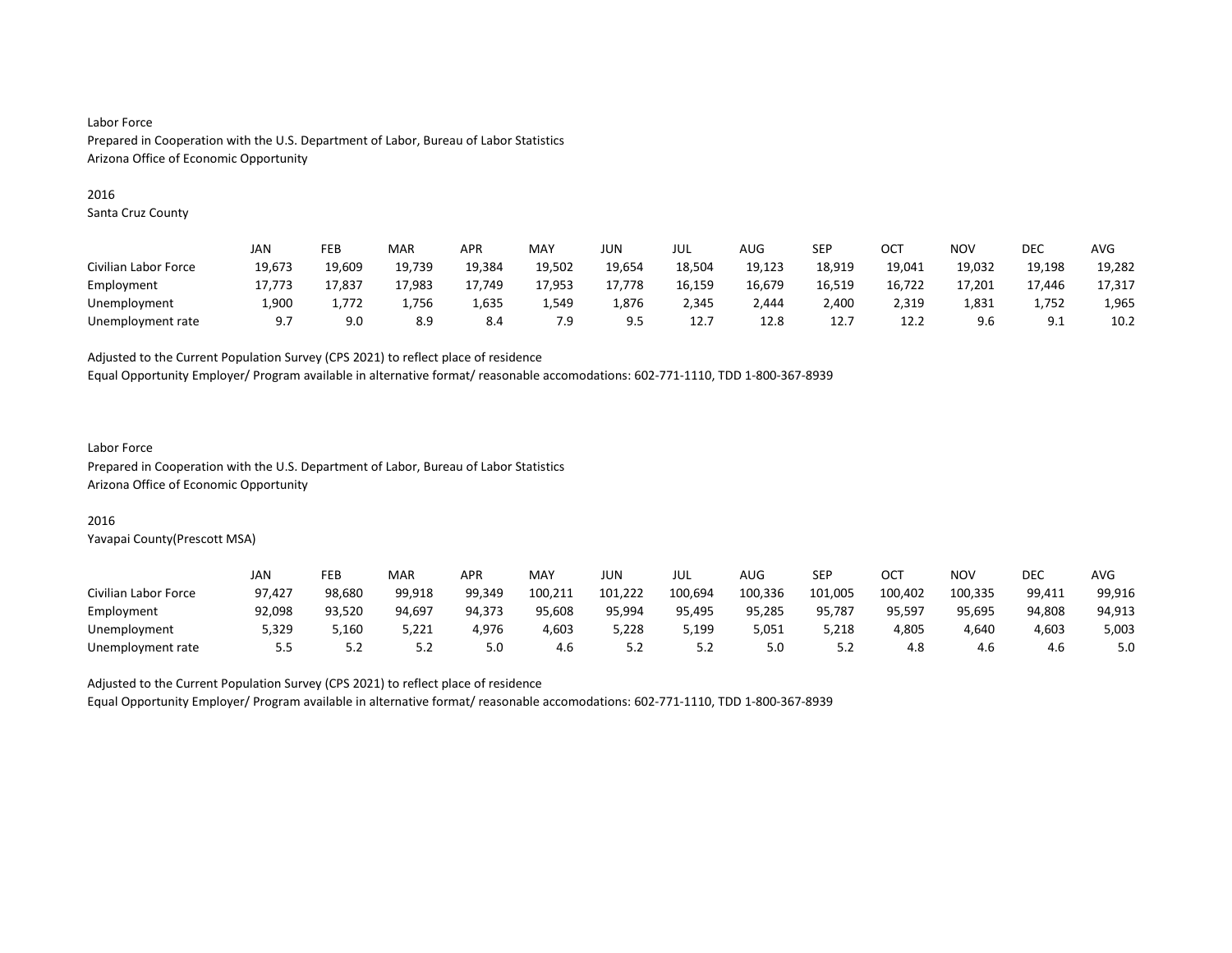### 2016

Yuma County(Yuma MSA)

|                      | JAN    | FEB    | MAR    | APR    | <b>MAY</b> | JUN    | jul    | <b>AUG</b> | SEP    | OCT    | <b>NOV</b> | <b>DEC</b> | <b>AVG</b> |
|----------------------|--------|--------|--------|--------|------------|--------|--------|------------|--------|--------|------------|------------|------------|
| Civilian Labor Force | 91,395 | 90,050 | 92,539 | 93,595 | 96,524     | 97,252 | 98,653 | 98,507     | 94,893 | 95,667 | 92,817     | 94,162     | 94,671     |
| Employment           | 76.271 | 75.951 | 78.971 | 75.918 | 77.156     | 76,667 | 75.966 | 74.733     | 74.922 | 76,616 | 76.713     | 79.195     | 76,590     |
| Unemployment         | 15,124 | 14.099 | 13,568 | 17,677 | 19,368     | 20,585 | 22,687 | 23,774     | 19,971 | 19,051 | 16,104     | 14.967     | 18,081     |
| Unemployment rate    | 16.5   | 15.7   | 14.7   | 18.9   | 20.1       | 21.2   | 23.0   | 24.1       | 21.0   | 19.9   | 17.4       | 15.9       | 19.1       |

Adjusted to the Current Population Survey (CPS 2021) to reflect place of residence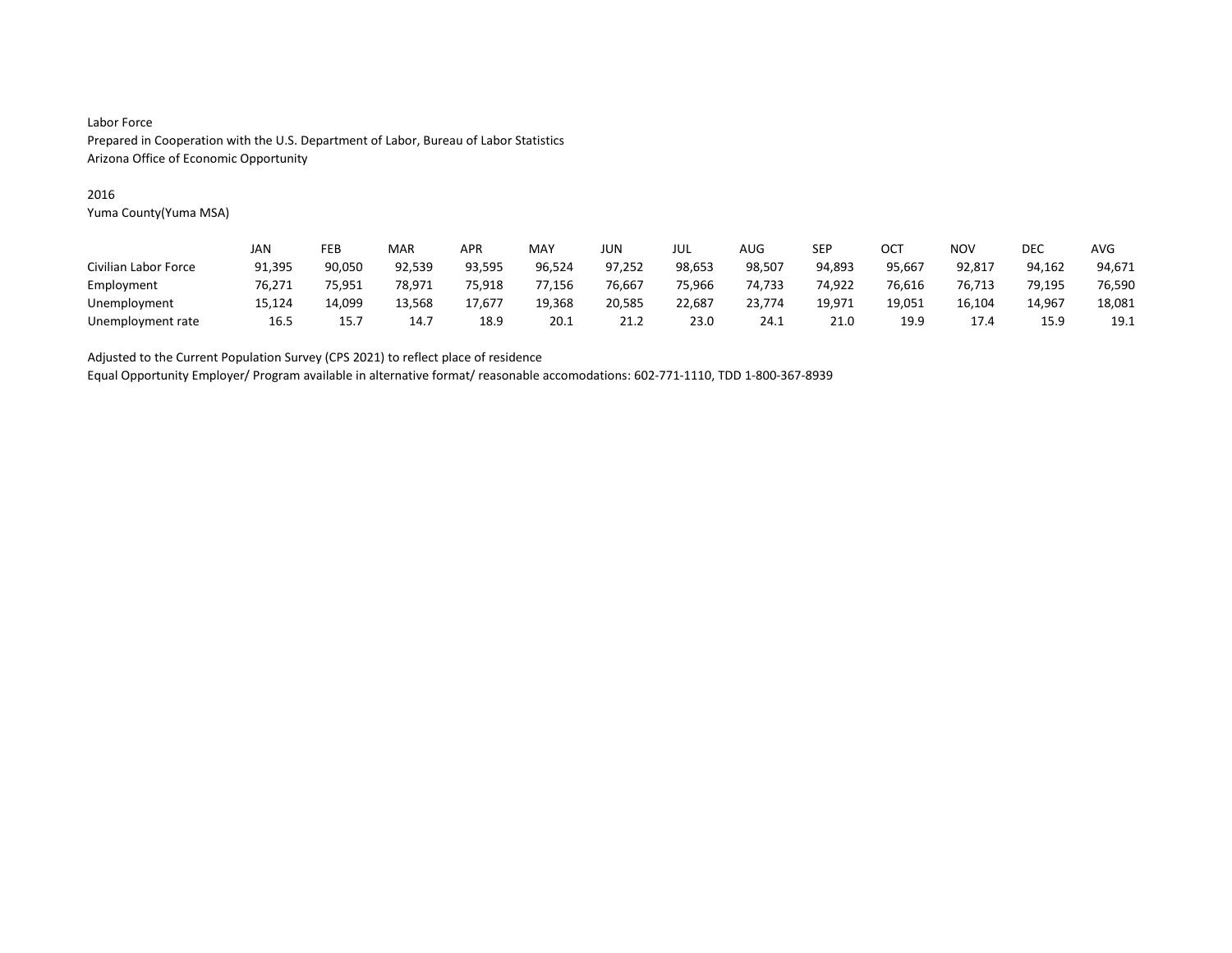#### 2015

Apache County

|                      | JAN    | FEB    | MAR    | <b>APR</b> | MAY    | JUN    | JUL    | AUG    | SEP    | ост    | <b>NOV</b> | DEC    | <b>AVG</b> |
|----------------------|--------|--------|--------|------------|--------|--------|--------|--------|--------|--------|------------|--------|------------|
| Civilian Labor Force | 21,218 | 20,928 | 20,810 | 20,438     | 21,000 | 21,122 | 20,411 | 21,178 | 20,937 | 20,185 | 20,158     | 20,371 | 20,730     |
| Employment           | 18,081 | 17.979 | 18,033 | 17,795     | 18,218 | 18,184 | 17.392 | 18,429 | 18,319 | 17,680 | 17.690     | 17.786 | 17,966     |
| Unemployment         | 3,137  | 2,949  | 2.777  | 2,643      | 2,782  | 2,938  | 3,019  | 2,749  | 2,618  | 2,505  | 2,468      | 2,585  | 2,764      |
| Unemployment rate    | 14.8   | 14.1   | 13.3   | 12.9       | 13.2   | 13.9   | 14.8   | 13.0   | 12.5   | 12.4   | 12.2       | 12.7   | 13.3       |

Adjusted to the Current Population Survey (CPS 2021) to reflect place of residence

Equal Opportunity Employer/ Program available in alternative format/ reasonable accomodations: 602-771-1110, TDD 1-800-367-8939

#### Labor Force

Prepared in Cooperation with the U.S. Department of Labor, Bureau of Labor Statistics Arizona Office of Economic Opportunity

# 2015

Cochise County(Sierra-Vista Douglas MSA)

|                      | JAN    | FEB    | MAR    | <b>APR</b> | MAY    | JUN    | JUL    | AUG           | <b>SEP</b> | OCT    | NO۱    | DEC    | <b>AVG</b> |
|----------------------|--------|--------|--------|------------|--------|--------|--------|---------------|------------|--------|--------|--------|------------|
| Civilian Labor Force | 50,728 | 50.596 | 50,881 | 50,842     | 51,401 | 51,613 | 51,168 | 50,652        | 50,109     | 49.730 | 49.732 | 49.578 | 50,586     |
| Employment           | 46,548 | 46,736 | 47,163 | 47,178     | 47,684 | 47,712 | 47,306 | 46,889        | 46,518     | 46,276 | 46,379 | 46,297 | 46,891     |
| Unemployment         | 4.180  | 3,860  | 3.718  | 3,664      | 3.717  | 3,901  | 3,862  | 3,763         | 3,591      | 3.454  | 3,353  | 3,281  | 3,695      |
| Unemployment rate    | 8.2    | '.б    | 7.3    | $\cdot$    | ے.'    | ՛.Ե    | כ.'    | $^{\prime}.4$ | ٠Z.        |        | 6.7    | b.b    | 7.3        |

Adjusted to the Current Population Survey (CPS 2021) to reflect place of residence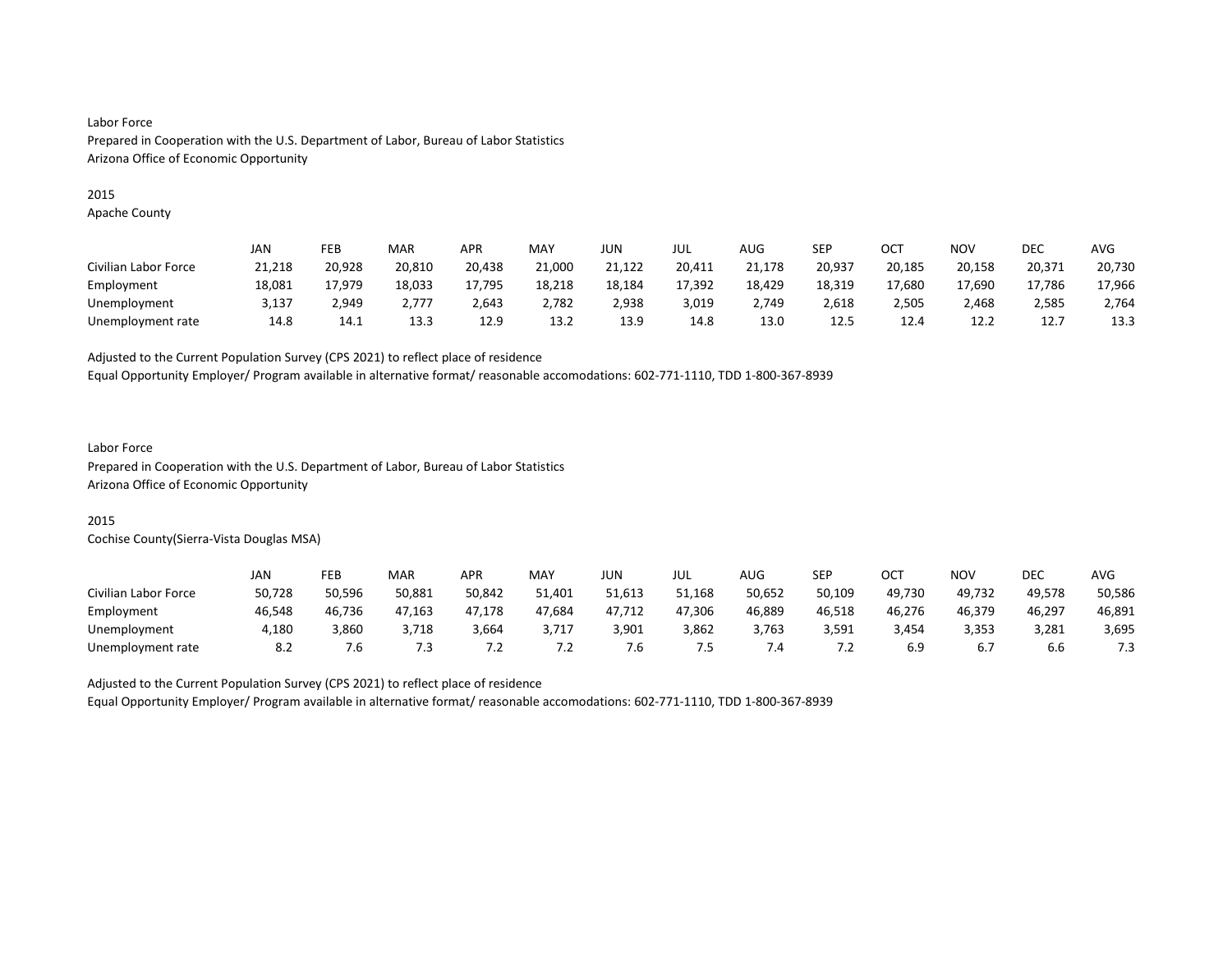#### 2015

Coconino County(Flagstaff MSA)

|                      | JAN    | FEB    | MAR    | APR    | MAY    | JUN    | JUL    | AUG    | SEP    | OCT    | <b>NOV</b> | <b>DEC</b> | <b>AVG</b> |
|----------------------|--------|--------|--------|--------|--------|--------|--------|--------|--------|--------|------------|------------|------------|
| Civilian Labor Force | 72,220 | 71.942 | 72,787 | 73,462 | 74,324 | 75,998 | 75.576 | 74,014 | 74,534 | 74,075 | 73.044     | 72,045     | 73,669     |
| Employment           | 66,836 | 67,093 | 68,141 | 69,166 | 69,759 | 70,880 | 70,253 | 69,121 | 69,919 | 69,485 | 68,463     | 67.215     | 68,861     |
| Unemployment         | 384,د  | 4.849  | 4.646  | 4.296  | 4.565  | 5.118  | 5,323  | 4.893  | 4.615  | 4.590  | 4.581      | 4.830      | 4,808      |
| Unemployment rate    | 7.5    | 6.7    | 6.4    | 5.8    | 6.1    | 6.7    | 7.0    | 6.6    | 6.2    | 6.2    | 6.3        | 6.7        | 6.5        |

Adjusted to the Current Population Survey (CPS 2021) to reflect place of residence

Equal Opportunity Employer/ Program available in alternative format/ reasonable accomodations: 602-771-1110, TDD 1-800-367-8939

### Labor Force Prepared in Cooperation with the U.S. Department of Labor, Bureau of Labor Statistics Arizona Office of Economic Opportunity

# 2015

Gila County

|                      | JAN    | FEB    | MAR    | <b>APR</b> | MAY    | JUN    | JUL    | AUG    | SEP    | OCT    | <b>NOV</b> | DEC    | <b>AVG</b> |
|----------------------|--------|--------|--------|------------|--------|--------|--------|--------|--------|--------|------------|--------|------------|
| Civilian Labor Force | 21,288 | 21.103 | 21,198 | 21,341     | 21,696 | 22,076 | 21,907 | 21,637 | 21,238 | 20,847 | 20,863     | 20,662 | 21,321     |
| Employment           | 19,433 | 19,383 | 19,549 | 19,718     | 20,051 | 20,333 | 20,111 | 19,913 | 19,583 | 19,213 | 19,262     | 19,052 | 19,633     |
| Unemployment         | 1,855  | 1.720  | 1,649  | 1,623      | 1,645  | 1.743  | 1,796  | 1.724  | 1,655  | 1,634  | 1,601      | 1,610  | 1,688      |
| Unemployment rate    |        | 8.2    | 7.8    | 6.′        | 7.6    | 7.9    | 8.2    | 8.0    | 7.8    |        | , , ,      | 7.8    | 7.9        |

Adjusted to the Current Population Survey (CPS 2021) to reflect place of residence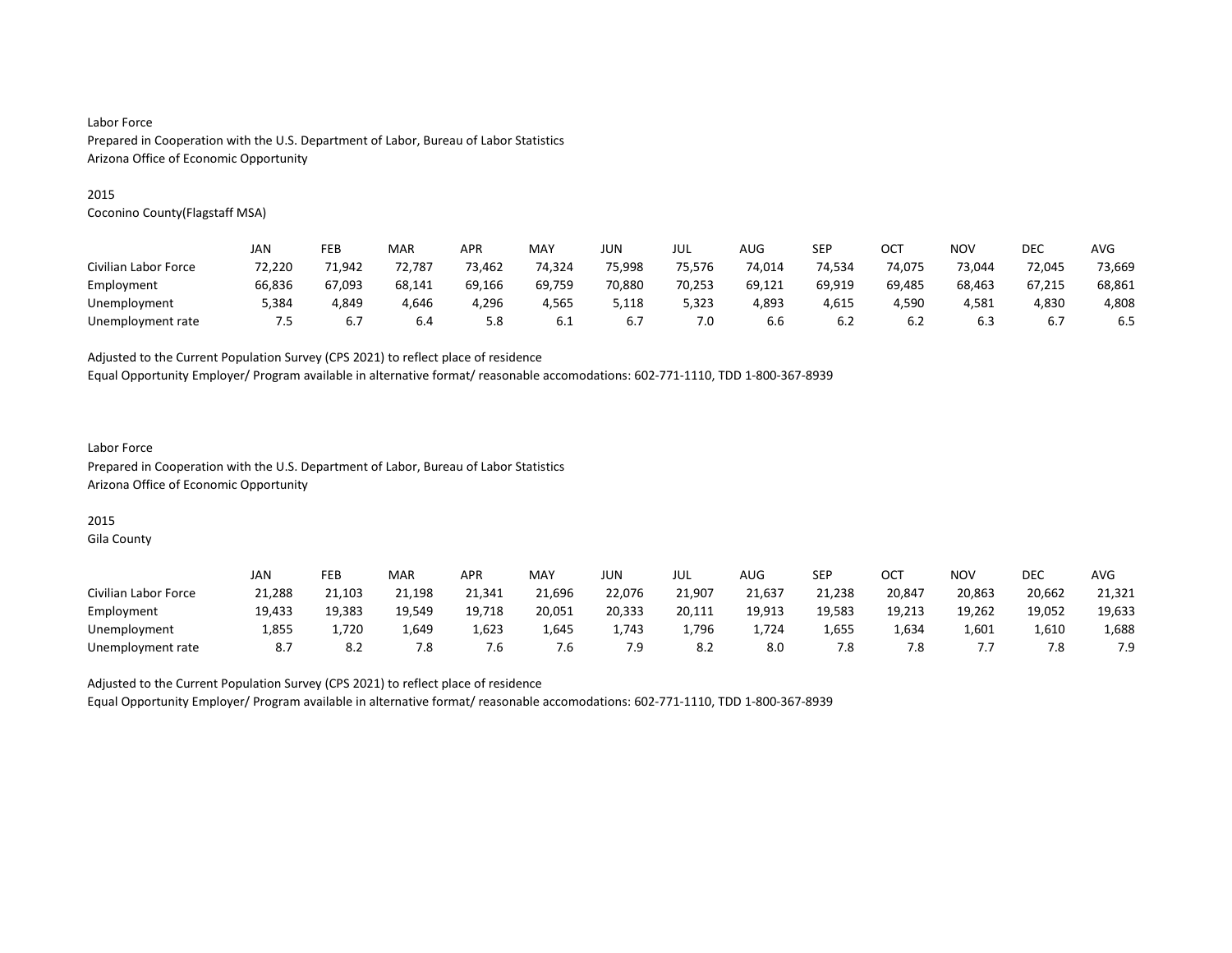#### 2015

Graham County

|                      | JAN    | FEB    | MAR    | APR    | MAY    | JUN    | JUL    | AUG    | SEP    | OC1    | <b>NOV</b> | DEC    | AVG    |
|----------------------|--------|--------|--------|--------|--------|--------|--------|--------|--------|--------|------------|--------|--------|
| Civilian Labor Force | 14,335 | 14.460 | 14,522 | 14,701 | 14.975 | 14,377 | 13,731 | 14,299 | 15,017 | 14,998 | 14,902     | 14,769 | 14,590 |
| Employment           | 13,201 | 13.384 | 13,488 | 13,718 | 13,922 | 13,264 | 12,587 | 13,211 | 13,918 | 13,909 | 13,855     | 13,724 | 13,515 |
| Unemployment         | 1,134  | 1.076  | 1,034  | 983    | 1,053  | 1,113  | 1,144  | 1,088  | 1,099  | 1,089  | 1,047      | 1,045  | 1,075  |
| Unemployment rate    | 7.9    | 7.4    |        | 6.7    | 7.0    | ٠.۱    | 8.3    | ′.б    | 7.3    | د.'    | 7.0        | ـــ    | 7.4    |

Adjusted to the Current Population Survey (CPS 2021) to reflect place of residence

Equal Opportunity Employer/ Program available in alternative format/ reasonable accomodations: 602-771-1110, TDD 1-800-367-8939

### Labor Force Prepared in Cooperation with the U.S. Department of Labor, Bureau of Labor Statistics Arizona Office of Economic Opportunity

### 2015

Greenlee County

|                      | JAN   | FEB   | MAR   | <b>APR</b>          | MAY   | JUN   | JUL   | AUG   | SEP   | ост   | <b>NOV</b> | <b>DEC</b> | <b>AVG</b> |
|----------------------|-------|-------|-------|---------------------|-------|-------|-------|-------|-------|-------|------------|------------|------------|
| Civilian Labor Force | 4,083 | 4,075 | 4,026 | 4,026               | 4,086 | 4,270 | 4,157 | 4,137 | 4,045 | 3,973 | 4,013      | 3,927      | 4,068      |
| Employment           | 3,752 | 3,759 | 3,728 | 3,737               | 3,779 | 3,948 | 3,823 | 3,808 | 3,703 | 3,626 | 3,686      | 3,588      | 3,745      |
| Unemployment         | 331   | 316   | 298   | 289                 | 307   | 322   | 334   | 329   | 342   | 347   | 327        | 339        | 323        |
| Unemployment rate    | 0.1   | 8.'   | 7.4   | $\cdot$ 4.4 $\cdot$ | כ. ז  | ر.,   | 8.0   | 8.0   | 8.5   | ŏ./   | 8.1        | 8.6        | 7.9        |

Adjusted to the Current Population Survey (CPS 2021) to reflect place of residence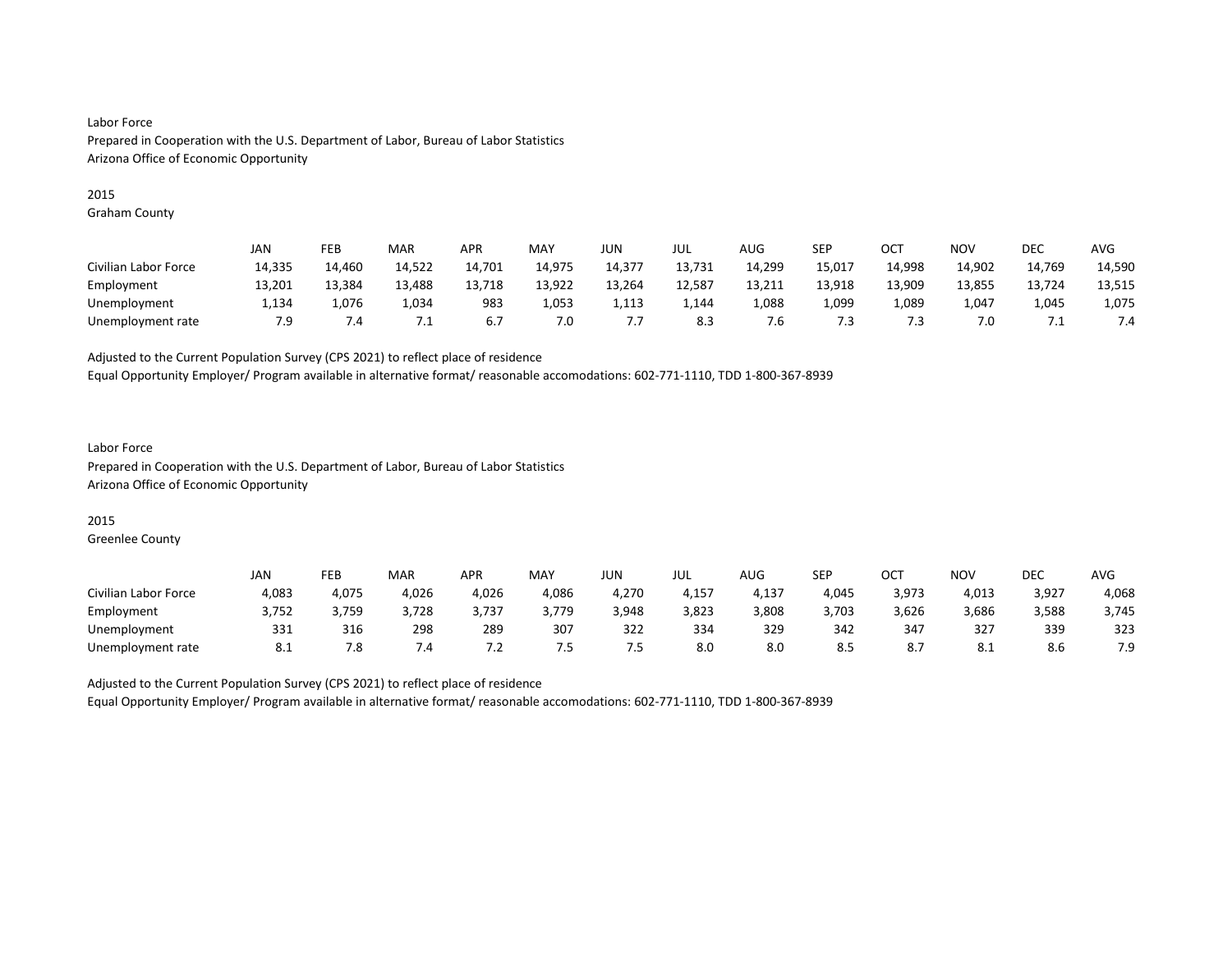#### 2015

La Paz County

|                      | <b>JAN</b> | FEB   | MAR   | <b>APR</b> | MAY   | JUN   | JUL   | <b>AUG</b> | SEP   | OCT   | <b>NOV</b> | DEC   | <b>AVG</b> |
|----------------------|------------|-------|-------|------------|-------|-------|-------|------------|-------|-------|------------|-------|------------|
| Civilian Labor Force | 7,902      | 7,821 | 8,209 | 8,143      | 8,479 | 8,848 | 8,758 | 8,293      | 7,810 | 7,889 | 8,139      | 8,311 | 8,217      |
| Employment           | 7.240      | .183  | 7,611 | ,529       | 7.842 | 8,183 | 8,106 | 7,680      | ,220  | 7.327 | 7,568      | 7.734 | 7,602      |
| Unemployment         | 662        | 638   | 598   | 614        | 637   | 665   | 652   | 613        | 590   | 562   | 571        | 577   | 615        |
| Unemployment rate    | 8.4        | 8.2   | 7.3   | כ. י       | 7.5   | כ. י  | 7.4   | 7.4        | /.ხ   | ـ .   | 7.0        | 6.9   | 7.5        |

Adjusted to the Current Population Survey (CPS 2021) to reflect place of residence

Equal Opportunity Employer/ Program available in alternative format/ reasonable accomodations: 602-771-1110, TDD 1-800-367-8939

### Labor Force Prepared in Cooperation with the U.S. Department of Labor, Bureau of Labor Statistics Arizona Office of Economic Opportunity

## 2015

Maricopa County

|                      | JAN       | FEB       | MAR       | <b>APR</b> | MAY       | JUN       | JUL       | AUG       | SEP       | CT        | NOV       | DEC       | AVG       |
|----------------------|-----------|-----------|-----------|------------|-----------|-----------|-----------|-----------|-----------|-----------|-----------|-----------|-----------|
| Civilian Labor Force | 2.017.071 | 2.011.826 | 2.016.936 | 2.016.943  | 2,025,212 | 2,029,456 | 2,036,331 | 2,033,797 | 2,045,011 | 2,050,536 | 2.062.271 | 2.056.467 | 2.033.488 |
| Employment           | .903.137  | 1.907.518 | 1.915.010 | 1.918.003  | 1.924.905 | 1.918.483 | 1,924,639 | 1.924.642 | 1.940.387 | 1.947.453 | 1.962.664 | 1.959.385 | 1.928.852 |
| Unemployment         | 113.934   | 104.308   | 101.926   | 98.940     | 100.307   | 110.973   | 111.692   | 109.155   | 104.624   | 103.083   | 99.607    | 97.082    | 104,636   |
| Unemployment rate    | 5.6       |           | ــ.       |            | 5.0       |           |           |           | 5.1       |           | 4.8       |           |           |

Adjusted to the Current Population Survey (CPS 2021) to reflect place of residence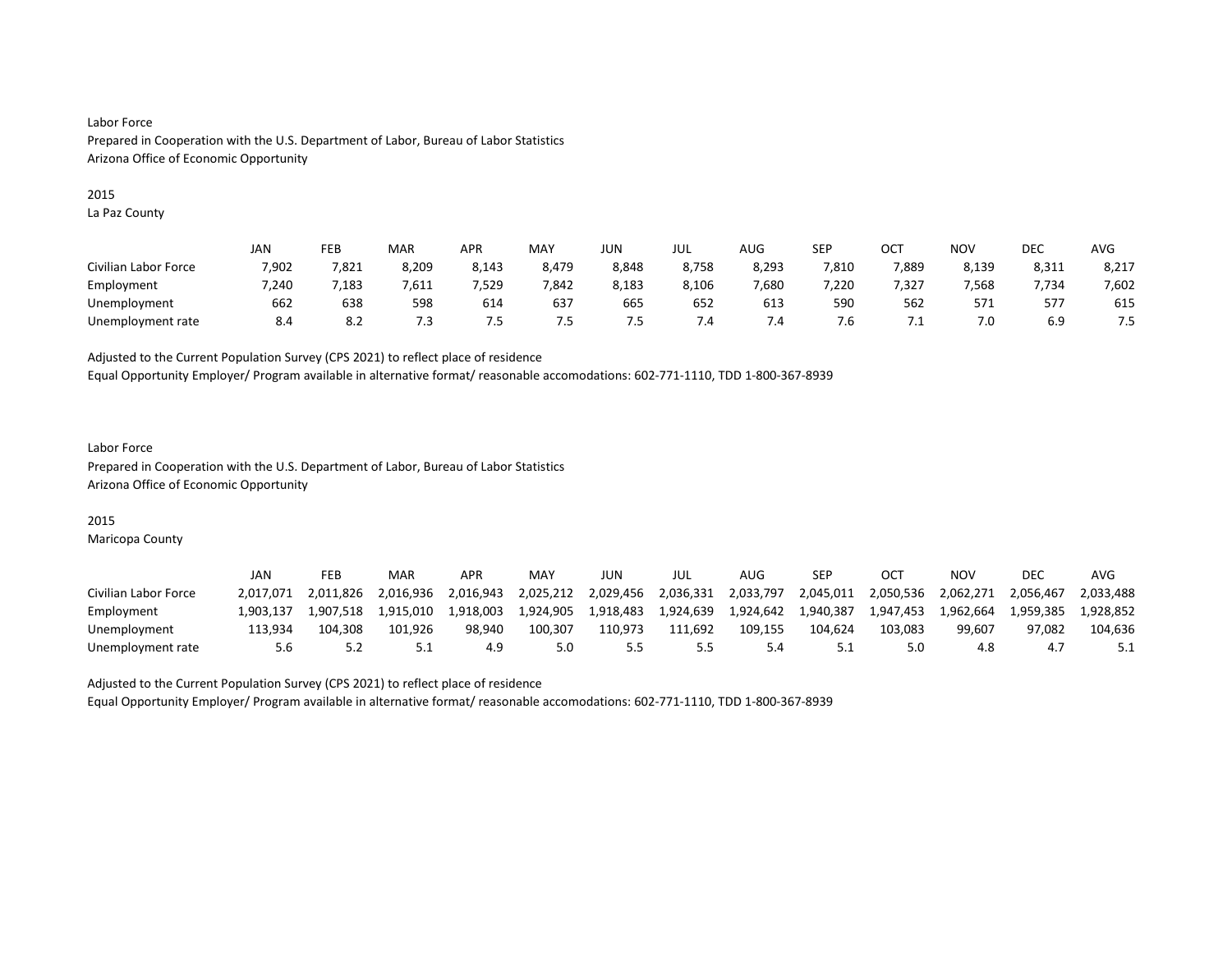#### 2015

Mohave County(Lake Havasu City-Kingman MSA)

|                      | JAN    | FEB    | MAR    | APR    | MAY    | <b>JUN</b> | JUL    | AUG    | SEP    | OCT    | <b>NOV</b> | <b>DEC</b> | AVG    |
|----------------------|--------|--------|--------|--------|--------|------------|--------|--------|--------|--------|------------|------------|--------|
| Civilian Labor Force | 79,456 | 79,228 | 79,566 | 79,584 | 80,685 | 80,948     | 81,681 | 80,579 | 80,083 | 79,613 | 79,724     | 78,901     | 80,004 |
| Employment           | 72.357 | 72.487 | 73.165 | 73.527 | 74.521 | 74.381     | 74.968 | 74.099 | 73.822 | 73.536 | 73.794     | 72.936     | 73,633 |
| Unemployment         | 7,099  | 6,741  | 6,401  | 6,057  | 6,164  | 6,567      | 6,713  | 6,480  | 6,261  | 6,077  | 5,930      | 5,965      | 6,371  |
| Unemployment rate    | 8.9    | 8.5    | 8.0    | '.b    | 7.6    | 8.1        | 8.2    | 8.0    | 7.8    |        | 7.4        |            | 8.0    |

Adjusted to the Current Population Survey (CPS 2021) to reflect place of residence

Equal Opportunity Employer/ Program available in alternative format/ reasonable accomodations: 602-771-1110, TDD 1-800-367-8939

### Labor Force Prepared in Cooperation with the U.S. Department of Labor, Bureau of Labor Statistics Arizona Office of Economic Opportunity

# 2015

Navajo County

|                      | JAN    | FEB    | MAR    | <b>APR</b>  | MAY    | JUN        | JUL    | AUG    | <b>SEP</b> | ост    | <b>NOV</b> | DEC     | <b>AVG</b> |
|----------------------|--------|--------|--------|-------------|--------|------------|--------|--------|------------|--------|------------|---------|------------|
| Civilian Labor Force | 40,975 | 40.548 | 40.917 | 40.584      | 41.500 | 41,829     | 40,324 | 41,555 | 41,217     | 40.690 | 40.461     | 40,564  | 40,931     |
| Employment           | 36,389 | 36,290 | 36,891 | 36,820      | 37,619 | 37,690     | 36,081 | 37,586 | 37,461     | 37,060 | 36,883     | 36,783  | 36,963     |
| Unemployment         | 4.586  | 4.258  | 4,026  | 3.764       | 3,881  | 4.139      | 4.243  | 3,969  | 3,756      | 3,630  | 3,578      | 3,781   | 3,968      |
| Unemployment rate    | 11.2   | 10.5   | 9.8    | a =<br>ر. ت | 9.4    | <b>J.J</b> | 10.5   |        | <u></u>    | 8.9    | 8.8        | a a<br> | 9.7        |

Adjusted to the Current Population Survey (CPS 2021) to reflect place of residence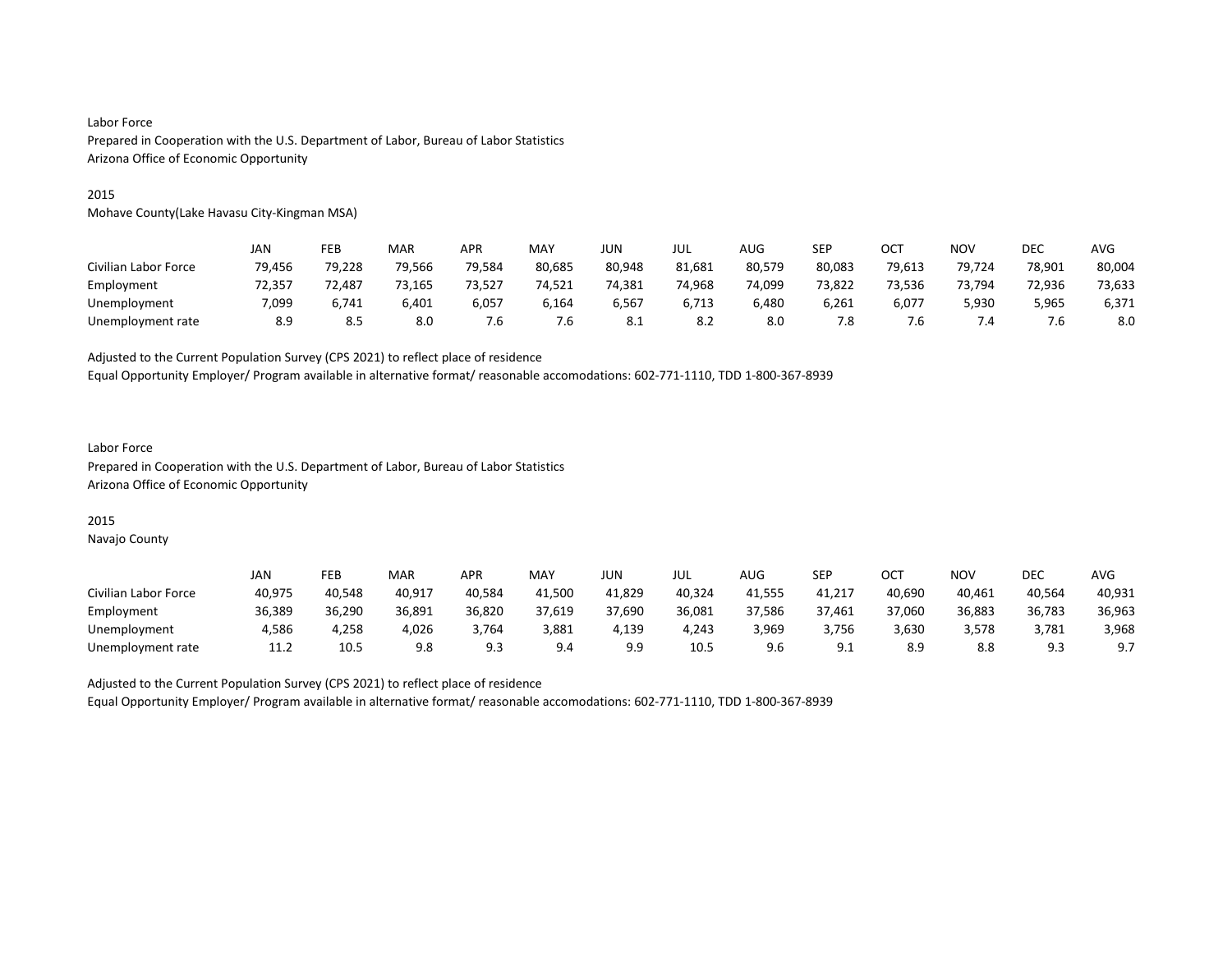#### 2015

Pima County(Tucson MSA)

|                      | JAN     | FEB     | MAR     | <b>APR</b> | MAY     | JUN     | jul     | AUG     | SEP     | OCT     | NOV     | DEC     | AVG     |
|----------------------|---------|---------|---------|------------|---------|---------|---------|---------|---------|---------|---------|---------|---------|
| Civilian Labor Force | 472.154 | 470.116 | 470.771 | 469.169    | 469,959 | 463,202 | 460,478 | 462,991 | 470,275 | 467.932 | 468,539 | 468.317 | 467,826 |
| Employment           | 444.650 | 444.859 | 446.076 | 444.686    | 444.905 | 435.389 | 432,894 | 436,190 | 444.656 | 442.547 | 443,959 | 444.372 | 442,099 |
| Unemployment         | 27.504  | 25.257  | 24.695  | 24.483     | 25.054  | 27.813  | 27.584  | 26.801  | 25.619  | 25.385  | 24.580  | 23.945  | 25.727  |
| Unemployment rate    | 5.8     | 5.4     | 5.2     | 5.2        | 5.3     | 6.0     | 6.0     | 5.8     | 5.4     | 5.4     | 5.2     | ــــ    | 5.5     |

Adjusted to the Current Population Survey (CPS 2021) to reflect place of residence

Equal Opportunity Employer/ Program available in alternative format/ reasonable accomodations: 602-771-1110, TDD 1-800-367-8939

### Labor Force Prepared in Cooperation with the U.S. Department of Labor, Bureau of Labor Statistics Arizona Office of Economic Opportunity

# 2015

Pinal County

|                      | JAN     | FEB     | <b>MAR</b> | APR     | <b>MAY</b> | JUN     | JUL     | AUG     | SEP     | $OC^{\intercal}$ | NO٧     | DEC     | AVG     |
|----------------------|---------|---------|------------|---------|------------|---------|---------|---------|---------|------------------|---------|---------|---------|
| Civilian Labor Force | 155.965 | 155.169 | 156.439    | 156.359 | 157,939    | 159,736 | 160,027 | 158,485 | 157.846 | 158.390          | 160,215 | 160,013 | 158,049 |
| Employment           | 145.161 | 145.176 | 146.650    | 146.861 | 148.253    | 149,083 | 149,404 | 148,160 | 147.900 | 148.706          | 150,812 | 150,779 | 148,079 |
| Unemployment         | 10.804  | 9.993   | 9.789      | 9.498   | 9.686      | 10.653  | 10.623  | 10.325  | 9.946   | 9,684            | 9.403   | 9.234   | 9,970   |
| Unemployment rate    | 6.9     | 6.4     | 6.3        | b.1     | 6.1        | b.,     | b.b     | 6.5     | 6.3     | b.1              | 5.9     |         | 6.3     |

Adjusted to the Current Population Survey (CPS 2021) to reflect place of residence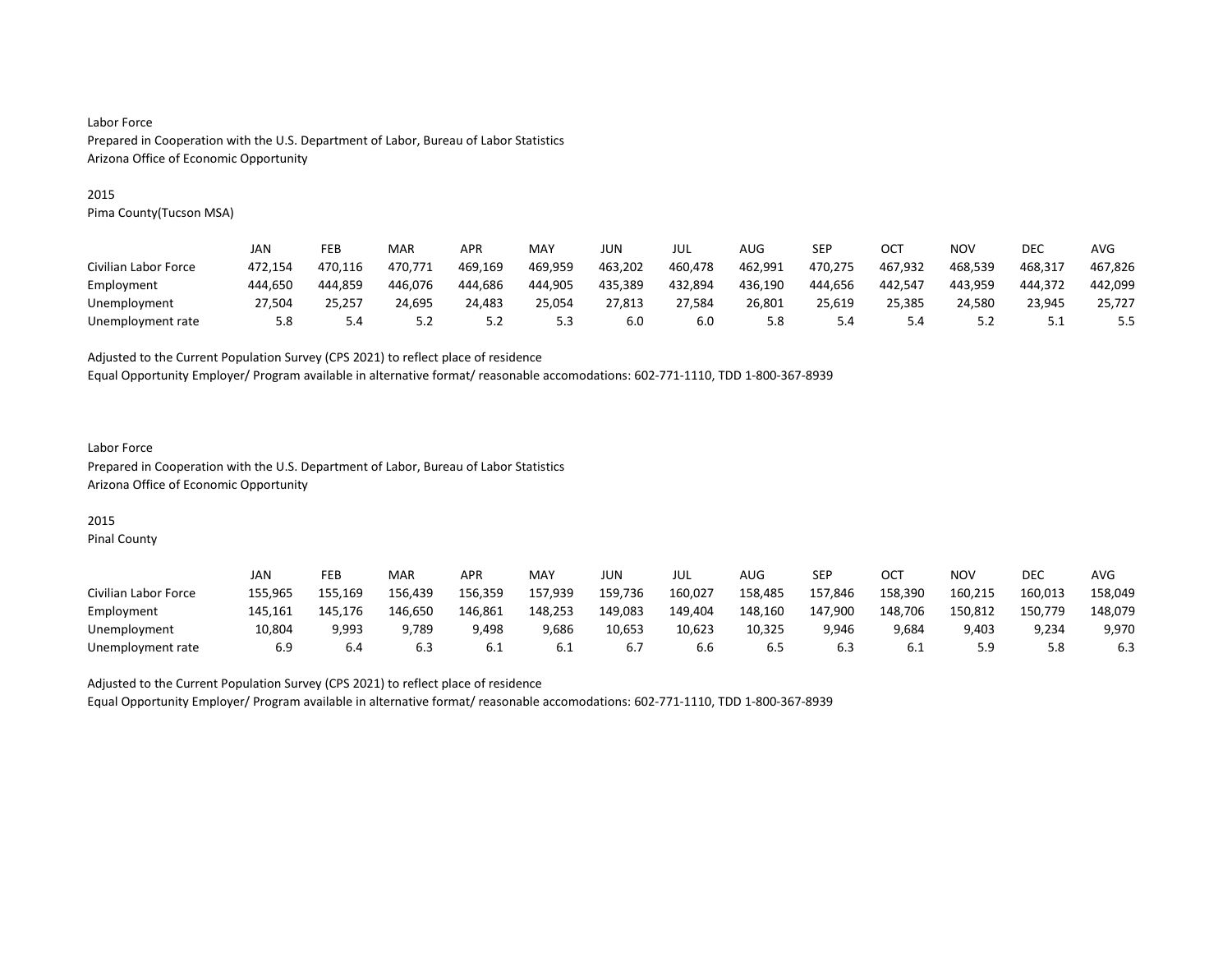#### 2015

Santa Cruz County

|                      | JAN    | FEB    | MAR    | APR    | MAY    | JUN    | JUL    | AUG    | SEP    | OC1    | NOV    | DEC    | AVG    |
|----------------------|--------|--------|--------|--------|--------|--------|--------|--------|--------|--------|--------|--------|--------|
| Civilian Labor Force | 20,793 | 20,695 | 20,570 | 20,362 | 20,614 | 19,956 | 19.367 | 19.678 | 19,301 | 19.348 | 19,483 | 19,660 | 19,986 |
| Employment           | 18,498 | 18.542 | 18,598 | 18,440 | 18,600 | 17,804 | 16,617 | 16,959 | 16,535 | 16,724 | 17.301 | 17.623 | 17,687 |
| Unemployment         | 2,295  | 2,153  | 1,972  | 1,922  | 2,014  | 2,152  | 2,750  | 2,719  | 2,766  | 2,624  | 2,182  | 2,037  | 2,299  |
| Unemployment rate    | 11.0   | 10.4   | 9.6    | 9.4    | 9.8    | 10.8   | 14.2   | 13.8   | 14.3   | 13.6   | 11.2   | 10.4   | 11.5   |

Adjusted to the Current Population Survey (CPS 2021) to reflect place of residence

Equal Opportunity Employer/ Program available in alternative format/ reasonable accomodations: 602-771-1110, TDD 1-800-367-8939

#### Labor Force

Prepared in Cooperation with the U.S. Department of Labor, Bureau of Labor Statistics Arizona Office of Economic Opportunity

### 2015

Yavapai County(Prescott MSA)

|                      | JAN    | FEB    | MAR    | <b>APR</b> | MAY    | <b>JUN</b> | JUL    | AUG    | SEP    | OCT    | NO۱    | DEC    | <b>AVG</b> |
|----------------------|--------|--------|--------|------------|--------|------------|--------|--------|--------|--------|--------|--------|------------|
| Civilian Labor Force | 95,284 | 95.334 | 95,962 | 96,836     | 97.440 | 97,488     | 96,178 | 96,880 | 97.441 | 97.393 | 97.508 | 97,071 | 96,735     |
| Employment           | 89,141 | 89,717 | 90,541 | 91,556     | 92,260 | 91,656     | 90,431 | 91,291 | 92,166 | 92,206 | 92,393 | 92,075 | 91,286     |
| Unemployment         | 6.143  | 5,617  | 5.421  | 5,280      | 5,180  | 5,832      | 5.747  | 5,589  | 5,275  | 187,د  | 5,115  | 4.996  | 5,449      |
| Unemployment rate    | 6.4    | 5.9    | 5.6    | ر.ر        | ر.ر    | 6.0        | 6.0    | 5.8    | 5.4    | ر.ر    | ے . د  | ــــ   | 5.6        |

Adjusted to the Current Population Survey (CPS 2021) to reflect place of residence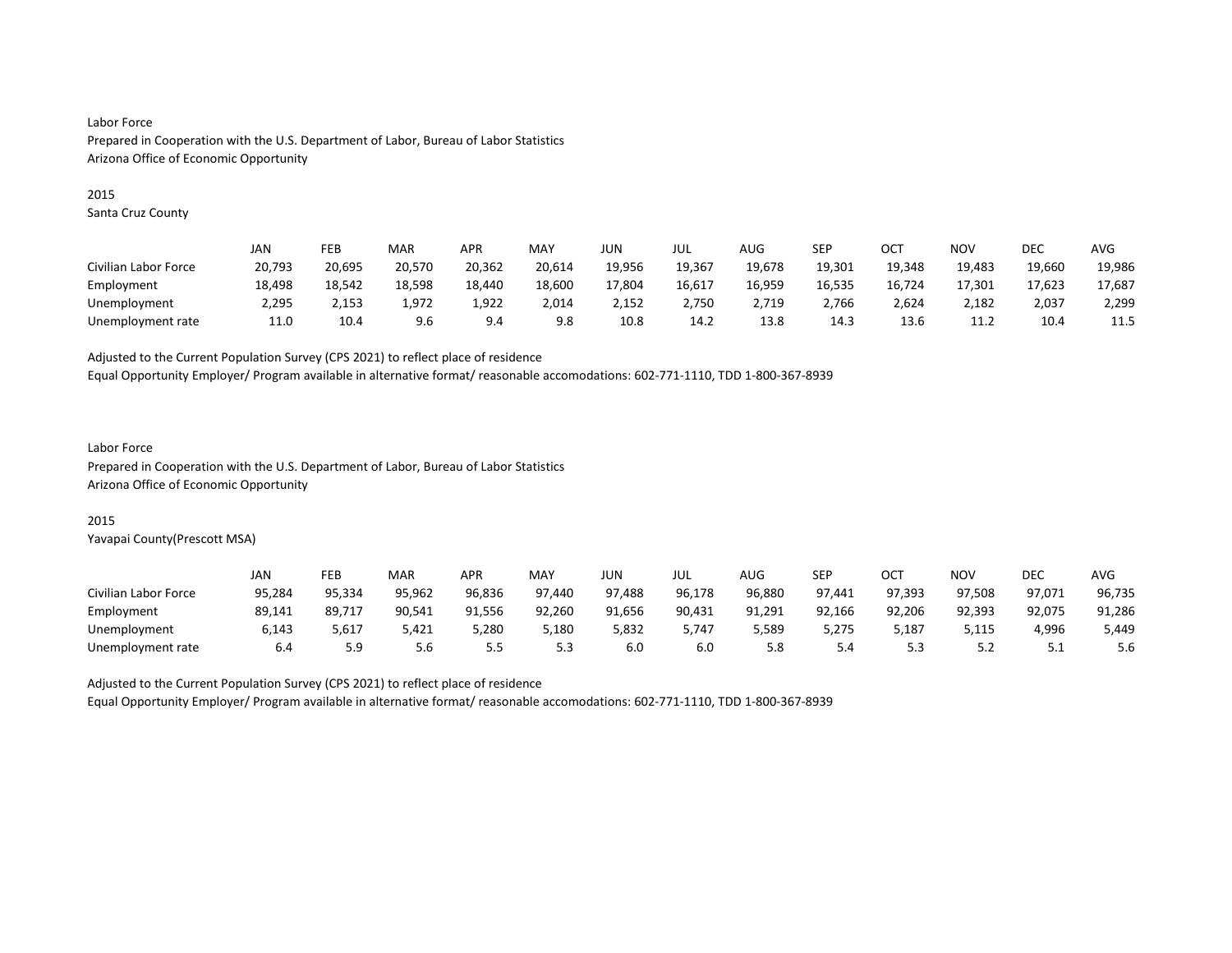### 2015

Yuma County(Yuma MSA)

|                      | JAN    | FEB    | MAR    | APR    | MAY    | <b>JUN</b> | JUL     | AUG    | SEP    | OCT    | ΝΟν    | <b>DEC</b> | AVG    |
|----------------------|--------|--------|--------|--------|--------|------------|---------|--------|--------|--------|--------|------------|--------|
| Civilian Labor Force | 90,994 | 89,419 | 90.487 | 94,118 | 98,838 | 97,364     | 100,468 | 97,833 | 93,682 | 92,631 | 92.641 | 92,509     | 94,249 |
| Employment           | 73.495 | 72.681 | 74.648 | 73.157 | 74.696 | 75.350     | 74.774  | 72.907 | 70.578 | 71.872 | 74.608 | 76.064     | 73,736 |
| Unemployment         | 17,499 | 16,738 | 15,839 | 20,961 | 24,142 | 22,014     | 25,694  | 24,926 | 23,104 | 20,759 | 18,033 | 16,445     | 20,513 |
| Unemployment rate    | 19.2   | 18.7   | 17.5   | 22.3   | 24.4   | 22.6       | 25.6    | 25.5   | 24.7   | 22.4   | 19.5   | 17.8       | 21.8   |

Adjusted to the Current Population Survey (CPS 2021) to reflect place of residence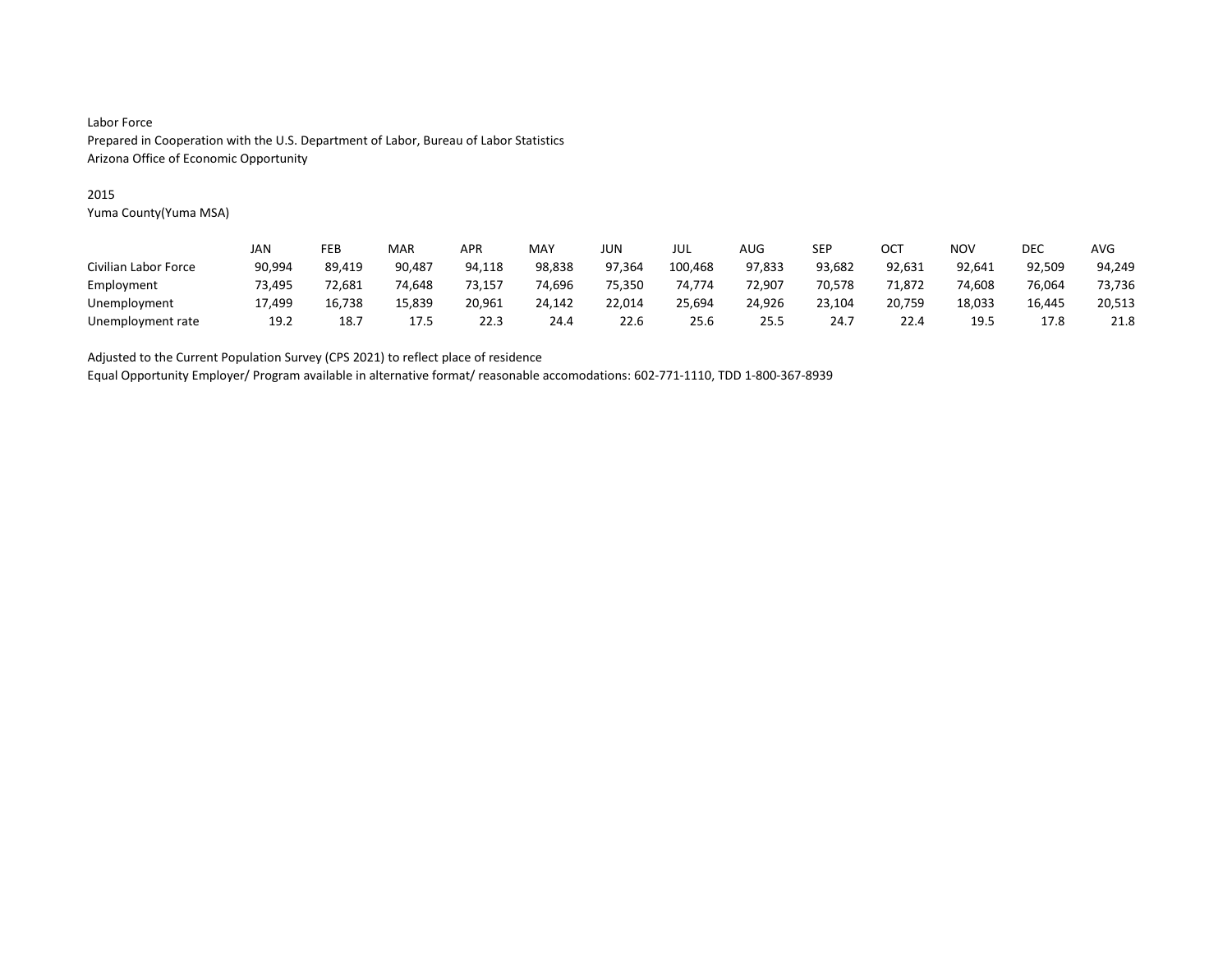#### 2014

Apache County

|                      | JAN    | FEB    | MAR    | APR    | MAY    | JUN    | JUL    | AUG    | SEP    | OC1    | <b>NOV</b> | DEC    | AVG    |
|----------------------|--------|--------|--------|--------|--------|--------|--------|--------|--------|--------|------------|--------|--------|
| Civilian Labor Force | 21,557 | 21.364 | 21,187 | 21,052 | 21,530 | 21,682 | 21,781 | 21,853 | 21,514 | 20,868 | 20,880     | 20,870 | 21,345 |
| Employment           | 17,686 | 17,685 | 17,624 | 17,873 | 18.204 | 18,167 | 18,114 | 18,486 | 18,369 | 17,870 | 17,951     | 17,896 | 17,994 |
| Unemployment         | 3.871  | 3.679  | 3.563  | 3,179  | 3,326  | 3,515  | 3,667  | 3,367  | 3.145  | 2.998  | 2,929      | 2.974  | 3,351  |
| Unemployment rate    | 18.0   | 17.2   | 16.8   | 15.1   | 15.4   | 16.2   | 16.8   | 15.4   | 14.6   | 14.4   | 14.0       | 14.3   | 15.7   |

Adjusted to the Current Population Survey (CPS 2021) to reflect place of residence

Equal Opportunity Employer/ Program available in alternative format/ reasonable accomodations: 602-771-1110, TDD 1-800-367-8939

# Labor Force

Prepared in Cooperation with the U.S. Department of Labor, Bureau of Labor Statistics Arizona Office of Economic Opportunity

#### 2014

Cochise County(Sierra-Vista Douglas MSA)

|                      | JAN    | FEB    | MAR    | <b>APR</b> | <b>MAY</b> | JUN.   | JUL    | <b>AUG</b> | <b>SEP</b> | ∩∩⊤<br>UC. | <b>NOV</b> | <b>DEC</b> | <b>AVG</b> |
|----------------------|--------|--------|--------|------------|------------|--------|--------|------------|------------|------------|------------|------------|------------|
| Civilian Labor Force | 50,821 | 50.463 | 50.822 | 50.075     | 51.153     | 51.834 | 52,193 | 51,927     | 51.606     | 51.668     | 51.613     | 51.109     | 51,273     |
| Employment           | 46,163 | 45,914 | 46,260 | 45.979     | 46,810     | 47,309 | 47,552 | 47,524     | 47.472     | 47,631     | 47,656     | 47,181     | 46,954     |
| Unemployment         | 4.658  | 4.549  | 4.562  | 4,096      | 4.343      | 4.525  | 4.641  | 4.403      | 4.134      | 4.037      | 3,957      | 3,928      | 4,319      |
| Unemployment rate    | 9.2    | 9.0    | 9.0    | 8.2        | 8.5        | ٥.,    | 8.9    | 8.5        | 8.0        | 7.8        |            |            | 8.4        |

Adjusted to the Current Population Survey (CPS 2021) to reflect place of residence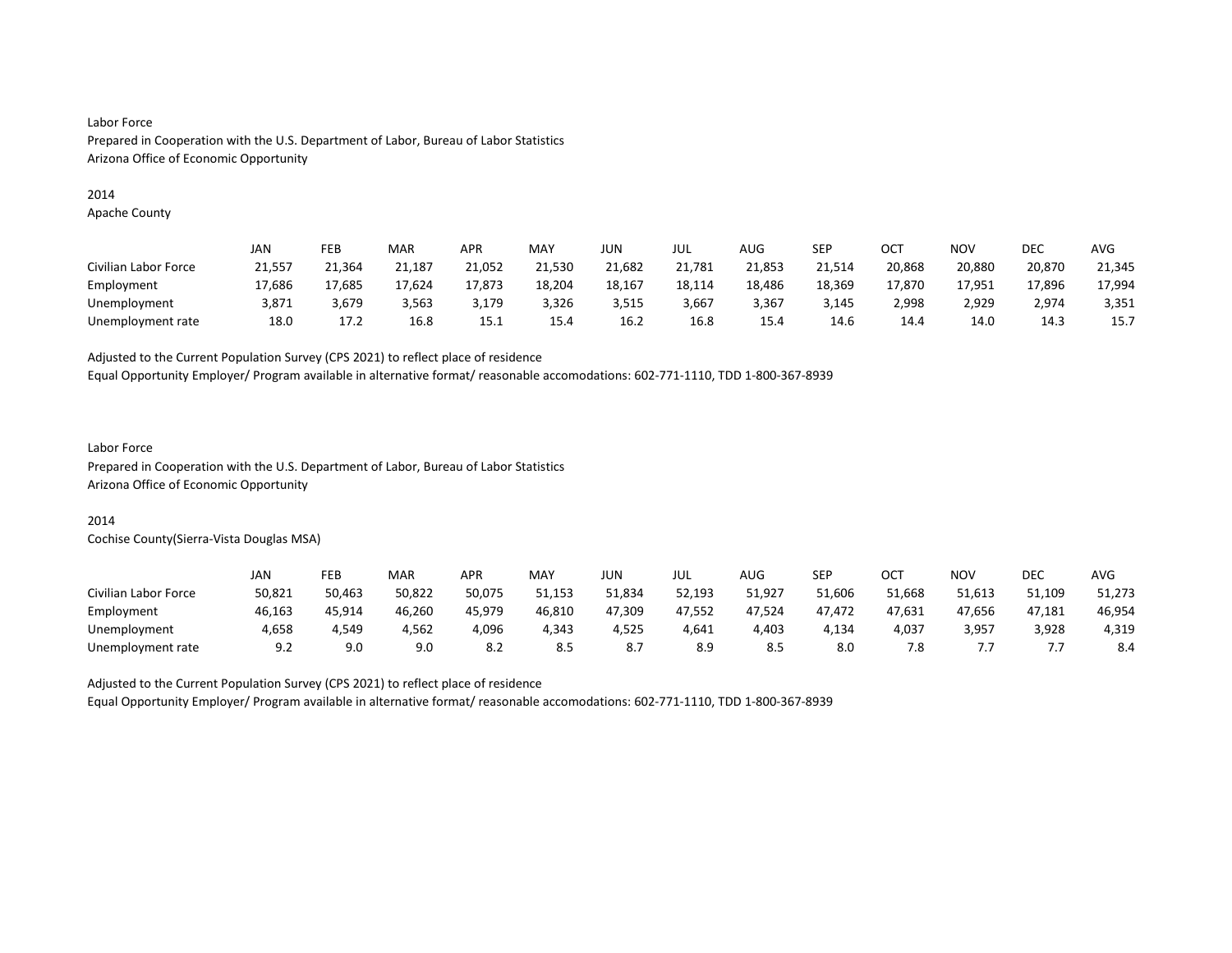#### 2014

Coconino County(Flagstaff MSA)

|                      | JAN    | FEB    | <b>MAR</b> | <b>APR</b> | MAY    | JUN    | jul    | AUG     | SEP    | OC1    | <b>NOV</b> | DEC    | AVG       |
|----------------------|--------|--------|------------|------------|--------|--------|--------|---------|--------|--------|------------|--------|-----------|
| Civilian Labor Force | 70,027 | 70,162 | 71,163     | 70,826     | 72,226 | 74.548 | 74,647 | 73.779  | 75.174 | 74,280 | 73,459     | 71,757 | 72,671    |
| Employment           | 64.278 | 64,653 | 65,690     | 66,290     | 67,416 | 69,142 | 69,040 | 68,547  | 70,232 | 69,539 | 68,573     | 66,695 | 67,508    |
| Unemployment         | 5.749  | 5.509  | 5.473      | 4.536      | 4.810  | 5.406  | 5.607  | 5.232   | 4.942  | 4.741  | 4.886      | 5,062  | 5,163     |
| Unemployment rate    | 8.2    | 7.9    | ٠.         | 6.4        | 6.7    | ر.'    | 7.5    | $\cdot$ | 6.6    | 6.4    | 6.7        | ـــ    | $\cdot$ . |

Adjusted to the Current Population Survey (CPS 2021) to reflect place of residence

Equal Opportunity Employer/ Program available in alternative format/ reasonable accomodations: 602-771-1110, TDD 1-800-367-8939

### Labor Force Prepared in Cooperation with the U.S. Department of Labor, Bureau of Labor Statistics Arizona Office of Economic Opportunity

# 2014

Gila County

|                      | JAN    | FEB      | MAR    | <b>APR</b> | MAY    | JUN    | JUL    | AUG    | SEP    | OCT    | NO۱    | DEC    | <b>AVG</b> |
|----------------------|--------|----------|--------|------------|--------|--------|--------|--------|--------|--------|--------|--------|------------|
| Civilian Labor Force | 20,959 | 20.901   | 21.155 | 21,093     | 21,588 | 21,907 | 22,392 | 22,120 | 21,886 | 21.638 | 21.586 | 21,298 | 21,544     |
| Employment           | 18,968 | 18,990   | 19,291 | 19,432     | 19,852 | 20,086 | 20,507 | 20,290 | 20,151 | 19,933 | 19,897 | 19,603 | 19,750     |
| Unemployment         | 1.991  | 1,911    | 1,864  | 1,661      | 736ء   | 1,821  | 1,885  | 1,830  | 1,735  | 1.705  | 1,689  | 1,695  | 1.794      |
| Unemployment rate    | 9.5    | <u>.</u> | 8.8    | 7.9        | 8.0    | 8.3    | 8.4    | 8.3    | 7.9    |        | 7.8    | 8.0    | 8.3        |

Adjusted to the Current Population Survey (CPS 2021) to reflect place of residence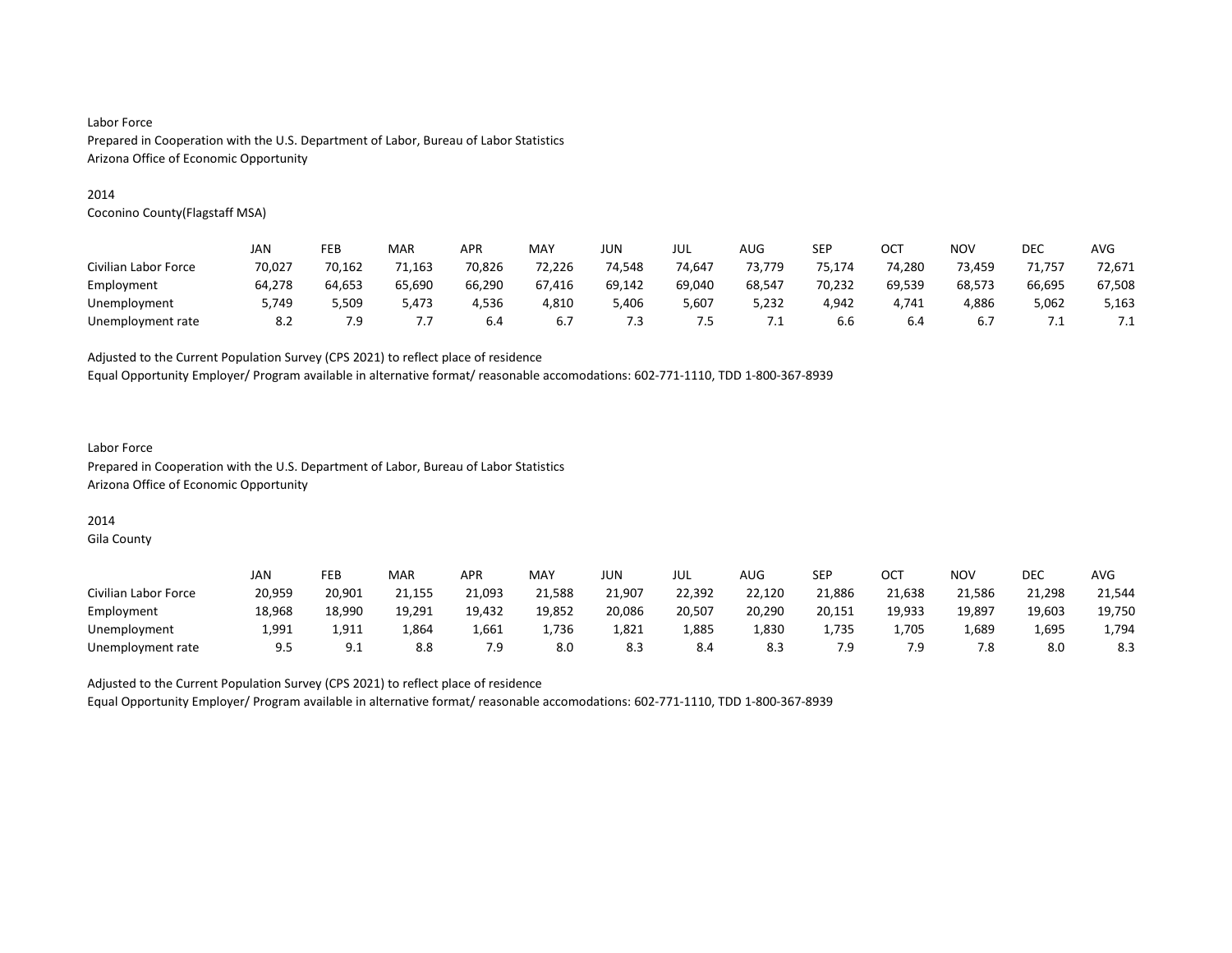#### 2014

Graham County

|                      | JAN    | FEB    | MAR    | <b>APR</b> | MAY    | JUN    | jul    | <b>AUG</b> | SEP    | OCT    | <b>NOV</b> | DEC    | <b>AVG</b> |
|----------------------|--------|--------|--------|------------|--------|--------|--------|------------|--------|--------|------------|--------|------------|
| Civilian Labor Force | 14,263 | 14,302 | 14,521 | 14,303     | 14,591 | 14,579 | 14,538 | 14,554     | 14,749 | 14,728 | 14,693     | 14,527 | 14,529     |
| Employment           | 13,230 | 13,295 | 13,498 | 13,405     | 13,581 | 13,441 | 13,305 | 13,323     | 13,586 | 13,616 | 13,624     | 13,463 | 13,447     |
| Unemployment         | 1,033  | 1,007  | 1,023  | 898        | 1.010  | 1.138  | 1,233  | 1.231      | 1,163  | 1.112  | 1,069      | 1,064  | 1,082      |
| Unemployment rate    | ے. ا   | 7.0    | 7.0    | 6.3        | 6.9    | 7.8    | 8.5    | 8.5        | 7.9    | ′.б    | 7.3        | د.'    | 7.4        |

Adjusted to the Current Population Survey (CPS 2021) to reflect place of residence

Equal Opportunity Employer/ Program available in alternative format/ reasonable accomodations: 602-771-1110, TDD 1-800-367-8939

### Labor Force Prepared in Cooperation with the U.S. Department of Labor, Bureau of Labor Statistics Arizona Office of Economic Opportunity

### 2014

Greenlee County

|                      | <b>JAN</b> | FEB   | MAR   | <b>APR</b> | MAY   | <b>JUN</b> | JUL   | <b>AUG</b> | <b>SEP</b> | ост   | NO۱   | <b>DEC</b> | AVG   |
|----------------------|------------|-------|-------|------------|-------|------------|-------|------------|------------|-------|-------|------------|-------|
| Civilian Labor Force | 5,460      | 5,722 | 5,498 | 5,261      | 4,963 | 4,849      | 4,470 | 4,260      | 4,185      | 4,156 | 4,095 | 4,053      | 4,748 |
| Employment           | 177,د      | 5,452 | 5,214 | 5,011      | 4,668 | 4,516      | 4,113 | 3,922      | 3,857      | 3,826 | 3,773 | 3,737      | 4,439 |
| Unemployment         | 283        | 270   | 284   | 250        | 295   | 333        | 357   | 338        | 328        | 330   | 322   | 316        | 309   |
| Unemployment rate    | 5.2        | 4.,   | ے . د | 4.8        | 5.9   | 6.9        | 8.0   | 7.9        | 7.8        | 7.9   | 7.9   | 7.8        | 6.5   |

Adjusted to the Current Population Survey (CPS 2021) to reflect place of residence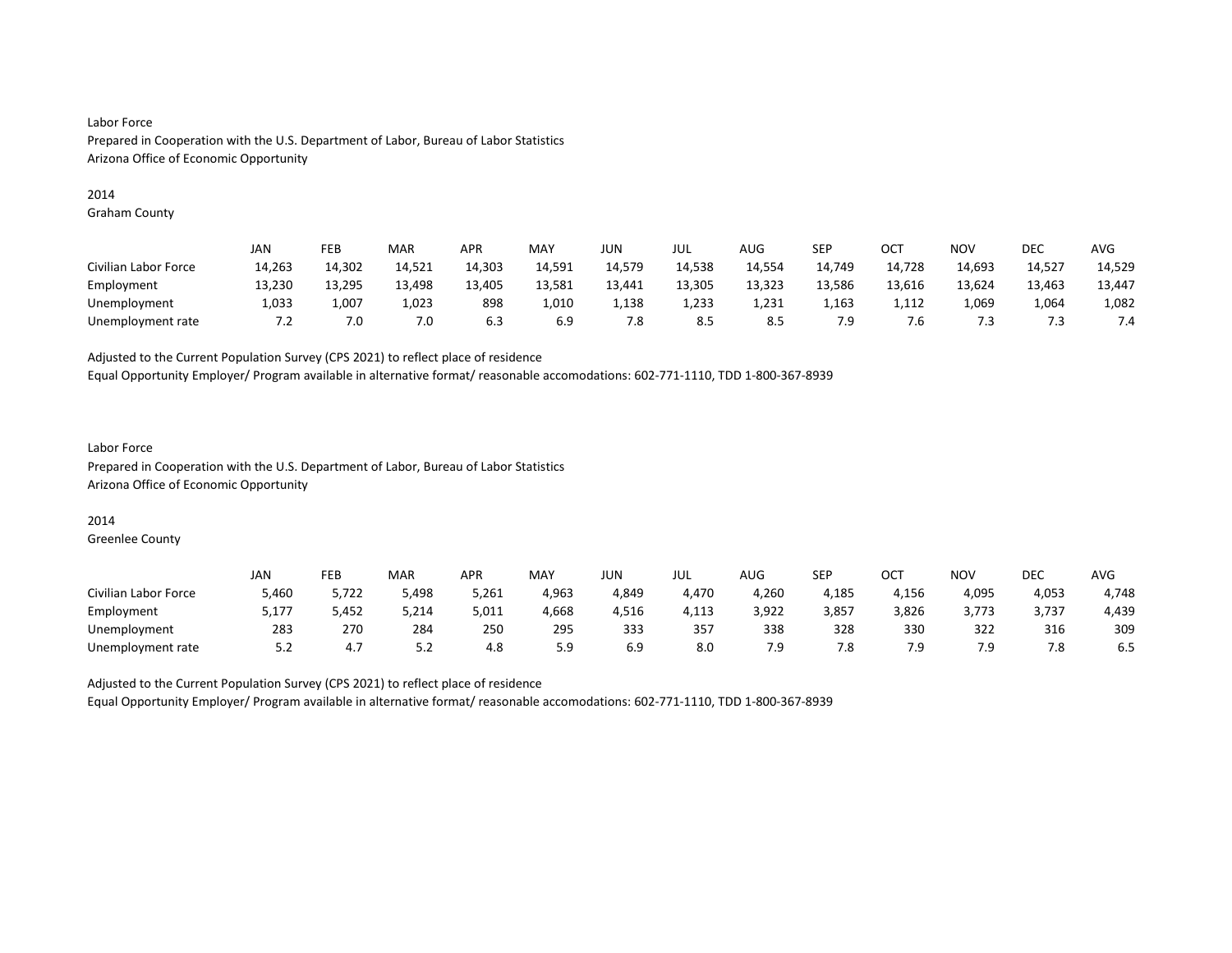#### 2014

La Paz County

|                      | <b>JAN</b> | FEB   | MAR   | <b>APR</b> | MAY   | JUN    | JUL   | AUG   | <b>SEP</b> | OCT   | NO <sub>V</sub> | <b>DEC</b> | <b>AVG</b> |
|----------------------|------------|-------|-------|------------|-------|--------|-------|-------|------------|-------|-----------------|------------|------------|
| Civilian Labor Force | 7,882      | 7,583 | 7,588 | 413,       | 7,896 | 8,275  | 8,543 | 8,388 | 7,963      | 7,992 | 8,323           | 8,181      | 8,002      |
| Employment           | 7,215      | 6.956 | 6,968 | 6,872      | 7,321 | 7,650  | 7,902 | 7.751 | 7,368      | .406  | .731            | 7.591      | 7,394      |
| Unemployment         | 667        | 627   | 620   | 541        | 575   | 625    | 641   | 637   | 595        | 586   | 592             | 590        | 608        |
| Unemployment rate    | 8.5        | 8.3   | 8.2   | د./        | 7.3   | . ס. ∕ | . ت   | ∴ס.   | כ. ו       | . . ت | .               | .          | 7.6        |

Adjusted to the Current Population Survey (CPS 2021) to reflect place of residence

Equal Opportunity Employer/ Program available in alternative format/ reasonable accomodations: 602-771-1110, TDD 1-800-367-8939

### Labor Force Prepared in Cooperation with the U.S. Department of Labor, Bureau of Labor Statistics Arizona Office of Economic Opportunity

#### 2014

Maricopa County

|                      | JAN       | FEB       | MAR       | APR       | MAY       | JUN       | JUL       | AUG       | SEP       | OC1       | NOV       | DEC       | AVG       |
|----------------------|-----------|-----------|-----------|-----------|-----------|-----------|-----------|-----------|-----------|-----------|-----------|-----------|-----------|
| Civilian Labor Force | L.945.394 | 1.949.352 | 1.970.827 | 1.950.469 | 1.957.268 | 1.969.454 | 1.970.481 | 1,972,677 | 1,987,756 | 1.997.150 | 2.010.194 | 2.003.163 | 1.973.683 |
| Employment           | 1.825.277 | 1.832.519 | 1.852.264 | 1.848.187 | 1,847,007 | 1,848,672 | 1,847,988 | 1.850.347 | 1,871,988 | 1.884.522 | 1.900.089 | 1.897.586 | l.858.871 |
| Unemployment         | 120.117   | 116.833   | 118.563   | 102.282   | 110.261   | 120.782   | 122.493   | 122.330   | 115.768   | 112.628   | 110.105   | 105.577   | 114.812   |
| Unemployment rate    |           | 6.0       | 6.0       |           | 5.6       | 6.1       | 6.2       | 6.2       | 5.8       | 5.6       | 5.5       |           | 5.8       |

Adjusted to the Current Population Survey (CPS 2021) to reflect place of residence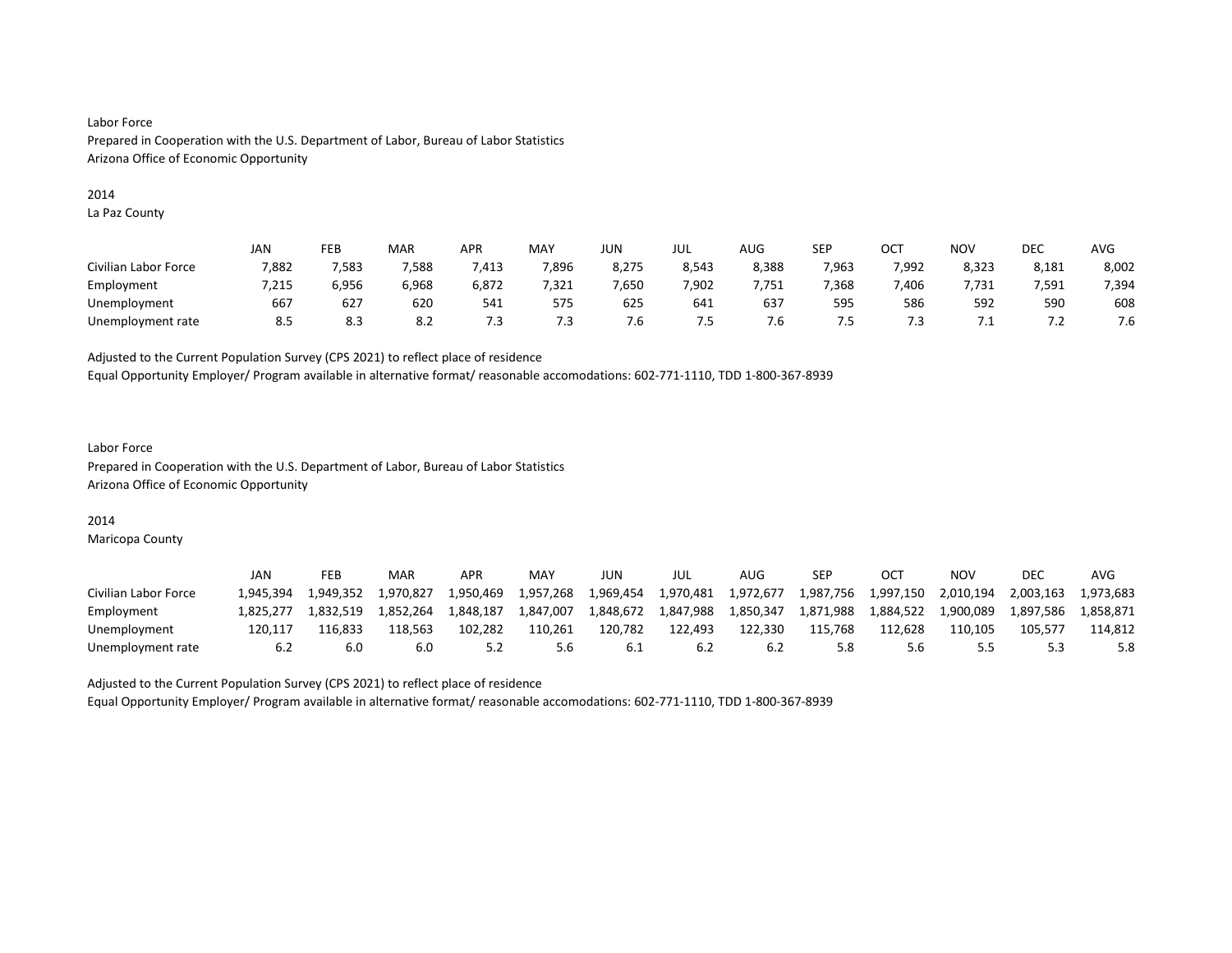#### 2014

Mohave County(Lake Havasu City-Kingman MSA)

|                      | JAN    | FEB    | MAR    | APR    | MAY    | JUN    | jul    | AUG    | SEP    | OCT    | <b>NOV</b> | <b>DEC</b> | <b>AVG</b> |
|----------------------|--------|--------|--------|--------|--------|--------|--------|--------|--------|--------|------------|------------|------------|
| Civilian Labor Force | 77.360 | 77.704 | 78,781 | 78,430 | 78,870 | 79,655 | 80,388 | 79,025 | 79.134 | 79,206 | 78,867     | 78,600     | 78,835     |
| Employment           | 69.833 | 70.429 | 71.581 | 71,963 | 72.218 | 72,633 | 73.193 | 71.961 | 72.327 | 72.649 | 72.427     | 72.151     | 71.947     |
| Unemployment         | 7,527  | ',275  | 7,200  | 6,467  | 6,652  | 7,022  | 7,195  | 7,064  | 6,807  | 6,557  | 6,440      | 6,449      | 6,888      |
| Unemployment rate    | 9.7    | 9.4    | 9.1    | 8.2    | 8.4    | 8.8    | 9.0    | 8.9    | 8.6    | 8.3    | 8.2        |            | 8.7        |

Adjusted to the Current Population Survey (CPS 2021) to reflect place of residence

Equal Opportunity Employer/ Program available in alternative format/ reasonable accomodations: 602-771-1110, TDD 1-800-367-8939

### Labor Force Prepared in Cooperation with the U.S. Department of Labor, Bureau of Labor Statistics Arizona Office of Economic Opportunity

#### 2014

Navajo County

|                      | JAN    | FEB    | MAR    | APR    | MAY    | JUN.   | JUL    | <b>AUG</b> | <b>SEP</b> | OCT    | NO٧    | DEC    | AVG    |
|----------------------|--------|--------|--------|--------|--------|--------|--------|------------|------------|--------|--------|--------|--------|
| Civilian Labor Force | 41,662 | 41.449 | 41.669 | 41,294 | 42,528 | 42.909 | 42.453 | 42,302     | 42,245     | 42,025 | 41,713 | 41.068 | 41,943 |
| Employment           | 36,235 | 36,326 | 36.693 | 36,875 | 37.961 | 38,115 | 37,436 | 37,660     | 37.917     | 37,854 | 37.593 | 36,825 | 37,291 |
| Unemployment         | 5.427  | 123,د  | 4.976  | 4.419  | 4.567  | 4.794  | 5,017  | 4.642      | 4,328      | 4.171  | 4,120  | 4.243  | 4,652  |
| Unemployment rate    | 13.0   | 12.4   | 11.9   | 10.7   | 10.7   | 11.2   | 11.8   | 11.0       | 10.2       | 9.9    | 9.9    | 10.3   | 11.1   |

Adjusted to the Current Population Survey (CPS 2021) to reflect place of residence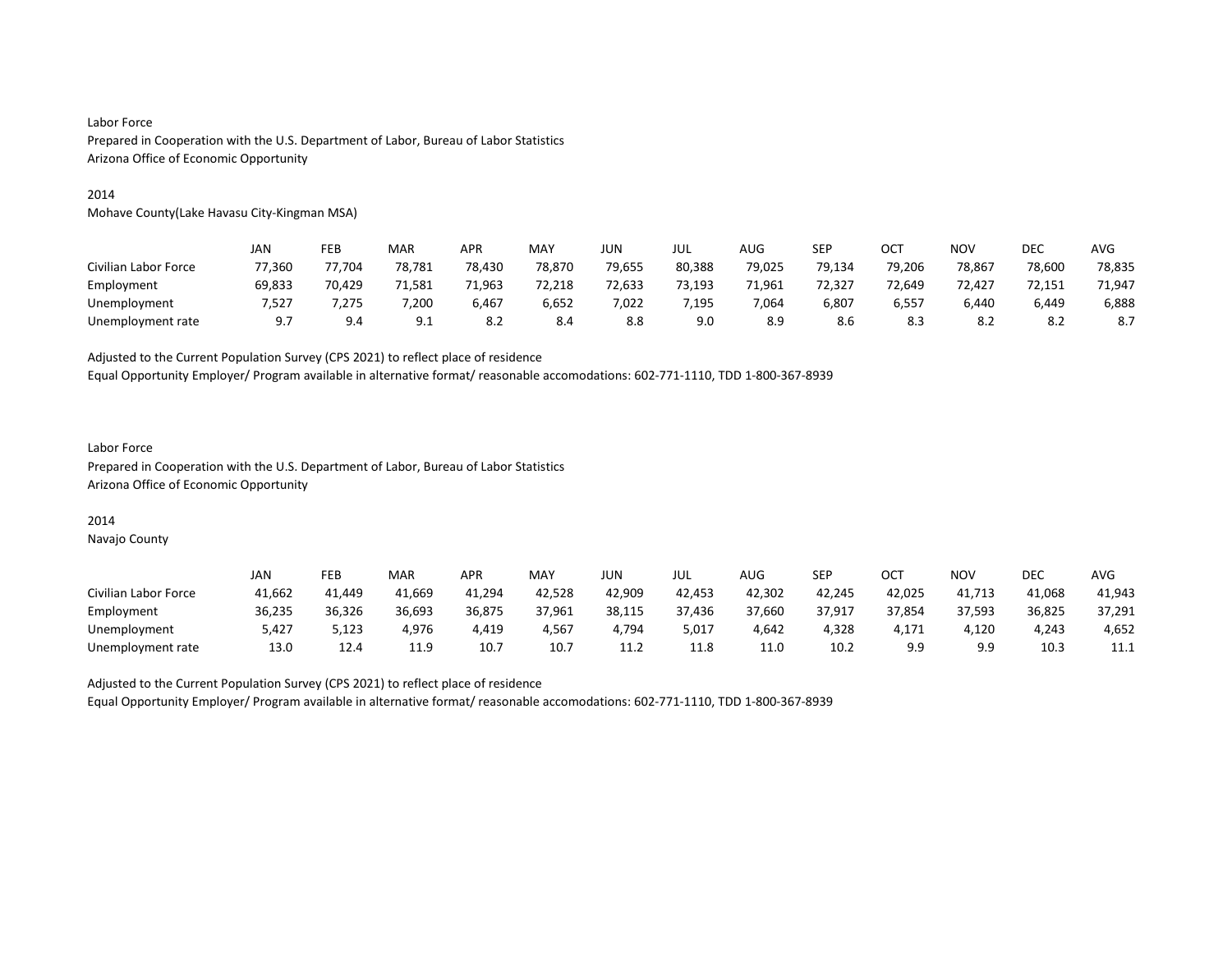#### 2014

Pima County(Tucson MSA)

|                      | JAN     | FEB     | MAR     | <b>APR</b> | MAY     | JUN     | jul     | AUG     | SEP     | OC1     | NOV     | DEC     | AVG     |
|----------------------|---------|---------|---------|------------|---------|---------|---------|---------|---------|---------|---------|---------|---------|
| Civilian Labor Force | 462.585 | 464.085 | 467.672 | 463.008    | 464,705 | 463,377 | 464,104 | 460.154 | 470.012 | 470.527 | 471.517 | 469.031 | 465.898 |
| Employment           | 433.456 | 435.815 | 438.684 | 438,037    | 437,582 | 433.411 | 433,789 | 430.108 | 441.693 | 442.883 | 444.152 | 442.949 | 437,713 |
| Unemployment         | 29.129  | 28.270  | 28.988  | 24.971     | 27.123  | 29.966  | 30.315  | 30.046  | 28.319  | 27.644  | 27.365  | 26.082  | 28.185  |
| Unemployment rate    | 6.3     | 6.1     | 6.2     | 5.4        | 5.8     | 6.5     | 6.5     | 6.5     | 6.0     | 5.9     | 5.8     | 5.6     | 6.0     |

Adjusted to the Current Population Survey (CPS 2021) to reflect place of residence

Equal Opportunity Employer/ Program available in alternative format/ reasonable accomodations: 602-771-1110, TDD 1-800-367-8939

### Labor Force Prepared in Cooperation with the U.S. Department of Labor, Bureau of Labor Statistics Arizona Office of Economic Opportunity

# 2014

Pinal County

|                      | JAN     | FEB     | MAR     | APR     | MAY     | JUN -   | JUL     | AUG     | <b>SEP</b> | ост     | NOV     | DEC     | <b>AVG</b> |
|----------------------|---------|---------|---------|---------|---------|---------|---------|---------|------------|---------|---------|---------|------------|
| Civilian Labor Force | 152.077 | 151.544 | 152.910 | 151.211 | 153.403 | 155,344 | 156,223 | 156.013 | 155.511    | 156.479 | 158,236 | 157.176 | 154,678    |
| Employment           | 140.479 | 140.370 | 141.694 | 141.443 | 142.957 | 143.970 | 144,656 | 144.564 | 144.679    | 145.980 | 147,991 | 147.159 | 143,829    |
| Unemployment         | 11.598  | 11.174  | 11.216  | 9,768   | 10.446  | 11.374  | 11.567  | 11.449  | 10.832     | 10,499  | 10.245  | 10,017  | 10,849     |
| Unemployment rate    | '.6     | .4      | 7.3     | 6.5     | 6.8     | ٠3      | -.4     | 5       | 7.0        | b.,     | 6.5     | b.4     | 7.0        |

Adjusted to the Current Population Survey (CPS 2021) to reflect place of residence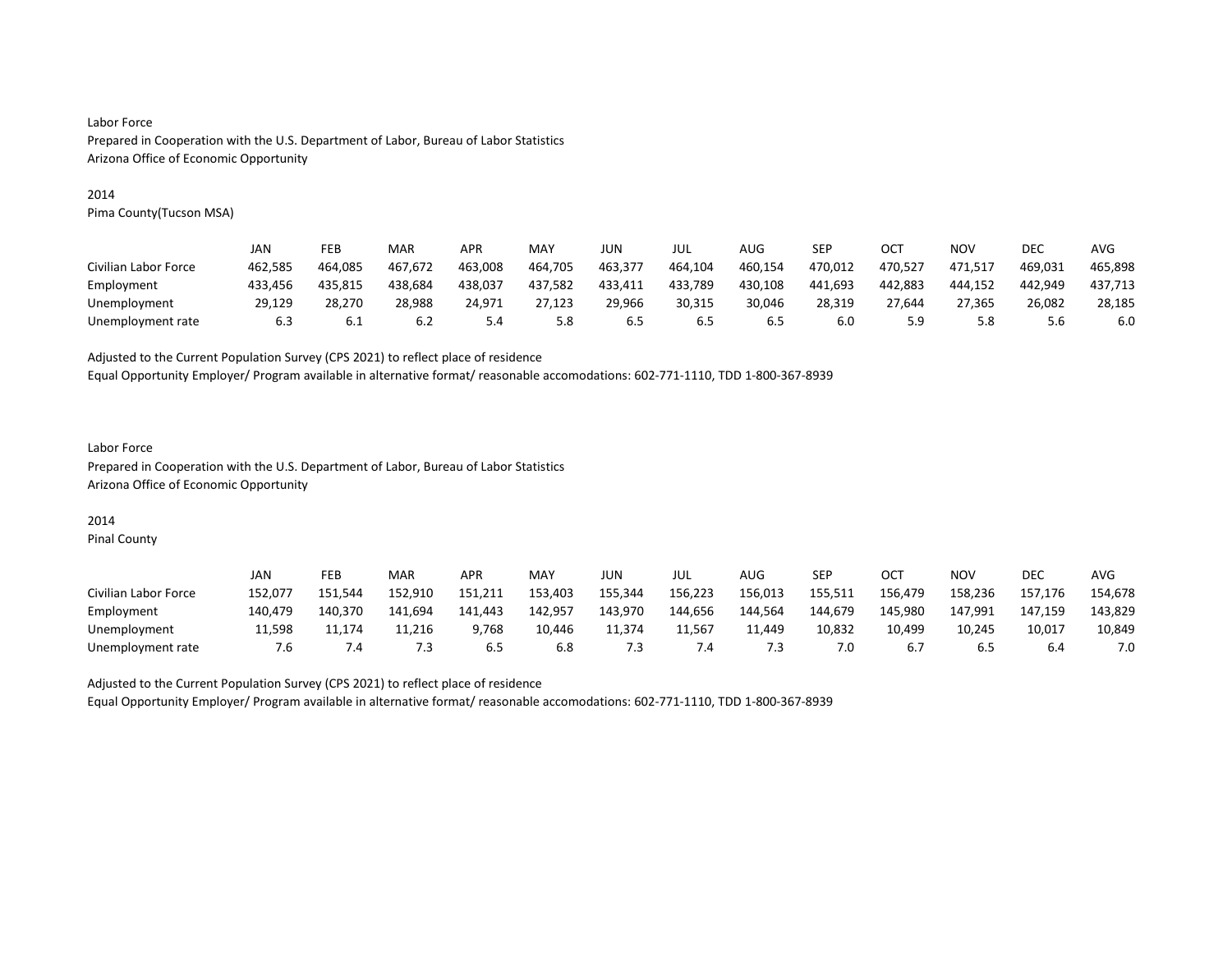#### 2014

Santa Cruz County

|                      | JAN    | FEB    | MAR    | APR    | <b>MAY</b> | JUN    | JUL    | AUG    | SEP    | OC1    | NOV    | DEC    | AVG    |
|----------------------|--------|--------|--------|--------|------------|--------|--------|--------|--------|--------|--------|--------|--------|
| Civilian Labor Force | 20,791 | 20,725 | 20,714 | 20,178 | 20,374     | 20,298 | 20,196 | 20,187 | 20,057 | 20,372 | 20,455 | 20,707 | 20,422 |
| Employment           | 17.968 | 18,065 | 18,091 | 17.908 | 18,041     | 17.792 | 17.202 | 17.213 | 17,129 | 17.544 | 17,999 | 18,366 | 17.777 |
| Unemployment         | 2,823  | 2,660  | 2,623  | 2,270  | 2,333      | 2,506  | 2,994  | 2,974  | 2,928  | 2,828  | 2,456  | 2,341  | 2,645  |
| Unemployment rate    | 13.6   | 12.8   | 12.7   | 11.2   | 11.5       | 12.3   | 14.8   | 14.7   | 14.6   | 13.9   | 12.0   | 11.3   | 13.0   |

Adjusted to the Current Population Survey (CPS 2021) to reflect place of residence

Equal Opportunity Employer/ Program available in alternative format/ reasonable accomodations: 602-771-1110, TDD 1-800-367-8939

#### Labor Force

Prepared in Cooperation with the U.S. Department of Labor, Bureau of Labor Statistics Arizona Office of Economic Opportunity

#### 2014

Yavapai County(Prescott MSA)

|                      | JAN                      | FEB    | MAR    | <b>APR</b> | MAY    | <b>JUN</b> | JUL    | AUG    | SEP    | ост    | NO٧        | <b>DEC</b> | AVG    |
|----------------------|--------------------------|--------|--------|------------|--------|------------|--------|--------|--------|--------|------------|------------|--------|
| Civilian Labor Force | 92,519                   | 93.599 | 94,335 | 93,983     | 94,888 | 95,425     | 95,783 | 95,751 | 96,185 | 96,255 | 95,831     | 93,963     | 94,877 |
| Employment           | 85,829                   | 87.207 | 87.934 | 88,476     | 89.148 | 89.104     | 89,449 | 89,467 | 90.360 | 90,522 | 90.142     | 88,388     | 88,836 |
| Unemployment         | 6,690                    | 6,392  | 6,401  | 507,د      | 5,740  | 6,321      | 6,334  | 6,284  | 5,825  | 5.733  | 5,689      | 5.575      | 6,041  |
| Unemployment rate    | $\overline{\phantom{a}}$ | 6.8    | 6.8    | 5.9        | 6.0    | b.b        | 6.6    | b.b    | 6.1    | 6.0    | 59<br>ت. ب |            | 6.4    |

Adjusted to the Current Population Survey (CPS 2021) to reflect place of residence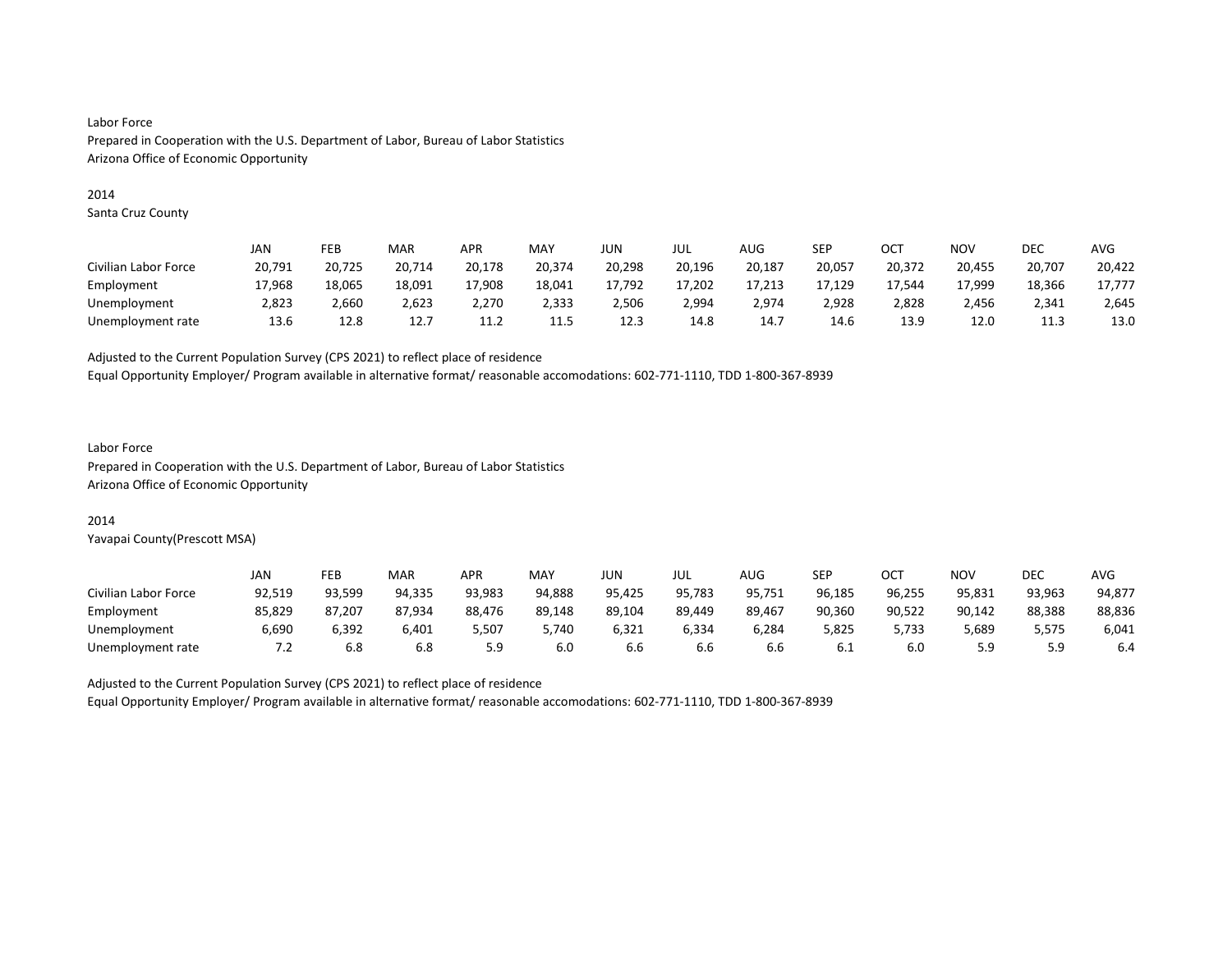#### 2014

Yuma County(Yuma MSA)

|                      | JAN    | FEB    | MAR    | APR    | MAY    | JUN    | JUL     | AUG    | SEP    | OCT    | NOV    | DEC    | <b>AVG</b> |
|----------------------|--------|--------|--------|--------|--------|--------|---------|--------|--------|--------|--------|--------|------------|
| Civilian Labor Force | 91,561 | 89.586 | 88.949 | 89,711 | 95,611 | 95,889 | 100,221 | 98,761 | 94,011 | 94.740 | 95,179 | 93,732 | 93,996     |
| Employment           | 70.750 | 69.999 | 70,416 | 68.989 | 71,585 | 73,212 | 73.900  | 73,694 | 71,289 | 73,540 | 76.366 | 75,591 | 72.444     |
| Unemployment         | 20,811 | 19,587 | 18,533 | 20,722 | 24,026 | 22.677 | 26,321  | 25,067 | 22,722 | 21.200 | 18,813 | 18,141 | 21,552     |
| Unemployment rate    | 22.7   | 21.9   | 20.8   | 23.1   | 25.1   | 23.6   | 26.3    | 25.4   | 24.2   | 22.4   | 19.8   | 19.4   | 22.9       |

Adjusted to the Current Population Survey (CPS 2021) to reflect place of residence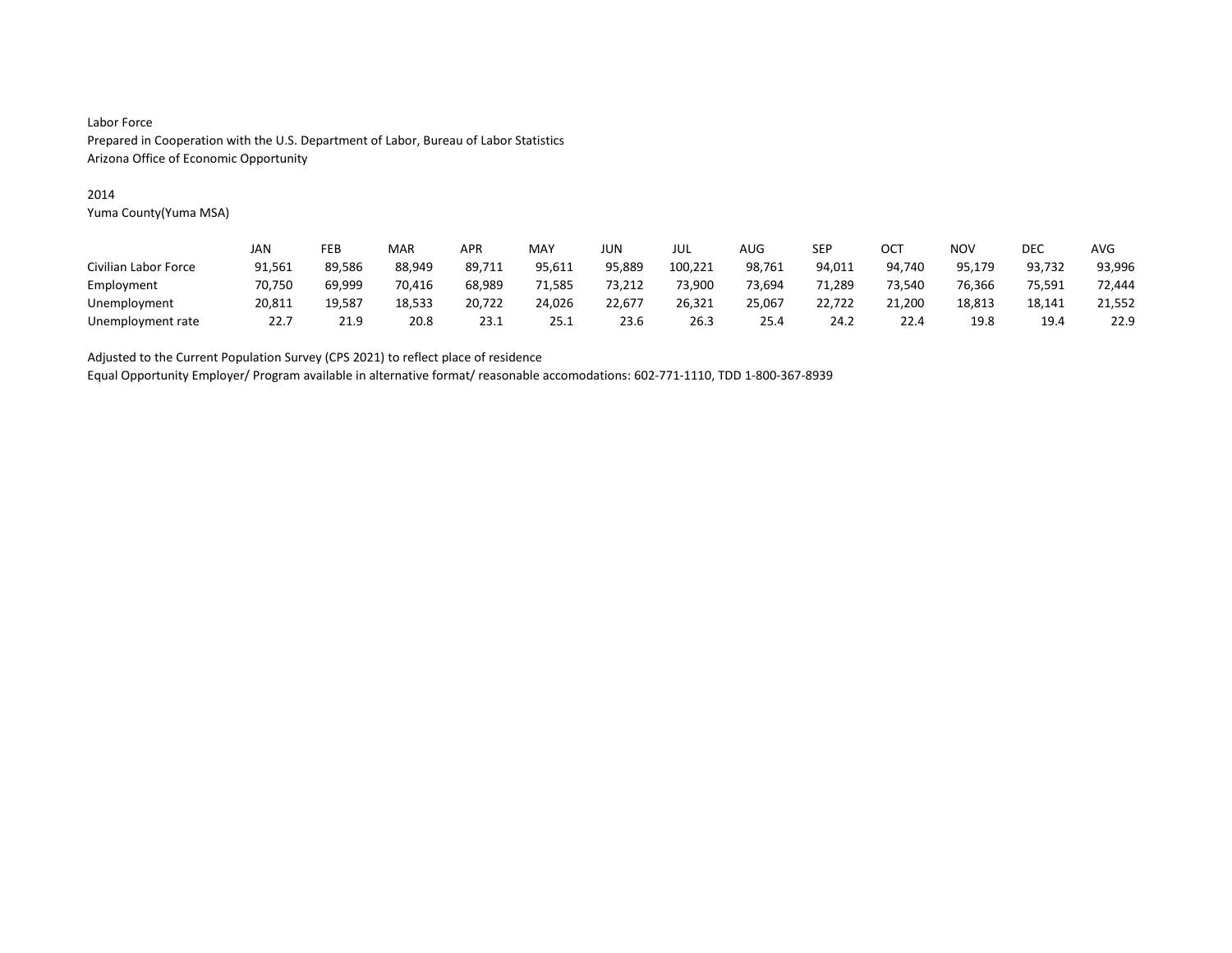#### 2013

Apache County

|                      | JAN    | FEB    | MAR    | APR    | MAY    | JUN    | JUL    | AUG    | SEP    | OC1    | <b>NOV</b> | DEC    | AVG    |
|----------------------|--------|--------|--------|--------|--------|--------|--------|--------|--------|--------|------------|--------|--------|
| Civilian Labor Force | 22,569 | 22.109 | 21,956 | 22,012 | 22,435 | 22,768 | 22,469 | 22.564 | 22,038 | 21.580 | 21,236     | 21,502 | 22,104 |
| Employment           | 18,146 | 17,965 | 17,919 | 18,056 | 18,440 | 18,341 | 18,003 | 18,486 | 18,135 | 17,538 | 17,400     | 17,674 | 18,009 |
| Unemployment         | 4.423  | 4.144  | 4.037  | 3,956  | 3,995  | 4.427  | 4.466  | 4.078  | 3,903  | 4.042  | 3,836      | 3,828  | 4,095  |
| Unemployment rate    | 19.6   | 18.7   | 18.4   | 18.0   | 17.8   | 19.4   | 19.9   | 18.1   | 17.7   | 18.    | 18.1       | 17.8   | 18.5   |

Adjusted to the Current Population Survey (CPS 2021) to reflect place of residence

Equal Opportunity Employer/ Program available in alternative format/ reasonable accomodations: 602-771-1110, TDD 1-800-367-8939

#### Labor Force

Prepared in Cooperation with the U.S. Department of Labor, Bureau of Labor Statistics Arizona Office of Economic Opportunity

### 2013

Cochise County(Sierra-Vista Douglas MSA)

|                      | JAN       | FEB      | MAR    | <b>APR</b> | MAY    | JUN    | JUL    | AUG    | SEP    | OCT    | NO۱    | DEC    | <b>AVG</b> |
|----------------------|-----------|----------|--------|------------|--------|--------|--------|--------|--------|--------|--------|--------|------------|
| Civilian Labor Force | 52,565    | 52,057   | 51,719 | 51,209     | 51,818 | 52,859 | 52,863 | 52,576 | 52,021 | 51,154 | 51,028 | 50,933 | 51,900     |
| Employment           | 47,486    | 47.344   | 47.049 | 46,620     | 47,136 | 47,704 | 47,783 | 47,634 | 47,249 | 46,321 | 46,471 | 46,372 | 47,097     |
| Unemployment         | 5.079     | 4.713    | 4,670  | 4.589      | 4,682  | 5,155  | 5,080  | 4,942  | 4.772  | 4,833  | 4,557  | 4.561  | 4,803      |
| Unemployment rate    | <u>.,</u> | <u>.</u> | 9.0    | 9.0        | 9.0    | 9.8    | 9.6    | 9.4    | 9.2    | 9.4    | 8.9    | 9.0    | 9.3        |

Adjusted to the Current Population Survey (CPS 2021) to reflect place of residence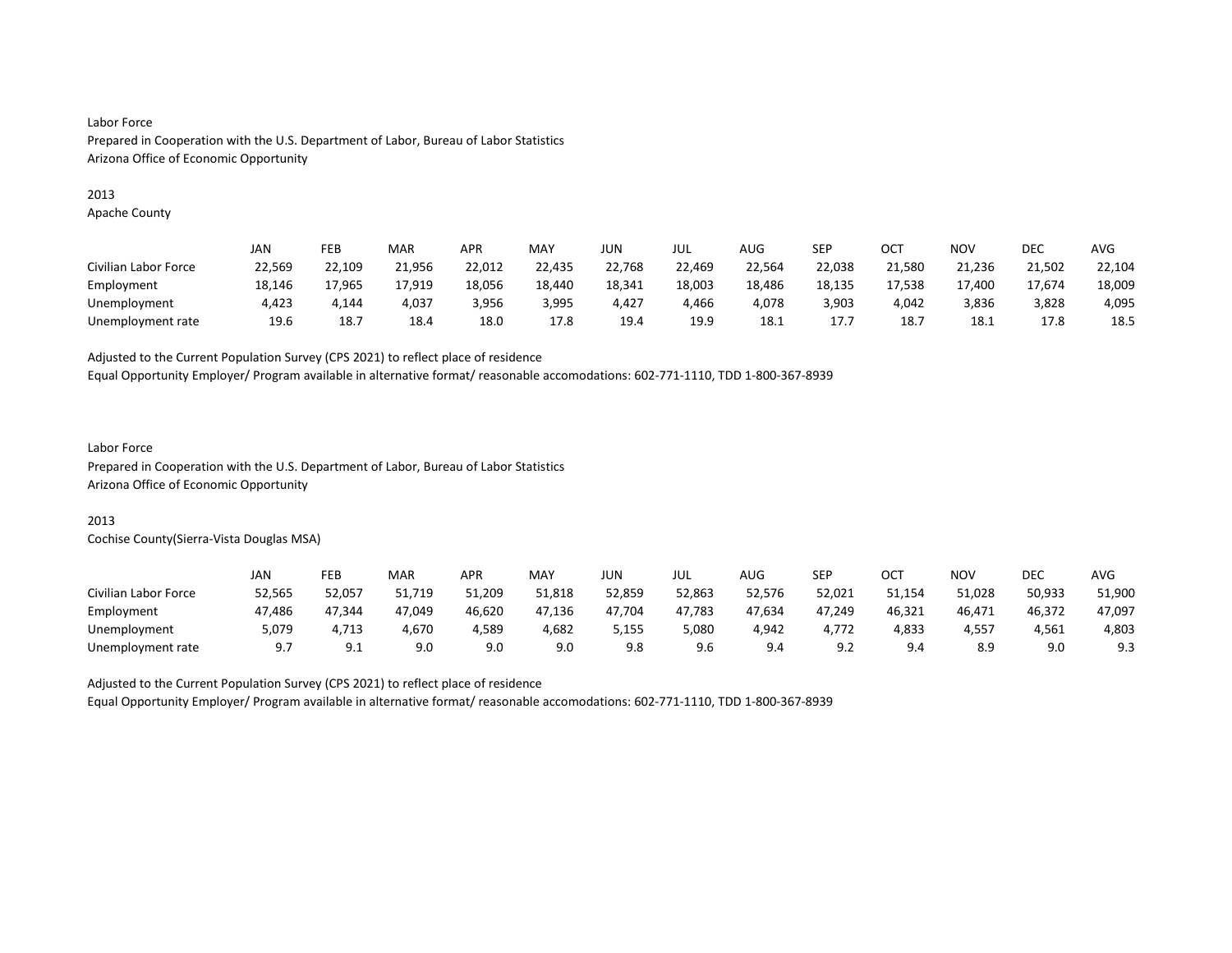#### 2013

Coconino County(Flagstaff MSA)

|                      | JAN    | FEB    | MAR    | <b>APR</b> | MAY    | JUN    | JUL    | AUG    | <b>SEP</b> | OC1    | <b>NOV</b> | DEC    | AVG    |
|----------------------|--------|--------|--------|------------|--------|--------|--------|--------|------------|--------|------------|--------|--------|
| Civilian Labor Force | 69,494 | 69.200 | 69,523 | 70,264     | '1,488 | 74,817 | 74,512 | 72,929 | 73,711     | 72.560 | 71,323     | 70,558 | 71,698 |
| Employment           | 63.092 | 63.264 | 63.638 | 64.762     | 65,970 | 68.613 | 68,235 | 66.975 | 67.967     | 66.643 | 65,736     | 65,006 | 65,825 |
| Unemployment         | 6,402  | 5,936  | 5,885  | 5,502      | 5,518  | 6,204  | 6,277  | 5,954  | 5,744      | 5,917  | 5,587      | 5,552  | 5,873  |
| Unemployment rate    | 9.2    | 8.6    | 8.5    | 7.8        | ٠.     | 8.3    | 8.4    | 8.2    | 7.8        | 8.2    | 7.8        | 7.9    | 8.2    |

Adjusted to the Current Population Survey (CPS 2021) to reflect place of residence

Equal Opportunity Employer/ Program available in alternative format/ reasonable accomodations: 602-771-1110, TDD 1-800-367-8939

### Labor Force Prepared in Cooperation with the U.S. Department of Labor, Bureau of Labor Statistics Arizona Office of Economic Opportunity

# 2013

Gila County

|                      | JAN    | FEB    | MAR    | <b>APR</b> | MAY    | JUN    | JUL    | AUG    | SEP    | OCT    | <b>NOV</b> | DEC             | <b>AVG</b> |
|----------------------|--------|--------|--------|------------|--------|--------|--------|--------|--------|--------|------------|-----------------|------------|
| Civilian Labor Force | 20,657 | 20.430 | 20,432 | 20,635     | 21,253 | 22,068 | 22,248 | 21,825 | 21,467 | 20,966 | 20,939     | 20,857          | 21,148     |
| Employment           | 18,399 | 18,350 | 18,381 | 18,639     | 19,273 | 19,877 | 20,115 | 19,731 | 19,455 | 18,966 | 19,025     | 18,966          | 19,098     |
| Unemployment         | 2.258  | 2,080  | 2,051  | 1,996      | 1,980  | 2.191  | 2,133  | 2,094  | 2,012  | 2,000  | 1,914      | 1,891           | 2,050      |
| Unemployment rate    | 10.9   | 10.2   | 10.0   |            | 9.3    | a a    | 9.6    | 9.6    | 9.4    |        | 9.1        | ، ۵<br><u>.</u> | 9.7        |

Adjusted to the Current Population Survey (CPS 2021) to reflect place of residence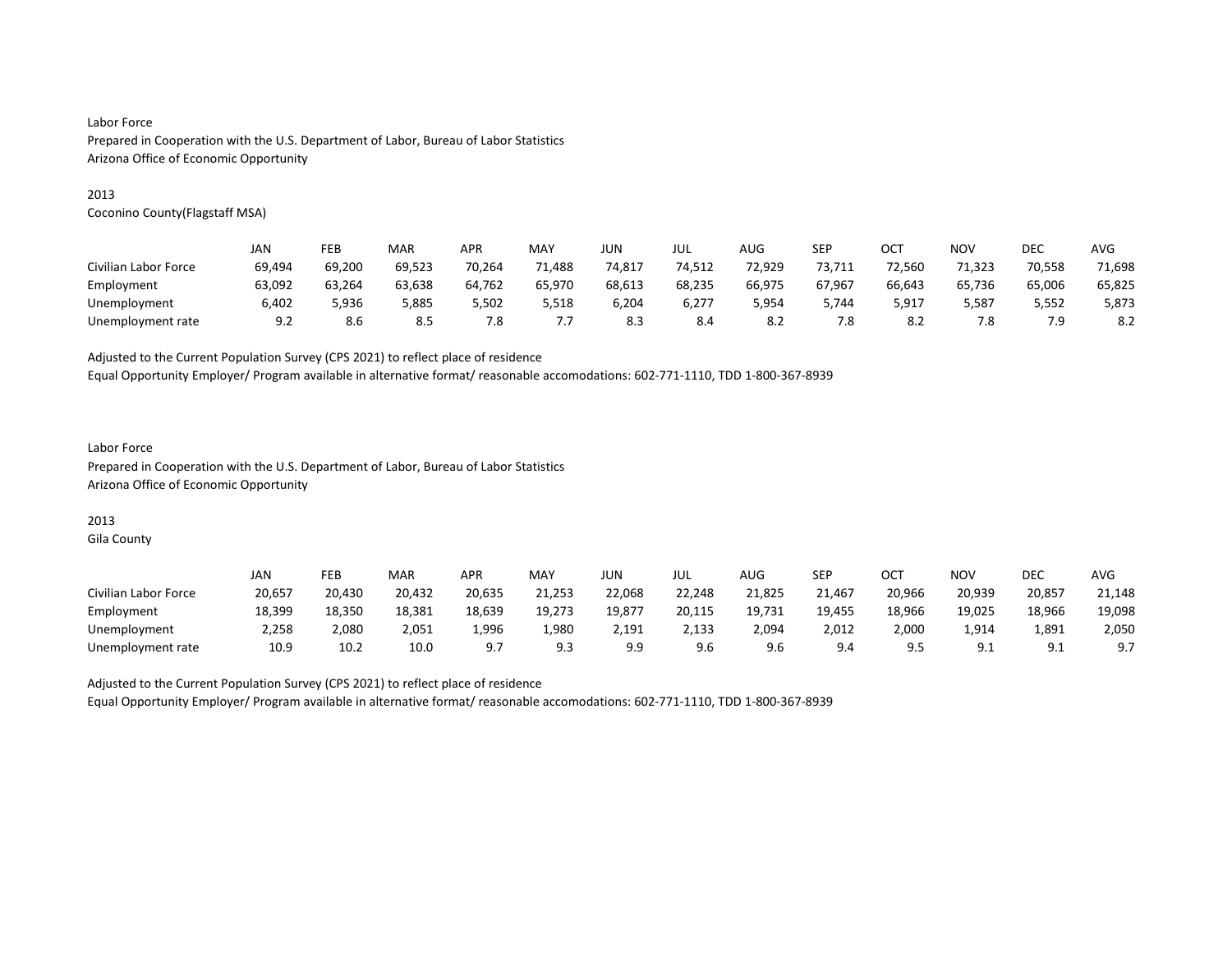#### 2013

Graham County

|                      | JAN    | FEB    | MAR    | <b>APR</b> | MAY    | JUN    | jul    | <b>AUG</b> | SEP    | OCT             | <b>NOV</b> | DEC    | <b>AVG</b> |
|----------------------|--------|--------|--------|------------|--------|--------|--------|------------|--------|-----------------|------------|--------|------------|
| Civilian Labor Force | 14,380 | 14,417 | 14,463 | 14,491     | 14,481 | 14,675 | 14,028 | 14,496     | 14,521 | 14,504          | 14,520     | 14,318 | 14,441     |
| Employment           | 13,153 | 13.281 | 13,354 | 13,421     | 13,410 | 13,461 | 12,835 | 13,324     | 13,390 | 13,394          | 13,481     | 13,300 | 13,317     |
| Unemployment         | 1,227  | 1,136  | 1,109  | 1,070      | 1,071  | 4,214  | 1,193  | 1,172      | 1,131  | 1,110           | 1,039      | 1,018  | 1,124      |
| Unemployment rate    | 8.5    | 7.9    | . .    | 4. ا       | 7.4    | 8.3    | 8.5    | 8.1        | 7.8    | $\cdot$ $\cdot$ | ے ،        | ــ .   | 7.8        |

Adjusted to the Current Population Survey (CPS 2021) to reflect place of residence

Equal Opportunity Employer/ Program available in alternative format/ reasonable accomodations: 602-771-1110, TDD 1-800-367-8939

### Labor Force Prepared in Cooperation with the U.S. Department of Labor, Bureau of Labor Statistics Arizona Office of Economic Opportunity

### 2013

Greenlee County

|                      | <b>JAN</b> | FEB   | MAR   | <b>APR</b> | MAY        | JUN   | JUL   | <b>AUG</b> | <b>SEP</b> | ост   | NO۱   | <b>DEC</b> | AVG   |
|----------------------|------------|-------|-------|------------|------------|-------|-------|------------|------------|-------|-------|------------|-------|
| Civilian Labor Force | 3,767      | 3,925 | 4,132 | 4,295      | 4,568      | 4,757 | 4,726 | 4,887      | 4,949      | 5,066 | 5,232 | 5,279      | 4,632 |
| Employment           | 3,475      | 3,653 | 3,867 | 4,042      | 4,319      | 4,465 | 4,442 | 4,589      | 4,672      | 1,798 | 4,961 | 5,016      | 4,358 |
| Unemployment         | 292        | 272   | 265   | 253        | 249        | 292   | 284   | 298        | 277        | 268   | 271   | 263        | 274   |
| Unemployment rate    | 7.8        | 6.9   | 6.4   | 5.9        | - -<br>ر.ر | 6.1   | 6.0   | 6.I        | 5.6        | ر.ر   | ے . د | 5.0        | 5.9   |

Adjusted to the Current Population Survey (CPS 2021) to reflect place of residence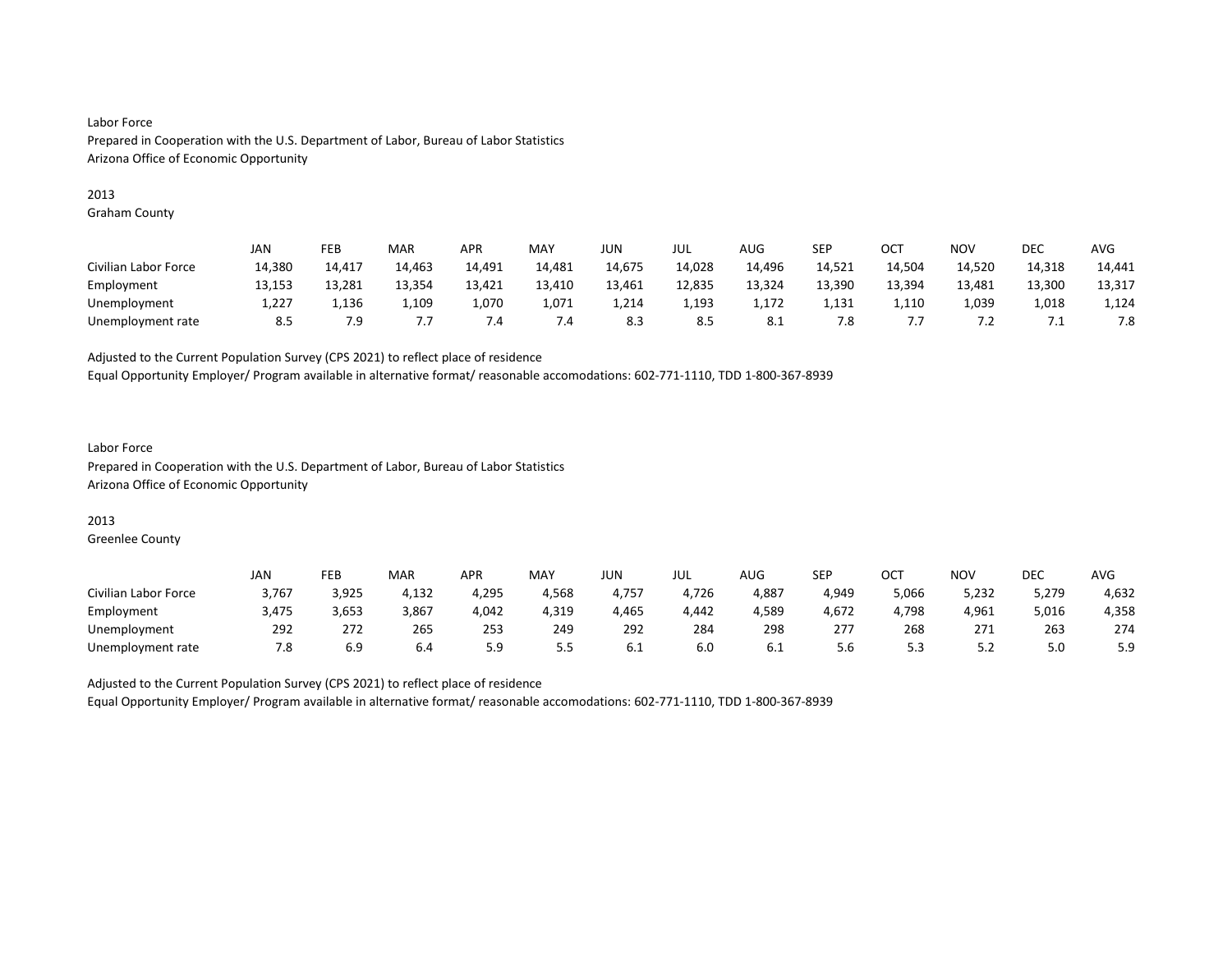#### 2013

La Paz County

|                      | <b>JAN</b> | FEB   | MAR   | <b>APR</b> | MAY   | JUN   | JUL   | AUG   | <b>SEP</b> | ост   | NO <sub>V</sub> | <b>DEC</b> | AVG   |
|----------------------|------------|-------|-------|------------|-------|-------|-------|-------|------------|-------|-----------------|------------|-------|
| Civilian Labor Force | 8,001      | 7,658 | 7,680 | ,400       | 7,931 | 8,585 | 9,038 | 8,741 | 8,122      | 8,101 | 8,036           | 8,164      | 8,121 |
| Employment           | 7,238      | 6.974 | 7.006 | 6,763      | 7.296 | 7,851 | 8,351 | 8,050 | 468,       | .460  | .425            | 7.557      | 7,453 |
| Unemployment         | 763        | 684   | 674   | 637        | 635   | 734   | 687   | 691   | 654        | 641   | 611             | 607        | 668   |
| Unemployment rate    | 9.5        | 8.9   | 8.8   | 8.6        | 8.0   | 8.5   | 7.b   | 7.9   | 8.1        | 7.9   | 7.b             | 7.4        | 8.2   |

Adjusted to the Current Population Survey (CPS 2021) to reflect place of residence

Equal Opportunity Employer/ Program available in alternative format/ reasonable accomodations: 602-771-1110, TDD 1-800-367-8939

### Labor Force Prepared in Cooperation with the U.S. Department of Labor, Bureau of Labor Statistics Arizona Office of Economic Opportunity

### 2013

Maricopa County

|                      | JAN       | FEB       | MAR       | APR       | MAY       | JUN       | JUL       | AUG       | SEP       |           | ΝΟν       | <b>DEC</b> | AVG       |
|----------------------|-----------|-----------|-----------|-----------|-----------|-----------|-----------|-----------|-----------|-----------|-----------|------------|-----------|
| Civilian Labor Force | 1.926.218 | 1.921.510 | 1.924.135 | 1.918.756 | 1.920.415 | 1.933.017 | 1.925.747 | 1,926,326 | 1.938.805 | 1,929,981 | 1.944.963 | 1.939.238  | 1.929.092 |
| Employment           | .786.826  | 1.792.836 | 1.796.826 | 1.797.116 | 1,797,220 | 1.795.190 | 1,791,236 | 1,790,472 | 1.808.833 | 1,804,971 | 1,829,008 | 1.824.732  | 1.801.272 |
| Unemployment         | 139.392   | 128.674   | 127.309   | 121.640   | 123.195   | 137.827   | 134.511   | 135.854   | 129.972   | 125.010   | 115.955   | 114.506    | 127.820   |
| Unemployment rate    |           |           | b.b       | 6.3       | 6.4       |           | 7.0       |           | 6.7       |           | 6.0       |            | 6.6       |

Adjusted to the Current Population Survey (CPS 2021) to reflect place of residence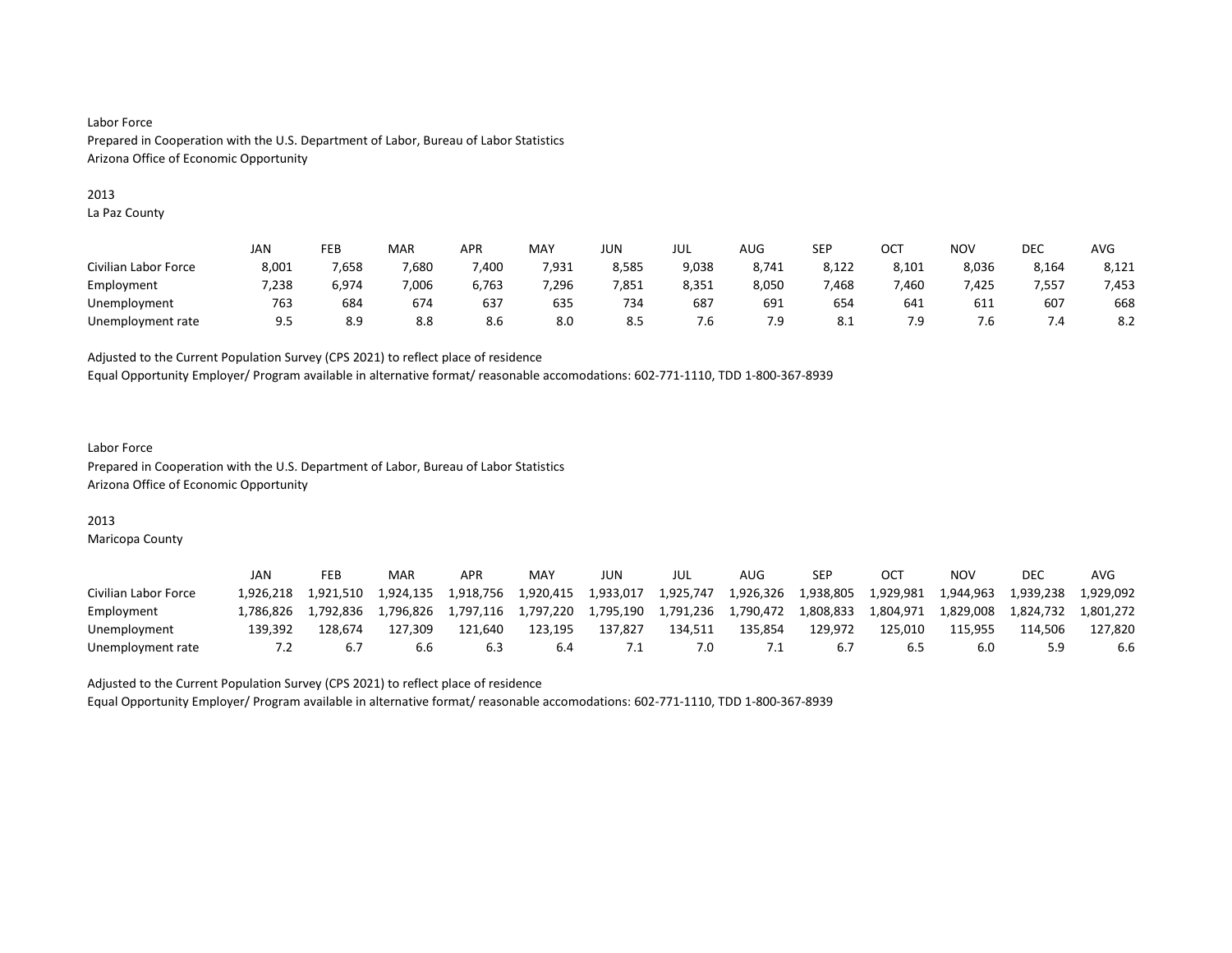#### 2013

Mohave County(Lake Havasu City-Kingman MSA)

|                      | JAN    | FEB    | MAR    | APR    | MAY    | JUN    | JUL    | AUG    | SEP    | OCT    | <b>NOV</b> | DEC    | <b>AVG</b> |
|----------------------|--------|--------|--------|--------|--------|--------|--------|--------|--------|--------|------------|--------|------------|
| Civilian Labor Force | 77.455 | 77,115 | 77,211 | 77,869 | 77,808 | 79,202 | 79,040 | 78,140 | 77,939 | 77,355 | 77,110     | 76,732 | 77.748     |
| Employment           | 68.426 | 68.751 | 69.056 | 69.982 | 69.895 | 70.525 | 70,605 | 69.860 | 70,029 | 69.402 | 69.737     | 69.446 | 69,643     |
| Unemployment         | 9,029  | 8,364  | 8,155  | 7,887  | 7,913  | 8,677  | 8,435  | 8,280  | 7,910  | 7,953  | 7,373      | 7,286  | 8,105      |
| Unemployment rate    | 11.7   | 10.8   | 10.6   | 10.1   | 10.2   | 11.0   | 10.7   | 10.6   | 10.1   | 10.3   | 9.6        | 9.5    | 10.4       |

Adjusted to the Current Population Survey (CPS 2021) to reflect place of residence

Equal Opportunity Employer/ Program available in alternative format/ reasonable accomodations: 602-771-1110, TDD 1-800-367-8939

#### Labor Force Prepared in Cooperation with the U.S. Department of Labor, Bureau of Labor Statistics Arizona Office of Economic Opportunity

### 2013

Navajo County

|                      | JAN    | FEB    | <b>MAR</b> | APR    | <b>MAY</b> | JUN    | JUL    | AUG    | SEP    | OCT    | NO۱    | DEC    | AVG    |
|----------------------|--------|--------|------------|--------|------------|--------|--------|--------|--------|--------|--------|--------|--------|
| Civilian Labor Force | 42,528 | 41.945 | 42.138     | 42.041 | 42.578     | 43.597 | 43.092 | 42.959 | 42.573 | 42.344 | 41.833 | 41.577 | 42.434 |
| Employment           | 36,205 | 35,910 | 36,263     | 36,359 | 36,968     | 37,484 | 36,883 | 37,300 | 37,114 | 36,770 | 36,552 | 36,360 | 36,681 |
| Unemployment         | 6,323  | 6,035  | 5.875      | 5,682  | 5,610      | 6.113  | 6,209  | 5,659  | 5,459  | 5,574  | 5,281  | 5,217  | 5,753  |
| Unemployment rate    | 14.9   | 14.4   | 13.9       | 13.5   | 13.2       | 14.0   | 14.4   | 13.2   | 12.8   | 13.2   | 12.6   | 12.5   | 13.6   |

Adjusted to the Current Population Survey (CPS 2021) to reflect place of residence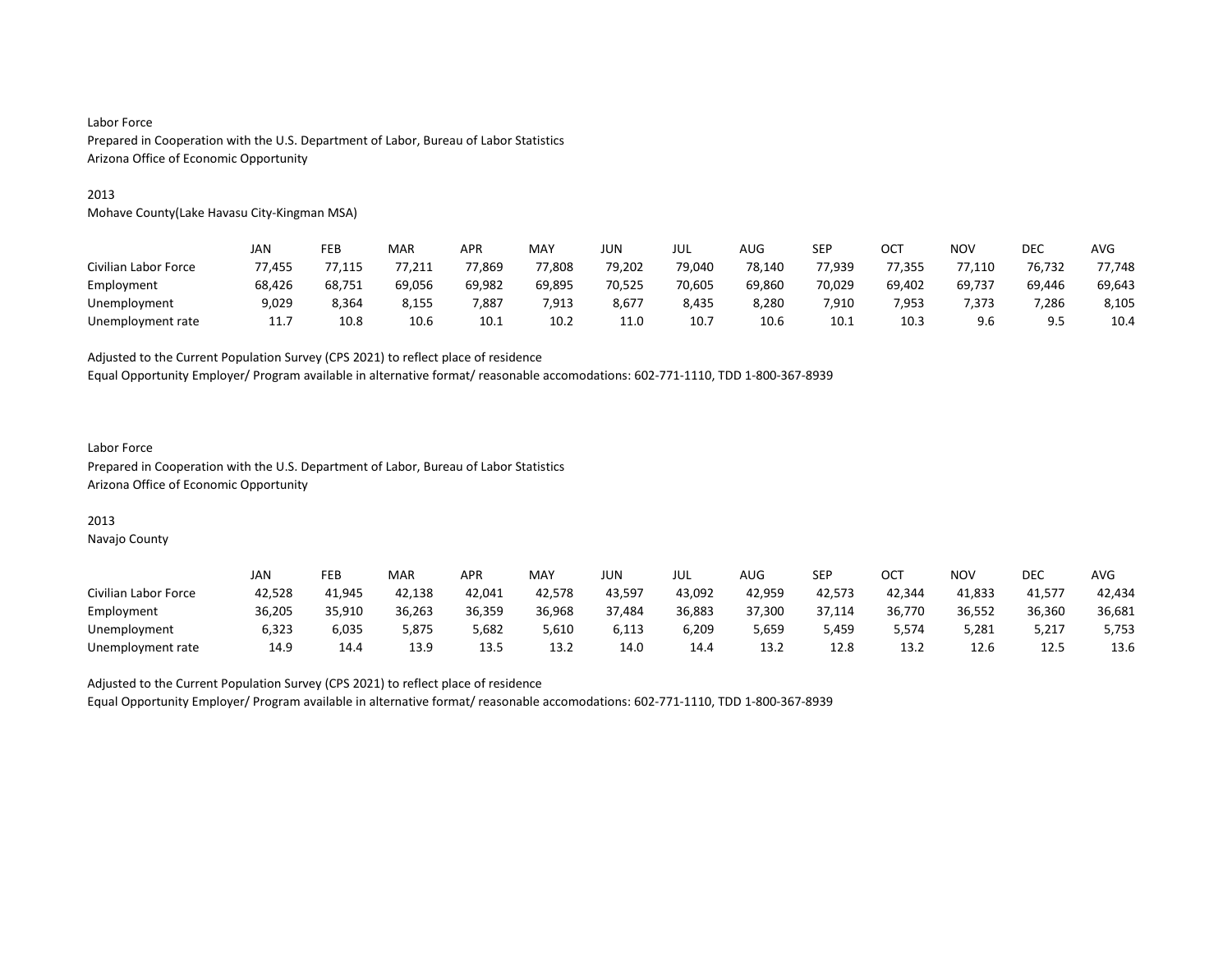#### 2013

Pima County(Tucson MSA)

|                      | JAN           | FEB     | MAR     | <b>APR</b> | MAY     | JUN     | JUL     | AUG     | SEP     | OCT     | <b>NOV</b> | DEC     | AVG     |
|----------------------|---------------|---------|---------|------------|---------|---------|---------|---------|---------|---------|------------|---------|---------|
| Civilian Labor Force | 465.939       | 465.054 | 464.440 | 464.169    | 463.279 | 459.825 | 459,226 | 457.930 | 465,538 | 459,897 | 462.263    | 459.636 | 462,267 |
| Employment           | 431.627       | 433.611 | 433.323 | 434.410    | 432,985 | 425,309 | 425,814 | 424,485 | 433,659 | 429,176 | 433.598    | 431.467 | 430,789 |
| Unemployment         | 34,312        | 31.443  | 31.117  | 29,759     | 30,294  | 34,516  | 33,412  | 33.445  | 31.879  | 30.721  | 28,665     | 28,169  | 31,478  |
| Unemployment rate    | $\mathcal{A}$ | 6.8     | 6.7     | 6.4        | 6.5     | כ.      | ر.'     | د. آ    | 6.8     | ь       | 6.2        | 6.1     | 6.8     |

Adjusted to the Current Population Survey (CPS 2021) to reflect place of residence

Equal Opportunity Employer/ Program available in alternative format/ reasonable accomodations: 602-771-1110, TDD 1-800-367-8939

### Labor Force Prepared in Cooperation with the U.S. Department of Labor, Bureau of Labor Statistics Arizona Office of Economic Opportunity

# 2013

Pinal County

|                      | JAN     | FEB     | MAR     | <b>APR</b> | MAY     | JUN     | JUL     | AUG     | SEP     | OCT     | NO۱     | <b>DEC</b> | <b>AVG</b> |
|----------------------|---------|---------|---------|------------|---------|---------|---------|---------|---------|---------|---------|------------|------------|
| Civilian Labor Force | 149.084 | 147.922 | 148.072 | 147.072    | 149.199 | 151,564 | 152,264 | 151,720 | 150,816 | 150.229 | 151,249 | 150.899    | 150.007    |
| Employment           | 135,919 | 135.656 | 135,960 | 135,400    | 137,319 | 138,394 | 139,350 | 138,929 | 138,553 | 138,280 | 140,135 | 139,948    | 137,820    |
| Unemployment         | 13.165  | 12.266  |         | 11.672     | 11,880  | 13.170  | 12.914  | 12.791  | 12.263  | 11.949  | 11.114  | 10.951     | 12.187     |
| Unemployment rate    | 8.8     | 8.3     | 8.2     | و.י        | 8.0     |         | 8.5     | 8.4     | 8.1     | 8.0     | د./     |            |            |

Adjusted to the Current Population Survey (CPS 2021) to reflect place of residence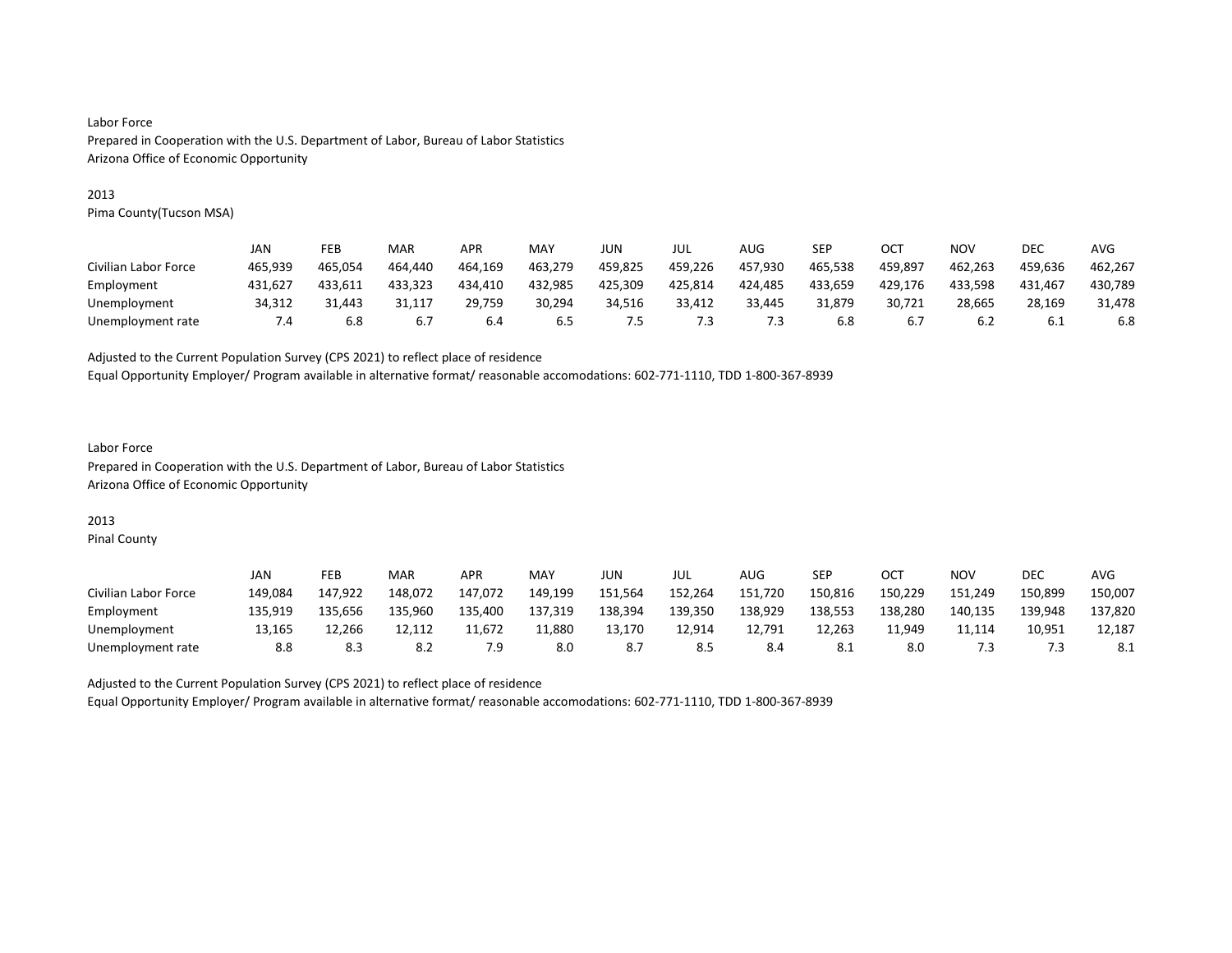#### 2013

Santa Cruz County

|                      | JAN    | FEB    | MAR    | <b>APR</b> | MAY    | JUN    | JUL    | AUG    | SEP    | ост    | <b>NOV</b> | DEC    | <b>AVG</b> |
|----------------------|--------|--------|--------|------------|--------|--------|--------|--------|--------|--------|------------|--------|------------|
| Civilian Labor Force | 20,510 | 20,373 | 20,162 | 20,284     | 20,385 | 20,598 | 20,473 | 20,134 | 20,119 | 20,219 | 20,403     | 20,597 | 20,355     |
| Employment           | 17.361 | 17.401 | 17.261 | 17.475     | 17.567 | 17,486 | 16,946 | 16,686 | 16,657 | 16,713 | 17.306     | 17.656 | 17,210     |
| Unemployment         | 3,149  | 2,972  | 2,901  | 2,809      | 2,818  | 3,112  | 3,527  | 3.448  | 3,462  | 3,506  | 3,097      | 2,941  | 3,145      |
| Unemployment rate    | 15.4   | 14.6   | 14.4   | 13.8       | 13.8   | 15.1   | 17.2   | 17.1   | 17.2   | 17.3   | 15.2       | 14.3   | 15.5       |

Adjusted to the Current Population Survey (CPS 2021) to reflect place of residence

Equal Opportunity Employer/ Program available in alternative format/ reasonable accomodations: 602-771-1110, TDD 1-800-367-8939

#### Labor Force

Prepared in Cooperation with the U.S. Department of Labor, Bureau of Labor Statistics Arizona Office of Economic Opportunity

### 2013

Yavapai County(Prescott MSA)

|                      | JAN    | FEB    | MAR        | <b>APR</b> | MAY    | JUN    | JUL    | AUG    | SEP    | OCT    | NO۱    | DEC    | <b>AVG</b> |
|----------------------|--------|--------|------------|------------|--------|--------|--------|--------|--------|--------|--------|--------|------------|
| Civilian Labor Force | 91,736 | 91.798 | 91.376     | 92.393     | 92,201 | 93,572 | 93.526 | 93,736 | 93.547 | 92,992 | 92.998 | 92,032 | 92,659     |
| Employment           | 83,384 | 84,155 | 83.940     | 85,288     | 85,099 | 85,705 | 86,003 | 86,287 | 86,511 | 86,238 | 86,731 | 85,788 | 85,427     |
| Unemployment         | 8,352  | .643   | .436       | .105       | ,102   | 7,867  | 7.523  | .449   | 7,036  | 6.754  | 6,267  | 6,244  | 7,232      |
| Unemployment rate    | 9.1    | 8.3    | <b>8.1</b> |            | .      | 8.4    | 8.0    | 7.9    | כ.י    | ر.     | υ.,    | 6.8    | 7.8        |

Adjusted to the Current Population Survey (CPS 2021) to reflect place of residence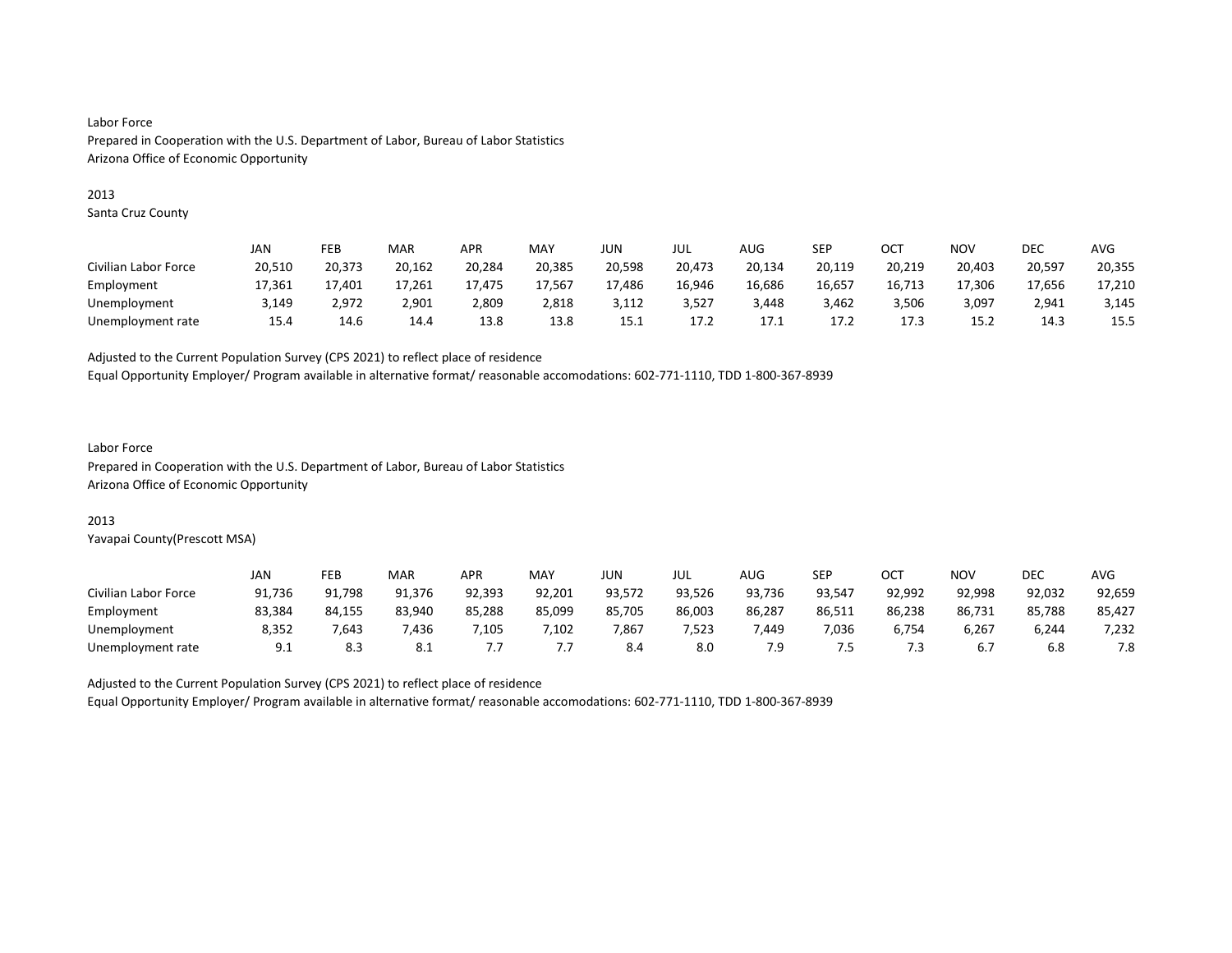### 2013

Yuma County(Yuma MSA)

|                      | JAN    | FEB    | MAR    | APR    | MAY    | JUN    | JUL     | AUG     | SEP    | OCT    | NOV    | DEC    | <b>AVG</b> |
|----------------------|--------|--------|--------|--------|--------|--------|---------|---------|--------|--------|--------|--------|------------|
| Civilian Labor Force | 93,216 | 91,339 | 90,743 | 90.740 | 96,165 | 98,035 | 103,612 | 101,360 | 97.094 | 97.770 | 96,569 | 94,731 | 95,948     |
| Employment           | 71.277 | 70.552 | 70.383 | 67.204 | 70.140 | 72.013 | 74.043  | 73,529  | 70.722 | 71.072 | 72.485 | 72.685 | 71.342     |
| Unemployment         | 21,939 | 20.787 | 20,360 | 23,536 | 26,025 | 26,022 | 29,569  | 27,831  | 26,372 | 26,698 | 24,084 | 22,046 | 24,606     |
| Unemployment rate    | 23.5   | 22.8   | 22.4   | 25.9   | 27.1   | 26.5   | 28.5    | 27.5    | 27.2   | 27.3   | 24.9   | 23.3   | 25.6       |

Adjusted to the Current Population Survey (CPS 2021) to reflect place of residence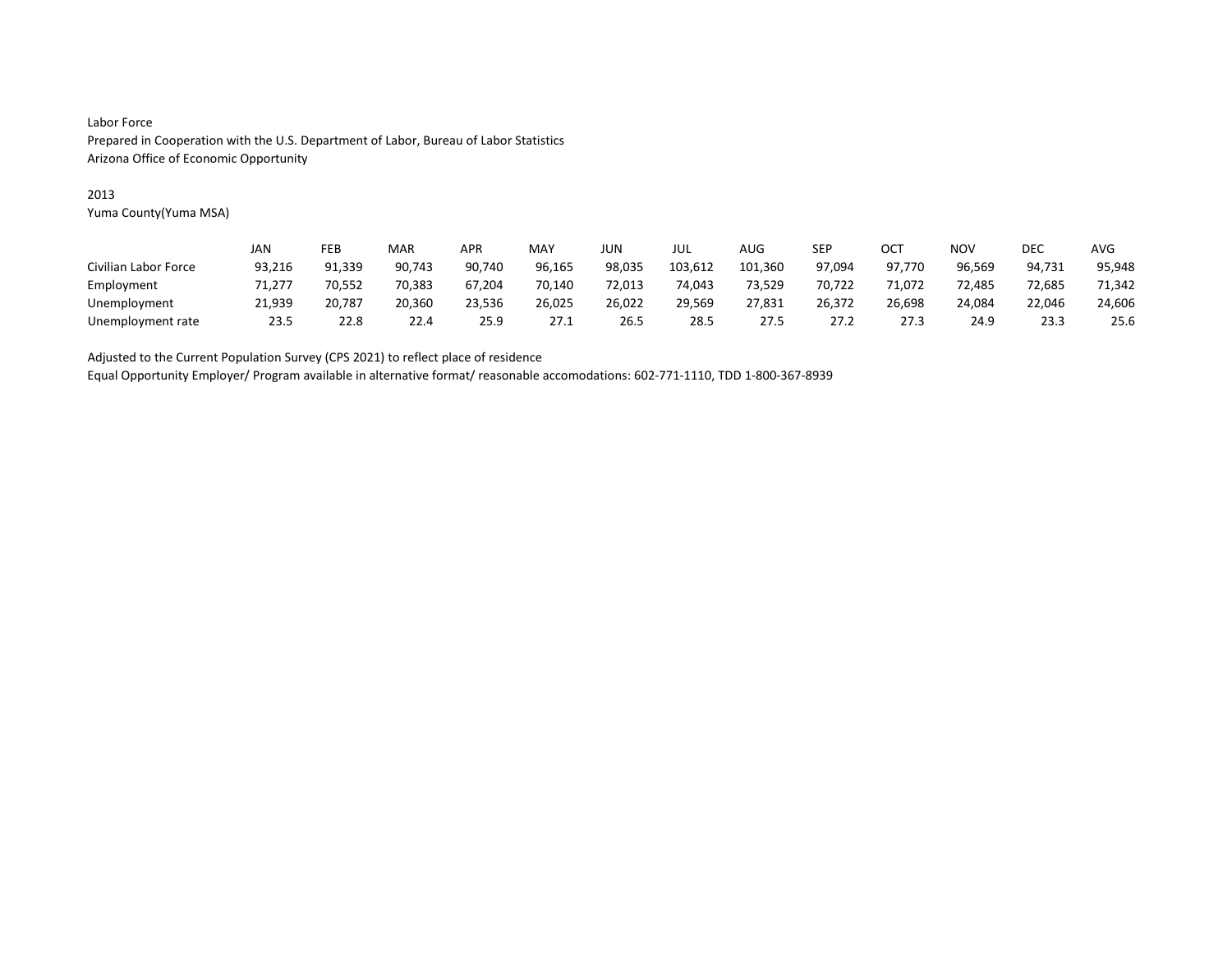#### 2012

Apache County

|                      | JAN    | FEB    | MAR    | <b>APR</b> | MAY    | JUN    | JUL    | AUG    | SEP    | ост    | <b>NOV</b> | DEC    | AVG    |
|----------------------|--------|--------|--------|------------|--------|--------|--------|--------|--------|--------|------------|--------|--------|
| Civilian Labor Force | 22,772 | 22,521 | 22,628 | 22,432     | 22,860 | 23,437 | 24.074 | 23,754 | 23.379 | 23,018 | 22,482     | 22,651 | 23,001 |
| Employment           | 18,344 | 18.253 | 18,408 | 18,333     | 18,611 | 18,777 | 19,039 | 19,149 | 19,157 | 18,730 | 18,428     | 18,413 | 18,637 |
| Unemployment         | 4,428  | 4,268  | 4,220  | 4,099      | 4,249  | 4,660  | 5,035  | 4,605  | 4,222  | 4,288  | 4,054      | 4,238  | 4,364  |
| Unemployment rate    | 19.4   | 19.0   | 18.6   | 18.3       | 18.6   | 19.9   | 20.9   | 19.4   | 18.1   | 18.6   | 18.0       | 18.7   | 19.0   |

Adjusted to the Current Population Survey (CPS 2021) to reflect place of residence

Equal Opportunity Employer/ Program available in alternative format/ reasonable accomodations: 602-771-1110, TDD 1-800-367-8939

#### Labor Force

Prepared in Cooperation with the U.S. Department of Labor, Bureau of Labor Statistics Arizona Office of Economic Opportunity

### 2012

Cochise County(Sierra-Vista Douglas MSA)

|                      | JAN    | FEB        | MAR    | APR    | MAY    | JUN    | JUL    | AUG    | <b>SEP</b> | ост    | NOV    | DEC    | <b>AVG</b> |
|----------------------|--------|------------|--------|--------|--------|--------|--------|--------|------------|--------|--------|--------|------------|
| Civilian Labor Force | 54.365 | 54.241     | 54.533 | 53.753 | 54.273 | 55.339 | 55.553 | 54.800 | 54.450     | 54.139 | 53,441 | 53,227 | 54,343     |
| Employment           | 49,268 | 49.303     | 49,756 | 49,184 | 49,434 | 50,111 | 50,209 | 49,661 | 49,622     | 49,327 | 48,917 | 48,466 | 49,438     |
| Unemployment         | 5,097  | 4.938      | 4.777  | 4,569  | 4,839  | 5,228  | 5,344  | 139,د  | 4,828      | 4,812  | 4,524  | 4.761  | 4,905      |
| Unemployment rate    | 9.4    | a<br>ـ . ـ | 8.8    | 8.5    | 8.9    | 9.4    | 9.6    | 9.4    | 8.9        | 8.9    | 8.5    | 8.9    | 9.0        |

Adjusted to the Current Population Survey (CPS 2021) to reflect place of residence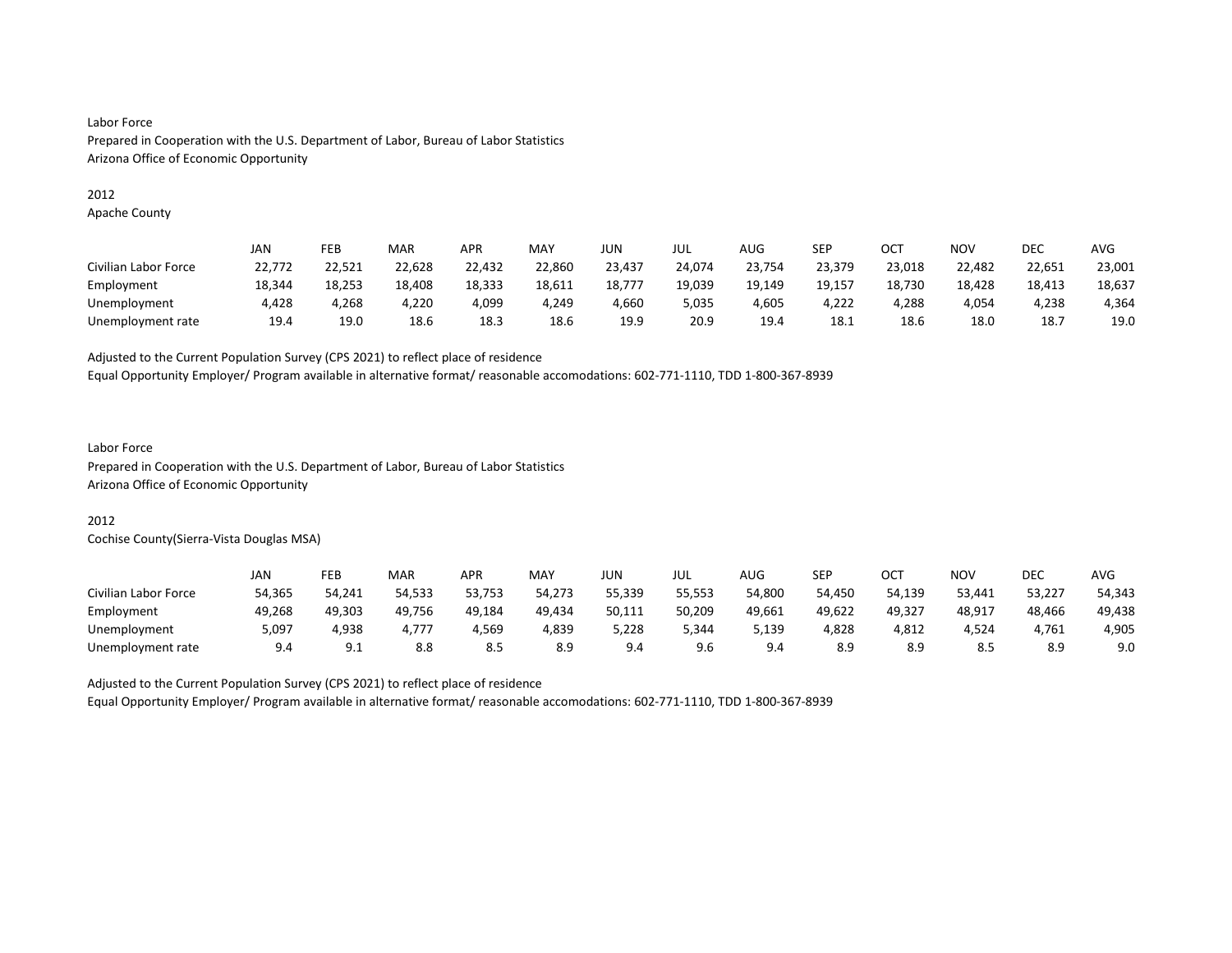#### 2012

Coconino County(Flagstaff MSA)

|                      | JAN    | FEB         | MAR    | <b>APR</b> | MAY    | JUN    | jul    | AUG    | <b>SEP</b> | OC1    | <b>NOV</b> | DEC    | AVG    |
|----------------------|--------|-------------|--------|------------|--------|--------|--------|--------|------------|--------|------------|--------|--------|
| Civilian Labor Force | 68,828 | 69,326      | 69.768 | 70,799     | 72.079 | 74,905 | 74,815 | 73,120 | 73,686     | 72,300 | 70,490     | 69,392 | 71,626 |
| Employment           | 62,093 | 62.873      | 63,532 | 65,068     | 66,241 | 68.362 | 67,957 | 66,883 | 67,851     | 66,571 | 64,826     | 63,343 | 65,467 |
| Unemployment         | 6.735  | 6.453       | 6.236  | 5.731      | 838ء   | 6.543  | 6,858  | 6,237  | 5,835      | 5.729  | 5.664      | 6,049  | 6,159  |
| Unemployment rate    | 9.8    | Q 3<br>د. ت | 8.9    | 8.1        | 8.1    |        | 9.2    | 8.5    | 7.9        | 7.9    | 8.0        |        | 8.6    |

Adjusted to the Current Population Survey (CPS 2021) to reflect place of residence

Equal Opportunity Employer/ Program available in alternative format/ reasonable accomodations: 602-771-1110, TDD 1-800-367-8939

### Labor Force Prepared in Cooperation with the U.S. Department of Labor, Bureau of Labor Statistics Arizona Office of Economic Opportunity

# 2012

Gila County

|                      | JAN    | FEB    | MAR    | <b>APR</b> | MAY    | JUN    | JUL    | AUG    | <b>SEP</b> | ост    | <b>NOV</b> | DEC    | <b>AVG</b> |
|----------------------|--------|--------|--------|------------|--------|--------|--------|--------|------------|--------|------------|--------|------------|
| Civilian Labor Force | 20,838 | 20,654 | 20,735 | 20,794     | 21,037 | 21,704 | 22,075 | 21,639 | 21,354     | 21,016 | 20,708     | 20,651 | 21,100     |
| Employment           | 18.504 | 18.420 | 18,589 | 18,769     | 18,934 | 19,436 | 19,748 | 19,394 | 19,281     | 18,937 | 18,735     | 18,572 | 18,943     |
| Unemployment         | 2,334  | 2,234  | 2,146  | 2,025      | 2,103  | 2,268  | 2,327  | 2,245  | 2,073      | 2,079  | 1,973      | 2,079  | 2,157      |
| Unemployment rate    | 11.2   | 10.8   | 10.3   |            | 10.0   | 10.4   | 10.5   | 10.4   | 9.7        | a a    | 9.5        | 10.1   | 10.2       |

Adjusted to the Current Population Survey (CPS 2021) to reflect place of residence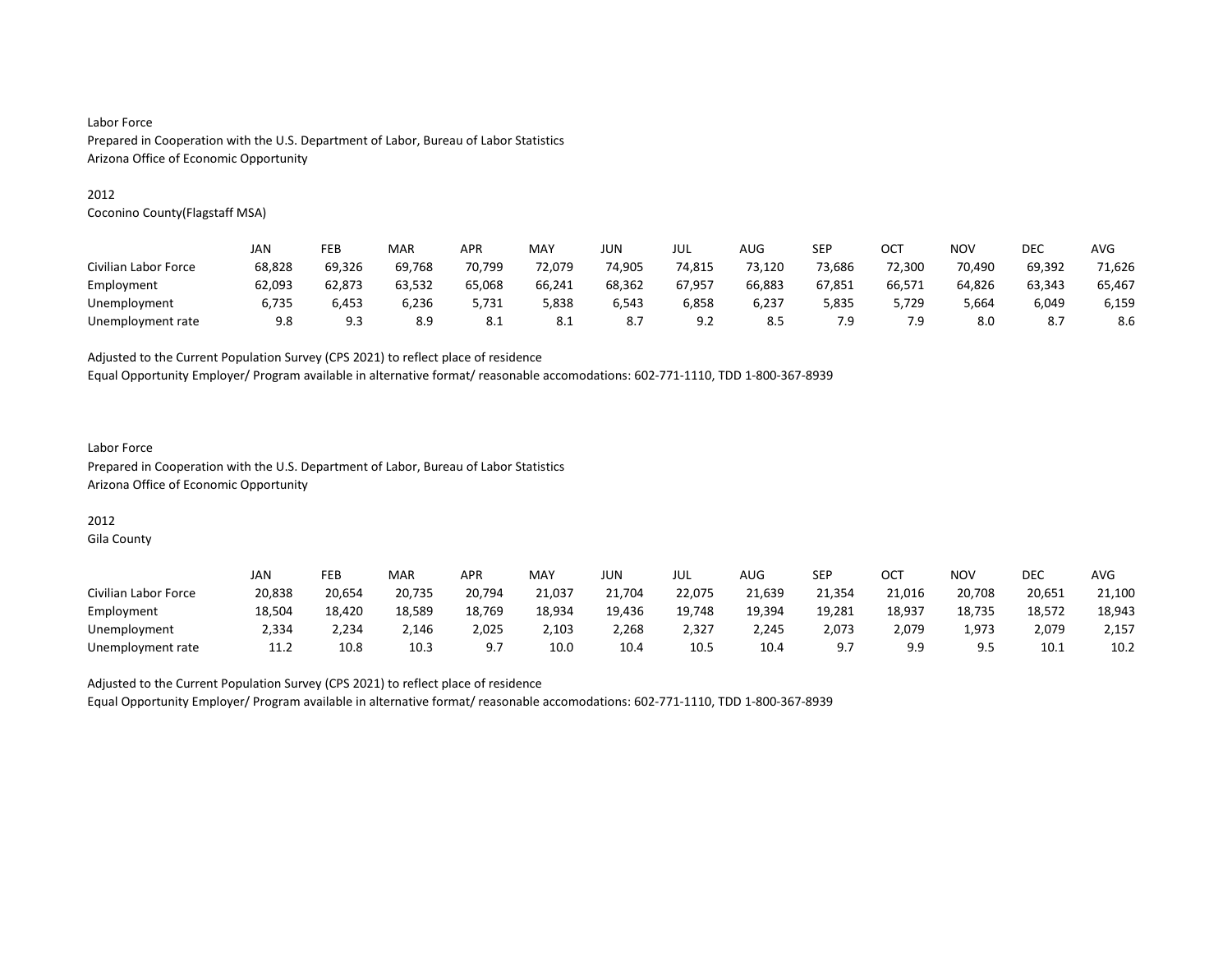#### 2012

Graham County

|                      | JAN    | FEB    | MAR    | <b>APR</b> | MAY    | <b>JUN</b> | JUL    | <b>AUG</b> | SEP    | ост    | NO <sub>V</sub> | <b>DEC</b> | <b>AVG</b> |
|----------------------|--------|--------|--------|------------|--------|------------|--------|------------|--------|--------|-----------------|------------|------------|
| Civilian Labor Force | 14,099 | 14,511 | 14,633 | 14,463     | 14,760 | 14,737     | 14,547 | 14,620     | 15,013 | 14,738 | 14.564          | 14,445     | 14,594     |
| Employment           | 12,794 | 13,232 | 13,393 | 13,293     | 13,558 | 13,420     | 13,193 | 13,308     | 13,786 | 13,538 | 13,436          | 13,289     | 13,353     |
| Unemployment         | 1,305  | 1,279  | 1,240  | 1,170      | 1,202  | 1,317      | 1,354  | 1,312      | 1,227  | 1,200  | 1,128           | 1,156      | 1,241      |
| Unemployment rate    | 9.3    | 8.8    | 8.5    | 8.1        | 8.1    | 8.9        | 9.3    | 9.0        | 8.2    | 8.1    | ,,,             | 8.0        | 8.5        |

Adjusted to the Current Population Survey (CPS 2021) to reflect place of residence

Equal Opportunity Employer/ Program available in alternative format/ reasonable accomodations: 602-771-1110, TDD 1-800-367-8939

### Labor Force Prepared in Cooperation with the U.S. Department of Labor, Bureau of Labor Statistics Arizona Office of Economic Opportunity

### 2012

Greenlee County

|                      | <b>JAN</b> | FEB      | MAR   | <b>APR</b> | MAY   | JUN   | JUL   | AUG   | SEP   | ост   | <b>NOV</b> | <b>DEC</b> | <b>AVG</b> |
|----------------------|------------|----------|-------|------------|-------|-------|-------|-------|-------|-------|------------|------------|------------|
| Civilian Labor Force | 3,454      | 3,459    | 3,505 | 3,480      | 3,547 | 3,715 | 3,731 | 3,635 | 3,650 | 3,621 | 3,605      | 3,599      | 3,584      |
| Employment           | 3,132      | 3,145    | 3,206 | 3,201      | 3,256 | 3,396 | 3,410 | 3,328 | 3,365 | 3,341 | 3,349      | 3,334      | 3,289      |
| Unemployment         | 322        | 314      | 299   | 279        | 291   | 319   | 321   | 307   | 285   | 280   | 256        | 265        | 295        |
| Unemployment rate    | 9.3        | <u>.</u> | 8.5   | 8.0        | 8.2   | 8.6   | 8.6   | 8.4   | 7.8   | ,,,   | ـ ،        | ۰.4        | 8.2        |

Adjusted to the Current Population Survey (CPS 2021) to reflect place of residence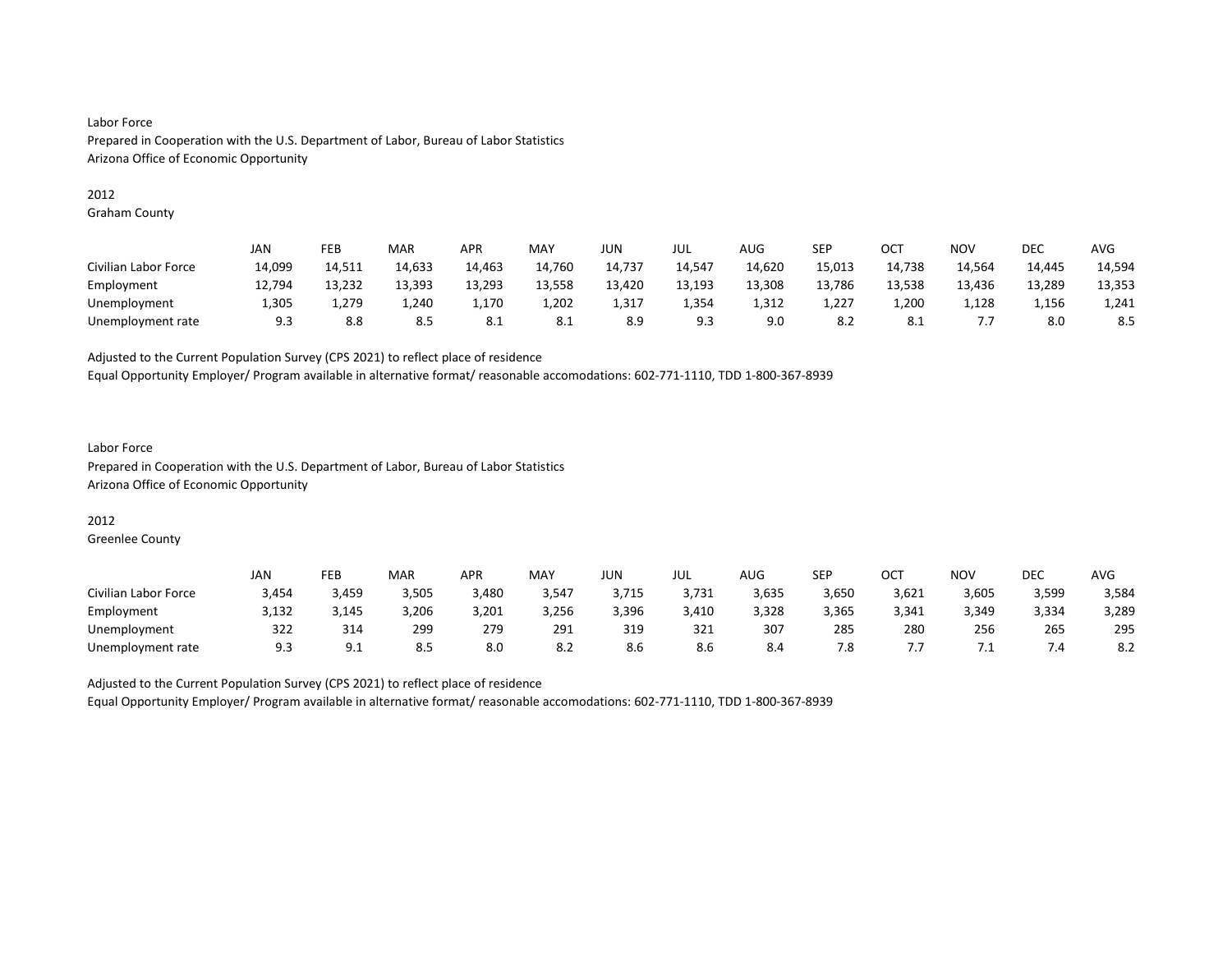#### 2012

La Paz County

|                      | <b>JAN</b> | FEB   | MAR   | <b>APR</b> | MAY   | JUN   | JUL   | AUG   | <b>SEP</b> | ост   | NO <sub>V</sub> | <b>DEC</b> | <b>AVG</b> |
|----------------------|------------|-------|-------|------------|-------|-------|-------|-------|------------|-------|-----------------|------------|------------|
| Civilian Labor Force | 7,719      | 7,654 | 7,978 | 7,623      | 7,967 | 8,693 | 9,129 | 8,556 | 8,402      | 8,341 | 8,211           | 8,187      | 8,205      |
| Employment           | 6,968      | 6,929 | 7,280 | 6,965      | 275   | 7.935 | 8.367 | 7,826 | ,727       | .670  | .577            | 7.521      | 7,503      |
| Unemployment         | 751        | 725   | 698   | 658        | 692   | 758   | 762   | 730   | 675        | 671   | 634             | 666        | 702        |
| Unemployment rate    | 9.7        | 9.5   | 8.7   | 8.6        | 8.7   | 8.7   | 8.3   | 8.5   | 8.0        | 8.0   | ,,,             | O.L        | 8.6        |

Adjusted to the Current Population Survey (CPS 2021) to reflect place of residence

Equal Opportunity Employer/ Program available in alternative format/ reasonable accomodations: 602-771-1110, TDD 1-800-367-8939

### Labor Force Prepared in Cooperation with the U.S. Department of Labor, Bureau of Labor Statistics Arizona Office of Economic Opportunity

### 2012

Maricopa County

|                      | JAN       | FEB       | MAR       | APR       | MAY       | JUN       | JUL       | AUG       | SEP       |           | ΝΟν       | <b>DEC</b> | AVG       |
|----------------------|-----------|-----------|-----------|-----------|-----------|-----------|-----------|-----------|-----------|-----------|-----------|------------|-----------|
| Civilian Labor Force | 1.903.756 | 1.907.979 | 1.911.017 | 1.900.339 | 1,911,450 | 1,911,681 | 1.905.569 | 1,906,369 | 1,916,666 | 1,920,611 | 1.921.771 | 1.921.136  | 1.911.529 |
| Employment           | 1.753.923 | 1.763.288 | 1.771.336 | 1.769.261 | 1,774,609 | 1,763,882 | 1,755,450 | 1,761,423 | 1,781,014 | 1.786.980 | 1.795.903 | 1.791.025  | 1.772.341 |
| Unemployment         | 149.833   | 144.691   | 139.681   | 131.078   | 136.841   | 147.799   | 150,119   | 144.946   | 135,652   | 133.631   | 125.868   | 130.111    | 139.188   |
| Unemployment rate    | 7.9       |           |           |           |           |           | و ַ       | '.b       | . .       |           | 6.5       | 6.8        |           |

Adjusted to the Current Population Survey (CPS 2021) to reflect place of residence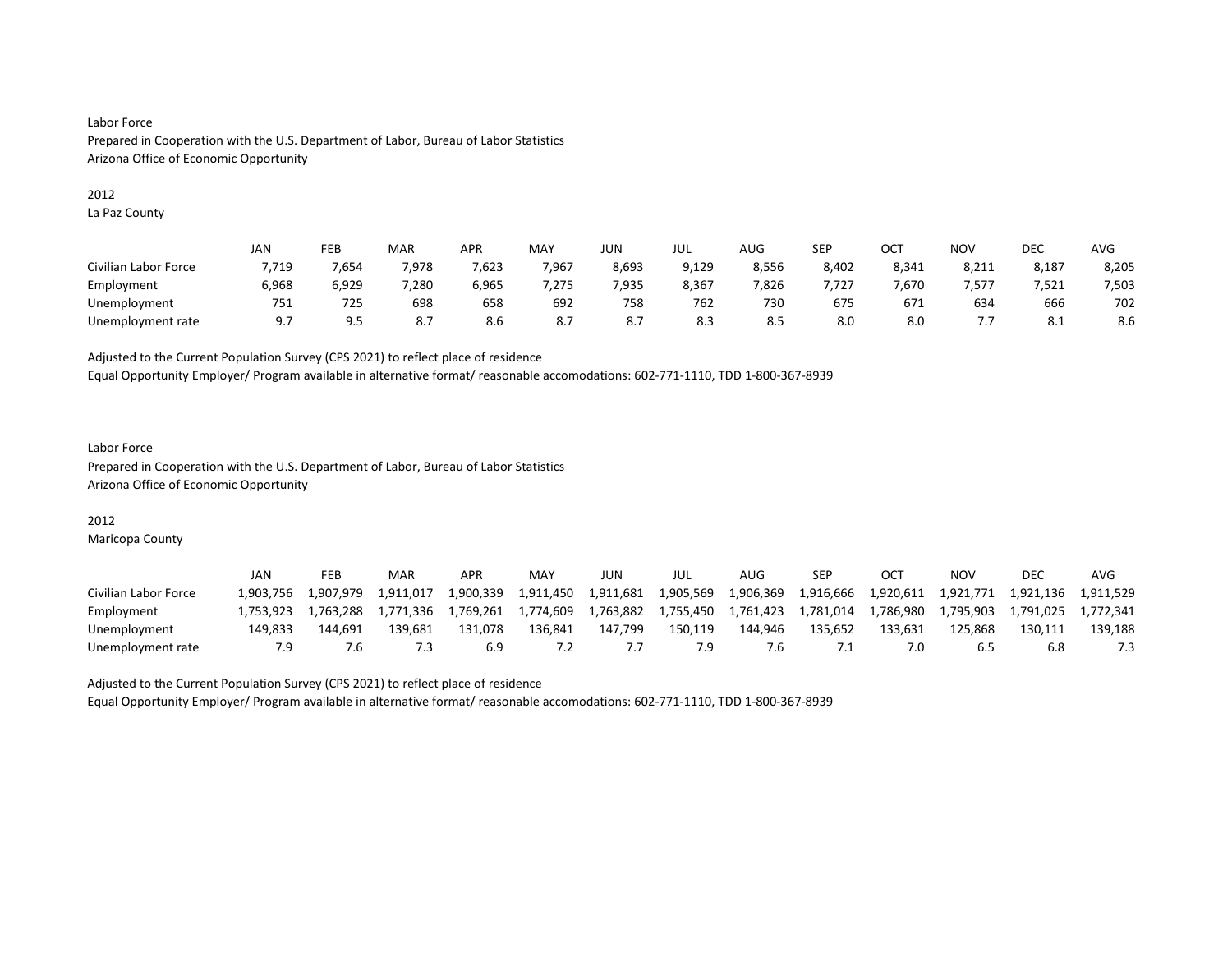#### 2012

Mohave County(Lake Havasu City-Kingman MSA)

|                      | JAN    | FEB    | MAR    | APR    | <b>MAY</b> | JUN    | jul    | AUG    | SEP    | OCT    | <b>NOV</b> | <b>DEC</b> | AVG    |
|----------------------|--------|--------|--------|--------|------------|--------|--------|--------|--------|--------|------------|------------|--------|
| Civilian Labor Force | 77,888 | 78,318 | 78,450 | 78,329 | 78.842     | 79,264 | 79,386 | 78,435 | 78.149 | 77,809 | 77.096     | 76,758     | 78,227 |
| Employment           | 68,470 | 69.379 | 69,835 | 70.125 | 70.352     | 70,263 | 70,253 | 69,538 | 69,806 | 69,458 | 69.266     | 68,451     | 69,600 |
| Unemployment         | 9,418  | 8,939  | 8,615  | 8,204  | 8,490      | 9,001  | 9,133  | 8,897  | 8,343  | 8,351  | 7,830      | 8,307      | 8,627  |
| Unemployment rate    | 12.1   | 11.4   | 11.0   | 10.5   | 10.8       | 11.4   | 11.5   | 11.3   | 10.7   | 10.7   | 10.2       | 10.8       | 11.0   |

Adjusted to the Current Population Survey (CPS 2021) to reflect place of residence

Equal Opportunity Employer/ Program available in alternative format/ reasonable accomodations: 602-771-1110, TDD 1-800-367-8939

#### Labor Force Prepared in Cooperation with the U.S. Department of Labor, Bureau of Labor Statistics Arizona Office of Economic Opportunity

### 2012

Navajo County

|                      | JAN    | FEB    | <b>MAR</b> | APR    | <b>MAY</b> | JUN    | JUL    | AUG    | <b>SEP</b> | OCT    | NO۱    | DEC    | AVG    |
|----------------------|--------|--------|------------|--------|------------|--------|--------|--------|------------|--------|--------|--------|--------|
| Civilian Labor Force | 42.667 | 42.592 | 42.788     | 42,812 | 43.576     | 44.707 | 44.794 | 44.196 | 43.756     | 43.344 | 42.375 | 42.263 | 43,323 |
| Employment           | 36,129 | 36,316 | 36,643     | 36,928 | 37,607     | 38,305 | 38,023 | 37,865 | 37,953     | 37,514 | 36,787 | 36,324 | 37,200 |
| Unemployment         | 6.538  | 6.276  | 6.145      | 884,دَ | 5,969      | 6.402  | 6.771  | 6,331  | 5,803      | 5,830  | 5,588  | 5,939  | 6,123  |
| Unemployment rate    | 15.3   | 14.7   | 14.4       | 13.    | 13.7       | 14.3   | 15.1   | 14.3   | 13.3       | 13.5   | 13.2   | 14.1   | 14.1   |

Adjusted to the Current Population Survey (CPS 2021) to reflect place of residence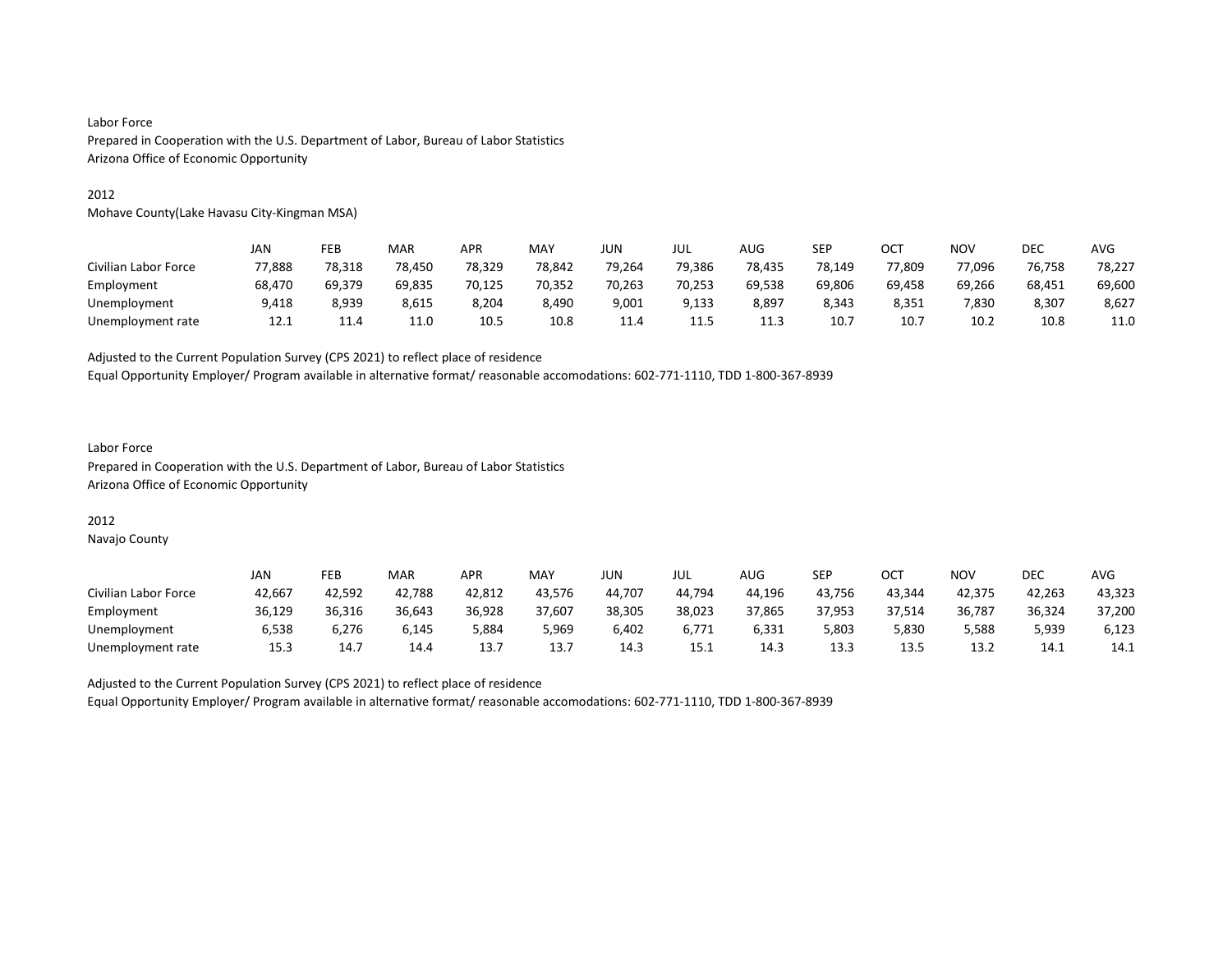#### 2012

Pima County(Tucson MSA)

|                      | JAN     | FEB     | MAR     | APR     | MAY     | JUN     | JUL     | AUG     | SEP     | OCT        | NOV     | DEC     | AVG     |
|----------------------|---------|---------|---------|---------|---------|---------|---------|---------|---------|------------|---------|---------|---------|
| Civilian Labor Force | 467.883 | 470.822 | 469.635 | 467.130 | 469.699 | 465.728 | 460.521 | 463.812 | 468.118 | 467.015    | 466.379 | 464.906 | 466.804 |
| Employment           | 431,125 | 435.112 | 435.116 | 434.889 | 435,974 | 428,836 | 423,298 | 427,844 | 434,454 | 434,012    | 435,289 | 432,751 | 432,392 |
| Unemployment         | 36,758  | 35.710  | 34.519  | 32.241  | 33,725  | 36.892  | 37.223  | 35.968  | 33.664  | 33.003     | 31.090  | 32,155  | 34.412  |
| Unemployment rate    | 7.9     | 1. б    | 4.4     | 6.9     | 7.2     | 7.9     | 8.1     | 7.8     | 7.2     | $\cdot$ 1. | 6.7     | 6.9     | 7.4     |

Adjusted to the Current Population Survey (CPS 2021) to reflect place of residence

Equal Opportunity Employer/ Program available in alternative format/ reasonable accomodations: 602-771-1110, TDD 1-800-367-8939

### Labor Force Prepared in Cooperation with the U.S. Department of Labor, Bureau of Labor Statistics Arizona Office of Economic Opportunity

# 2012

Pinal County

|                      | JAN     | FEB     | MAR     | APR     | <b>MAY</b> | JUN     | JUL     | AUG     | <b>SEP</b> | OCT     | NO٧     | <b>DEC</b> | AVG     |
|----------------------|---------|---------|---------|---------|------------|---------|---------|---------|------------|---------|---------|------------|---------|
| Civilian Labor Force | 148,330 | 148.100 | 148.917 | 147.205 | 148,988    | 150,966 | 151,678 | 150,841 | 151,066    | 151,585 | 150,874 | 150,732    | 149,940 |
| Employment           | 134,637 | 134.953 | 136,238 | 135,272 | 136,496    | 137,342 | 137,737 | 137,399 | 138,566    | 139,116 | 139,239 | 138,638    | 137,136 |
| Unemployment         | 13.693  | 13.147  | 12.679  | 11.933  | 12.492     | 13,624  | 13.941  | 13.442  | 12.500     | 12.469  | 11.635  | 12.094     | 12,804  |
| Unemployment rate    | 9.2     | 8.9     | 8.5     | 0.1     | 8.4        | 9.0     | 9.2     |         | 8.3        | -8.2    | .       | 8.0        | 8.5     |

Adjusted to the Current Population Survey (CPS 2021) to reflect place of residence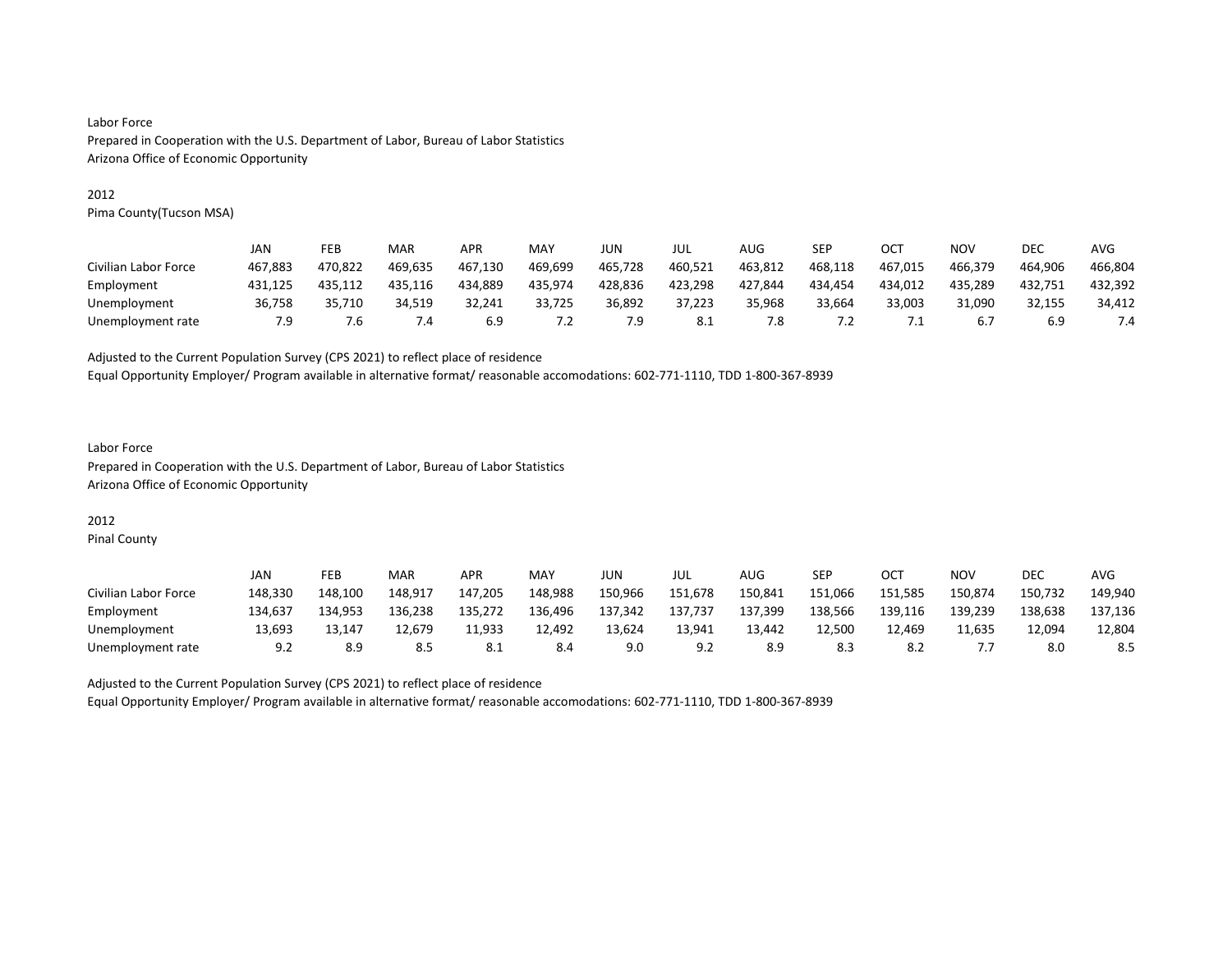#### 2012

Santa Cruz County

|                      | JAN    | FEB    | MAR    | APR    | <b>MAY</b> | JUN    | JUL    | AUG    | SEP    | OC1    | NOV    | DEC    | AVG    |
|----------------------|--------|--------|--------|--------|------------|--------|--------|--------|--------|--------|--------|--------|--------|
| Civilian Labor Force | 20,621 | 20,310 | 20,255 | 20,169 | 20,322     | 20,715 | 20,452 | 20,056 | 19.937 | 20,085 | 20,224 | 20,373 | 20,293 |
| Employment           | 17.573 | 17.429 | 17.430 | 17.448 | 17,509     | 17.645 | 16,857 | 16,501 | 16,554 | 16,607 | 17,099 | 17.233 | 17,157 |
| Unemployment         | 3,048  | 2,881  | 2,825  | 2,721  | 2,813      | 3,070  | 3,595  | 3,555  | 3,383  | 3.478  | 3,125  | 3,140  | 3,136  |
| Unemployment rate    | 14.8   | 14.2   | 13.9   | 13.5   | 13.8       | 14.8   | 17.6   | 17.7   | 17.0   | 17.3   | 15.5   | 15.4   | 15.5   |

Adjusted to the Current Population Survey (CPS 2021) to reflect place of residence

Equal Opportunity Employer/ Program available in alternative format/ reasonable accomodations: 602-771-1110, TDD 1-800-367-8939

#### Labor Force

Prepared in Cooperation with the U.S. Department of Labor, Bureau of Labor Statistics Arizona Office of Economic Opportunity

### 2012

Yavapai County(Prescott MSA)

|                      | JAN    | FEB    | MAR    | APR    | MAY    | JUN    | JUL    | AUG    | <b>SEP</b> | ост    | NOV    | DEC    | <b>AVG</b> |
|----------------------|--------|--------|--------|--------|--------|--------|--------|--------|------------|--------|--------|--------|------------|
| Civilian Labor Force | 91,947 | 92.742 | 92.627 | 92.903 | 93.343 | 94.410 | 93.960 | 94.018 | 94.293     | 93,715 | 92.536 | 91,448 | 93,162     |
| Employment           | 83,156 | 84,362 | 84,588 | 85,335 | 85,466 | 85,910 | 85,379 | 85,751 | 86,641     | 86,022 | 85,355 | 83,834 | 85,150     |
| Unemployment         | 8.791  | 8.380  | 8.039  | ',568  | 7,877  | 8.500  | 8.581  | 8,267  | 7,652      | 7,693  | 7,181  | 7,614  | 8,012      |
| Unemployment rate    | 9.6    | 9.0    |        | O.L    | 8.4    | 9.0    | 9.1    | 8.8    | 8.1        | o.z    | 7.8    | 8.3    | 8.6        |

Adjusted to the Current Population Survey (CPS 2021) to reflect place of residence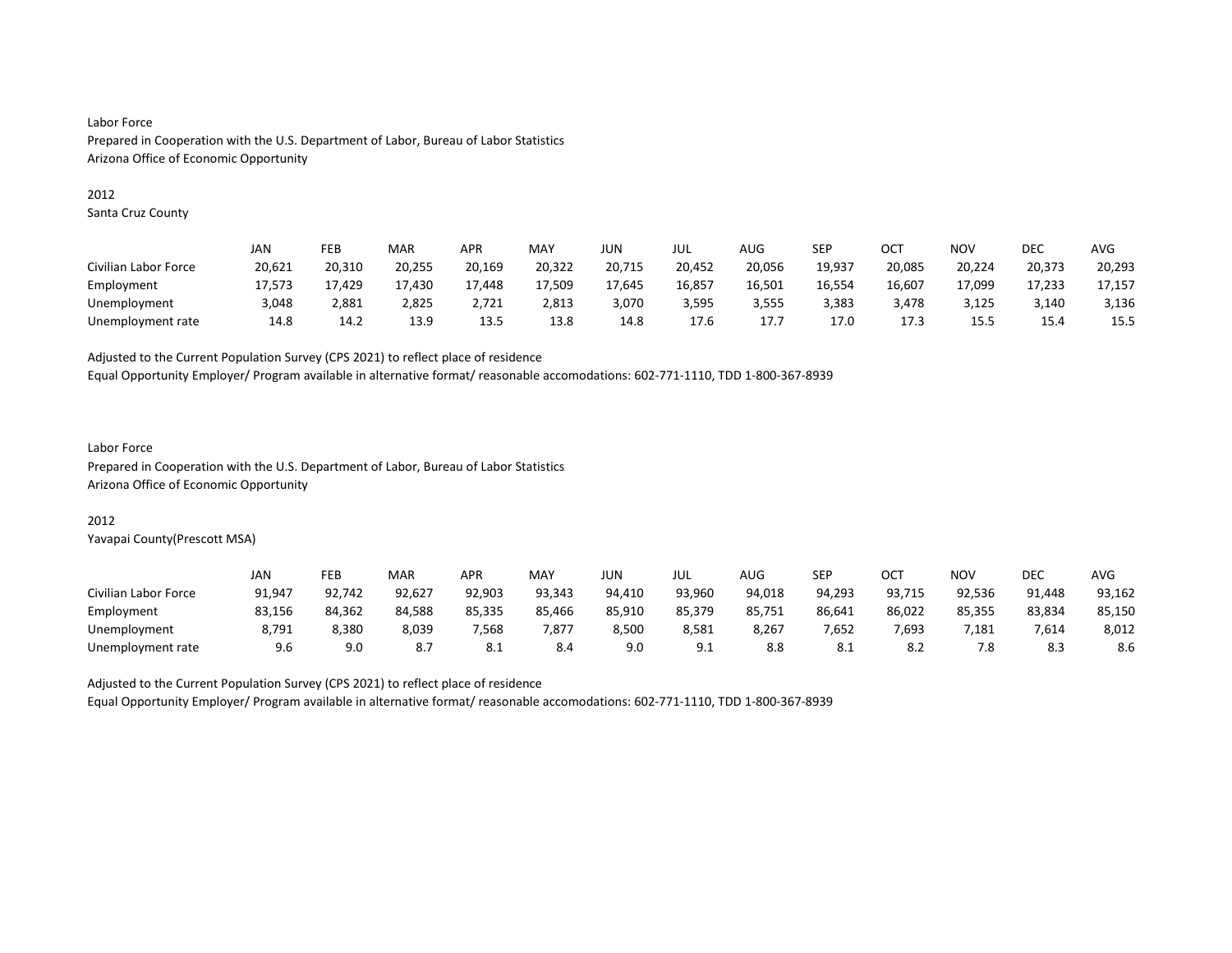### 2012

Yuma County(Yuma MSA)

|                      | JAN    | FEB    | MAR    | APR    | <b>MAY</b> | JUN    | JUL     | AUG    | SEP    | OC1    | NOV    | DEC    | AVG    |
|----------------------|--------|--------|--------|--------|------------|--------|---------|--------|--------|--------|--------|--------|--------|
| Civilian Labor Force | 89,989 | 88.767 | 90,241 | 90.375 | 92,649     | 96,095 | 101,293 | 98,295 | 97,512 | 98,113 | 96,290 | 95,736 | 94,613 |
| Employment           | 70.601 | 70.773 | 72.286 | 69,372 | 69,550     | 72,318 | 73.592  | 72.616 | 72,800 | 73,344 | 73.604 | 73.480 | 72,028 |
| Unemployment         | 19,388 | 17.994 | 17,955 | 21,003 | 23,099     | 23,777 | 27,701  | 25,679 | 24,712 | 24.769 | 22,686 | 22,256 | 22,585 |
| Unemployment rate    | 21.5   | 20.3   | 19.9   | 23.2   | 24.9       | 24.7   | 27.3    | 26.1   | 25.3   | 25.2   | 23.6   | 23.2   | 23.9   |

Adjusted to the Current Population Survey (CPS 2021) to reflect place of residence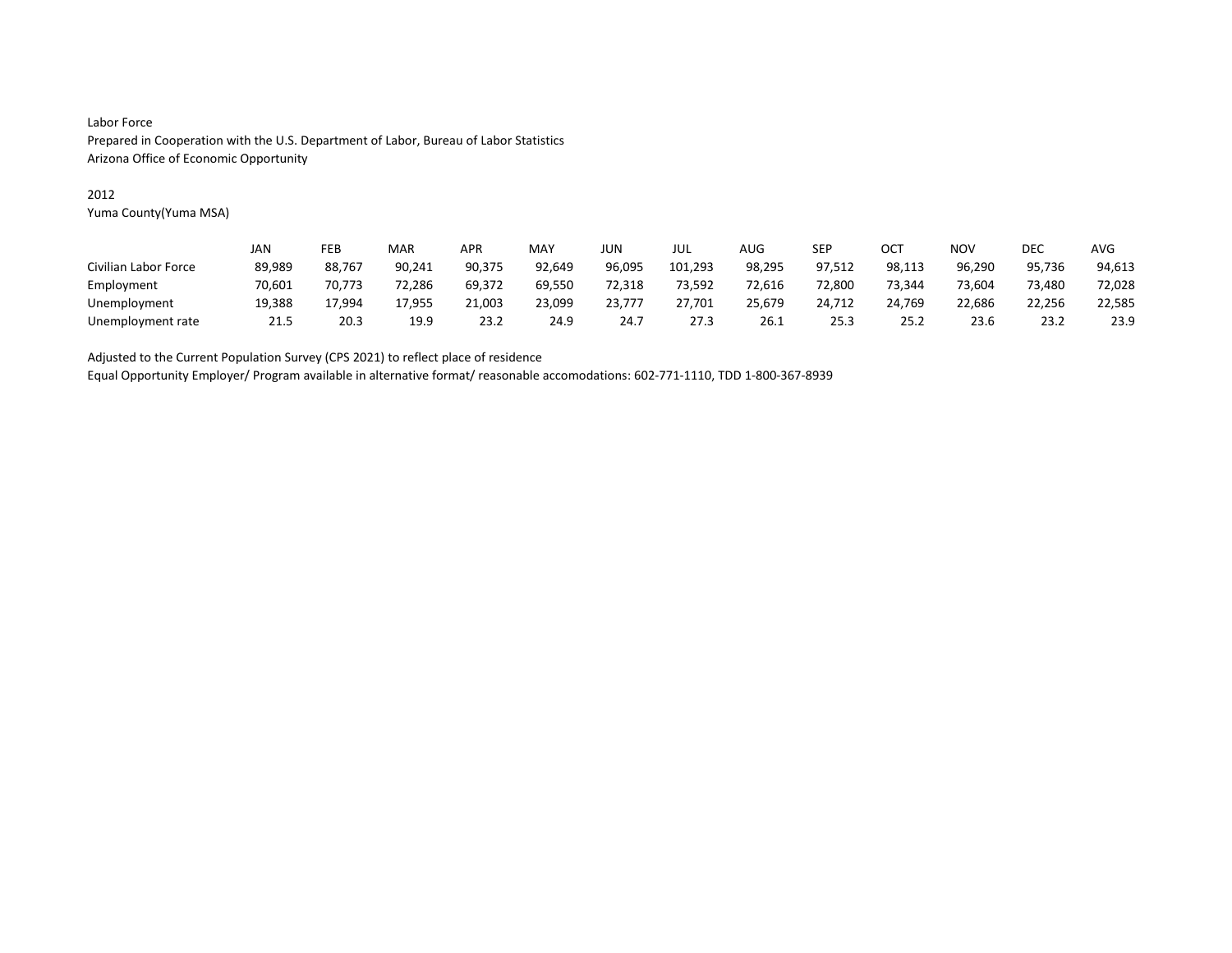#### 2011

Apache County

|                      | <b>JAN</b> | FEB    | MAR    | <b>APR</b> | MAY    | JUN    | JUL    | AUG    | SEP    | OCT    | NOV    | DEC    | <b>AVG</b> |
|----------------------|------------|--------|--------|------------|--------|--------|--------|--------|--------|--------|--------|--------|------------|
| Civilian Labor Force | 22,987     | 22,721 | 22,802 | 22,581     | 22,706 | 23,678 | 23,762 | 23,747 | 23,474 | 23,208 | 22,884 | 23,094 | 23,137     |
| Employment           | 18,910     | 18.741 | 18,864 | 18,665     | 18,889 | 19,000 | 18,953 | 19,240 | 19,040 | 18,832 | 18,772 | 18,809 | 18,893     |
| Unemployment         | 4.077      | 3.980  | 3.938  | 3,916      | 3,817  | 4.678  | 4,809  | 4,507  | 4,434  | 4.376  | 4.112  | 4.285  | 4.244      |
| Unemployment rate    | 17.7       | 17.5   | 17.3   | 17.3       | 16.8   | 19.8   | 20.2   | 19.0   | 18.9   | 18.9   | 18.0   | 18.6   | 18.3       |

Adjusted to the Current Population Survey (CPS 2021) to reflect place of residence

Equal Opportunity Employer/ Program available in alternative format/ reasonable accomodations: 602-771-1110, TDD 1-800-367-8939

# Labor Force

Prepared in Cooperation with the U.S. Department of Labor, Bureau of Labor Statistics Arizona Office of Economic Opportunity

#### 2011

Cochise County(Sierra-Vista Douglas MSA)

|                      | JAN    | FEB    | MAR    | <b>APR</b>     | MAY    | JUN.   | JUL    | <b>AUG</b> | <b>SEP</b> | ост          | NOV    | DEC    | AVG    |
|----------------------|--------|--------|--------|----------------|--------|--------|--------|------------|------------|--------------|--------|--------|--------|
| Civilian Labor Force | 56,380 | 56,213 | 56,497 | 55,821         | 55.502 | 56.975 | 57,132 | 56,155     | 57,036     | 56,253       | 55.567 | 54.753 | 56,190 |
| Employment           | 50.705 | 50.797 | 51.213 | 50,692         | 50.398 | 50,998 | 51.428 | 50,712     | 51.724     | 51.135       | 50.762 | 49.881 | 50.870 |
| Unemployment         | 5.675  | 5.416  | 5,284  | 5,129          | 104,د  | 5.977  | 5.704  | 5.443      | 5,312      | 5,118        | 4,805  | 4.872  | 5,320  |
| Unemployment rate    | 10.1   | 9.6    | 9.4    | ۹C<br><u>.</u> | 9.2    | 10.5   | 10.0   | a -        | 9.3        | a 1<br>ـ . ـ | 8.6    | 8.9    | 9.5    |

Adjusted to the Current Population Survey (CPS 2021) to reflect place of residence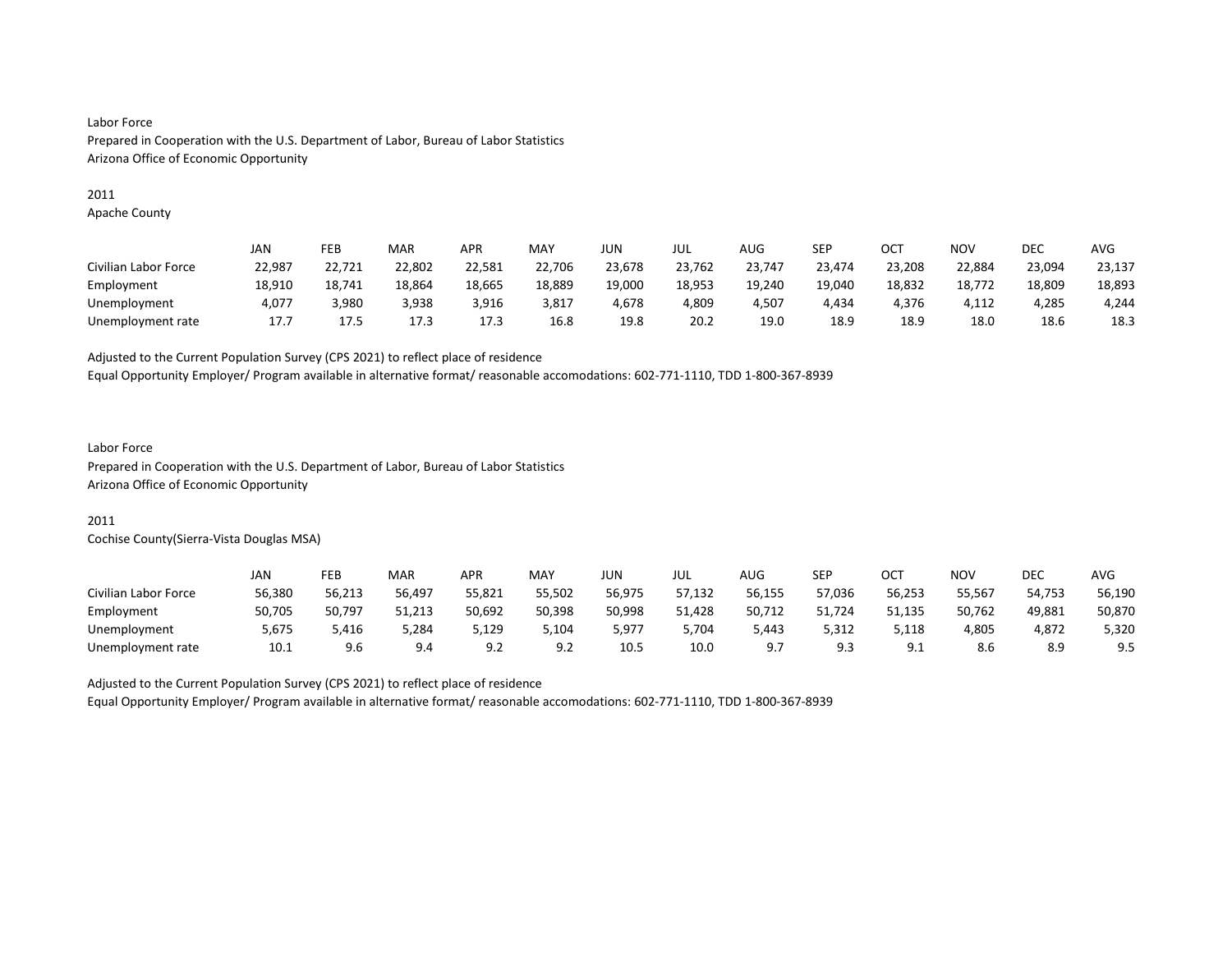#### 2011

Coconino County(Flagstaff MSA)

|                      | JAN    | FEB    | MAR    | APR    | MAY    | JUN    | JUL    | AUG    | SEP    | OCT    | <b>NOV</b> | <b>DEC</b>              | <b>AVG</b> |
|----------------------|--------|--------|--------|--------|--------|--------|--------|--------|--------|--------|------------|-------------------------|------------|
| Civilian Labor Force | 70,633 | 70.542 | 70.867 | 71,266 | 72,164 | 74,327 | 74,153 | 73,019 | 73,484 | 72.440 | 71,058     | 70,478                  | 72,036     |
| Employment           | 62,994 | 63.341 | 63,944 | 64,694 | 65,881 | 66,739 | 66,834 | 66,213 | 66,945 | 66,086 | 64,865     | 63,959                  | 65,208     |
| Unemployment         | 7.639  | .201   | 6.923  | 6.572  | 6,283  | .588   | 7,319  | 6,806  | 6,539  | 6,354  | 6,193      | 6,519                   | 6,828      |
| Unemployment rate    | 10.8   | 10.2   | 9.8    | 9.2    | 8.7    | 10.2   | 9.9    | 9.3    | 8.9    | 8.8    | -8.7       | Q <sub>1</sub><br>ے . د | 9.5        |

Adjusted to the Current Population Survey (CPS 2021) to reflect place of residence

Equal Opportunity Employer/ Program available in alternative format/ reasonable accomodations: 602-771-1110, TDD 1-800-367-8939

### Labor Force Prepared in Cooperation with the U.S. Department of Labor, Bureau of Labor Statistics Arizona Office of Economic Opportunity

# 2011

Gila County

|                      | JAN    | FEB    | MAR    | APR    | MAY    | JUN    | JUL    | AUG    | <b>SEP</b> | ост     | <b>NOV</b> | DEC    | <b>AVG</b> |
|----------------------|--------|--------|--------|--------|--------|--------|--------|--------|------------|---------|------------|--------|------------|
| Civilian Labor Force | 21.116 | 20,835 | 20.856 | 21.120 | 21.296 | 21,698 | 21.871 | 21,527 | 21.444     | 21.331  | 21.163     | 21.021 | 21,274     |
| Employment           | 18,444 | 18,318 | 18,404 | 18,776 | 19,014 | 19,054 | 19,274 | 19,024 | 19,017     | 18,928  | 18,935     | 18,768 | 18,830     |
| Unemployment         | 2.672  | 2,517  | 2,452  | 2,344  | 2,282  | 2,644  | 2,597  | 2,503  | 2,427      | 2,403   | 2,228      | 2,253  | 2,444      |
| Unemployment rate    | 12.7   | 12.1   | 11.8   | ᆠᆠᆞᆂ   | 10.7   | 12.2   | 11.9   | 11.6   | 11.3       | <b></b> | 10.5       | 10.7   | 11.5       |

Adjusted to the Current Population Survey (CPS 2021) to reflect place of residence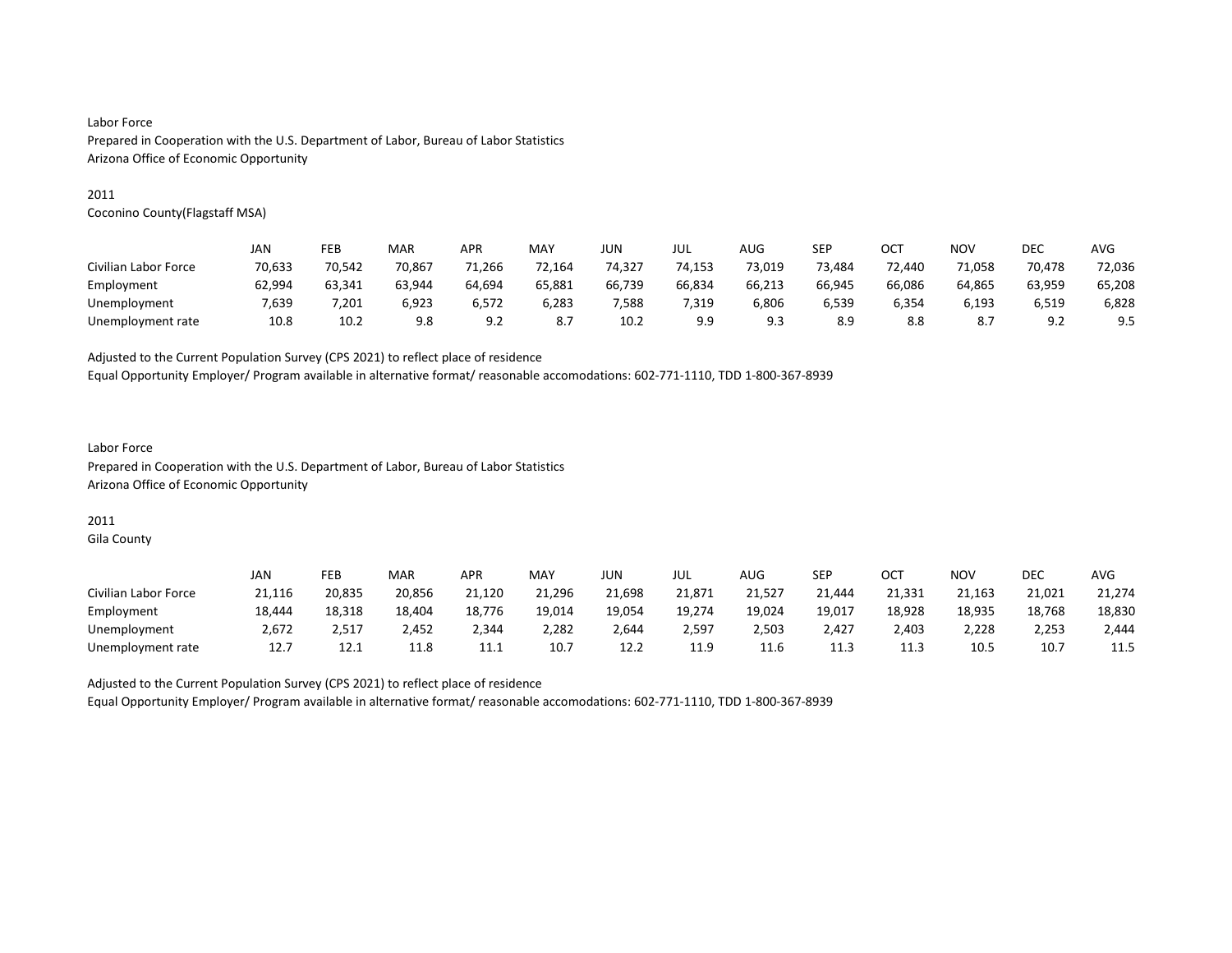#### 2011

Graham County

|                      | JAN    | FEB    | MAR    | <b>APR</b> | MAY    | <b>JUN</b> | JUL    | AUG    | SEP    | ост    | <b>NOV</b> | <b>DEC</b> | <b>AVG</b> |
|----------------------|--------|--------|--------|------------|--------|------------|--------|--------|--------|--------|------------|------------|------------|
| Civilian Labor Force | 14,128 | 14.445 | 14,532 | 14,195     | 14,614 | 14,750     | 14,436 | 14,189 | 14,241 | 14,470 | 14,308     | 14,668     | 14,415     |
| Employment           | 12,523 | 12,969 | 13,122 | 12,854     | 13,282 | 13,177     | 12,895 | 12,726 | 12,829 | 13,096 | 13,012     | 13,370     | 12,988     |
| Unemployment         | 1,605  | 1.476  | 1,410  | 1,341      | 1,332  | 1,573      | 1,541  | 1,463  | 1,412  | 1,374  | 1,296      | 1,298      | 1,427      |
| Unemployment rate    | 11.4   | 10.2   | 9.7    | 9.4        | 9.1    | 10.7       | 10.7   | 10.3   | 9.9    |        | 9.1        | 8.8        | 9.9        |

Adjusted to the Current Population Survey (CPS 2021) to reflect place of residence

Equal Opportunity Employer/ Program available in alternative format/ reasonable accomodations: 602-771-1110, TDD 1-800-367-8939

### Labor Force Prepared in Cooperation with the U.S. Department of Labor, Bureau of Labor Statistics Arizona Office of Economic Opportunity

### 2011

Greenlee County

|                      | JAN   | FEB   | <b>MAR</b> | APR   | MAY   | JUN        | JUL   | <b>AUG</b> | <b>SEP</b> | OCT   | NO۱        | DEC   | AVG   |
|----------------------|-------|-------|------------|-------|-------|------------|-------|------------|------------|-------|------------|-------|-------|
| Civilian Labor Force | 3,413 | 3.383 | 3,370      | 3,248 | 3,293 | 3,471      | 3,355 | 3,267      | 3,300      | 3,468 | 3,429      | 3,426 | 3,369 |
| Employment           | 2,983 | 2,977 | 3,001      | 2,890 | 2,944 | 3,067      | 2,957 | 2,887      | 2,934      | 3,122 | 3,114      | 3,109 | 2,999 |
| Unemployment         | 430   | 406   | 369        | 358   | 349   | 404        | 398   | 380        | 366        | 346   | 315        | 317   | 370   |
| Unemployment rate    | 12.6  | 12.0  | 10.9       | 11.0  | 10.6  | 11<br>11.0 | 11.9  | 11.6       | 11.1       | 10.0  | Q J<br>J.Z |       | 11.0  |

Adjusted to the Current Population Survey (CPS 2021) to reflect place of residence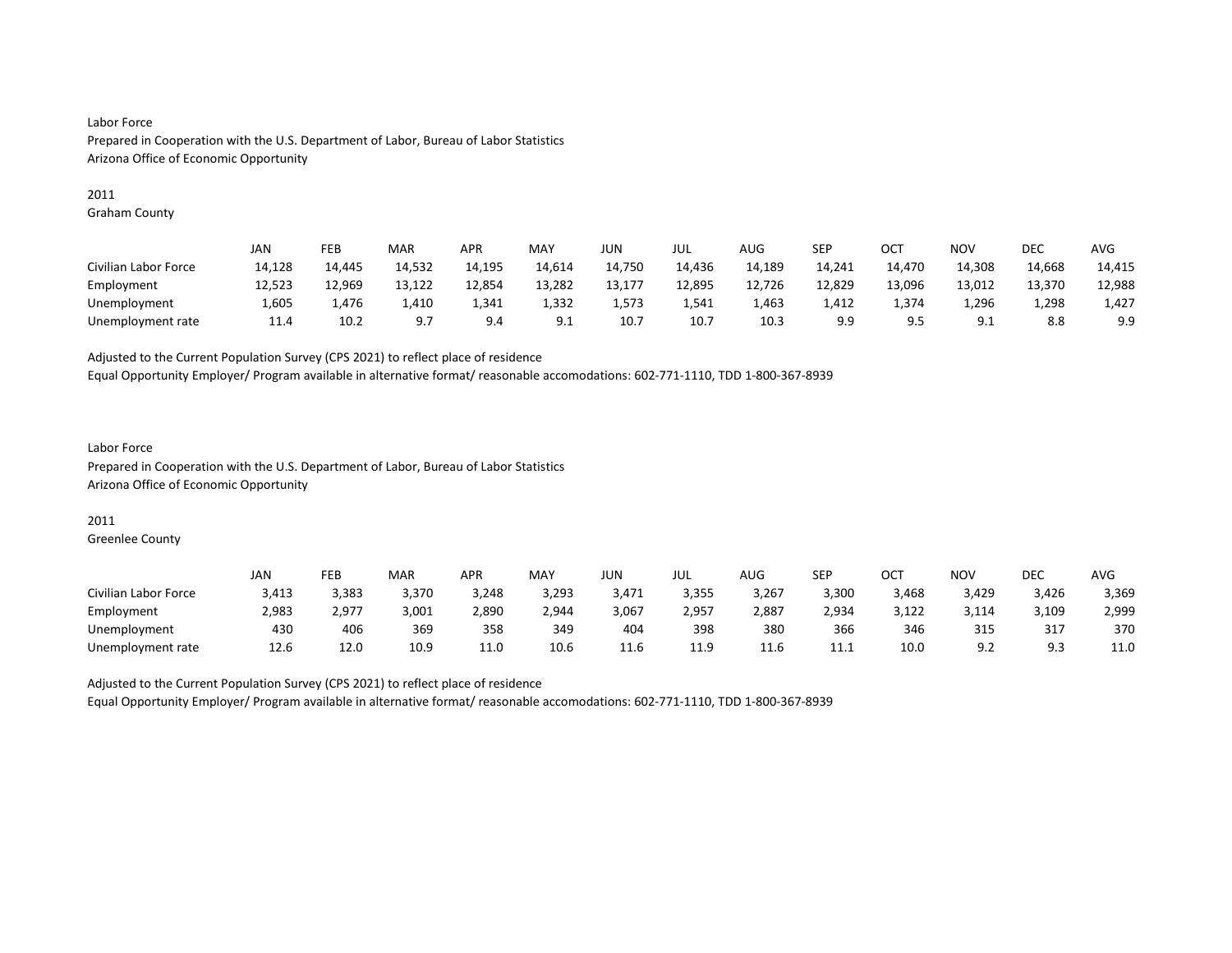#### 2011

La Paz County

|                      | JAN   | FEB   | MAR   | <b>APR</b> | MAY   | JUN                        | JUL              | AUG              | <b>SEP</b> | ост   | NO <sub>V</sub> | <b>DEC</b> | AVG   |
|----------------------|-------|-------|-------|------------|-------|----------------------------|------------------|------------------|------------|-------|-----------------|------------|-------|
| Civilian Labor Force | 7,541 | 496,  | 7,660 | 454,'      | 482,  | 7,858                      | 7,968            | 8,158            | 8,317      | 8,139 | 8,242           | 8,054      | 7,864 |
| Employment           | 6,652 | 6,676 | 6,877 | 6.749      | 6,784 | 6,981                      | $^{\prime}$ ,150 | $^{\prime}$ .387 | '.571      | .423  | 7,563           | 7.341      | 7,096 |
| Unemployment         | 889   | 820   | 783   | 705        | 698   | 877                        | 818              | 771              | 746        | 716   | 679             | 713        | 768   |
| Unemployment rate    | 11.8  | 10.9  | 10.2  | 9.5        | 9.3   | 11 <sup>1</sup><br><b></b> | 10.3             | ر.ر              | 9.0        | 8.8   | 8.2             | 8.9        | 9.8   |

Adjusted to the Current Population Survey (CPS 2021) to reflect place of residence

Equal Opportunity Employer/ Program available in alternative format/ reasonable accomodations: 602-771-1110, TDD 1-800-367-8939

### Labor Force Prepared in Cooperation with the U.S. Department of Labor, Bureau of Labor Statistics Arizona Office of Economic Opportunity

#### 2011

Maricopa County

|                      | JAN       | FEB       | MAR       | APR       | MAY       | JUN       | JUL       | AUG       | SEP       |           | ΝΟν       | <b>DEC</b> | AVG       |
|----------------------|-----------|-----------|-----------|-----------|-----------|-----------|-----------|-----------|-----------|-----------|-----------|------------|-----------|
| Civilian Labor Force | 1.912.158 | 1.904.255 | 1.911.593 | 1.902.453 | 1.897.029 | 1,907,722 | 1.900.196 | 1,894,555 | 1.903.108 | 1,905,415 | 1.904.911 | 1,905,098  | 1.904.041 |
| Employment           | 1.735.157 | 1.736.375 | 1.748.284 | 1,747,057 | 1,745,287 | 1.729.114 | 1,727,729 | 1.728.014 | 1,740,802 | 1.748.602 | 1,759,778 | 1.759.570  | 1.742.147 |
| Unemployment         | 177.001   | 167.880   | 163.309   | 155,396   | 151,742   | 178,608   | 172.467   | 166.541   | 162,306   | 156.813   | 145.133   | 145.528    | 161.894   |
| Unemployment rate    |           |           |           |           | 8.0       | 9.4       |           |           |           |           | .b        |            |           |

Adjusted to the Current Population Survey (CPS 2021) to reflect place of residence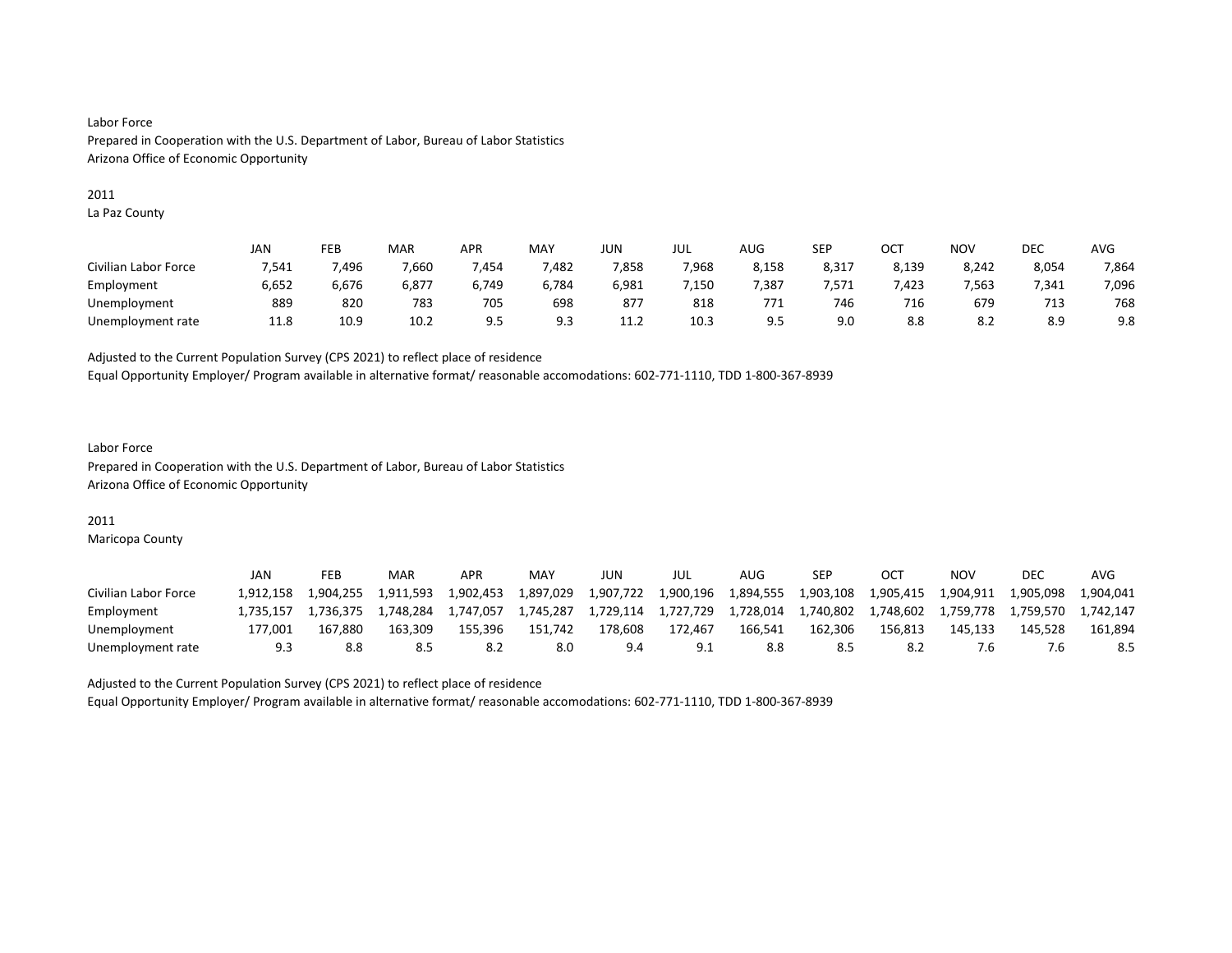#### 2011

Mohave County(Lake Havasu City-Kingman MSA)

|                      | JAN    | FEB    | MAR    | APR    | <b>MAY</b> | JUN    | jul    | AUG    | SEP    | OCT    | <b>NOV</b> | <b>DEC</b> | AVG    |
|----------------------|--------|--------|--------|--------|------------|--------|--------|--------|--------|--------|------------|------------|--------|
| Civilian Labor Force | 80,845 | 80.396 | 80,825 | 80,660 | 79,933     | 81,452 | 80,926 | 79.972 | 79,661 | 79,083 | 78.293     | 77.587     | 79,969 |
| Employment           | 70.117 | 70.345 | 70.844 | 71.275 | 70.767     | 70,920 | 70.642 | 70,076 | 69.974 | 69,545 | 69.443     | 68,585     | 70,211 |
| Unemployment         | 10,728 | 10,051 | 9,981  | 9,385  | 9,166      | 10,532 | 10,284 | 9,896  | 9,687  | 9,538  | 8,850      | 9,002      | 9,758  |
| Unemployment rate    | 13.3   | 12.5   | 12.3   | 11.6   | 11.5       | 12.9   | 12.7   | 12.4   | 12.2   | 12.1   | 11.3       | 11.6       | 12.2   |

Adjusted to the Current Population Survey (CPS 2021) to reflect place of residence

Equal Opportunity Employer/ Program available in alternative format/ reasonable accomodations: 602-771-1110, TDD 1-800-367-8939

#### Labor Force Prepared in Cooperation with the U.S. Department of Labor, Bureau of Labor Statistics Arizona Office of Economic Opportunity

#### 2011

Navajo County

|                      | JAN    | FEB    | MAR    | APR    | MAY    | JUN.   | JUL    | <b>AUG</b> | SEP    | OCT    | NO٧    | DEC    | AVG    |
|----------------------|--------|--------|--------|--------|--------|--------|--------|------------|--------|--------|--------|--------|--------|
| Civilian Labor Force | 42,867 | 42.687 | 42,742 | 42,837 | 43,167 | 44.790 | 45,015 | 44.909     | 44.248 | 43.500 | 42,808 | 42.909 | 43,540 |
| Employment           | 36.036 | 36.232 | 36,406 | 36,760 | 37.270 | 37.742 | 37,985 | 38,264     | 37,856 | 37.241 | 36,908 | 36,743 | 37,120 |
| Unemployment         | 6.831  | 6.455  | 6.336  | 6,077  | 5.897  | 7.048  | 7.030  | 6.645      | 6.392  | 6.259  | 5.900  | 6,166  | 6,420  |
| Unemployment rate    | 15.9   | 15.1   | 14.8   | 14.2   | 13.7   | 15.    | 15.6   | 14.8       | 14.4   | 14.4   | 13.8   | 14.4   | 14.7   |

Adjusted to the Current Population Survey (CPS 2021) to reflect place of residence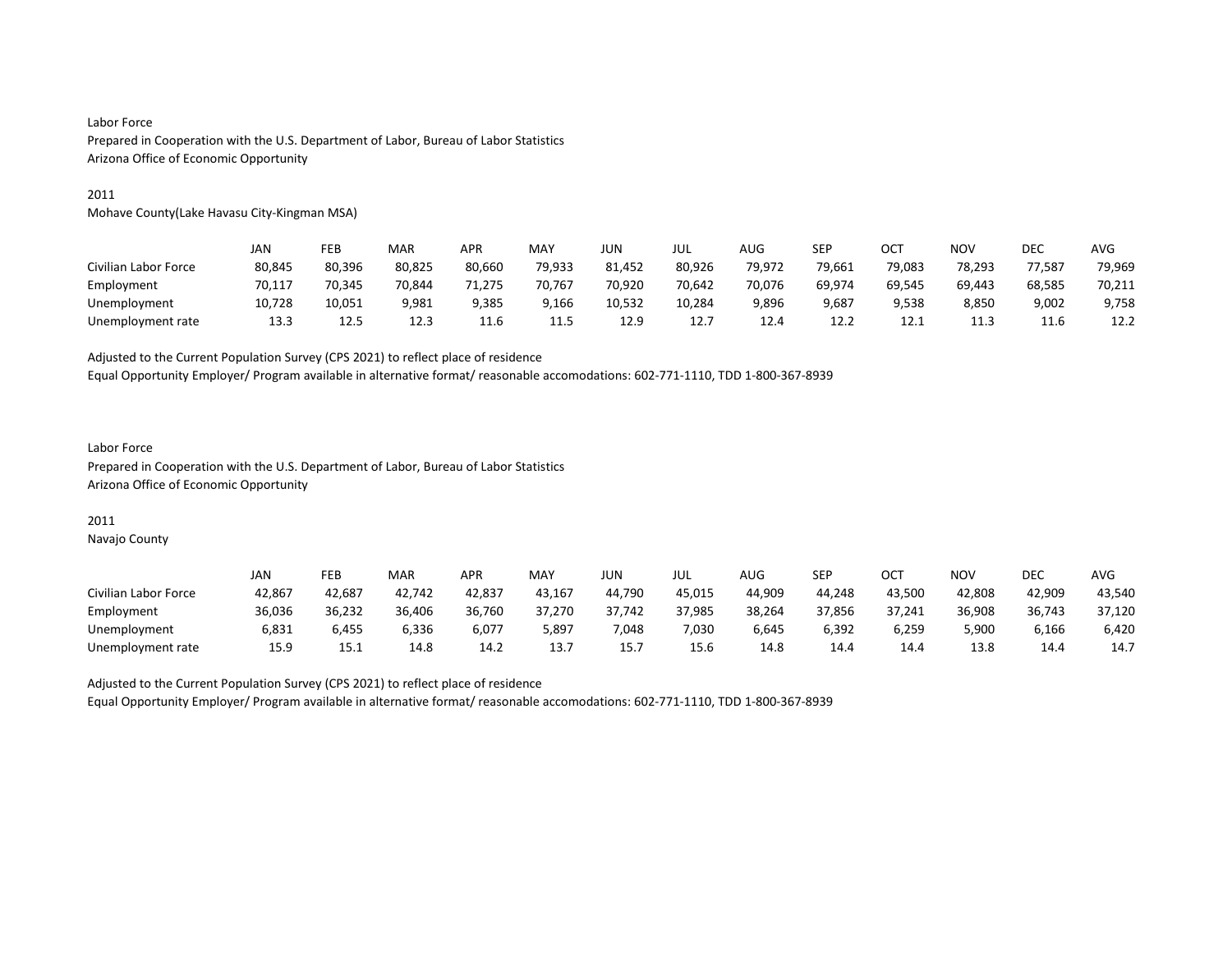#### 2011

Pima County(Tucson MSA)

|                      | JAN     | FEB     | MAR     | <b>APR</b> | MAY     | JUN     | JUL     | AUG     | SEP     | OCT     | NOV     | DEC     | AVG     |
|----------------------|---------|---------|---------|------------|---------|---------|---------|---------|---------|---------|---------|---------|---------|
| Civilian Labor Force | 472.841 | 472.789 | 472.174 | 469.070    | 468.012 | 468.606 | 465.460 | 468.280 | 469.582 | 469.151 | 468.911 | 467.112 | 469.332 |
| Employment           | 429,613 | 431.935 | 432,623 | 431.596    | 431,292 | 424,310 | 422,729 | 427,389 | 429,767 | 430.899 | 433,268 | 431,112 | 429,711 |
| Unemployment         | 43.228  | 40.854  | 39.551  | 37.474     | 36.720  | 44.296  | 42.731  | 40.891  | 39,815  | 38.252  | 35.643  | 36.000  | 39,621  |
| Unemployment rate    | 9.1     | 8.6     | 8.4     | 8.0        | 7.8     | 9.5     | 9.2     |         | 8.5     | 8.2     | 6./     |         | 8.4     |

Adjusted to the Current Population Survey (CPS 2021) to reflect place of residence

Equal Opportunity Employer/ Program available in alternative format/ reasonable accomodations: 602-771-1110, TDD 1-800-367-8939

### Labor Force Prepared in Cooperation with the U.S. Department of Labor, Bureau of Labor Statistics Arizona Office of Economic Opportunity

# 2011

Pinal County

|                      | JAN     | FEB     | MAR     | APR     | <b>MAY</b> | JUN     | JUL     | AUG     | <b>SEP</b> | OCT     | NO٧     | <b>DEC</b> | AVG     |
|----------------------|---------|---------|---------|---------|------------|---------|---------|---------|------------|---------|---------|------------|---------|
| Civilian Labor Force | 150,189 | 149.136 | 150,042 | 148.961 | 148,619    | 151,088 | 150,839 | 150,572 | 151,584    | 151,353 | 151,280 | 150,701    | 150,364 |
| Employment           | 134.362 | 134.179 | 135,472 | 135,009 | 135,025    | 134,870 | 135,191 | 135,531 | 136,969    | 137,187 | 138,205 | 137,540    | 135,795 |
| Unemployment         | 15.827  | 14.957  | 14.570  | 13.952  | 13.594     | 16,218  | 15.648  | 15,041  | 14.615     | 14.166  | 13.075  | 13.161     | 14.569  |
| Unemployment rate    | 10.5    | 10.0    |         | 9.4     | ◡.         | 10.     | 10.4    | 10.0    | 9.6        | 9.4     | 8.6     |            |         |

Adjusted to the Current Population Survey (CPS 2021) to reflect place of residence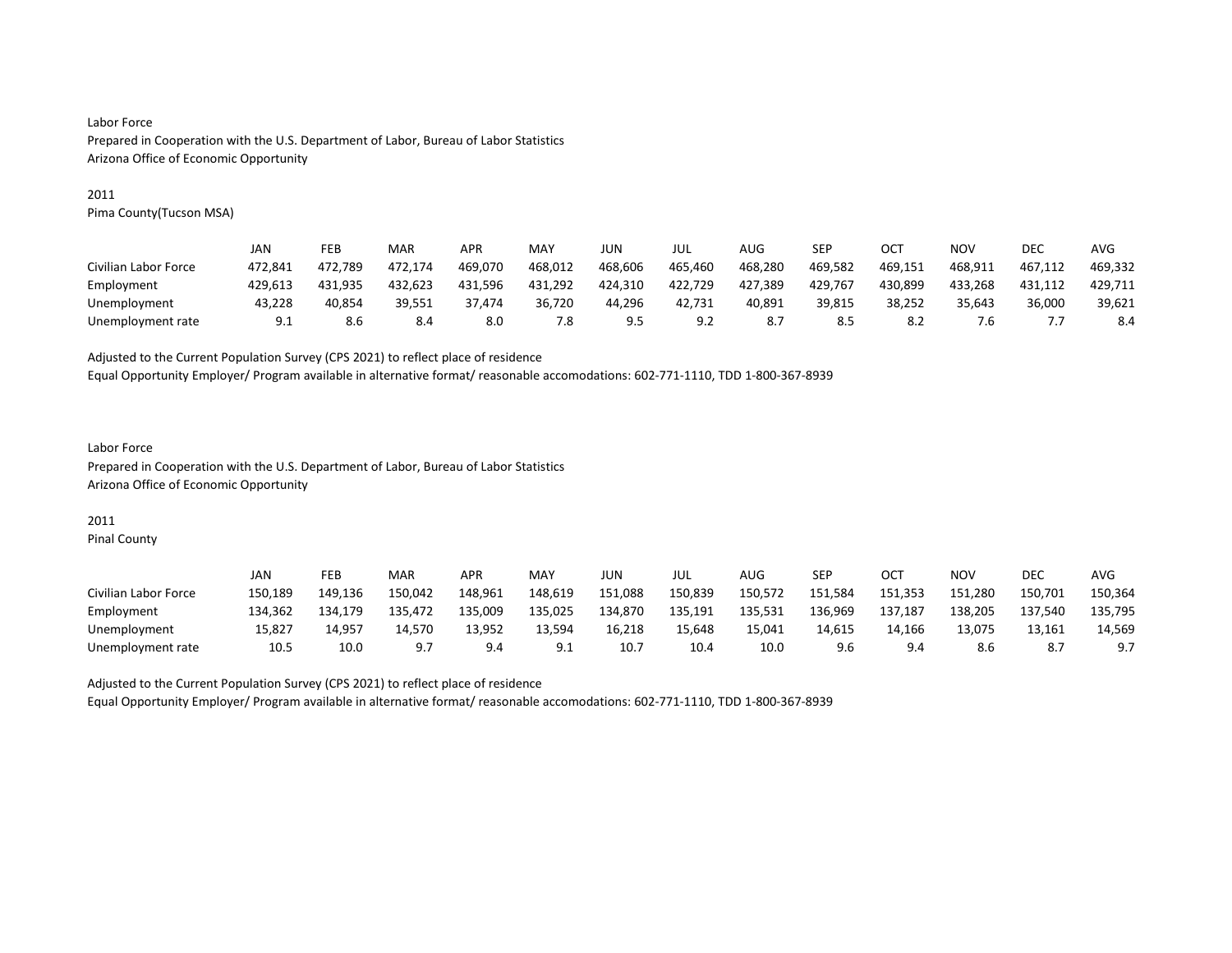#### 2011

Santa Cruz County

|                      | JAN    | FEB    | MAR    | APR    | MAY    | JUN    | JUL    | AUG    | SEP    | OC1    | NOV    | DEC    | AVG    |
|----------------------|--------|--------|--------|--------|--------|--------|--------|--------|--------|--------|--------|--------|--------|
| Civilian Labor Force | 20,791 | 20,753 | 20,529 | 20,395 | 20,339 | 20,914 | 20,785 | 20,618 | 20,511 | 20,325 | 20,431 | 20,417 | 20,567 |
| Employment           | 17.778 | 17,922 | 17.728 | 17,621 | 17,699 | 17.701 | 17.134 | 16,984 | 16,916 | 16,741 | 17.331 | 17.334 | 17,407 |
| Unemployment         | 3,013  | 2,831  | 2,801  | 2.774  | 2,640  | 3,213  | 3,651  | 3,634  | 3,595  | 3,584  | 3,100  | 3,083  | 3,160  |
| Unemployment rate    | 14.5   | 13.6   | 13.6   | 13.6   | 13.0   | 15.4   | 17.6   | 17.6   | 17.5   | 17.6   | 15.2   | 15.1   | 15.4   |

Adjusted to the Current Population Survey (CPS 2021) to reflect place of residence

Equal Opportunity Employer/ Program available in alternative format/ reasonable accomodations: 602-771-1110, TDD 1-800-367-8939

#### Labor Force

Prepared in Cooperation with the U.S. Department of Labor, Bureau of Labor Statistics Arizona Office of Economic Opportunity

#### 2011

Yavapai County(Prescott MSA)

|                      | JAN    | FEB    | MAR    | <b>APR</b> | <b>MAY</b> | JUN    | JUL    | AUG    | <b>SEP</b> | ∩∩⊤<br>UC. | <b>NOV</b> | DEC    | <b>AVG</b> |
|----------------------|--------|--------|--------|------------|------------|--------|--------|--------|------------|------------|------------|--------|------------|
| Civilian Labor Force | 93,223 | 93.708 | 93.656 | 93.684     | 93.687     | 95.488 | 93.843 | 93.999 | 94.027     | 93.384     | 92.868     | 91.394 | 93,580     |
| Employment           | 82,928 | 84,084 | 84,231 | 84,801     | 85,005     | 85,370 | 84.157 | 84,697 | 85,098     | 84,685     | 84.782     | 83,205 | 84,420     |
| Unemployment         | 10,295 | 9,624  | 9.425  | 8,883      | 8.682      | 10.118 | 9.686  | 9,302  | 8.929      | 8.699      | 8,086      | 8.189  | 9,160      |
| Unemployment rate    | 11.0   | 10.3   | 10.1   | a =<br>    | 9.3        | 10.6   | 10.3   | 9.9    | 9.5        | : ۵<br>    | 8.7        | 9.0    | 9.8        |

Adjusted to the Current Population Survey (CPS 2021) to reflect place of residence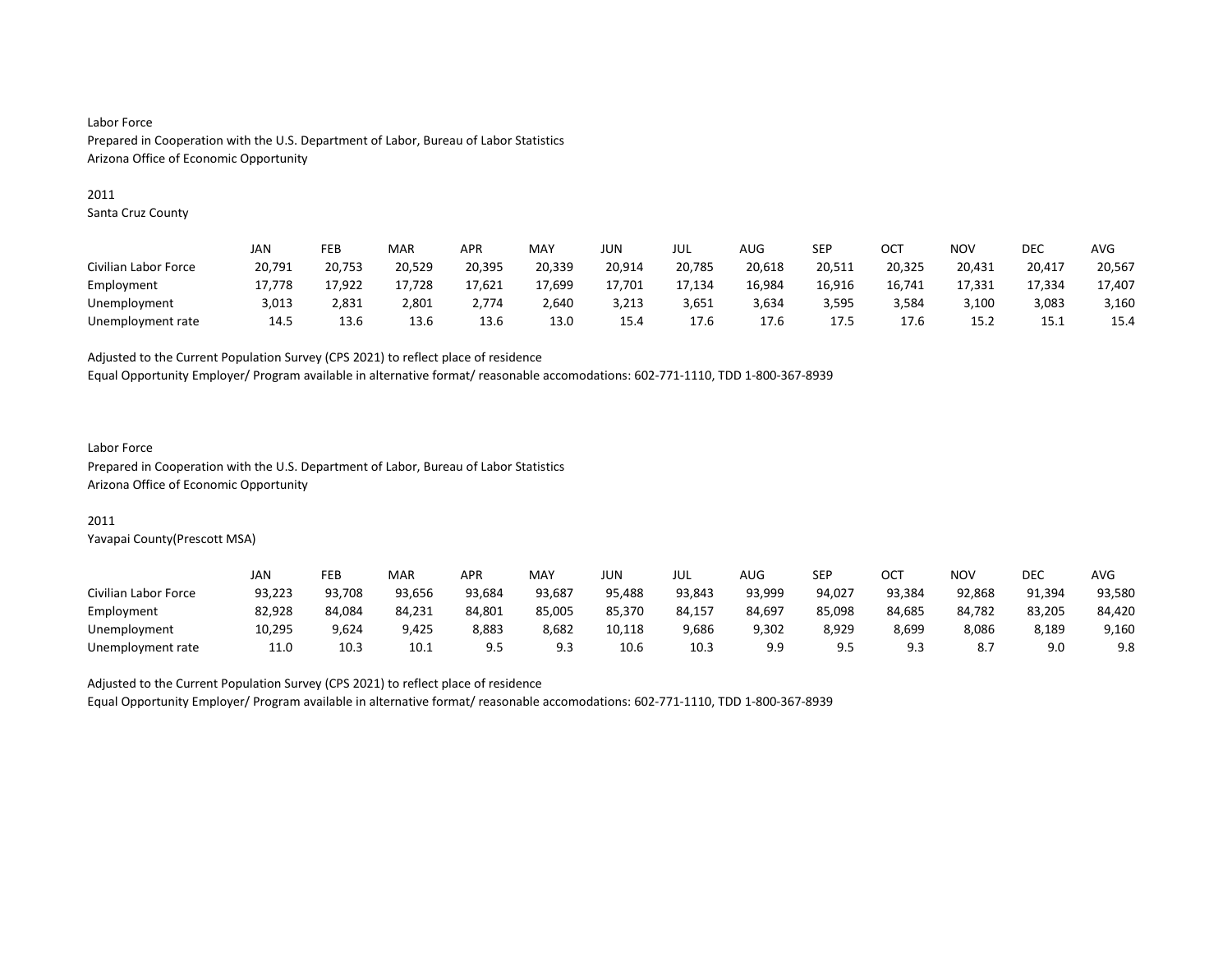#### 2011

Yuma County(Yuma MSA)

|                      | JAN    | FEB    | MAR    | APR    | MAY    | JUN    | JUL    | AUG    | SEP    | OC1    | NOV    | DEC    | AVG    |
|----------------------|--------|--------|--------|--------|--------|--------|--------|--------|--------|--------|--------|--------|--------|
| Civilian Labor Force | 88,822 | 87,341 | 88,114 | 89,923 | 90,648 | 92,471 | 95,714 | 95,858 | 96,208 | 95,284 | 94,008 | 92,727 | 92,260 |
| Employment           | 69,189 | 69.531 | 70.240 | 67.700 | 67.115 | 68.441 | 69,408 | 70.295 | 71,783 | 71.566 | 72.782 | 72.728 | 70,065 |
| Unemployment         | 19,633 | 17,810 | 17.874 | 22,223 | 23,533 | 24,030 | 26,306 | 25,563 | 24,425 | 23,718 | 21,226 | 19,999 | 22,195 |
| Unemployment rate    | 22.1   | 20.4   | 20.3   | 24.7   | 26.0   | 26.0   | 27.5   | 26.    | 25.4   | 24.9   | 22.6   | 21.6   | 24.1   |

Adjusted to the Current Population Survey (CPS 2021) to reflect place of residence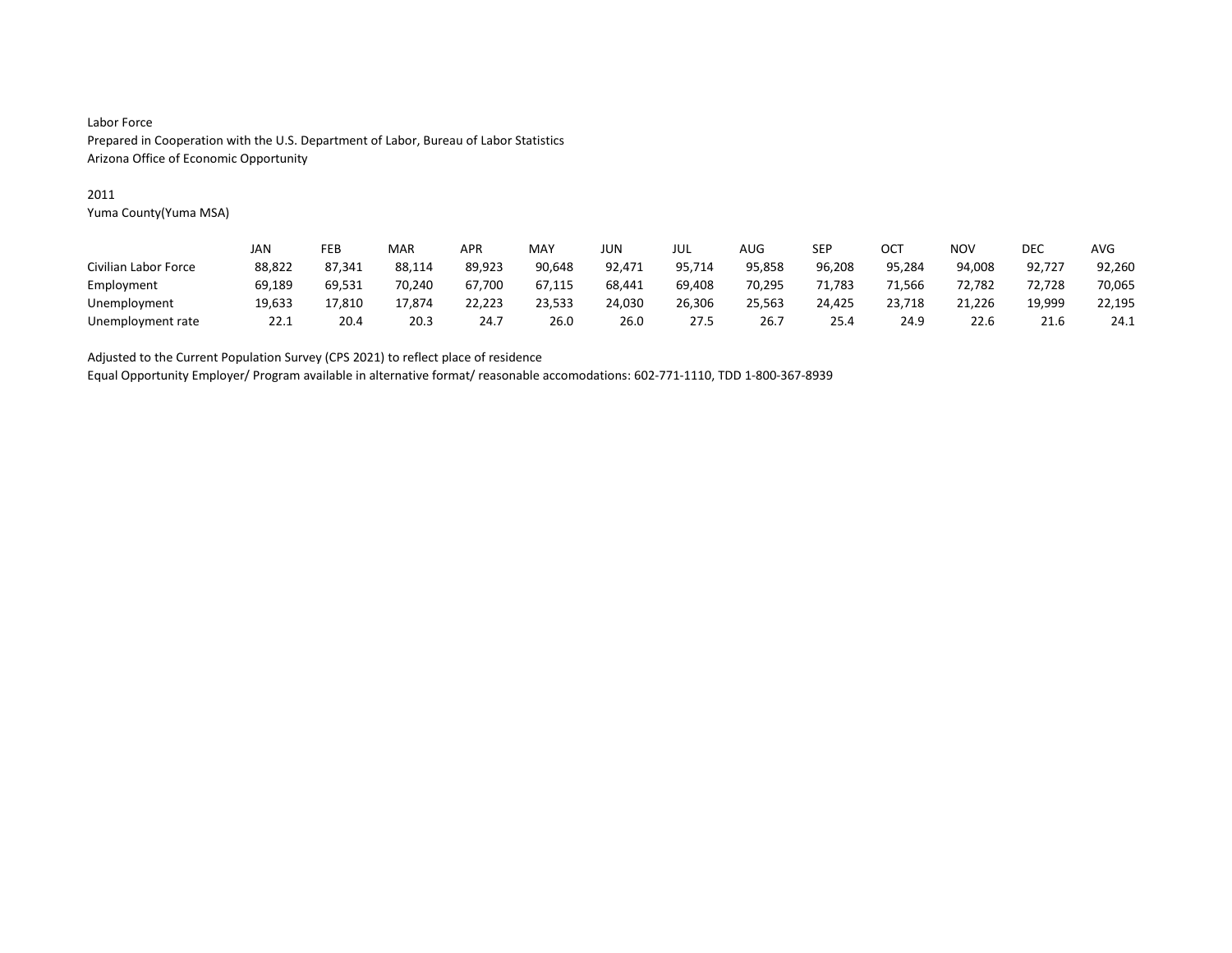#### 2010

Apache County

|                      | JAN    | FEB    | MAR    | <b>APR</b> | MAY    | JUN    | JUL    | AUG    | SEP    | ост    | <b>NOV</b> | DEC    | <b>AVG</b> |
|----------------------|--------|--------|--------|------------|--------|--------|--------|--------|--------|--------|------------|--------|------------|
| Civilian Labor Force | 23,364 | 23,138 | 23,286 | 23,559     | 23,433 | 24,324 | 24,165 | 24,162 | 23,581 | 23,038 | 22,901     | 22,745 | 23,475     |
| Employment           | 19,229 | 19,020 | 19,347 | 19,848     | 19,852 | 20,308 | 19,986 | 20,178 | 19,967 | 19,479 | 19.324     | 19,203 | 19,645     |
| Unemployment         | 4,135  | 4,118  | 3,939  | 3,711      | 3,581  | 4,016  | 4,179  | 3,984  | 3,614  | 3,559  | 3,577      | 3,542  | 3,830      |
| Unemployment rate    | 17.7   | 17.8   | 16.9   | 15.8       | 15.3   | 16.5   | 17.3   | 16.5   | 15.3   | 15.4   | 15.6       | 15.6   | 16.3       |

Adjusted to the Current Population Survey (CPS 2021) to reflect place of residence

Equal Opportunity Employer/ Program available in alternative format/ reasonable accomodations: 602-771-1110, TDD 1-800-367-8939

#### Labor Force

Prepared in Cooperation with the U.S. Department of Labor, Bureau of Labor Statistics Arizona Office of Economic Opportunity

# 2010

Cochise County(Sierra-Vista Douglas MSA)

|                      | JAN    | FEB    | MAR    | <b>APR</b> | <b>MAY</b> | JUN.   | JUL    | <b>AUG</b> | SEP    | ост    | <b>NOV</b> | <b>DEC</b>              | <b>AVG</b> |
|----------------------|--------|--------|--------|------------|------------|--------|--------|------------|--------|--------|------------|-------------------------|------------|
| Civilian Labor Force | 57.797 | 57.223 | 57.487 | 56.937     | 56,597     | 57.913 | 57.351 | 56.864     | 57.497 | 57.059 | 56.904     | 56.122                  | 57.146     |
| Employment           | 52,272 | 51,762 | 52,144 | 51,887     | 51,554     | 52,524 | 51,744 | 51,383     | 52,168 | 52,035 | 51,668     | 50,969                  | 51,843     |
| Unemployment         | 5,525  | 5,461  | 5.343  | 5,050      | 5.043      | 5,389  | 5.607  | 5.481      | 5,329  | 5,024  | 5.236      | 5,153                   | 5,303      |
| Unemployment rate    | 9.6    | 9.5    | 9.3    | 8.9        | 8.9        | 9.3    | 9.8    | 9.6        | 9.3    | 8.8    | 9.2        | Q <sub>0</sub><br>ے . ۔ | 9.3        |

Adjusted to the Current Population Survey (CPS 2021) to reflect place of residence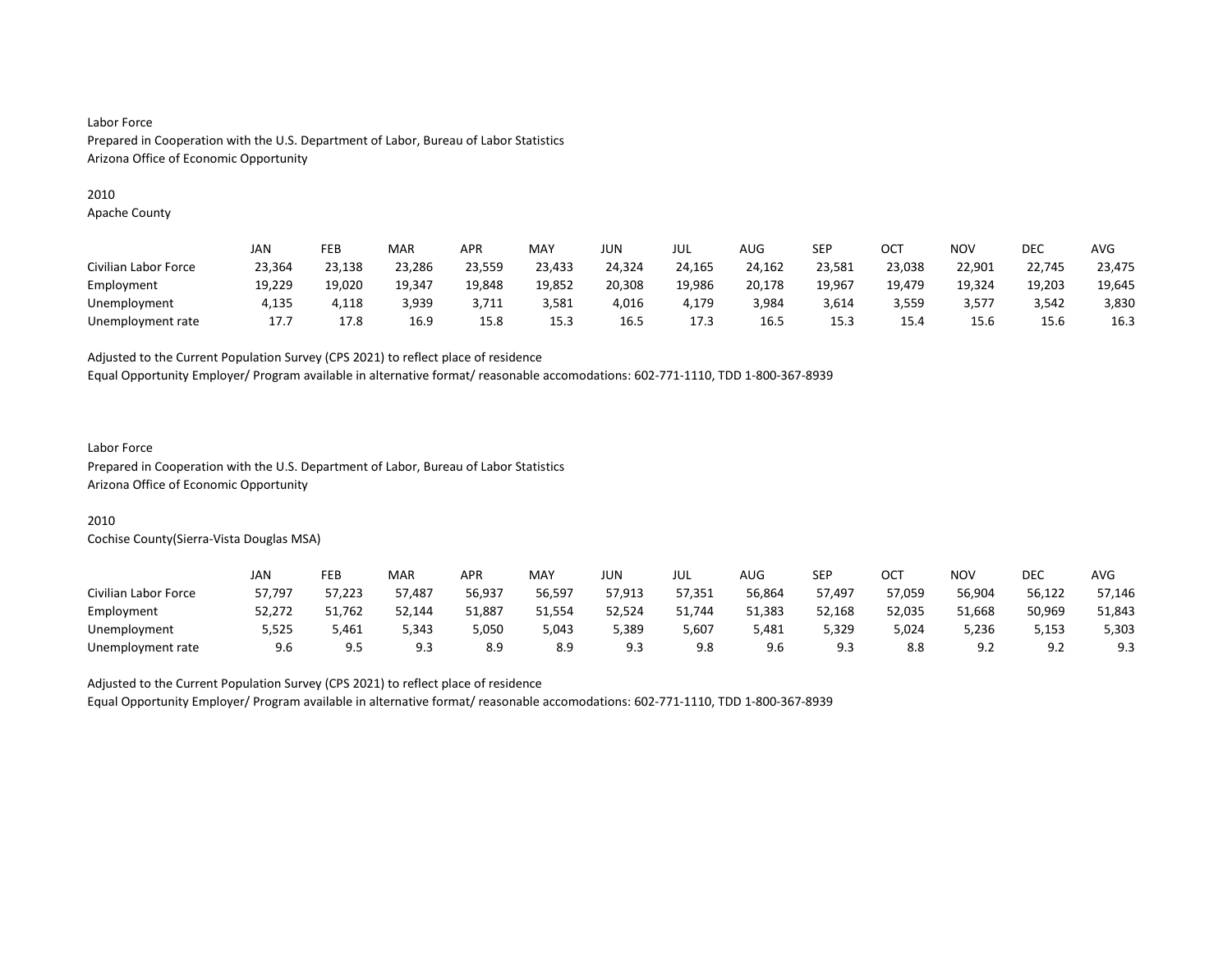#### 2010

Coconino County(Flagstaff MSA)

|                      | JAN    | FEB    | MAR    | APR      | MAY    | JUN    | JUL    | AUG    | SEP    | OCT    | NOV    | <b>DEC</b> | <b>AVG</b> |
|----------------------|--------|--------|--------|----------|--------|--------|--------|--------|--------|--------|--------|------------|------------|
| Civilian Labor Force | 72,256 | 71,839 | 71.679 | 72,909   | 72,779 | 75,349 | 75,376 | 73,577 | 73,901 | 73,091 | 72,128 | 71,092     | 72,998     |
| Employment           | 64,121 | 63,853 | 63,992 | 65,718   | 65,852 | 67,702 | 68,118 | 66,701 | 67,412 | 66,859 | 65,441 | 64,290     | 65,838     |
| Unemployment         | 8.135  | 7.986  | 7.687  | $'$ .191 | 6,927  | .647   | 7,258  | 6.876  | 6,489  | 6.232  | 6,687  | 6,802      | 7,160      |
| Unemployment rate    | 11.3   | 11.1   | 10.7   | 9.9      | 9.5    | 10.1   | 9.6    | 9.3    | 8.8    | 8.5    | 9.3    | 9.6        | 9.8        |

Adjusted to the Current Population Survey (CPS 2021) to reflect place of residence

Equal Opportunity Employer/ Program available in alternative format/ reasonable accomodations: 602-771-1110, TDD 1-800-367-8939

## Labor Force Prepared in Cooperation with the U.S. Department of Labor, Bureau of Labor Statistics Arizona Office of Economic Opportunity

# 2010

Gila County

|                      | JAN    | FEB    | MAR    | APR    | MAY    | JUN    | JUL    | AUG    | SEP    | ост    | NOV    | DEC    | <b>AVG</b> |
|----------------------|--------|--------|--------|--------|--------|--------|--------|--------|--------|--------|--------|--------|------------|
| Civilian Labor Force | 21.618 | 21.530 | 21,385 | 21,608 | 21.696 | 21.777 | 22.376 | 22.197 | 21.976 | 21,433 | 21.288 | 21,083 | 21,664     |
| Employment           | 18,575 | 18,641 | 18,561 | 18,965 | 19,112 | 19,107 | 19,658 | 19,507 | 19,338 | 18,860 | 18,736 | 18,562 | 18,969     |
| Unemployment         | 3,043  | 2,889  | 2,824  | 2,643  | 2,584  | 2,670  | 2,718  | 2,690  | 2,638  | 2,573  | 2,552  | 2,521  | 2,695      |
| Unemployment rate    | 14.1   | 13.4   | 13.2   | 12.2   | 11.9   | 12.3   | 12.1   | 12.1   | 12.0   | 12.0   | 12.0   | 12.0   | 12.4       |

Adjusted to the Current Population Survey (CPS 2021) to reflect place of residence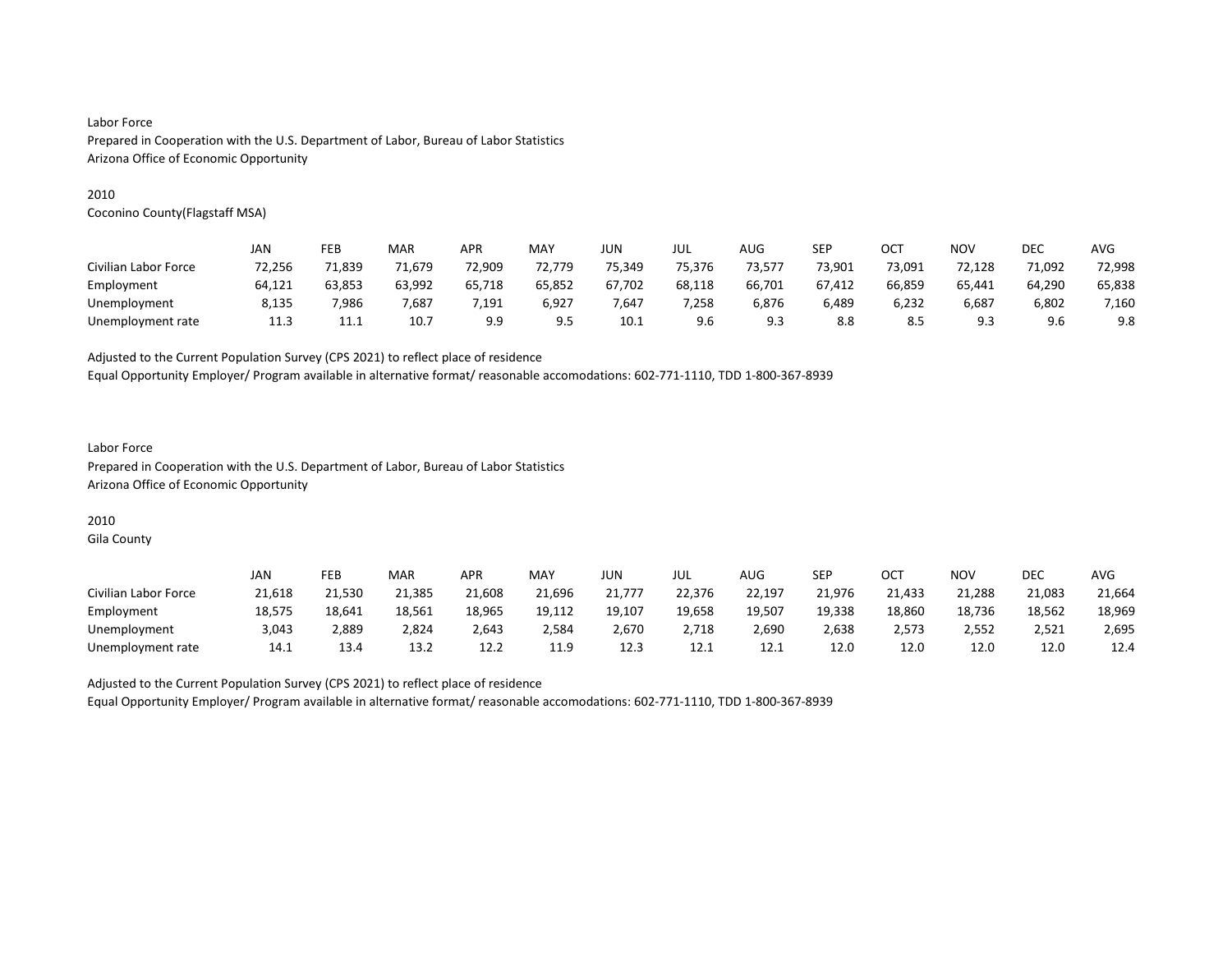#### 2010

Graham County

|                      | JAN    | FEB    | MAR    | <b>APR</b> | MAY    | <b>JUN</b> | JUL    | AUG    | SEP    | ост    | <b>NOV</b>          | <b>DEC</b>  | <b>AVG</b> |
|----------------------|--------|--------|--------|------------|--------|------------|--------|--------|--------|--------|---------------------|-------------|------------|
| Civilian Labor Force | 14,844 | 14,851 | 14,817 | 15,041     | 14.940 | 14,501     | 14,108 | 14,067 | 14,462 | 14,598 | 14,528              | 14.409      | 14,598     |
| Employment           | 12,633 | 12.727 | 12,765 | 13,107     | 13,081 | 12,582     | 12,201 | 12,240 | 12,736 | 12,937 | 12.861              | 12,813      | 12,724     |
| Unemployment         | 2,211  | 2,124  | 2,052  | 1,934      | 1,859  | 1,919      | 1,907  | 1,827  | 1,726  | 1,661  | 1,667               | 1,596       | 1,874      |
| Unemployment rate    | 14.9   | 14.3   | 13.8   | 12.9       | 12.4   | 13.2       | 13.5   | 13.0   | 11.9   | 11.4   | <b>11 F</b><br>11.5 | <b>++++</b> | 12.8       |

Adjusted to the Current Population Survey (CPS 2021) to reflect place of residence

Equal Opportunity Employer/ Program available in alternative format/ reasonable accomodations: 602-771-1110, TDD 1-800-367-8939

#### Labor Force Prepared in Cooperation with the U.S. Department of Labor, Bureau of Labor Statistics Arizona Office of Economic Opportunity

### 2010

Greenlee County

|                      | JAN   | FEB   | MAR   | APR   | <b>MAY</b> | JUN.  | JUL   | AUG   | SEP   | OCT            | NO۱   | DEC   | AVG   |
|----------------------|-------|-------|-------|-------|------------|-------|-------|-------|-------|----------------|-------|-------|-------|
| Civilian Labor Force | 3.380 | 3,384 | 3.389 | 3.423 | 3,399      | 3,496 | 3.565 | 3,496 | 3.500 | 3,456          | 3,432 | 3,406 | 3,444 |
| Employment           | 2,648 | 2,703 | 2,723 | 2,789 | 2,811      | 2,937 | 3,022 | 2,977 | 3,019 | 2,999          | 2,988 | 2,981 | 2,883 |
| Unemployment         | 732   | 681   | 666   | 634   | 588        | 559   | 543   | 519   | 481   | 457            | 444   | 425   | 561   |
| Unemployment rate    |       | 20.1  | 19.7  | 18.5  | 17.3       | 16.0  | 15.2  | 14.8  | 13.7  | $\sim$<br>13.2 | 12.9  | 12.5  | 16.3  |

Adjusted to the Current Population Survey (CPS 2021) to reflect place of residence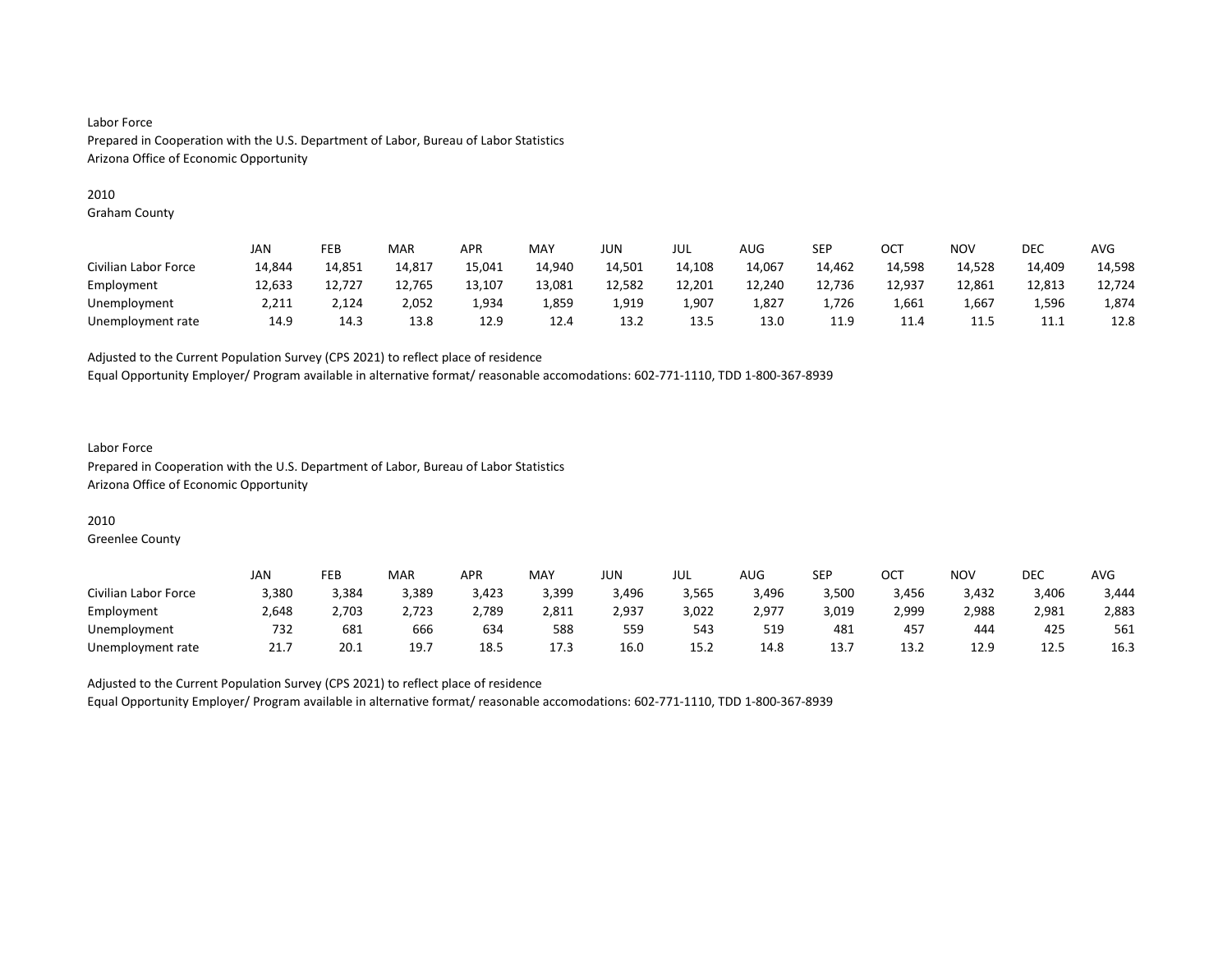#### 2010

La Paz County

|                      | JAN   | FEB   | MAR              | APR   | <b>MAY</b> | JUN   | JUL   | AUG   | SEP   | OC1   | <b>NOV</b> | DEC             | AVG   |
|----------------------|-------|-------|------------------|-------|------------|-------|-------|-------|-------|-------|------------|-----------------|-------|
| Civilian Labor Force | 7,947 | 7,838 | 7,909            | 7,930 | 7,686      | 7,839 | 7,961 | 7,939 | 8,038 | 7,886 | 7,912      | 7,729           | 7,885 |
| Employment           | 7,059 | .010  | $^{\prime}$ .137 | 205   | 6,951      | 7,023 | 7,093 | 7.086 | ,196  | 7.143 | 137.'      | 6,963           | 7,084 |
| Unemployment         | 888   | 828   | 772              | 725   | 735        | 816   | 868   | 853   | 842   | 743   | 775        | 766             | 801   |
| Unemployment rate    | 11.2  | 10.6  | 9.8              | 9.1   | 9.6        | 10.4  | 10.9  | 10.   | 10.5  | 9.4   | 9.8        | a a<br><u>.</u> | 10.2  |

Adjusted to the Current Population Survey (CPS 2021) to reflect place of residence

Equal Opportunity Employer/ Program available in alternative format/ reasonable accomodations: 602-771-1110, TDD 1-800-367-8939

### Labor Force Prepared in Cooperation with the U.S. Department of Labor, Bureau of Labor Statistics Arizona Office of Economic Opportunity

# 2010

Maricopa County

|                      | <b>JAN</b> | FEB       | MAR       | APR       | MAY       | JUN       | JUL       | AUG       | <b>SEP</b> |           | ΝΟν       | <b>DEC</b> | AVG       |
|----------------------|------------|-----------|-----------|-----------|-----------|-----------|-----------|-----------|------------|-----------|-----------|------------|-----------|
| Civilian Labor Force | 1.934.878  | 1.931.429 | 1.936.831 | 1.934.143 | 1.924.282 | 1.924.665 | 1,921,742 | 1.918.453 | 1.921.129  | 1.911.737 | 1.917.782 | 1,906,953  | 1.923.669 |
| Employment           | 1.738.874  | 1.740.389 | 1.750.107 | 1.755.490 | 1.748.190 | 1.740.474 | 1,734,358 | 1,732,517 | 1,740,237  | 1,738,316 | 1,743,384 | 1.738.654  | 1.741.749 |
| Unemployment         | 196.004    | 191.040   | 186.724   | 178,653   | 176.092   | 184.191   | 187.384   | 185.936   | 180,892    | 173.421   | 174.398   | 168.299    | 181.920   |
| Unemployment rate    | 10.1       |           | 9.6       |           |           |           | 9.8       |           | 9.4        |           |           |            | 9.5       |

Adjusted to the Current Population Survey (CPS 2021) to reflect place of residence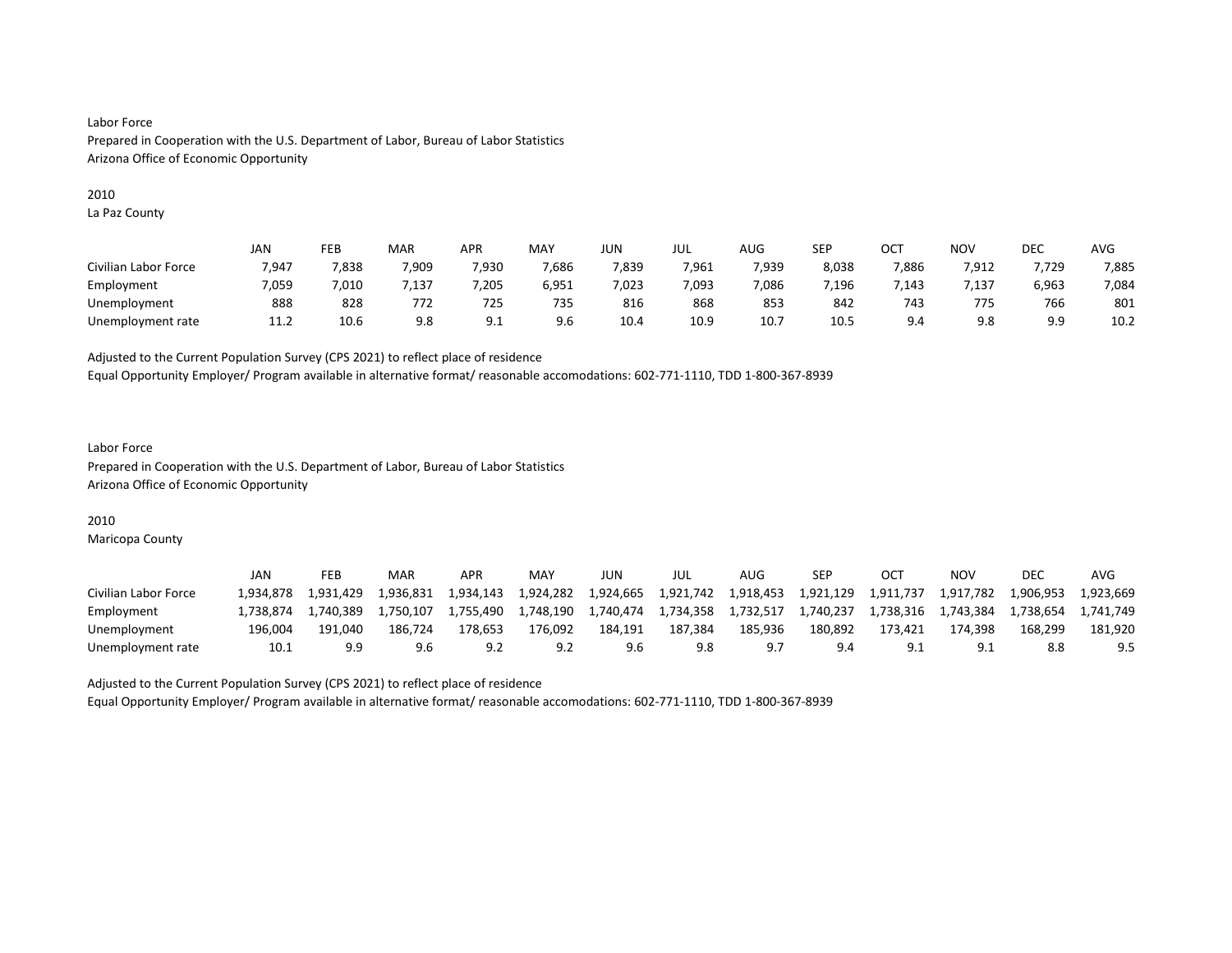#### 2010

Mohave County(Lake Havasu City-Kingman MSA)

|                      | JAN    | FEB    | MAR    | APR    | <b>MAY</b> | JUN    | jul    | AUG    | SEP    | OCT    | <b>NOV</b> | <b>DEC</b> | AVG    |
|----------------------|--------|--------|--------|--------|------------|--------|--------|--------|--------|--------|------------|------------|--------|
| Civilian Labor Force | 83,253 | 83,322 | 83,861 | 83,759 | 83.364     | 83,805 | 84.347 | 83,283 | 82,636 | 81,511 | 81,373     | 80,050     | 82,880 |
| Employment           | 71.590 | 72.192 | 72.919 | 73.299 | 72.990     | 73,200 | 73.507 | 72.440 | 72.049 | 71.165 | 71.006     | 70,118     | 72,206 |
| Unemployment         | 11,663 | 11,130 | 10,942 | 10,460 | 10,374     | 10,605 | 10,840 | 10,843 | 10,587 | 10,346 | 10,367     | 9,932      | 10,674 |
| Unemployment rate    | 14.0   | 13.4   | 13.0   | 12.5   | 12.4       | 12.7   | 12.9   | 13.0   | 12.8   | 12.    | 12.7       | 12.4       | 12.9   |

Adjusted to the Current Population Survey (CPS 2021) to reflect place of residence

Equal Opportunity Employer/ Program available in alternative format/ reasonable accomodations: 602-771-1110, TDD 1-800-367-8939

#### Labor Force Prepared in Cooperation with the U.S. Department of Labor, Bureau of Labor Statistics Arizona Office of Economic Opportunity

#### 2010

Navajo County

|                      | JAN    | FEB    | <b>MAR</b> | APR    | <b>MAY</b> | JUN    | JUL    | <b>AUG</b> | <b>SEP</b> | OCT    | NO۱    | DEC    | AVG    |
|----------------------|--------|--------|------------|--------|------------|--------|--------|------------|------------|--------|--------|--------|--------|
| Civilian Labor Force | 44.164 | 43.984 | 44.043     | 44.597 | 44.331     | 44.585 | 44.775 | 44.574     | 44.112     | 43.312 | 42.771 | 42.485 | 43.978 |
| Employment           | 37,188 | 37,172 | 37,369     | 38,157 | 38,303     | 38,114 | 38,050 | 38,051     | 38,071     | 37,251 | 36,603 | 36,356 | 37,557 |
| Unemployment         | 6.976  | 6,812  | 6.674      | 6.440  | 6,028      | 6.471  | 6.725  | 6,523      | 6.041      | 6.061  | 6,168  | 6,129  | 6,421  |
| Unemployment rate    | 15.8   | 15.5   | 15.2       | 14.4   | 13.6       | 14.5   | 15.0   | 14.6       | 13.7       | 14.0   | 14.4   | 14.4   | 14.6   |

Adjusted to the Current Population Survey (CPS 2021) to reflect place of residence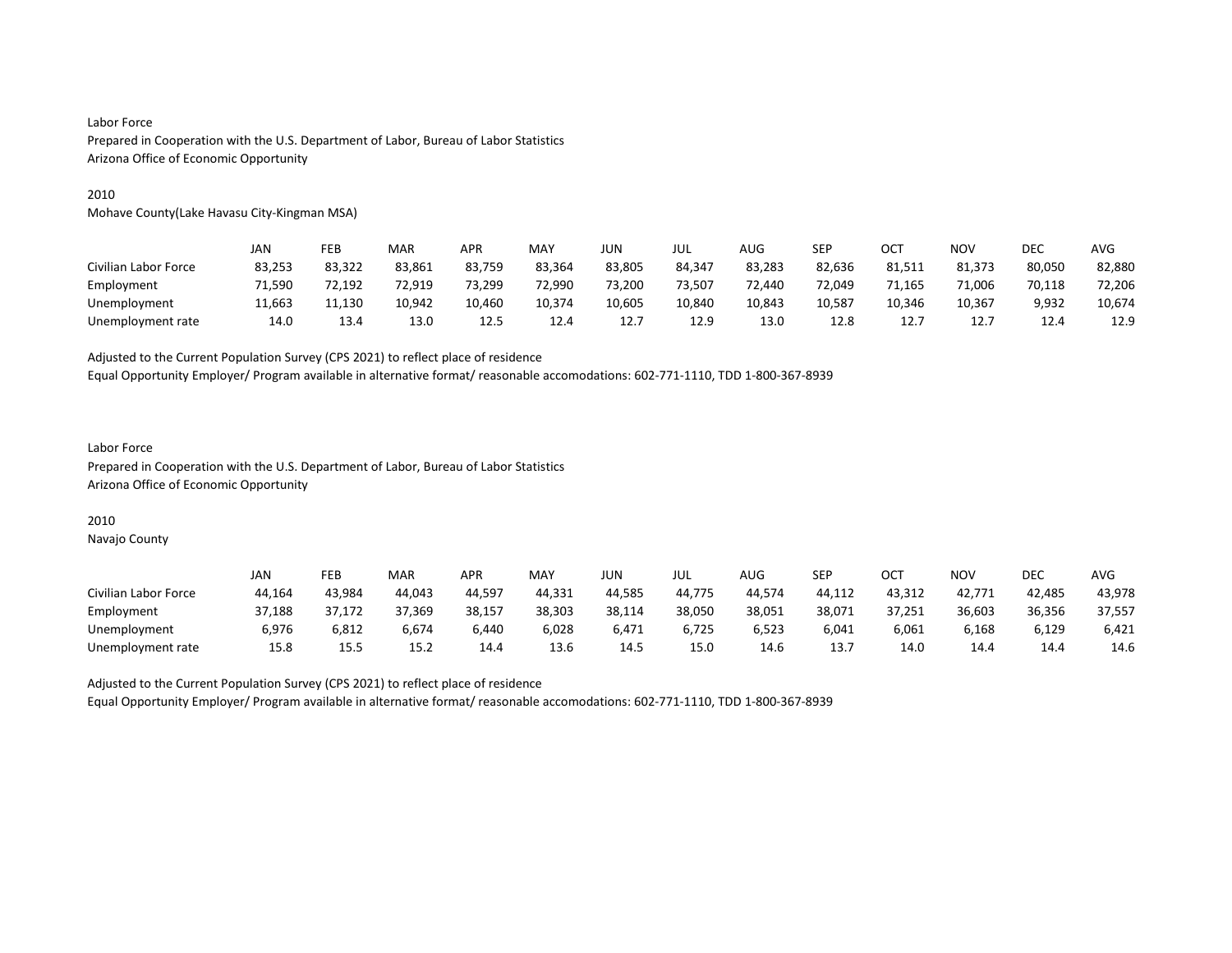#### 2010

Pima County(Tucson MSA)

|                      | JAN     | FEB                    | MAR     | <b>APR</b> | MAY     | JUN     | JUL     | AUG     | SEP     | OCT     | NOV     | DEC     | AVG     |
|----------------------|---------|------------------------|---------|------------|---------|---------|---------|---------|---------|---------|---------|---------|---------|
| Civilian Labor Force | 484.781 | 486.004                | 483.088 | 483.702    | 481.366 | 478.654 | 479.024 | 480.144 | 480.657 | 474.000 | 475.548 | 472.843 | 479.984 |
| Employment           | 436.632 | 439.681                | 437.971 | 440.301    | 438,286 | 432,940 | 432,105 | 434,260 | 436,064 | 431.651 | 432,802 | 431.531 | 435,352 |
| Unemployment         | 48.149  | 46.323                 | 45.117  | 43.401     | 43.080  | 45.714  | 46.919  | 45.884  | 44.593  | 42.349  | 42.746  | 41.312  | 44,632  |
| Unemployment rate    | 9.9     | Q <sub>5</sub><br>ر. ر | 9.3     | 9.0        | 8.9     | 9.6     | 9.8     | 9.6     | 9.3     | 8.9     | 9.0     |         | 9.3     |

Adjusted to the Current Population Survey (CPS 2021) to reflect place of residence

Equal Opportunity Employer/ Program available in alternative format/ reasonable accomodations: 602-771-1110, TDD 1-800-367-8939

## Labor Force Prepared in Cooperation with the U.S. Department of Labor, Bureau of Labor Statistics Arizona Office of Economic Opportunity

# 2010

Pinal County

|                      | JAN     | FEB     | MAR     | APR     | MAY     | JUN     | JUL     | AUG     | SEP     | ост     | NO۱     | <b>DEC</b> | <b>AVG</b> |
|----------------------|---------|---------|---------|---------|---------|---------|---------|---------|---------|---------|---------|------------|------------|
| Civilian Labor Force | 154,637 | 153.817 | 154.370 | 154,539 | 153,493 | 154,290 | 154,127 | 153,881 | 154,425 | 153,941 | 154,012 | 152,925    | 154,038    |
| Employment           | 137.039 | 136.753 | 137.698 | 138.417 | 137.453 | 137.503 | 137,043 | 136.959 | 138,039 | 138.352 | 138,525 | 137.848    | 137.636    |
| Unemployment         | 17.598  | 17.064  | 16.672  | 16.122  | 16.040  | 16.787  | 17.084  | 16.922  | 16,386  | 15.589  | 15.487  | 15,077     | 16,402     |
| Unemployment rate    | 11.4    | 11.1    | 10.8    | 10.4    | 10.4    | 10.9    | 11.1    | 11.0    | 10.6    | 10.1    | 10.1    |            | 10.6       |

Adjusted to the Current Population Survey (CPS 2021) to reflect place of residence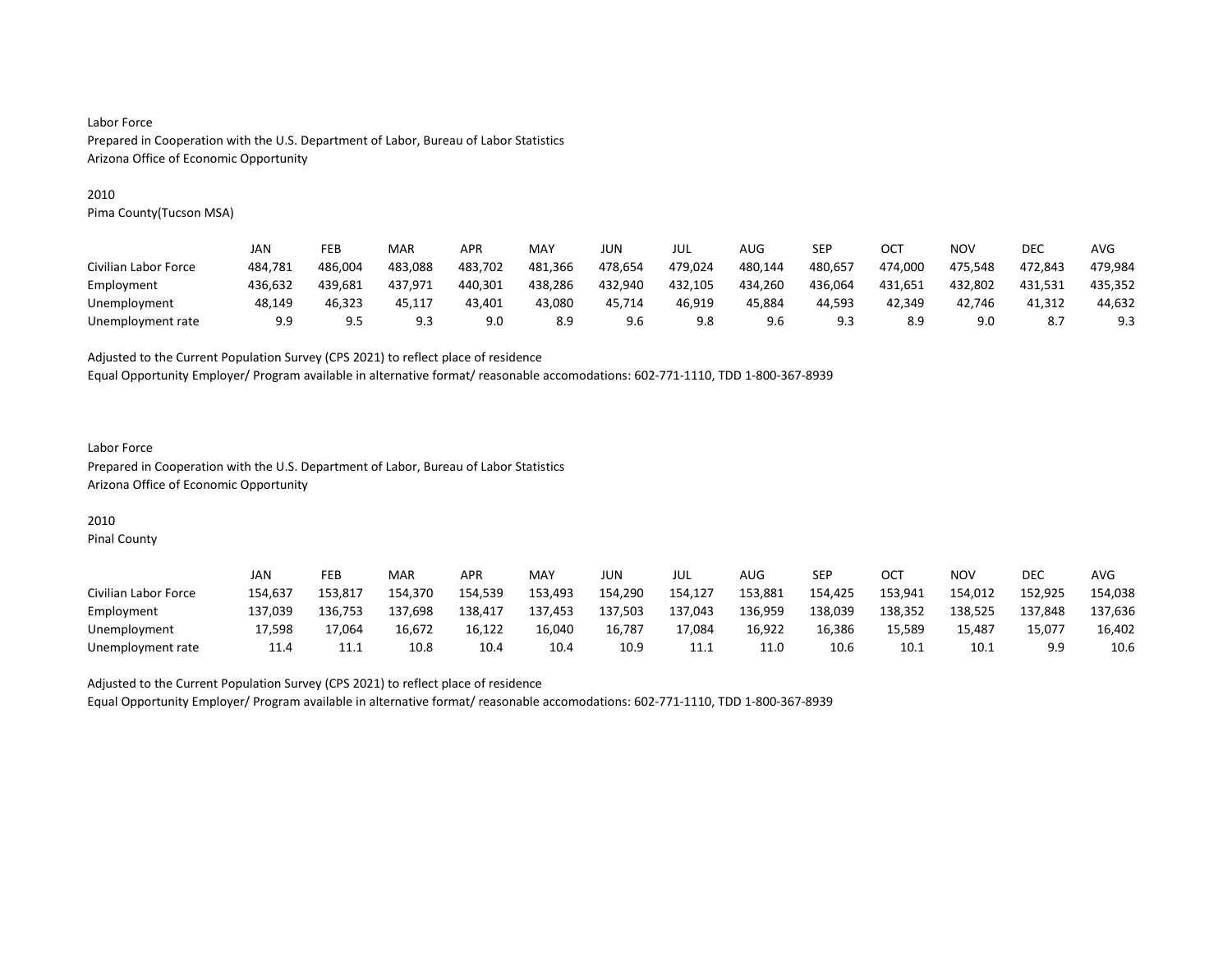#### 2010

Santa Cruz County

|                      | JAN    | FEB    | MAR    | APR    | <b>MAY</b> | JUN    | JUL    | AUG    | SEP    | OC1    | NOV    | DEC    | AVG    |
|----------------------|--------|--------|--------|--------|------------|--------|--------|--------|--------|--------|--------|--------|--------|
| Civilian Labor Force | 21,227 | 21,246 | 21,057 | 20,919 | 20,770     | 20,896 | 20,828 | 20,932 | 20,761 | 20,850 | 20,822 | 20,695 | 20,917 |
| Employment           | 18,111 | 18.268 | 18,116 | 18,025 | 17,986     | 17,868 | 17,416 | 17,311 | 17.205 | 17,214 | 17,695 | 17.764 | 17,748 |
| Unemployment         | 3,116  | 2.978  | 2,941  | 2,894  | 2,784      | 3,028  | 3,412  | 3,621  | 3,556  | 3,636  | 3,127  | 2,931  | 3,169  |
| Unemployment rate    | 14.7   | 14.0   | 14.0   | 13.8   | 13.4       | 14.5   | 16.4   | 17.3   | 17.1   | 17.4   | 15.0   | 14.2   | 15.2   |

Adjusted to the Current Population Survey (CPS 2021) to reflect place of residence

Equal Opportunity Employer/ Program available in alternative format/ reasonable accomodations: 602-771-1110, TDD 1-800-367-8939

#### Labor Force

Prepared in Cooperation with the U.S. Department of Labor, Bureau of Labor Statistics Arizona Office of Economic Opportunity

### 2010

Yavapai County(Prescott MSA)

|                      | JAN    | FEB    | MAR    | APR    | MAY    | JUN    | JUL    | <b>AUG</b> | SEP    | ОСТ    | NOV    | DEC    | <b>AVG</b> |
|----------------------|--------|--------|--------|--------|--------|--------|--------|------------|--------|--------|--------|--------|------------|
| Civilian Labor Force | 97.645 | 97.975 | 97.455 | 97.355 | 97.262 | 97.552 | 97.422 | 97.888     | 97.397 | 94.960 | 94.918 | 92,974 | 96,734     |
| Employment           | 86,283 | 87,193 | 86,796 | 87,241 | 87,316 | 87,272 | 86,936 | 87,439     | 87,267 | 85,338 | 85,181 | 83,403 | 86,472     |
| Unemployment         | 11.362 | 10.782 | 10.659 | 10.114 | 9.946  | 10.280 | 10.486 | 10.449     | 10.130 | 9,622  | 9.737  | 9,571  | 10,262     |
| Unemployment rate    | 11.6   | 11.0   | 10.9   | 10.4   | 10.2   | 10.5   | 10.8   | 10.7       | 10.4   | 10.1   | 10.3   | 10.3   | 10.6       |

Adjusted to the Current Population Survey (CPS 2021) to reflect place of residence